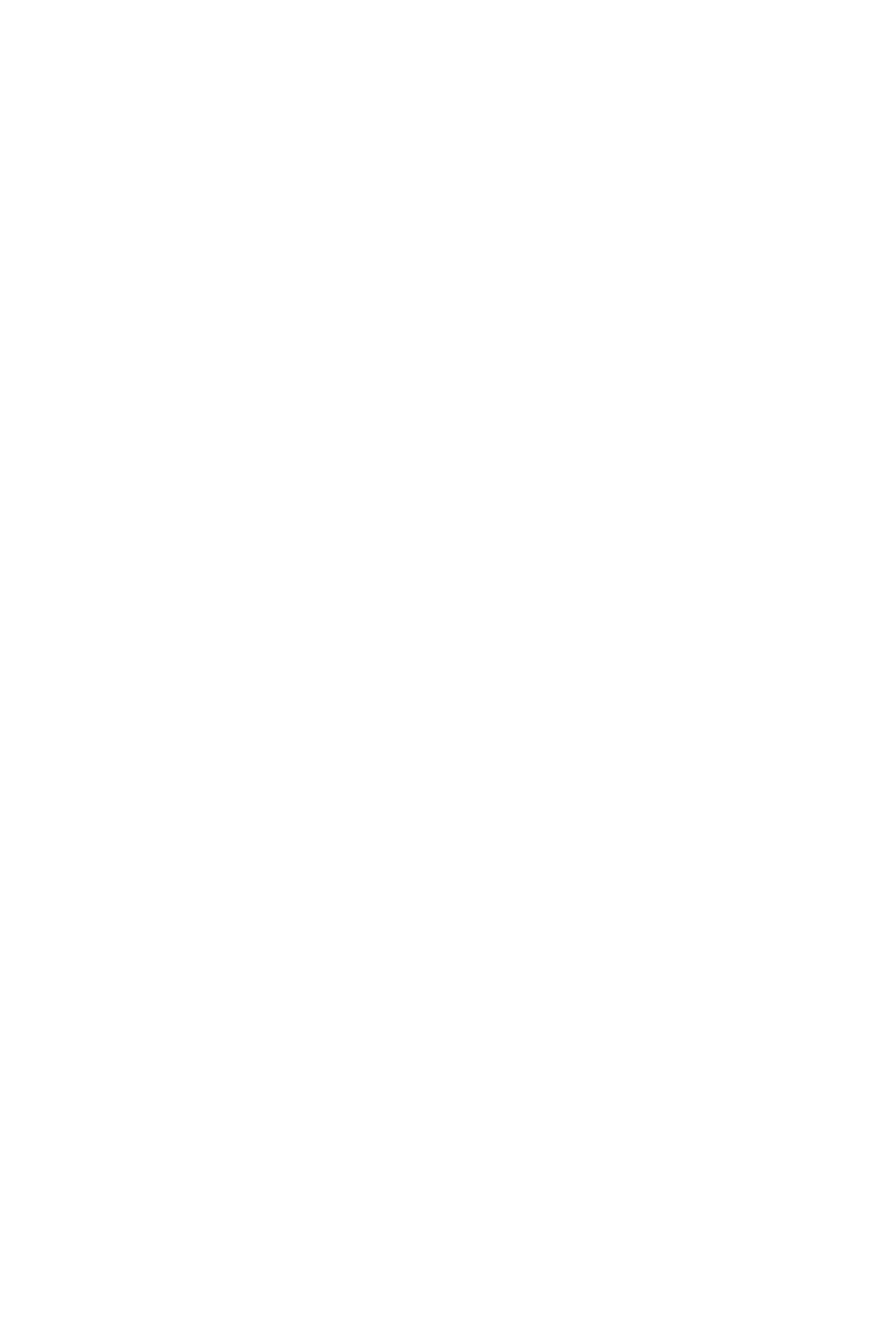# PREVENTION AND TREATMENT OF HIV AND other sexually transmitted infections among men who have sex with men and transgender people

Recommendations for a public health approach

2011

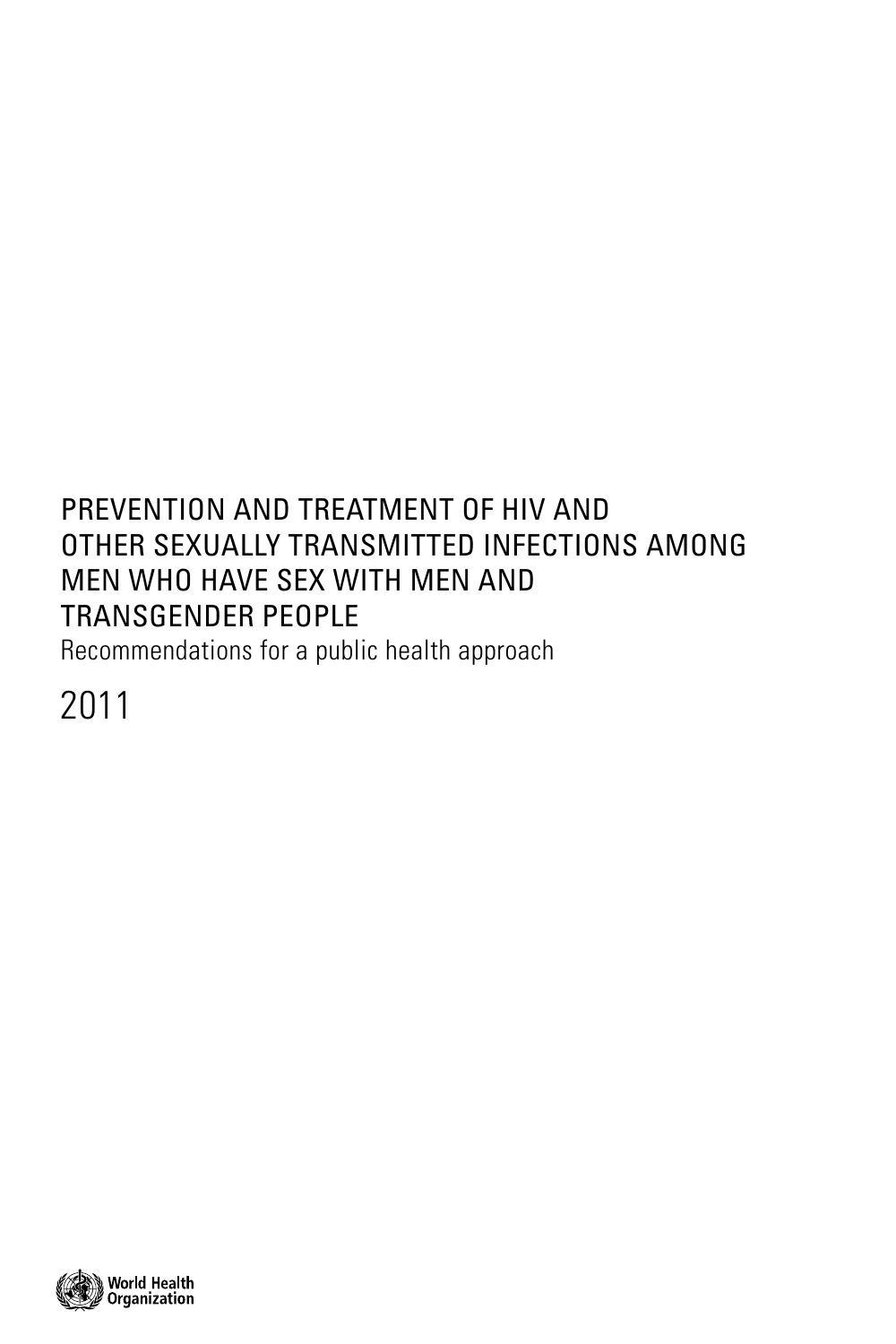## WHO Library Cataloguing-in-Publication Data

Guidelines: prevention and treatment of HIV and other sexually transmitted infections among men who have sex with men and transgender people: recommendations for a public health approach 2011.

1.Homosexuality, Male. 2.HIV infections - ethnology. 3.Sexually transmitted diseases - ethnology. 4.Sexual behavior. 5.Unsafe sex - prevention and control. 6.Sexual partners. 7.Guidelines. I.World Health Organization.

ISBN 978 92 4 150175 0 (NLM classification: WC 503.71)

## © World Health Organization 2011

All rights reserved. Publications of the World Health Organization are available on the WHO web site (www.who.int) or can be purchased from WHO Press, World Health Organization, 20 Avenue Appia, 1211 Geneva 27, Switzerland (tel.: +41 22 791 3264; fax: +41 22 791 4857; e-mail: bookorders@who.int).

Requests for permission to reproduce or translate WHO publications – whether for sale or for noncommercial distribution – should be addressed to WHO Press through the WHO web site (http://www.who.int/about/licensing/copyright\_form/en/index.html).

The designations employed and the presentation of the material in this publication do not imply the expression of any opinion whatsoever on the part of the World Health Organization concerning the legal status of any country, territory, city or area or of its authorities, or concerning the delimitation of its frontiers or boundaries. Dotted lines on maps represent approximate border lines for which there may not yet be full agreement.

The mention of specific companies or of certain manufacturers' products does not imply that they are endorsed or recommended by the World Health Organization in preference to others of a similar nature that are not mentioned. Errors and omissions excepted, the names of proprietary products are distinguished by initial capital letters.

All reasonable precautions have been taken by the World Health Organization to verify the information contained in this publication. However, the published material is being distributed without warranty of any kind, either expressed or implied. The responsibility for the interpretation and use of the material lies with the reader. In no event shall the World Health Organization be liable for damages arising from its use.

Printed by the WHO Document Production Services, Geneva, Switzerland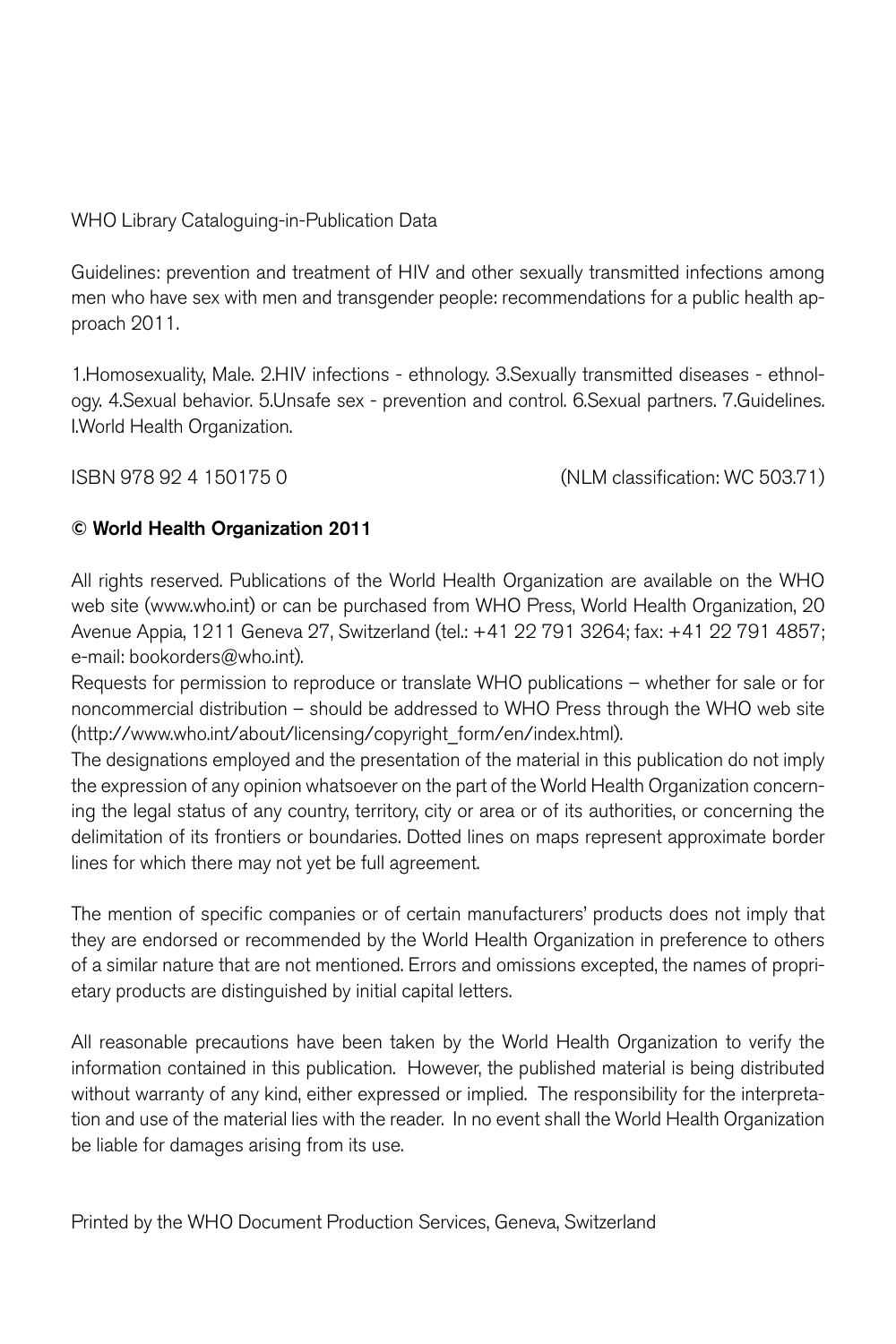# **TABLE OF CONTENTS**

|    | <b>Acronyms and abbreviations</b>                                                                                                                                                                                                                                      | 7                          |
|----|------------------------------------------------------------------------------------------------------------------------------------------------------------------------------------------------------------------------------------------------------------------------|----------------------------|
|    | Acknowledgements                                                                                                                                                                                                                                                       | 8                          |
|    | Funding and declarations of interest                                                                                                                                                                                                                                   | 9                          |
|    | <b>Executive summary</b>                                                                                                                                                                                                                                               | 10                         |
| 1. | <b>Background</b>                                                                                                                                                                                                                                                      | 16                         |
| 2. | Scope of the guidelines                                                                                                                                                                                                                                                | 19                         |
| 3. | <b>Guiding principles</b>                                                                                                                                                                                                                                              | 20                         |
| 4. | Objectives and target audience                                                                                                                                                                                                                                         | 22                         |
| 5. | <b>Methodology and process</b><br>5.1<br><b>GRADE</b> framework<br>5.2<br>Process                                                                                                                                                                                      | 23<br>23<br>23             |
| 6. | <b>Adapting the guidelines</b>                                                                                                                                                                                                                                         | 25                         |
| 7. | Good practice recommendations                                                                                                                                                                                                                                          | 29                         |
| 8. | <b>Evidence and technical recommendations</b><br>8.1. Prevention of sexual transmission<br>8.1.1. Consistent condom use<br>8.1.2. Serosorting<br>8.1.3. Male circumcision                                                                                              | 32<br>32<br>32<br>34<br>37 |
|    | 8.2. HIV testing and counselling<br>8.2.1. HIV testing and counselling<br>8.2.2. Community-based HIV testing and counselling linked to care<br>and treatment                                                                                                           | 39<br>39<br>41             |
|    | 8.3. Behavioural interventions and information, education, communication<br>8.3.1. Individual-level behavioural interventions for the prevention of<br><b>HIV</b> infection<br>8.3.2. Community-level behavioural interventions for the prevention<br>of HIV infection | 43<br>43<br>45             |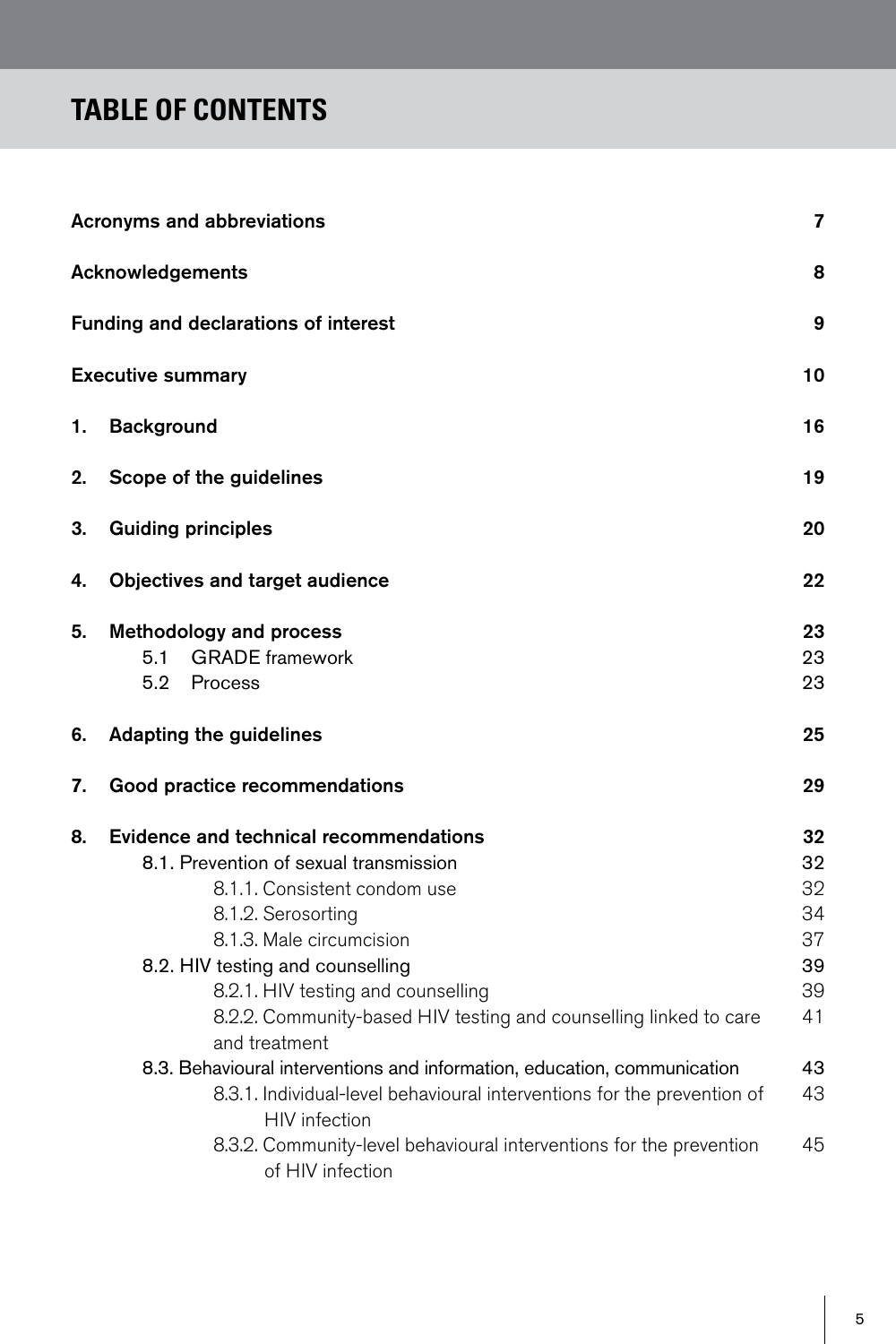| 8.3.3. Targeted internet-based strategies                                                                                                                                                                                                      | 47 |
|------------------------------------------------------------------------------------------------------------------------------------------------------------------------------------------------------------------------------------------------|----|
| 8.3.4. Social marketing-based strategies                                                                                                                                                                                                       | 49 |
| 8.3.5. Sex venue-based outreach strategies                                                                                                                                                                                                     | 51 |
| 8.4. Substance use, prevention of bloodborne infections                                                                                                                                                                                        | 53 |
| 8.4.1. Mental health interventions for substance use                                                                                                                                                                                           | 53 |
| 8.4.2. Harm reduction for injecting drug use                                                                                                                                                                                                   | 54 |
| 8.4.3. Safe injections for transgender people who use                                                                                                                                                                                          | 55 |
| gender-enhancement procedures                                                                                                                                                                                                                  |    |
| 8.5. HIV care and treatment                                                                                                                                                                                                                    | 57 |
| 8.5.1. Antiretroviral therapy for MSM and transgender people living<br>with HIV                                                                                                                                                                | 57 |
| 8.5.2. Other prevention and care interventions for MSM and<br>transgender people living with HIV                                                                                                                                               | 59 |
| 8.6. Prevention and care of other sexually transmitted infections                                                                                                                                                                              | 61 |
| 8.6.1. Syndromic management of sexually transmitted infections                                                                                                                                                                                 | 61 |
| 8.6.2. Periodic testing for asymptomatic forms of urethral and rectal<br>N. gonorrhoeae infection using (1) NAAT and (2) culture; and<br>periodic testing for asymptomatic forms of urethral and rectal<br>C. trachomatis infection using NAAT | 68 |
| 8.6.3. Periodic testing for asymptomatic syphilis infection                                                                                                                                                                                    | 71 |
| 8.6.4. Hepatitis B vaccination                                                                                                                                                                                                                 | 73 |
| 8.7. Note on oral HIV pre-exposure prophylaxis                                                                                                                                                                                                 | 74 |
|                                                                                                                                                                                                                                                |    |

## References

76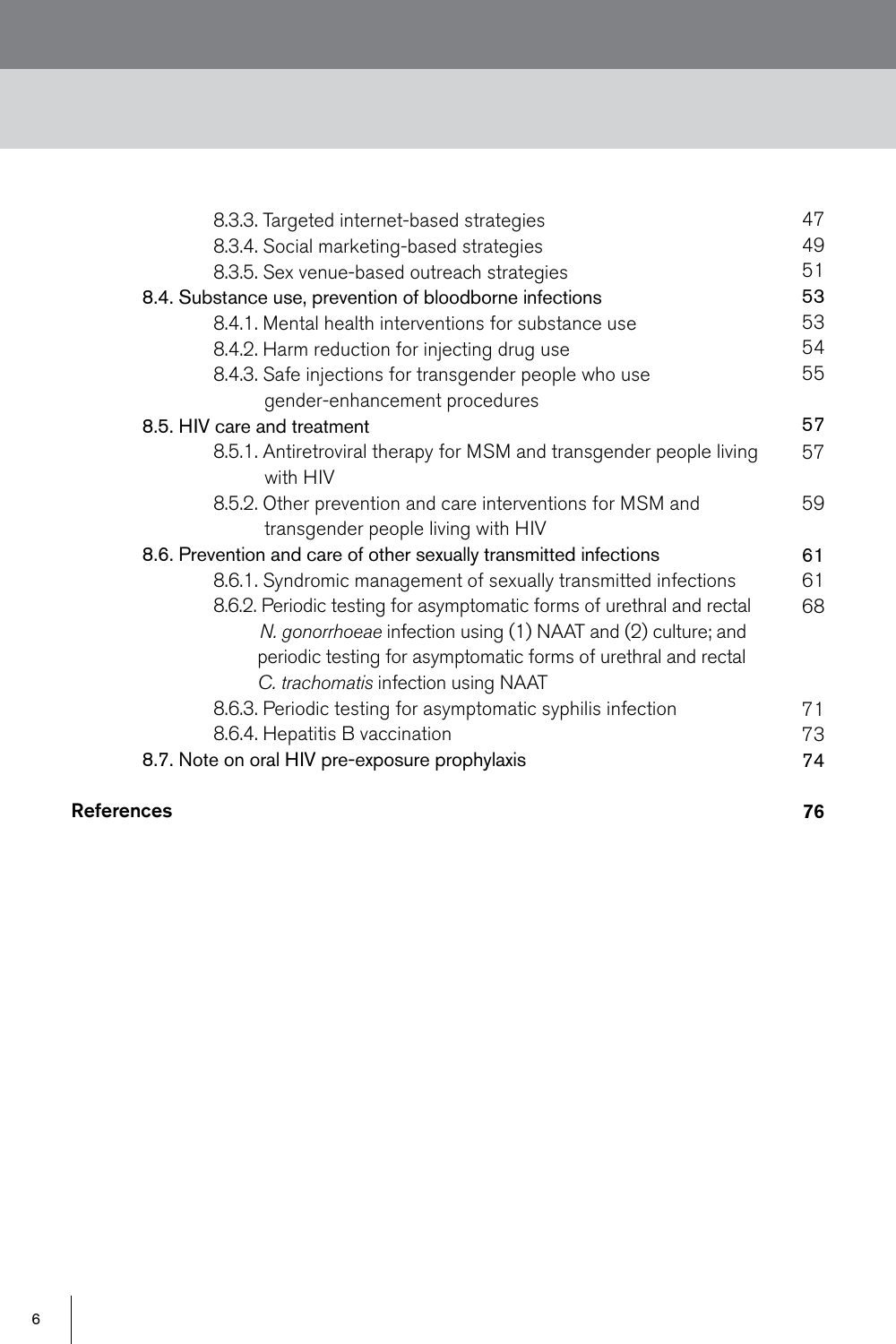# **ACRONYMS AND ABBREVIATIONS**

| <b>AIDS</b>   | acquired immunodeficiency syndrome                                |
|---------------|-------------------------------------------------------------------|
| <b>ART</b>    | antiretroviral therapy                                            |
| <b>CDC</b>    | Centers for Disease Control and Prevention                        |
| СI            | confidence interval                                               |
| <b>GRADE</b>  | Grading of Recommendations Assessment, Development and Evaluation |
| <b>GRC</b>    | <b>Guidelines Review Committee</b>                                |
| GUD           | genital ulcer disease                                             |
| HBV           | hepatitis B virus                                                 |
| HIV           | human immunodeficiency virus                                      |
| <b>HR</b>     | hazard ratio                                                      |
| <b>HSV</b>    | herpes simplex virus                                              |
| <b>HTC</b>    | HIV testing and counselling                                       |
| IAS           | International AIDS Society                                        |
| <b>MSM</b>    | men who have sex with men                                         |
| <b>MSMGF</b>  | Global Forum on MSM and HIV                                       |
| <b>NAAT</b>   | nucleic acid amplification tests/testing                          |
| <b>NGO</b>    | nongovernment organization                                        |
| <b>NNRTI</b>  | non-nucleoside reverse transcriptase inhibitor                    |
| NSP           | needle and syringe programme                                      |
| NRTI          | nucleoside reverse transcriptase inhibitor                        |
| <b>OHCHR</b>  | Office of the United Nations High Commissioner for Human Rights   |
| <b>OR</b>     | odds ratio                                                        |
| OST           | opioid substitution therapy                                       |
| ΡI            | protease inhibitor                                                |
| <b>PICO</b>   | Population, Intervention, Comparison and Outcomes                 |
| <b>PrEP</b>   | pre-exposure prophylaxis                                          |
| <b>RPR</b>    | rapid plasma reagin                                               |
| <b>RR</b>     | relative risk                                                     |
| STI           | sexually transmitted infection                                    |
| <b>UNAIDS</b> | Joint United Nations Programme on HIV/AIDS                        |
| <b>UNDP</b>   | United Nations Development Programme                              |
| WHO           | World Health Organization                                         |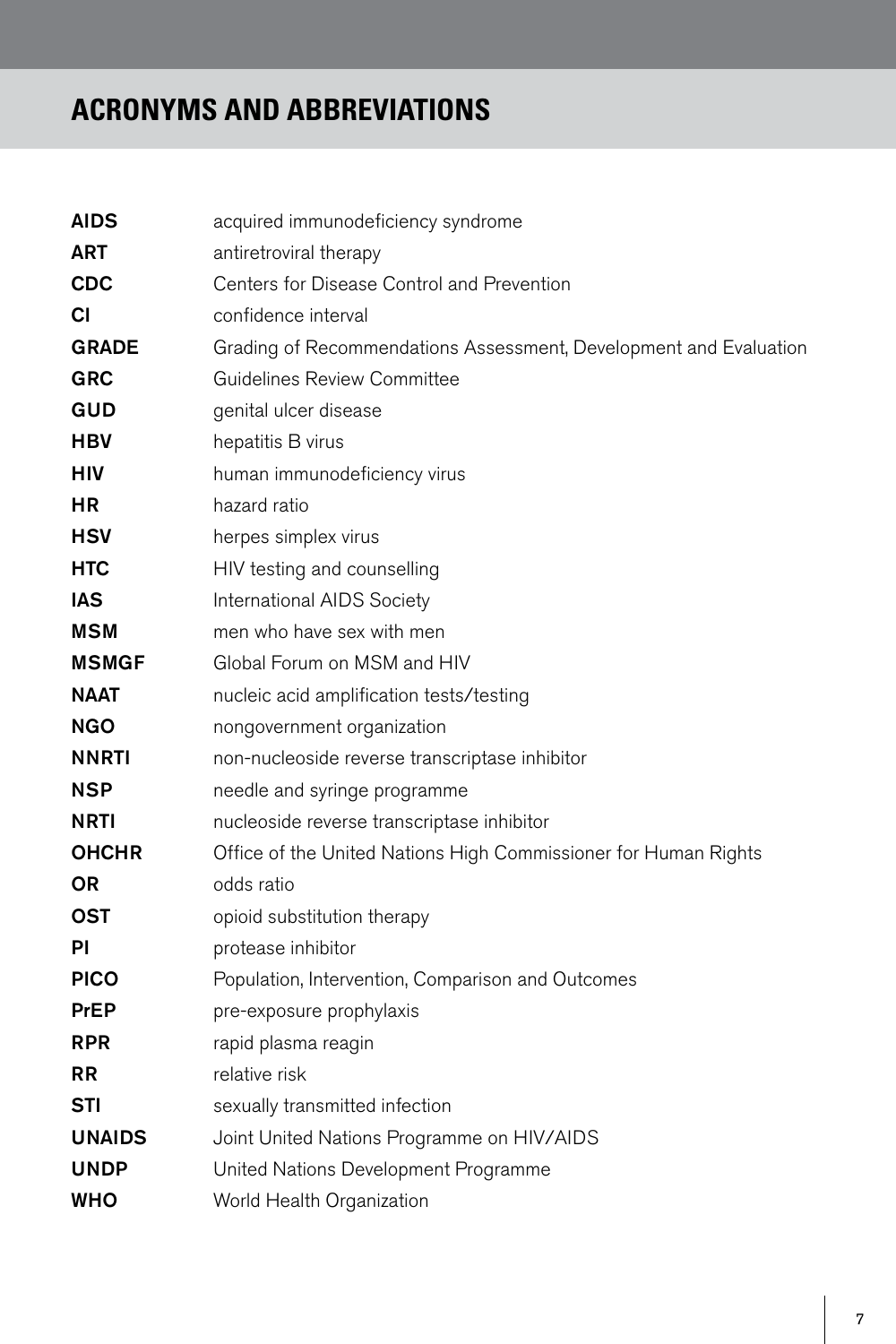# **ACKNOWLEDGEMENTS**

#### Academic

Johns Hopkins Bloomberg School of Public Health, USA – Caitlin Kennedy and Chris Beyrer, State University of New York at Buffalo, USA and McMaster University, Canada – Elie A. Akl, University of California at San Francisco, USA – Andrew Anglemyer, Hana Azman, Diane Binson, Tara Horvath, William Woods, University of Cape Town, South Africa – Charles Shey Wiysonge, University of New South Wales, Australia – Mary Poynten, Universidad Peruana Cayetano Heredia, Peru - Carlos F. Caceres, Kelika A. Konda, Segundo Leon, Eddy Segura and Alfonso Silva Santisteban, University of Pittsburgh, USA – Amy Herrick and Chongyi Wei

#### Implementers

Family Health International, Thailand - Siroat Jittjang, USAID/PEPFAR - Billy Pick, Centers for Disease Control and Prevention, USA - Abu S. Abdul-Quader and Naomi Bock (U.S. office), Jeffrey Klausner (South Africa office), Frits van Griensven (Thailand office), Wei Xiaoyu and Li Zhijun (China office)

#### National programme managers

Ministry of Health, Indonesia – Victoria Indrawati and Nunung Pryatani, Ministry of Public Health, Lebanon – Mostafa El Nakib, National Center for AIDS Prevention and Control, **China** – Han Mengjie and Xu Jie

#### Civil society

Aids Fonds & Soa Aids, the Netherlands – Ton Coenen, AIDS Task Force of Fiji, Fiji – Niraj Singh, **amfAR – The Foundation for AIDS Research, USA –** Jirair Ratevosian, **Asia Pacific** Coalition on Male Sexual Health, Thailand – Steven Gu, Brazilian Association for AIDS, Brazil – Maria Cristina Pimenta Oliviera, Center of Excellence for Transgender Health, USA – JoAnne Keatley, Global Forum on MSM and HIV, USA – George Ayala, Health4Men, South Africa – Kevin Rebe, HELEM, Lebanon – George Azzi, HISPANOSIDA, Spain – Michael Meulbroek and Ferran Pujol, International Association of Physicians in AIDS Care, USA – Jose M. Zuniga, International HIV/AIDS Alliance, Ukraine – Anna Dovbakh, Rainbow Sky Association, Thailand - Kamolset Kanggarnrua

#### External peer reviewers

University of New South Wales, Australia – Andrew Grulich, The Naz Foundation Trust, India – Shivananda Khan, The Global Fund to Fight AIDS, Tuberculosis and Malaria, Swit**zerland** – Andy Seale

#### UN Agencies

UNAIDS – Michael Bartos, John Hassell, Els Klinkert, Geoffrey Manthey, Jason Sigurdson, Mariangela Simao and Susan Timberlake, UNDP - Sam Avrett, Edmund Settle and Cheikh Traore, **World Bank** – Robert Oelrichs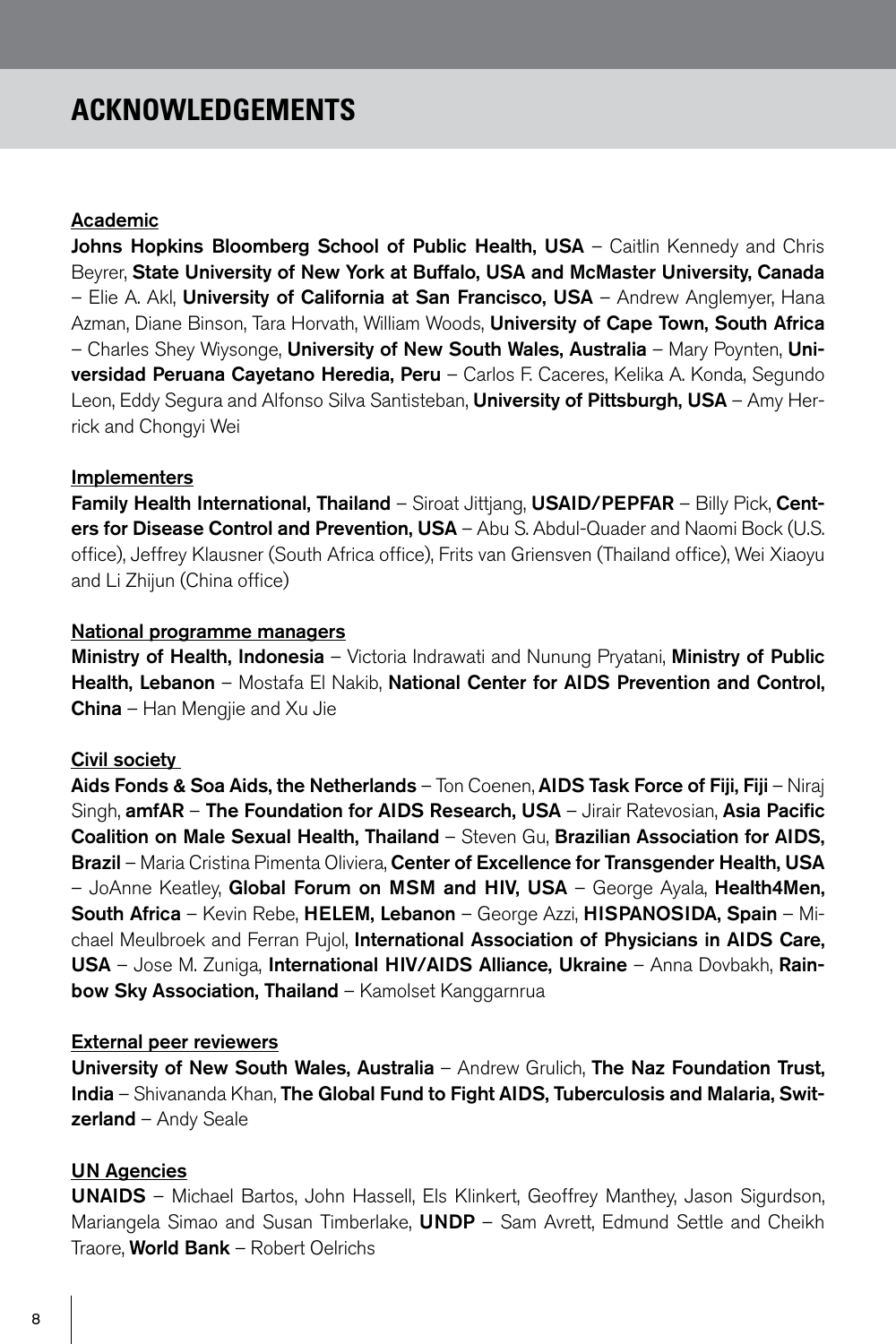## WHO Headquarters and Regional Offices

Department of HIV/AIDS - Rachel Baggaley, Andrew Ball, Kim Dickson, Andrew Doupe, Antonio Gerbase, Gottfried Hirnschall, Ying-Ru Lo, Kevin O'Reilly, Keith Sabin, Julia Samuelson, Annette Verster and Marco Vitoria, Department of Mental Health and Substance Abuse -Nicolas Clark, Department of Reproductive Health and Research – Francis Ndowa and Igor Toskin, Department of Research Policy and Cooperation - Cynthia Souza, Safe Injection Global Network – Selma Khamassi, Regional Office for Africa – Innocent Ntaganira, Regional Office for the Eastern Mediterranean – Joumana Hermez, Regional Office for Europe – Martin Donoghoe and Smiljka de Lussigny, Regional Office for the Americas - Rafael Mazin, **Regional Office for South-East Asia** – Iyanthi Abeyewickreme and Gary Reid, **Regional Of**fice for Western Pacific - Pengfei Zhao.

### Overall coordination

Antonio Gerbase and Ying-Ru Lo of the Department of HIV/AIDS, WHO, Geneva, Switzerland.

This draft was written by Carlos F. Caceres of Universidad Peruana Cayetano Heredia, Peru, and finalized by Antonio Gerbase, Ying-Ru Lo and Michelle Rodolph of the Department of HIV/AIDS, WHO, Switzerland. Copy editing was done by Bandana Malhotra.

### Funding and declarations of interest

The development of these guidelines was supported by the German BACKUP Initiative, Deutsche Gesellschaft für Internationale Zusammenarbeit (GIZ) with funds from the German Federal Ministry for Economic Cooperation and Development (BMZ) and the US President's Emergency Plan for AIDS Relief (PEPFAR) through the Centers for Disease Control and Prevention (CDC) and United States Agency for International Development (USAID).

Declaration of interest forms were collected from every member of each guidelines working group. Two declarations of interest were made. Dr Jeffrey Klausner declared that he had received research support in the form of test kit donations, which ceased in 2008, from Becton, Dickinson and Company, GenProbe and Roche. This interest was assessed by the WHO Secretariat as not sufficient to preclude Dr Klausner's participation in meetings. Dr Andrew Grulich declared that he had received research and travel funding from CSL Biotherapies. This interest was assessed by the WHO Secretariat as not sufficient to preclude Dr Grulich's participation in the development of the guidelines.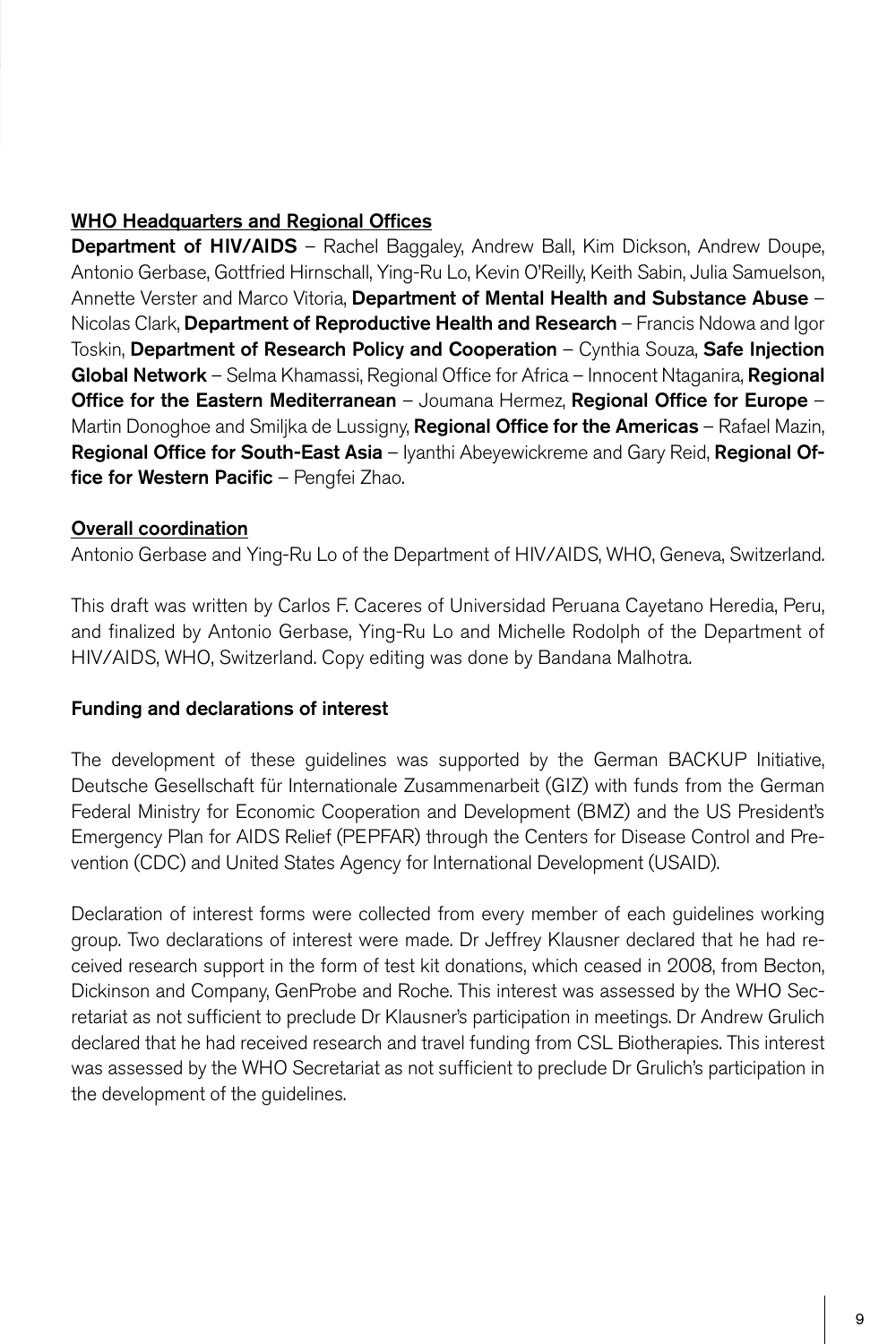# **EXECUTIVE SUMMARY**

Since the beginning of the epidemic in the early 1980s, men who have sex with men (MSM) and transgender people have been disproportionately affected by the human immunodeficiency virus (HIV). The risk for infection remains high among them; and there has been a resurgence of HIV infection among MSM, particularly in industrialized countries. Data are emerging of new or newly identified HIV epidemics among MSM in Africa, Asia, the Caribbean and Latin America.

A meta-analysis of surveillance data in low- and middle-income countries found that MSM are 19.3 times more likely to be HIV-infected than the general population. Reported HIV prevalence among MSM ranges from 0% to 32.9%, with rates surpassing 20% in countries as diverse as Bolivia, Jamaica, Mexico, Myanmar, Thailand, Trinidad and Zambia. HIV incidence among MSM ranges from 1.2 to 14.4 per 100 person-years. Recent studies from sub-Saharan Africa reported that HIV prevalence among MSM ranges from 6% to 31%. In Asia, the odds of MSM being infected with HIV are 18.7 times higher than in the general population; and the HIV prevalence ranges from 0% to 40%. In Latin America, it is estimated that half of all HIV infections in the region have resulted from unprotected anal intercourse between men.

The few existing epidemiological studies among transgender people have shown disproportionately high HIV prevalence ranging from 8% to 68%, and HIV incidence from 3.4 to 7.8 per 100 person-years. It is important to note that underlying correlates of HIV and STI risk as well as the specific sexual health needs of transgender people may be distinct from those of MSM. Although the same basic HIV and STI prevention interventions may be indicated for the two groups, public health professionals should avoid conflating the two groups and work towards a more nuanced understanding of each group's needs.

Criminalization, and legal and policy barriers play a key role in the vulnerability of MSM and transgender people to HIV. More than 75 countries currently criminalize same-gender sexual activity. And transgender people lack legal recognition in most countries. These legal conditions force MSM and transgender people to risk criminal sanctions if they want to discuss their level of sexual risk with a service provider. They also give police the authority to harass organizations that provide services to these populations.

Long-standing evidence indicates that MSM and transgender people experience significant barriers to quality health care due to widespread stigma against homosexuality and ignorance about gender variance in mainstream society and within health systems. Social discrimination against MSM and transgender people has also been described as a key driver of poor physical and mental health outcomes in these populations across diverse settings. In addition to being disproportionately burdened by STI and HIV, MSM and transgender people experience higher rates of depression, anxiety, smoking, alcohol abuse, substance use and suicide as a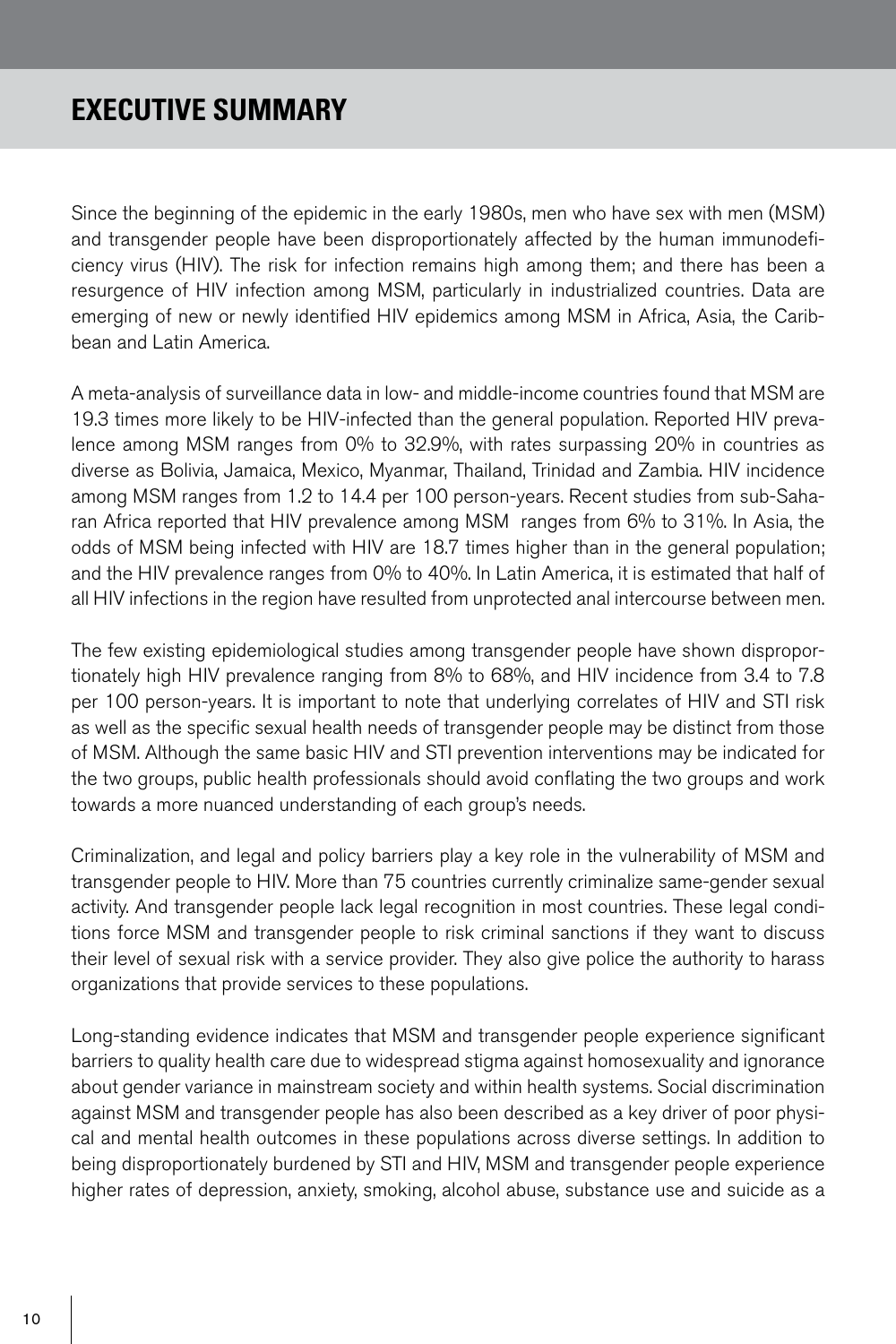result of chronic stress, social isolation and disconnection from a range of health and support services.

From a health systems' perspective, MSM and transgender people may delay or avoid seeking health, STI or HIV-related information, care and services as a result of perceived homophobia, transphobia, ignorance and insensitivity. MSM and transgender people may be less inclined to disclose their sexual orientation and other health-related behaviours in health settings that may otherwise encourage discussions between the provider and patient to inform subsequent clinical decision-making. Providers are likely to feel biased when their own cultural, moral or religious leanings are incongruent with a patient's reported sexual orientation, behaviours or gender identity. Additionally, enquiry into the level of knowledge among physicians, nurses and other health care providers on MSM and transgender-related health issues has shown that the clinical curriculum, particularly in low- and middle-income countries, do not address these knowledge gaps.

Despite the strong impact of the HIV epidemic on MSM and transgender people, to date, no technical recommendations have been made to guide health systems' response to the epidemic among them. In September 2008, the World Health Organization (WHO) held a global consultation on "Prevention and treatment of HIV and other sexually transmitted infections (STI) for men who have sex with men and transgender populations", in Geneva, Switzerland. Recommendations from that global consultation, as well as from WHO regional consultations, called for the need to develop guidance for delivering an evidence-based, package of interventions for implementation by the health sector to prevent and treat HIV and other STIs among MSM and transgender people.

The guideline is designed for use by national public health officials and managers of HIV/AIDS and STI programmes, nongovernment organizations (NGOs) including community and civil society organizations, and health workers. It may also be of interest to international funding agencies, the scientific media, health policy-makers and advocates.

This guideline will provide recommendations for regional and country partners on appropriate interventions designed to address needs of MSM and transgender people. It also provides an opportunity to highlight and emphasize the correlation between prevention and treatment in the response to the HIV epidemic among MSM and transgender people, particularly in light of increasing evidence about the preventive benefit of antiretroviral therapy (ART). This may lead to a substantial reduction in transmission at the population level.

The development of this document followed the standard procedures currently in place at the World Health Organization for the production of evidence-based recommendations, which

<sup>\*</sup> A strong recommendation is one for which the desirable effects of adherence to a recommendation outweigh the undesirable effects.

A conditional recommendation is one for which the desirable effects of adherence to a recommendation probably outweigh the undesirable effects. However, data to support the recommendation are scant.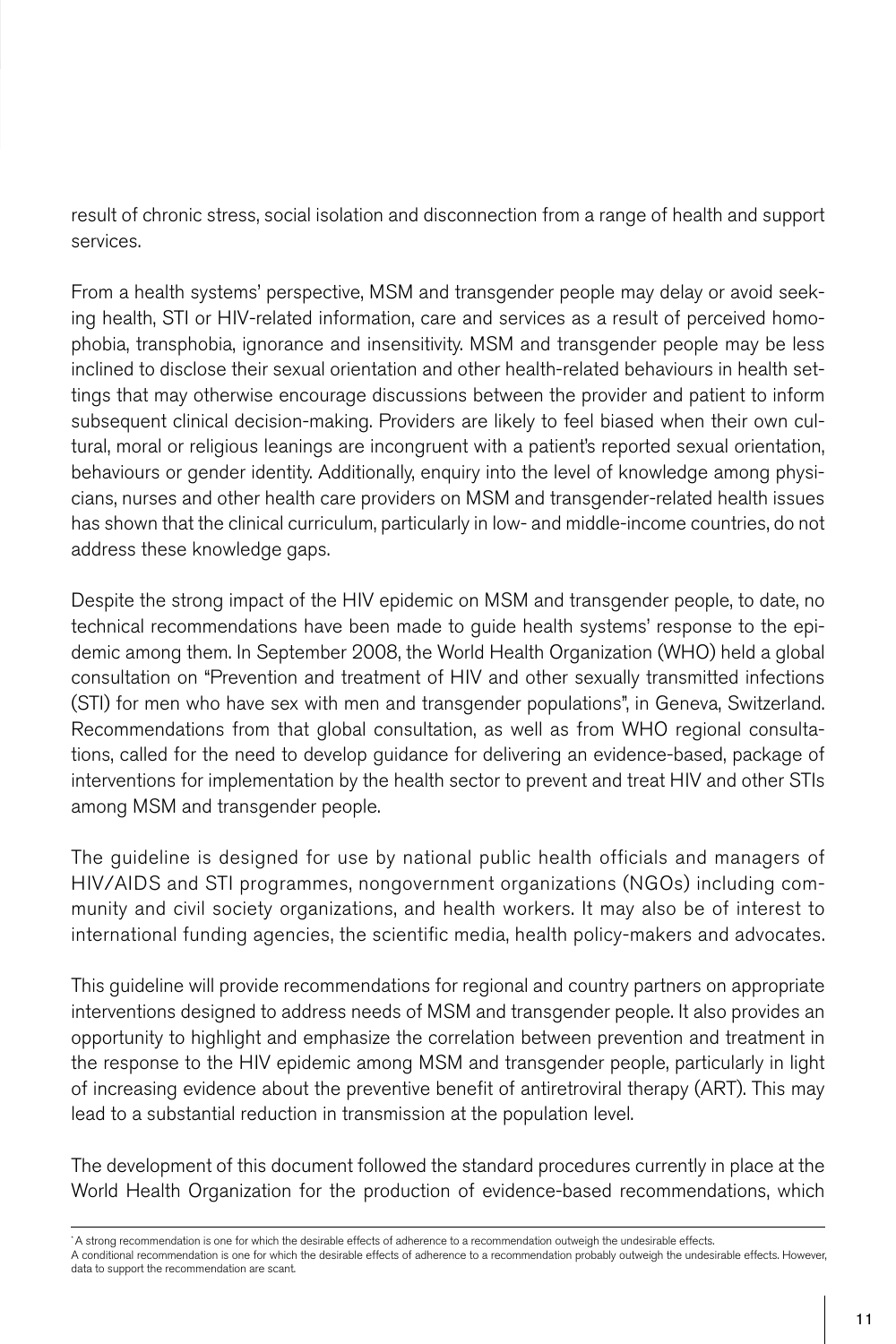utilize the Grading of Recommendations Assessment, Development and Evaluation (GRADE) approach. These recommendations are proposed as a standard of prevention and care attainable in resource-limited settings. WHO recommends that this guidance be available for MSM and transgender people in high-income countries as well.

For the development of these guidelines, the overarching principle is *respect for and protection of human rights.* 

# Recommendations on human rights and non-discrimination in health-care settings

- 1. Legislators and other government authorities should establish antidiscrimination and protective laws, derived from international human rights standards, in order to eliminate discrimination and violence faced by MSM and transgender people, and reduce their vulnerability to infection with HIV, and the impacts of HIV and AIDS.
- 2. Health services should be made inclusive of MSM and transgender people, based on the principles of medical ethics and the right to health.

# Recommendations on HIV prevention, care and treatment

### Prevention of sexual transmission

- 3. Using condoms consistently during anal intercourse is strongly recommended for MSM and transgender people over not using condoms. *Strong recommendation, moderate quality of evidence*
- 4. Using condoms consistently is strongly recommended over serosorting for HIV-negative MSM and transgender people. *Strong recommendation, very low quality of evidence*

 Serosorting is suggested over not using condoms by HIV-negative MSM and transgender people under specific circumstances as a harm reduction strategy. *Conditional recommendation, very low quality of evidence* 

5. Not offering adult male circumcision to MSM and transgender people for the prevention of HIV and STI is suggested over offering it. *Conditional recommendation, very low quality of evidence*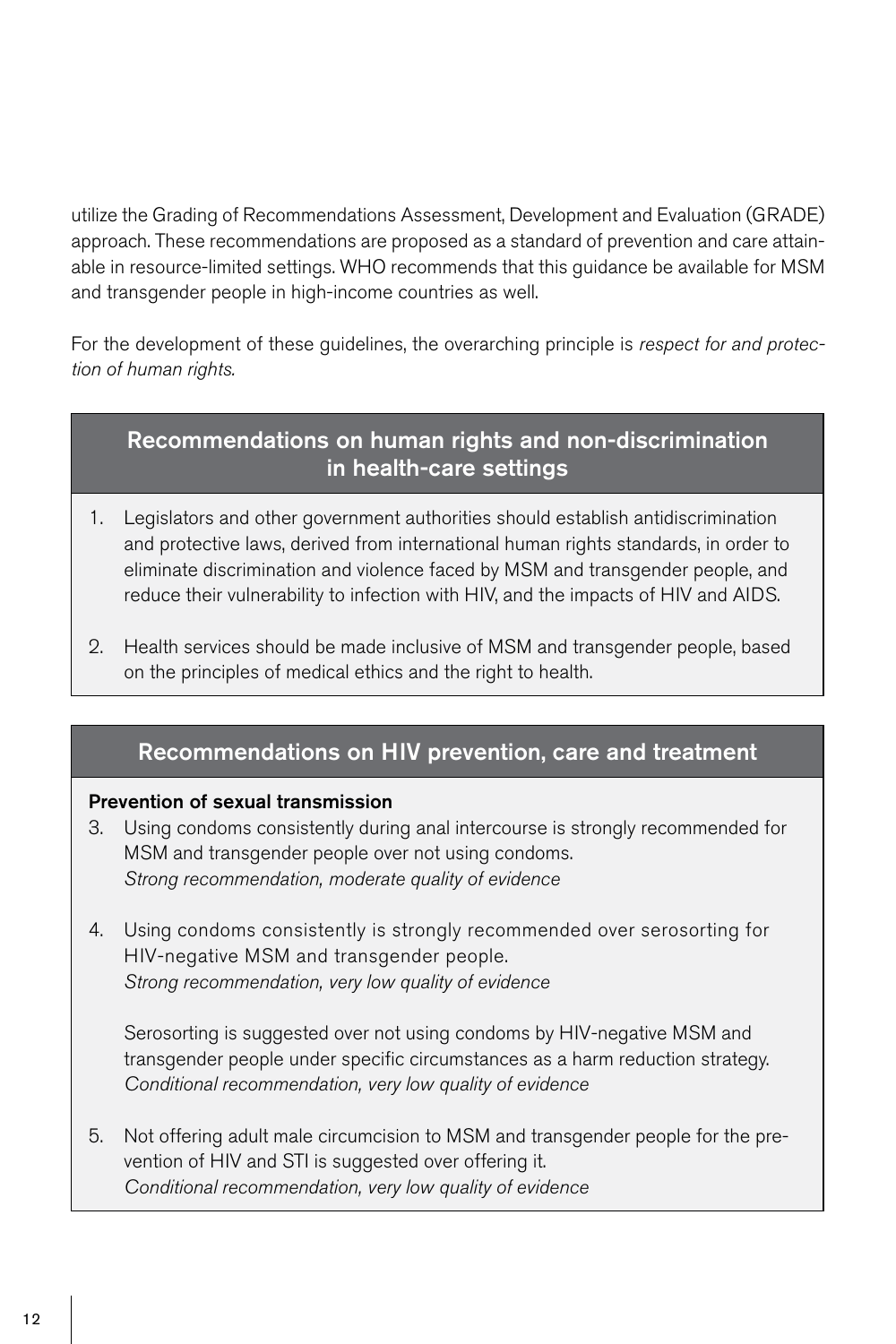### HIV testing and counselling

- 6. Offering HIV testing and counselling to MSM and transgender people is strongly recommended over not offering this intervention. *Strong recommendation, low quality of evidence*
- 7. Offering community-based HIV testing and counselling linked to care and treatment to MSM and transgender people is suggested over not offering such programmes.

*Strong recommendation, very low quality of evidence* 

## Behavioural interventions, information, education, communication

8. Implementing individual-level behavioural interventions for the prevention of HIV and STIs among MSM and transgender people is suggested over not implementing such interventions.

*Conditional recommendation, moderate quality of evidence*

- 9. Implementing community-level behavioural interventions for the prevention of HIV and STIs among MSM and transgender people is suggested over not implementing such interventions.  *Conditional recommendation, low quality of evidence*
- 10. Offering targeted internet-based information to decrease risky sexual behaviours and increase uptake of HIV testing and counselling among MSM and transgender people is suggested over not offering such information.  *Conditional recommendation, very low quality of evidence*
- 11. Using social marketing strategies to increase the uptake of HIV/STI testing and counselling and HIV services among MSM and transgender people is suggested over not using such strategies.

*Conditional recommendation, very low quality of evidence*

12. Implementing sex venue-based outreach strategies to decrease risky sexual behaviour and increase uptake of HIV testing and counselling among MSM and transgender people is suggested over not implementing such strategies. *Conditional recommendation, very low quality of evidence*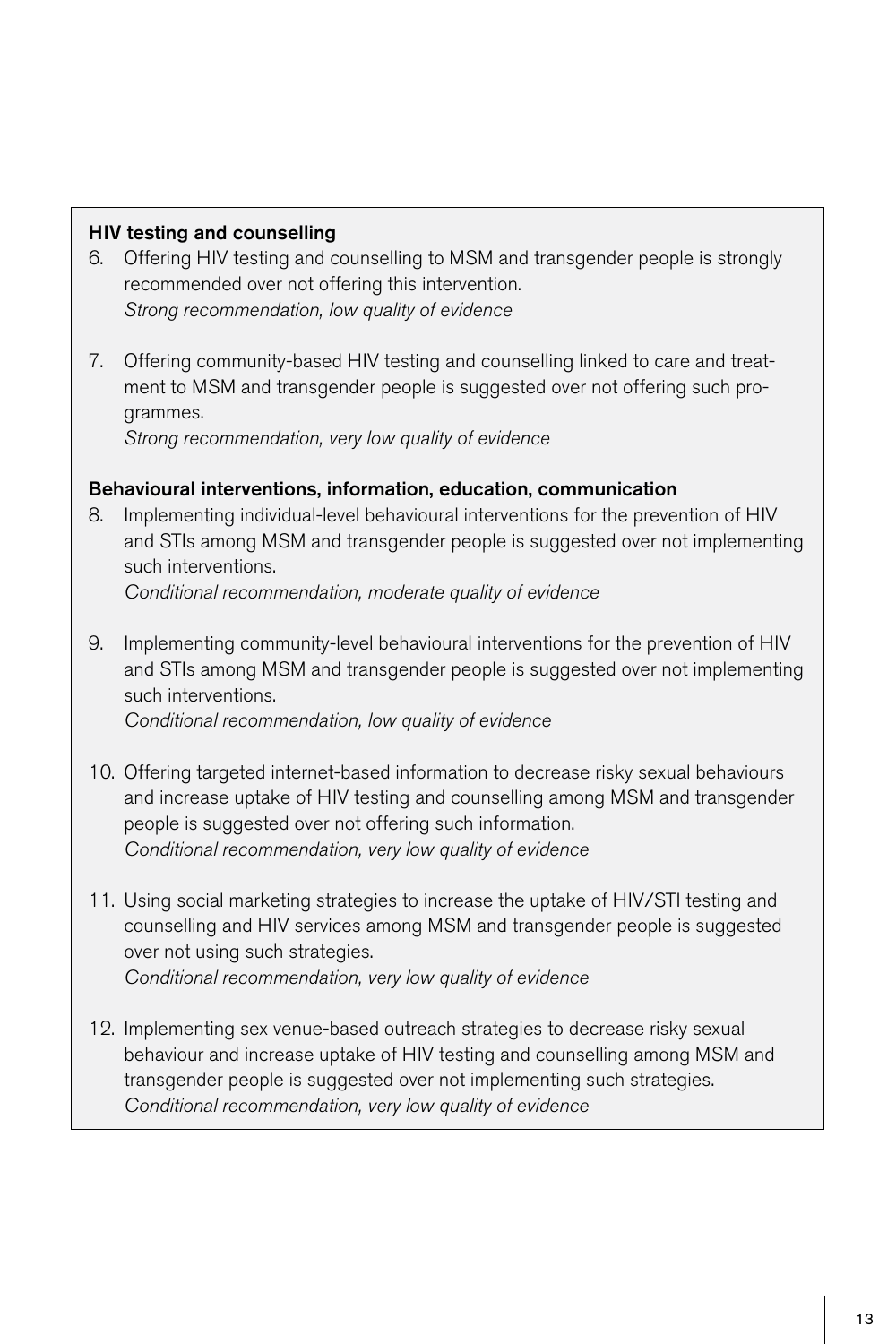#### Substance use and prevention of bloodborne infections

- 13. MSM and transgender people with harmful alcohol or other substance use should have access to evidence-based brief psychosocial interventions involving assessment, specific feedback and advice.  *In line with existing WHO guidance*
- 14. MSM and transgender people who inject drugs should have access to needle and syringe programmes and opioid substitution therapy. *In line with existing WHO guidanc*e
- 15. Transgender people who inject substances for gender enhancement should use sterile injecting equipment and practise safe injecting behaviours to reduce the risk of infection with bloodborne pathogens such as HIV, hepatitis B and hepatitis C.  *In line with existing WHO guidance*

### HIV care and treatment

16. MSM and transgender people living with HIV should have the same access to ART as other populations. ART should be initiated at CD4 counts of ≤350 cells/mm3 (and for those in WHO clinical stage 3 or 4 if CD4 testing is not available). Access should also include management of opportunistic infections, co-morbidities and treatment failure.

 *In line with existing WHO guidance*

17. MSM and transgender people living with HIV should have access to essential interventions to prevent illness and HIV transmission including, but not limited to, care and support and antiretroviral therapy. *In line with existing WHO guidance*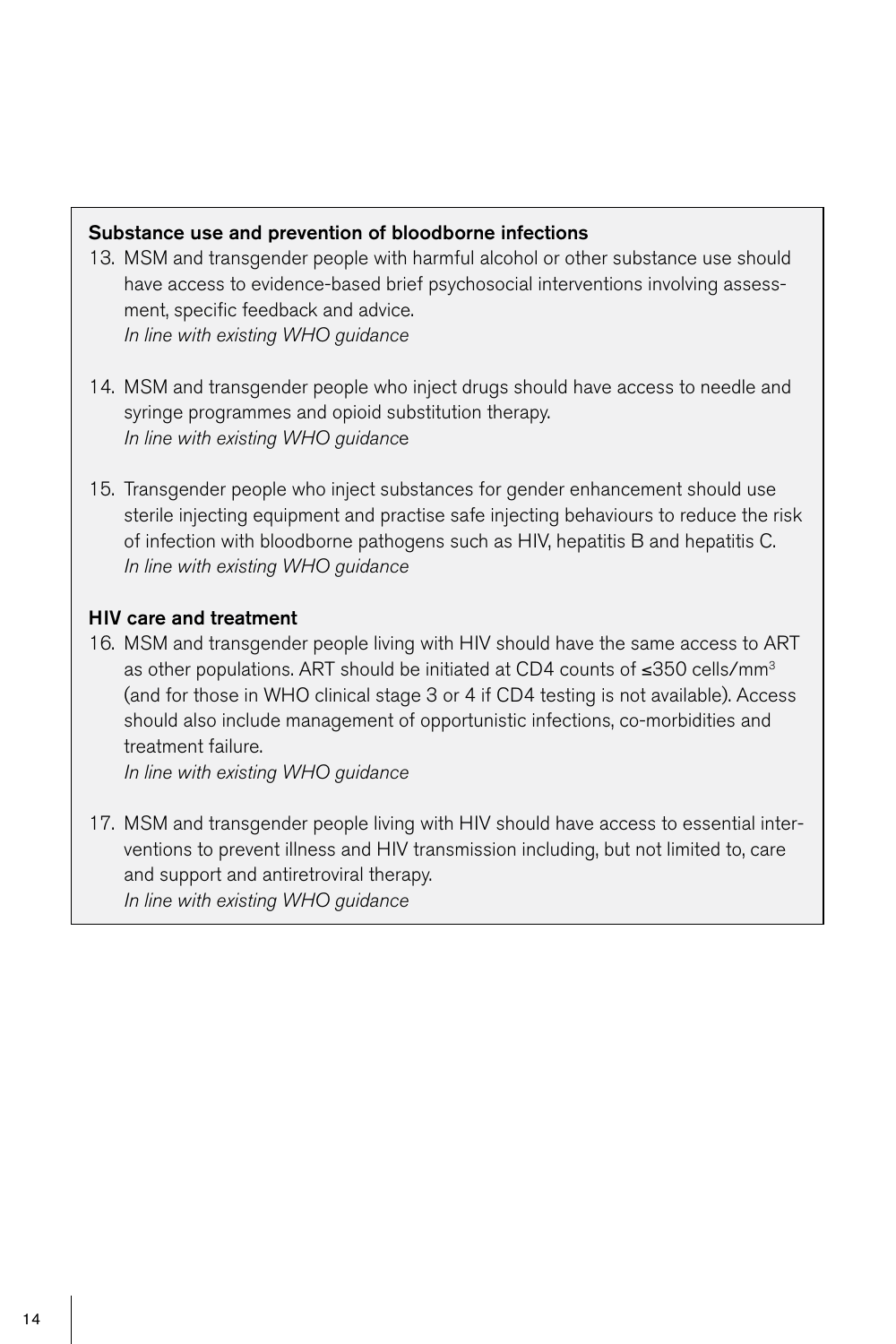## Recommendations on prevention and care of other sexually transmitted infections

- 18. MSM and transgender people with symptomatic STIs should seek and be offered syndromic management and treatment.  *In line with existing WHO guidance*
- 19. Offering periodic testing for asymptomatic urethral and rectal *N. gonorrhoeae* and *C. trachomatis* infections using NAAT is suggested over not offering such testing for MSM and transgender people.  *Conditional recommendation, low quality of evidence*

 Not offering periodic testing for asymptomatic urethral and rectal *N. gonorrhoeae* infections using culture is suggested over offering such testing for MSM and transgender people.

 *Conditional recommendation, low quality of evidence*

- 20. Offering periodic serological testing for asymptomatic syphilis infection to MSM and transgender people is strongly recommended over not offering such screening.  *Strong recommendation, moderate quality of evidence*
- 21. MSM and transgender people should be included in catch-up HBV immunization strategies in settings where infant immunization has not reached full coverage. *In line with existing WHO guidance*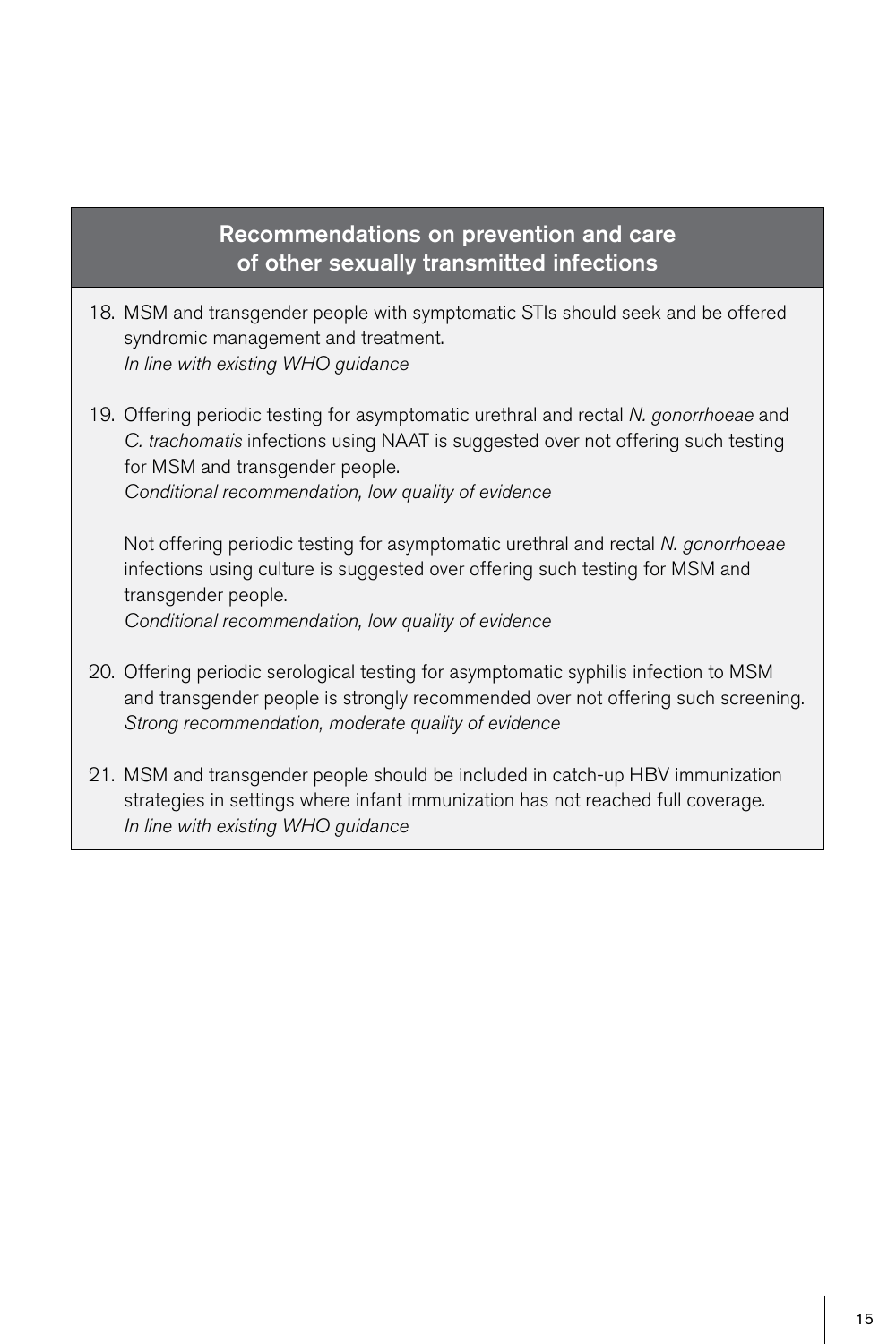# **1. BACKGROUND**

#### Epidemiology

Since the beginning of the epidemic in the early 1980s, men who have sex with men (MSM) and transgender people have been disproportionately affected by the human immunodeficiency virus (HIV). The risk for infection remains high among them; and there has been a resurgence of HIV infection among MSM, particularly in industrialized countries.<sup>1, 2, 3</sup> Data are emerging of new or newly identified HIV epidemics among MSM in Africa, Asia, the Caribbean and Latin America.4

A meta-analysis of surveillance data in low- and middle-income countries found that MSM are 19.3 times more likely to be HIV-infected than the general population.<sup>5</sup> Reported HIV prevalence among MSM ranges from 0% to  $32.9\%$ ,<sup>4,5,6</sup> with rates surpassing 20% in countries as diverse as Bolivia, Jamaica, Mexico, Myanmar, Thailand, Trinidad and Zambia.<sup>4, 5, 6</sup> HIV incidence among MSM ranges from 1.2 to 14.4 per 100 person-years. $4.78$  Recent studies from sub-Saharan Africa reported that HIV prevalence among MSM ranges from 6% to 31%, and an HIV incidence of 21.7 per 100 person years among MSM in a small cohort from Coastal Kenya, n=156.9, 10, 11, 12, 13 In Asia, the odds of MSM being infected with HIV are 18.7 times higher than in the general population; and the HIV prevalence ranges from 0% to  $40\%$ <sup>5,10</sup> In Latin America, it is estimated that half of all HIV infections in the region have resulted from unprotected anal intercourse between men.3

The few existing epidemiological studies among transgender people have shown disproportionately high HIV prevalence ranging from 8% to 68%, and HIV incidence from 3.4 to 7.8 per 100 person-years.17, 18 It is important to note that underlying correlates of HIV and STI risk as well as the specific sexual health needs of transgender people may be distinct from those of MSM. Although the same basic HIV and STI prevention interventions may be indicated for the two groups, public health professionals should avoid conflating the two groups and work towards a more nuanced understanding of each group's needs.

Scaling up services adequately for key populations at higher risk for HIV infection' globally, particularly in concentrated epidemics, is essential to halt and reverse epidemics at the population level. An important challenge in reaching these populations is that they are often marginalized, stigmatized and criminalized. These populations' needs are often ignored by society and remain unattended by health services, despite their higher vulnerability.

### **Definitions**

*Men who have sex with men* is an inclusive public health construct used to define the sexual behaviours of males who have sex with other males, regardless of the motivation for engaging in sex or identification with any or no particular "community".<sup>19</sup> The words "man" and "sex" are interpreted differently in diverse cultures and societies, as well as by the individuals involved. As

\* Key populations are defined within the WHO Global health sector strategy on HIV/AIDS 2011-2015 to include both vulnerable and most-at-risk populations. They are important to the dynamics of HIV transmission in a given setting and are essential partners in an effective response to the epidemic.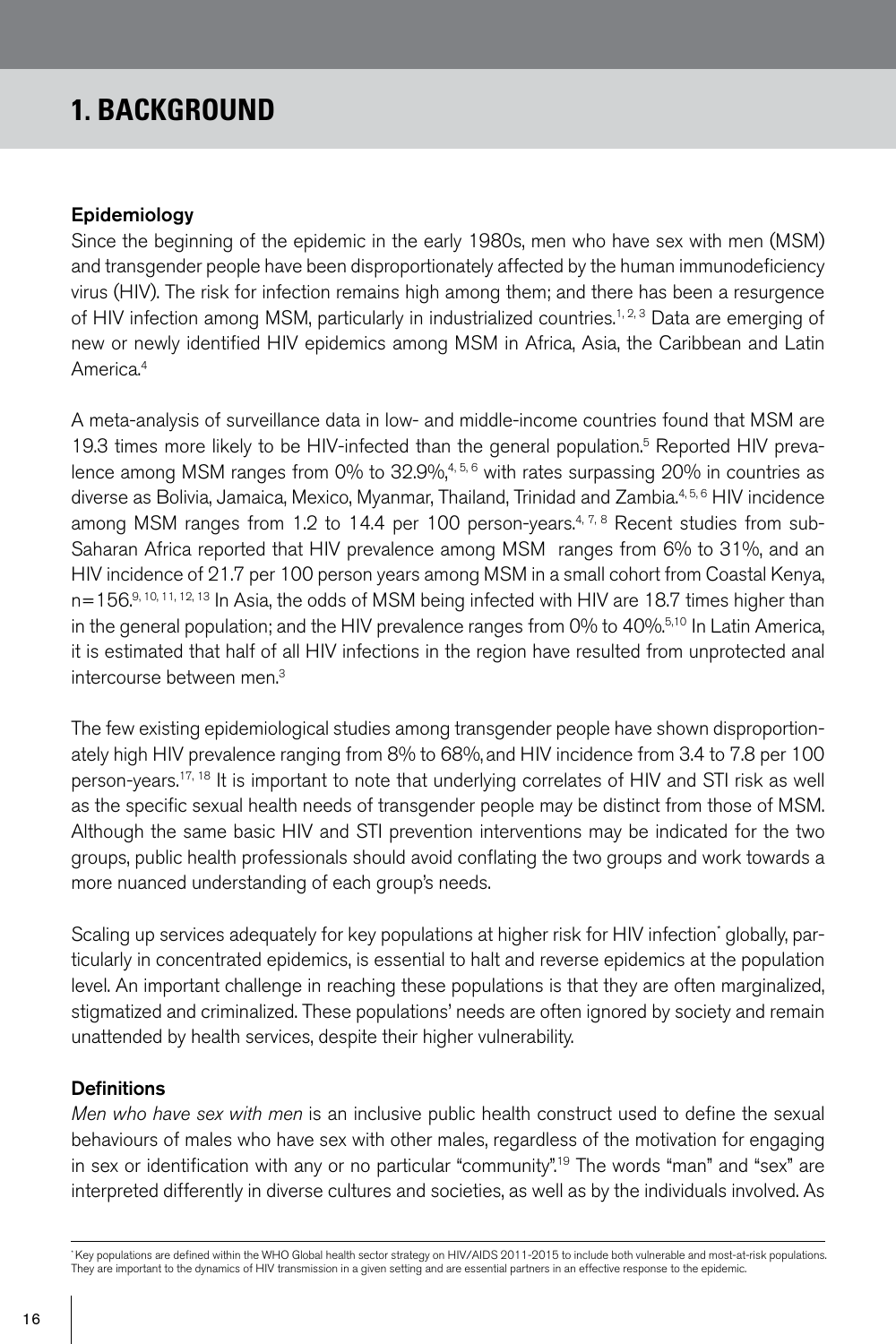a result, the term MSM covers a large variety of settings and contexts in which male-to-male sex takes place. Perhaps the most important distinction to make is one between men who share a non-heterosexual identity (i.e. gay, homosexual, bisexual or other culture-specific concepts that equate with attraction to other men) and men who view themselves as heterosexual but who engage in sex with other males for various reasons (e.g. isolation, economic compensation, sexual desire, gender scripts).<sup>20</sup> Settings with forced gender segregation (e.g. prisons, military establishments) are important contexts for male-to-male sexual activity not linked to homosexual identity. Given the conditions of imprisonment, including human rights violations and lack of access to condoms, the risk of HIV transmission in prisons is very high.<sup>21</sup>

*Transgender* is an umbrella term for persons whose gender identity and expression does not conform to the norms and expectations traditionally associated with the sex assigned to them at birth. *Transgender people* may self-identify as transgender, female, male, transwoman or transman, trans-sexual, *hijra, kathoey, waria* or one of many other transgender identities, and may express their genders in a variety of masculine, feminine and/or androgynous ways.<sup>5, 22</sup> Until recently, in the context of HIV prevention, transgender people were included as MSM. However, there is a clear trend to stop including transgender people as part of the MSM population. This is in response to the higher vulnerability and specific health needs of transgender people, and to their justified demand for an independent constituency status in the global HIV response.<sup>23</sup>

### Sexuality and sexual risk

When planning to scale up services for MSM and transgender people, a key problem is that they are often presumed to be a homogeneous community, whereas in reality they represent a range of diverse identities and forms of social and sexual associations. These differences are important in terms of the implications for HIV risk and vulnerability, and should be taken into consideration where resources are scarce, ensuring that those with the highest need are addressed  $first^{24}$  In some cases, sexual dynamics among subgroups of MSM and transgender people determine important differences in risk, as is the case with feminized men or transgenderidentified individuals who have sex with heterosexually identified men in South-East Asia<sup>25</sup> and, to some extent, in Latin America.<sup>26</sup> Sexual risks as well as risk reduction options are different for those subgroups, i.e. risks associated with receptive anal intercourse are higher than those associated with insertive anal intercourse.<sup>9, 27</sup> Likewise, condom use is more often controlled by the insertive partner, particularly if gender or power dynamics impede the negotiation of condom use by the receptive partner.<sup>9, 28</sup>

Programming for MSM and transgender people therefore implies recognizing and understanding their diversity, and identifying the needs of specific subgroups. Sensitive programming consists of using an appropriate combination of strategies and approaches, and prioritizing those groups most in need without neglecting the others, in order to effectively reach universal access.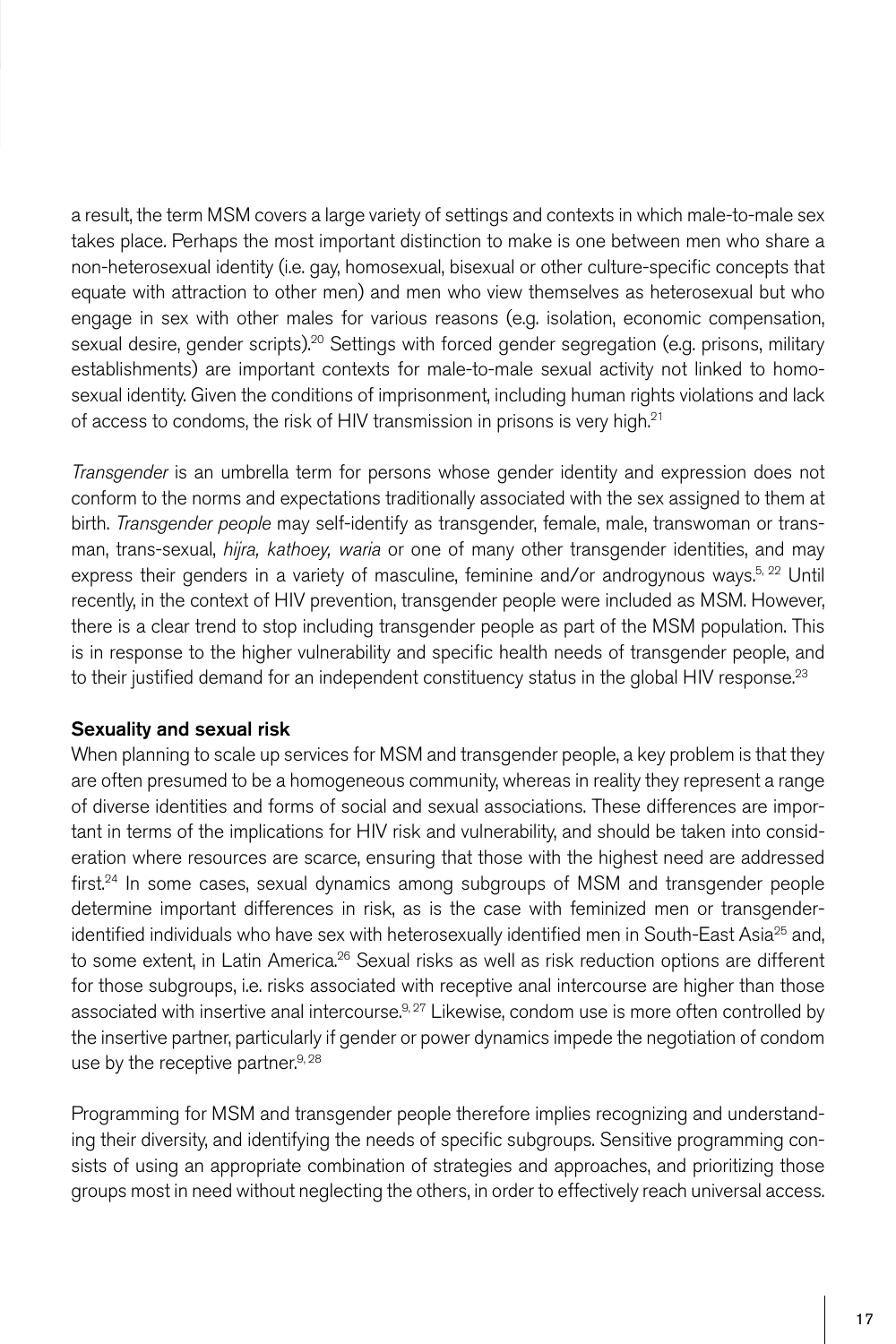### Why this document is needed

Despite the strong impact of the HIV epidemic on MSM and transgender people, to date, no technical recommendations have been made to guide health systems' response to the epidemic among them. In September 2008, the World Health Organization (WHO) held a global consultation on "Prevention and treatment of HIV and other sexually transmitted infections (STI) for men who have sex with men and transgender populations", in Geneva, Switzerland.<sup>29</sup> Recommendations from that global consultation, as well as from WHO regional consultations,<sup>30, 31, 32</sup> called for the need to develop quidance for delivering an evidence-based, package of interventions for implementation by the health sector to prevent and treat HIV and other STIs among MSM and transgender people.

The development of these guidelines was deemed necessary for numerous reasons, inclusive of the following:

- 1. Despite the high disease burden, the global response to HIV among MSM and transgender people is insufficient.
- 2. WHO is often asked at the regional and country levels for guidance on appropriate public health recommendations for the prevention and treatment of HIV and other STIs among MSM and transgender people, particularly in recent years, as interest has increased in responding to their needs and funding such a response.
- 3. While substantial controversy remains concerning the quality and appropriateness of various HIV/STI prevention and care interventions for MSM and transgender people, no systematic analysis of interventions available at various levels has been conducted to date.

In consideration of this, the 2009 UNAIDS *Action Framework: universal access for men who have sex with men and transgender people* established the role of WHO in providing technical guidance for the health sector response.<sup>15</sup>

This guidance will provide a broad framework for action to ensure an enabling environment and a set of evidence-based recommendations.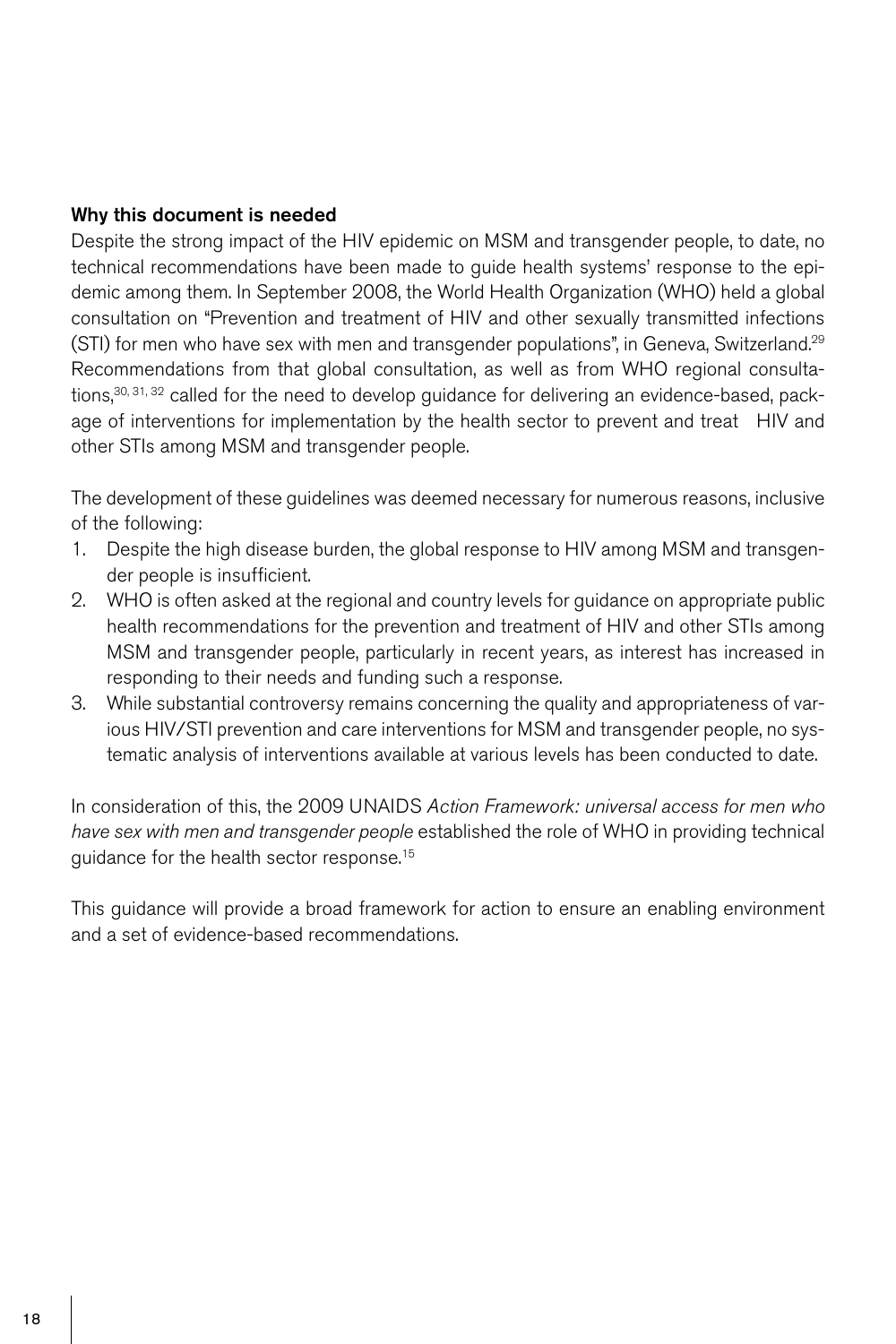# **2. SCOPE OF THE GUIDELINES**

The scope of these guidelines focuses on the prevention and treatment of HIV and other STIs among MSM and transgender people. They include evidence-based recommendations, the summary and grading of evidence, implementation issues and key research gaps. Although the focus of this guidance is on low- and middle-income countries, WHO recommends that this guidance be available for MSM and transgender people in high-income countries as well.

This document presents two *good practice recommendations* that focus on ensuring an enabling environment for the recognition and protection of the human rights of MSM and transgender people. Without such conditions, implementation of the more specific technical recommendations is problematic.

The first set of specific technical recommendations is focused on *prevention of sexual transmission*. Evidence was reviewed on the effectiveness of consistent condom use for anal sex. This document also discusses evidence on the effectiveness of serosorting for HIV risk reduction, one of several sero-adaptive behaviours that involves the selective practice of unprotected anal sex with some partners based on concordant HIV serostatus and on male circumcision.<sup>33</sup>

The second set of recommendations focuses on HIV testing and counselling (HTC), which should be regarded as a public health intervention to increase access to care and treatment. The recommendations also emphasize the synergies between treatment and prevention.

The third set of recommendations focuses on information, education and communication to promote protected sex, HTC and/or disclosure of serostatus, whenever applicable, in connection with increased access to HIV care. Evidence is reviewed on behavioural interventions (at the individual and community level). Finally, the use of novel communications strategies (i.e. internet-based programmes, social marketing and sex venue-based outreach) to reach those same goals is also addressed.

The fourth set of recommendations focuses on additional HIV prevention strategies, in relation to substance use (including mental health as well as harm reduction interventions) and safe injections for transgender people.

The fifth set of recommendations focuses on MSM and transgender people living with HIV, and addresses HIV care and treatment, and other prevention and care interventions.

Finally, the sixth set of recommendations addresses the prevention and care of STIs, including the application of specific aspects of syndromic STI management including an anal infection management algorithm, standard testing procedures to detect asymptomatic bacterial anal and urethral infections, and vaccination against hepatitis B.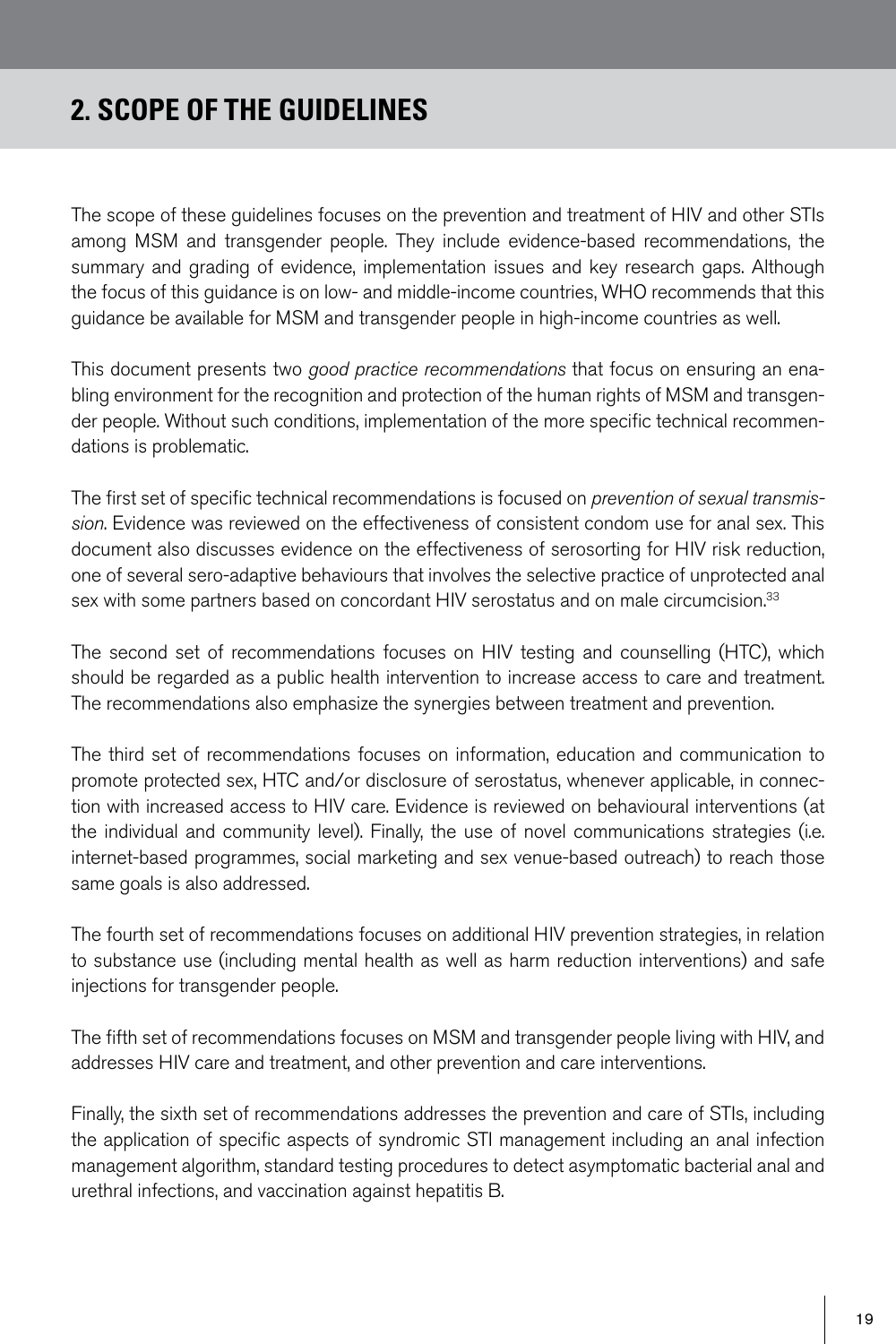# **3. GUIDING PRINCIPLES**

#### The public health approach

The public health approach includes the systematic use of strategic information and epidemic control to ensure a reduction in the spread of HIV. It should be beneficial for the most affected groups and other members of the population. A public health approach is focused and provides responses according to the location, magnitude and trends of the HIV epidemic. The agencies, actors and professionals who impact the HIV prevention needs of MSM and transgender people are many and varied. This document can increase the collective capacity to improve prevention, treatment and care outcomes at various individual, community and societal levels.

#### Human rights framework

The overall framework for the development of these guidelines was provided by the UNAIDS *Action Framework: universal access for men who have sex with men and transgender people*, which is based on broad human rights principles reflected in a number of international agreements.<sup>15</sup>

#### Comprehensive health

As these guidelines focus on the prevention and treatment of HIV and STIs, they depart from a principle of comprehensive health care.<sup>16</sup> This is particularly important in the context of social exclusion of MSM and transgender people, for whom only HIV/STI services are available in some places; they remain excluded from access to other services, or such access is hampered by pervasive stigma, discrimination and criminalization.34 The HIV epidemic has helped health systems to recognize the existence of MSM and transgender people, and respond to their HIV/STI needs. However, both populations have a variety of health needs that should be addressed, including concerns regarding mental health and emotional well-being.

This guidance focuses on HIV and STI prevention and treatment, and addresses other related health issues in accordance with the mandate that led to its development by WHO. Health systems should take into account the need for integration of HIV/STI services and activities into other health services in order to ensure that total and complete "health for all" is also achieved for these groups and populations.

### Sexual health

WHO defines sexual health as: "…a state of physical, emotional, mental and social well-being in relation to sexuality; it is not merely the absence of disease, dysfunction or infirmity. Sexual health requires a positive and respectful approach to sexuality and sexual relationships, as well as the possibility of having pleasurable and safer sexual experiences, free of coercion, discrimination and violence. For sexual health to be attained and maintained, the sexual rights of all persons must be respected, protected and fulfilled".35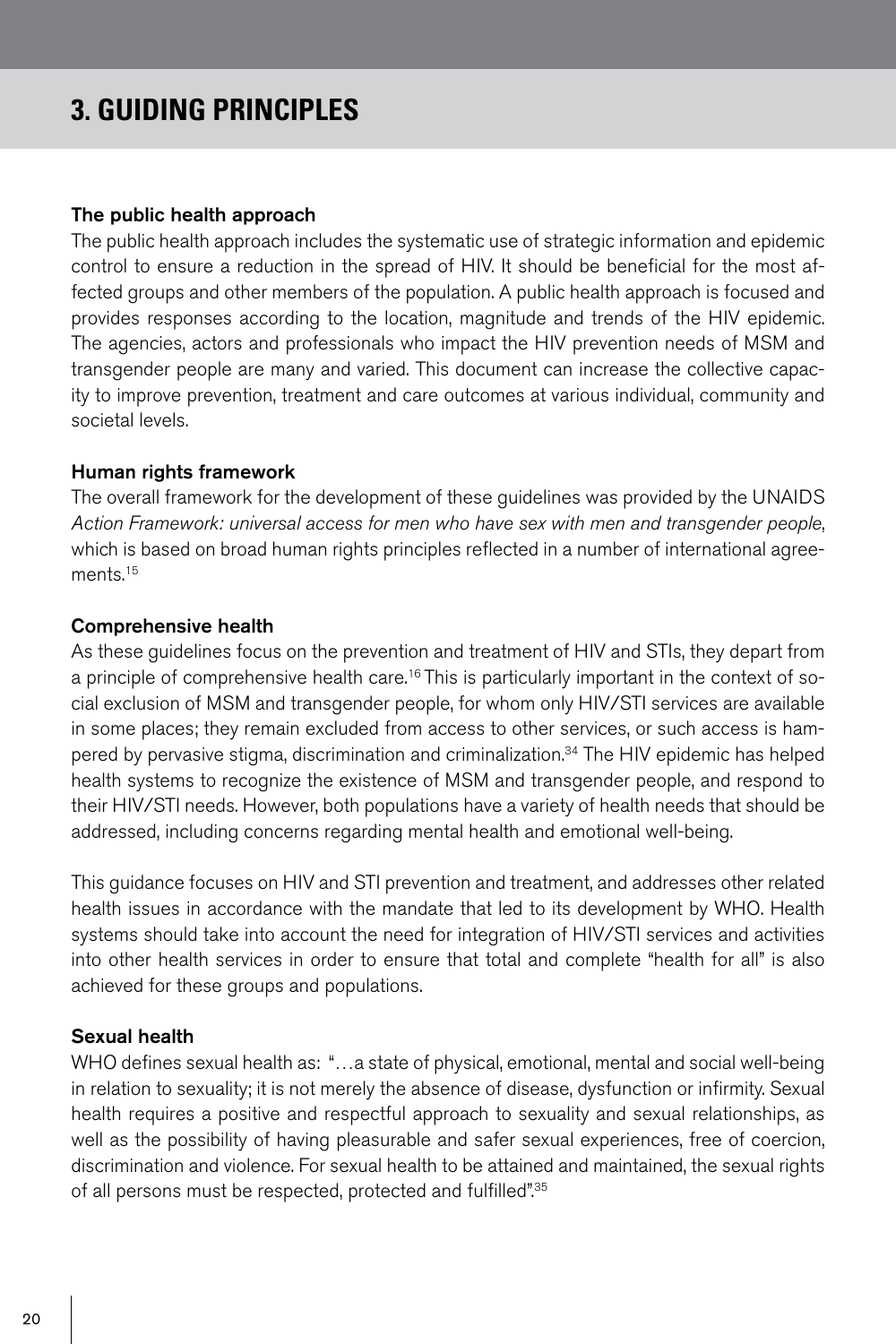While these guidelines are focused on HIV/STI prevention and treatment among MSM and transgender people, they understand HIV/STI activities as framed within a sexual health approach. This is particularly relevant for MSM and transgender people, whose sexual rights are often not respected, let alone protected and fulfilled, in many parts of the world.10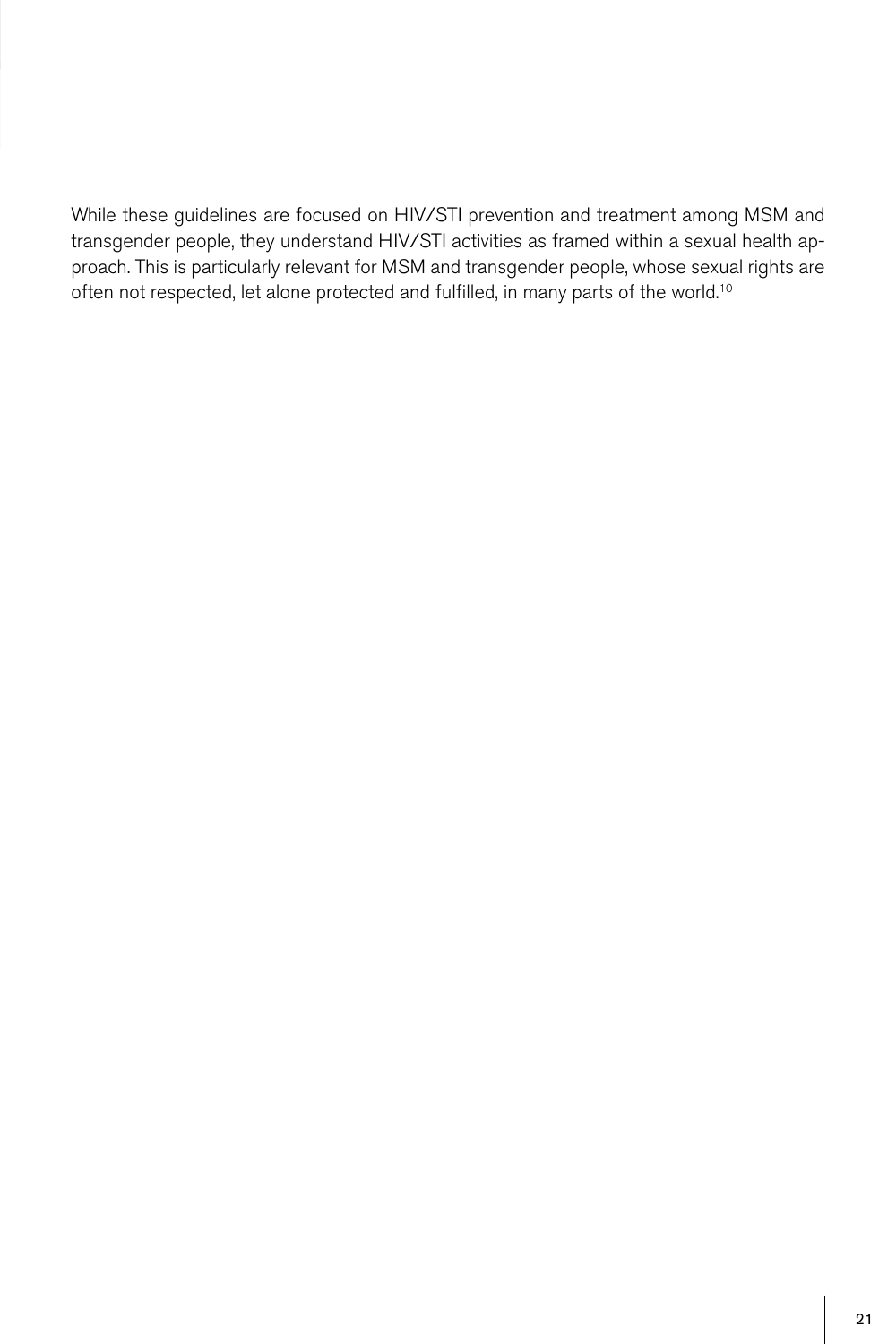# **4. OBJECTIVES AND TARGET AUDIENCE**

The objective of this document is to provide technical recommendations on the prevention and treatment of HIV and other STIs among MSM and transgender people. The guidelines are designed for use by national public health officials and managers of HIV/AIDS and STI programmes, nongovernment organizations (NGOs) including community and civil society organizations, and health workers. These guidelines may also be of interest to international funding agencies, the scientific media, health policy-makers and advocates.

It is particularly important to base responses on technical recommendations, as many stakeholders have begun to recognize the need to address the epidemics among MSM and transgender persons more seriously, including those occurring in the context of generalized epidemics. The production of this document will be followed by efforts to disseminate its main messages as well as strategies for local discussion, piloting, adaptation and training, where appropriate and/or necessary.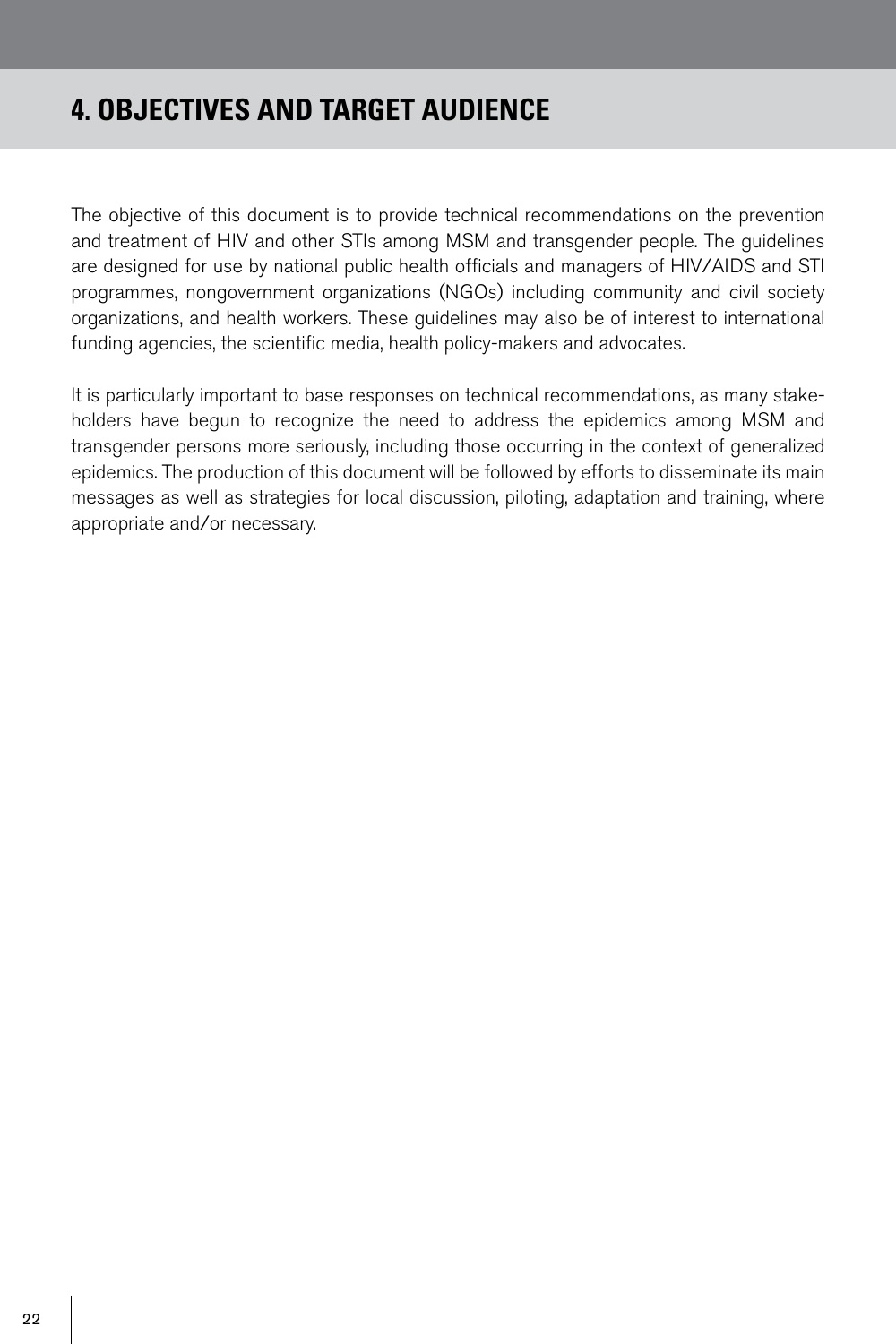# **5. METHODOLOGY AND PROCESS**

## 5.1 GRADE framework

WHO uses the GRADE approach for the development and review of recommendations.<sup>36</sup> The initial steps entailed identifying key topics, formulating the Population, Intervention, Comparison and Outcomes (PICO) questions (Annex 1)<sup>\*</sup>, scoping the literature to identify if evidence reviews exist or recent evidence can be assessed, formulation of a comprehensive search strategy (Annex 3)", and identification and retrieval of relevant evidence, including benefits and harms.<sup>37</sup>

The first step of the GRADE approach for this guidance was to grade the quality of evidence for each PICO question by outcome.<sup>38</sup> This entailed consideration of study limitations, inconsistency, indirectness, imprecision and other limitations. $39$  The quality of the evidence was then graded as high, moderate, low or very low (Annex 4)\* . A standardized table, the GRADE evidence table, presents the quantitative summary of the evidence and the assessment of its quality (Annex 5)\* . The choice of important outcomes should be independent of whether or not they have been empirically assessed, while the choice of intermediate outcomes should capture those that have been empirically assessed (Annex 2)\* .

The second step of the GRADE approach was to move from "evidence to recommendation" for each of the PICO questions. This included consideration of the quality of evidence, balance of benefits and harms, community values and preferences, and resource use. These factors affected both the recommendation's direction (for or against) and its strength (strong or conditional). The risk–benefit tables summarize these factors (Annex 6)\* .

An outcome framework was developed to ensure that outcomes were selected in a transparent and comprehensive manner and *a priori* (i.e. prior to reviewing the evidence). Each framework describes all possible pathways starting with the intervention, going through the intermediate outcomes and leading to the important outcomes (Annex 2)<sup>\*</sup>. .

Good practice recommendations are also included in the framework. A good practice recommendation is a type of recommendation that does not require supporting evidence and thus its development does not follow the above-described process of rating the quality of evidence or grading the strength of the recommendations.<sup>36</sup>

### 5.2 Process

The WHO Department of HIV/AIDS led the development of the guidelines under the oversight of the WHO Guideline Review Committee (GRC) in collaboration with the Department of Reproductive Health and Research as well as other WHO Departments, the United Nations Development Programme (UNDP) and the Joint United Nations Programme on HIV/AIDS (UNAIDS).

<sup>\*</sup> The full compilation of annexes are available on the WHO web site (http://www.who.int/hiv/en/).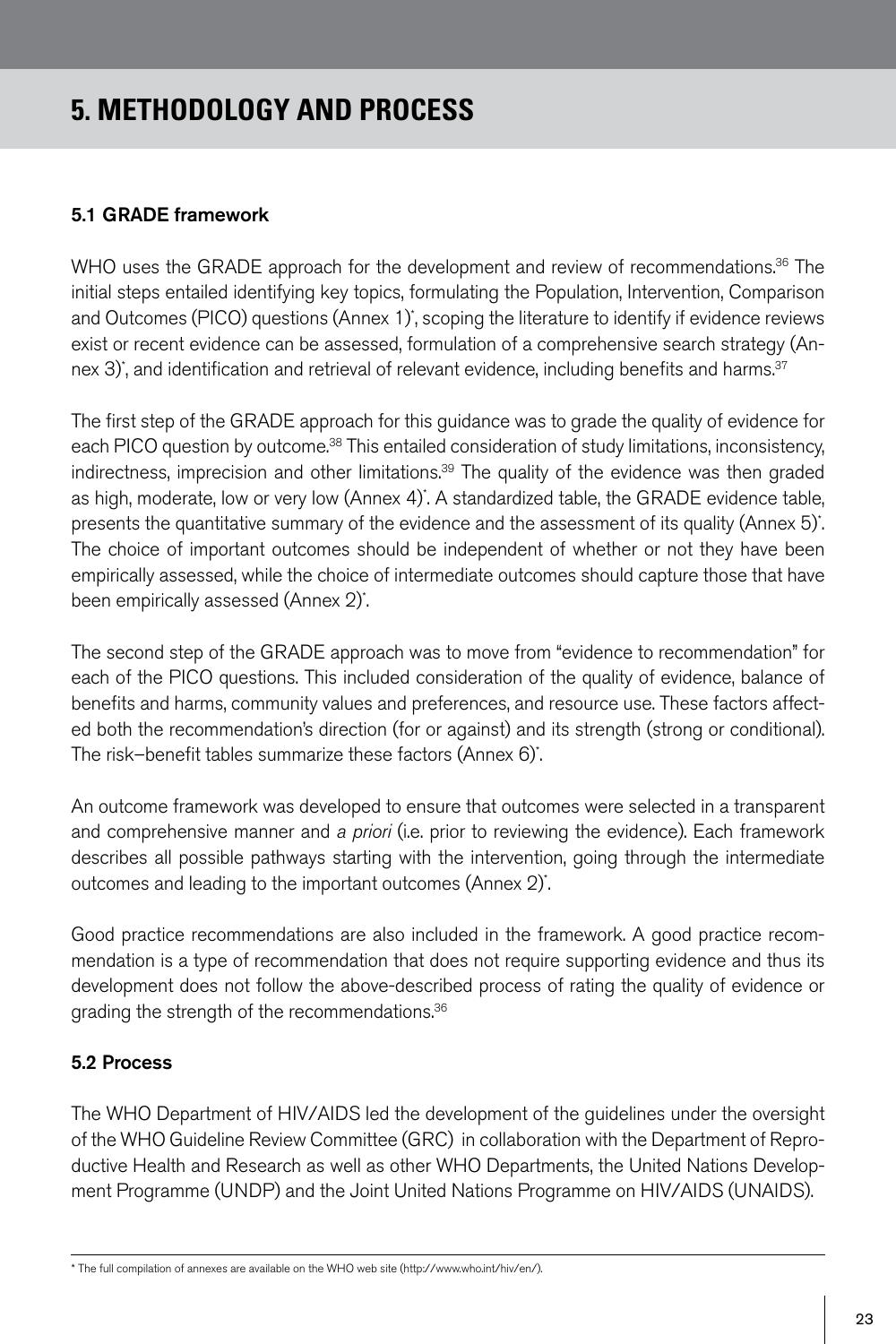A WHO Guidelines Working Group identified PICO questions, developed search protocols and conducted systematic reviews of the available scientific evidence (Annexes 1, 3, 5–7)\* . The WHO Guidelines Working Group included public health experts, researchers, programme managers, implementers, civil society representatives and GRADE methodologists. Appropriate geographical and gender representation was considered. Search protocols are included in Annex 3°, and the full final list of PICO questions is included in Annex 1°. Working group meetings were held in Washington, DC, hosted by the Pan American Health Organization, and in Geneva, Switzerland hosted by WHO Headquarters. The Guidelines Consensus Meeting in Beijing, China, was hosted by the Office of the WHO Representative to China and the WHO Western Pacific Regional Office.

A study, commissioned to the Global Forum on MSM and HIV (MSMGF), assessed community values and preferences concerning the 13 PICO questions. The participants were MSM and transgender people from all regions, inclusive of persons living with HIV.

The initial ranking of the evidence for each PICO question was collectively done by the WHO Working Group that conducted the systematic reviews. These were presented and discussed at the final consensus meeting in Beijing. At this meeting, the multidisciplinary expert panel assessed the evidence, values and preferences, and risks and benefits for each recommendation. The expert panel determined the direction of the recommendations and strength of the evidence (Annex 4)\* . All decisions were reached by unanimous consensus. Only in one case (i.e. group-level behavioural interventions) consensus was not reached and, therefore, as per the regulations of the GRC, no recommendation was formulated. The coordinators of the process incorporated comments from internal and external peer reviewers to finalize the guidelines.

A revision of these guidelines is planned for 2015, before which plans will be developed for quality evaluation of the guidelines, their usefulness and impact.

\* The full compilation of annexes are available on the WHO web site (http://www.who.int/hiv/en/).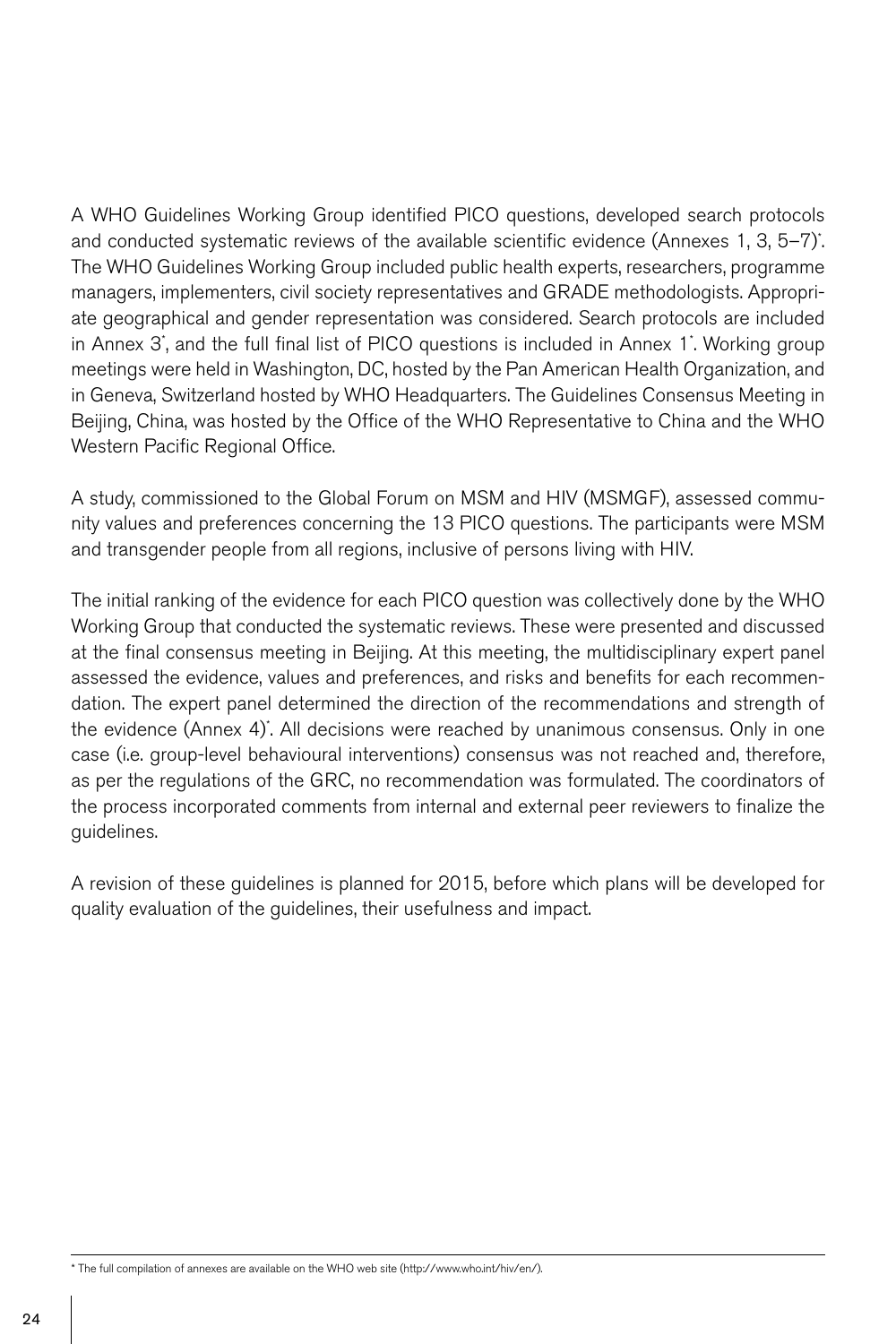# **6. ADAPTING THE GUIDELINES**

In order to have the desired impact on reducing stigma, discrimination, and HIV and STI transmission, as well as ensure timely access to treatment and comprehensive care, the recommendations included in these guidelines must be implemented at the national level. A national alliance composed of government, civil society, NGOs and donors is crucial to attain this objective. The aim should be to include these recommendations in the national HIV/AIDS plans and allocate resources for their implementation. Simultaneously, technical assistance to countries is necessary to plan and foster implementation.

Figure 1. Steps for a phased-in approach to implementation



Regions and countries are at different stages of addressing the epidemic among MSM and transgender people. Adoption and adaptation of the recommendations will need to reflect the national context (Figure 1). Immediate and full implementation of some of these recommendations may not be feasible due to limited resources and varying priorities, based on the reported prevalence of HIV and its burden among MSM and transgender people. However, country-level strategic planning should be directed towards eventually implementing all recommendations and achieving national universal access to HIV prevention, care and treatment for MSM and transgender people.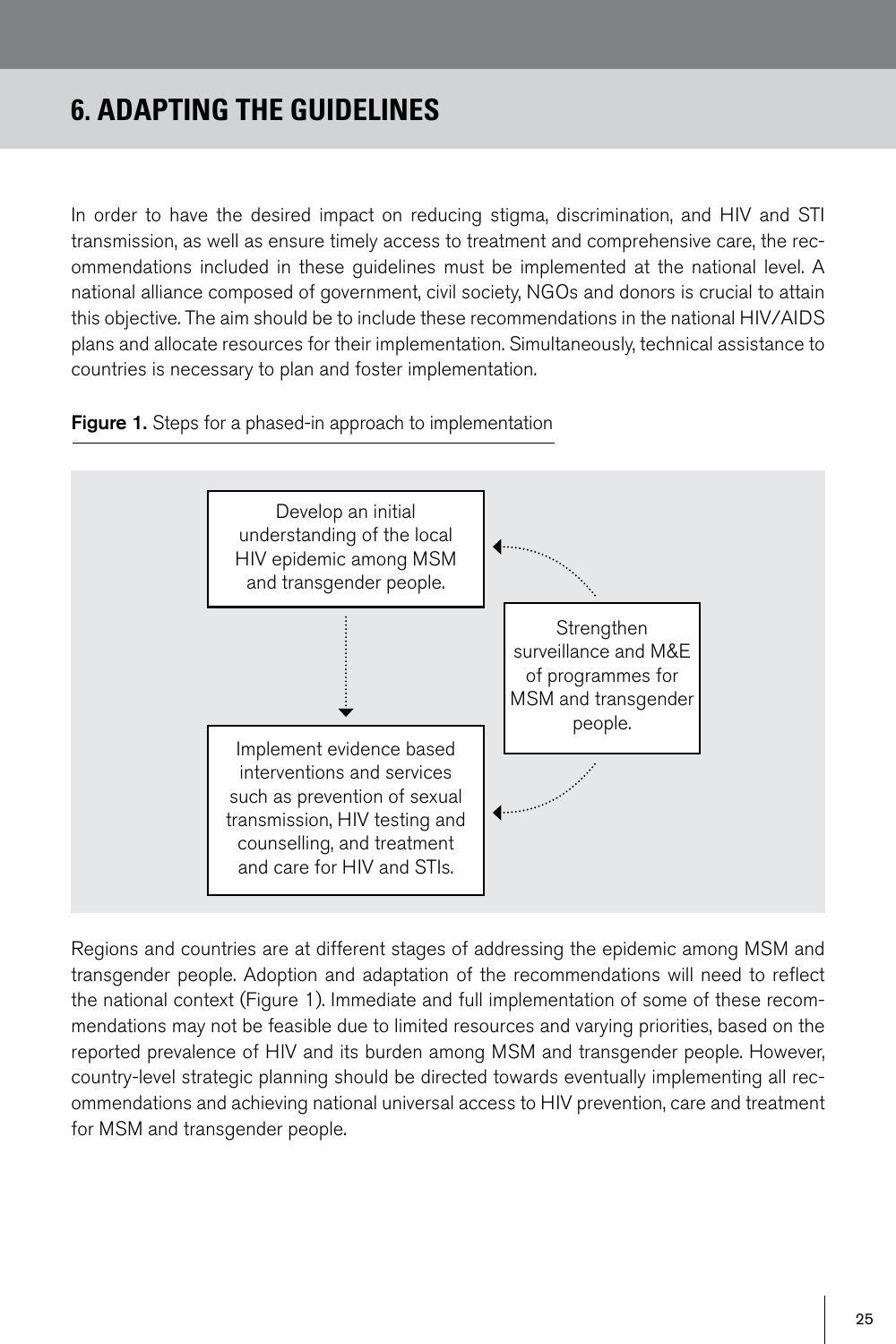The implementation process should be based on epidemiology and the local context of the epidemic, in line with the national strategy, and be inclusive of all partners. It should also clearly define what the implications are for each recommendation.

In countries where the vulnerability of MSM and transgender people is not recognized, the first step in implementing these guidelines should be to raise awareness among all involved national partners regarding the need to take these recommendations into account.

The process to include the recommendations in national plans should begin with a review of epidemiological and response data and national-level needs assessments. It should take into account regional and national documents, as well as initiatives. Harmonization with ongoing activities and a step-by-step approach is advisable. Depending on the regional situation, multicountry workshops to promote the guidelines, assess needs and draft amendments of national plans are recommended to start the process.

National working groups might consider the following guiding principles to direct decisionmaking when introducing these recommendations.

### 1. Do no harm

Consider the existence of prohibitive legal frameworks, criminalization, stigma and discrimination, and avoid situations that affect confidentiality or put people at risk for violence.

### 2. Ensure accessibility and equity

Strive to make appropriate services accessible and affordable for all MSM and transgender people, irrespective of sexual identity, geographical location, age or social class.

#### 3. Ensure quality of care

Ensure that care achieves the highest standards possible.

### 4. Make efficient use of resources

Aim to achieve the greatest health impact with the optimal use of available human and financial resources.

#### 5. Ensure sustainability

Aim to build services that are not dependent on temporary funding sources. Develop a strategy to secure their sustainability after the inception phase.

### 6. Strengthen health systems

Priority should be given to interventions that will directly or indirectly strengthen health systems, including those developed by communities and civil society organizations.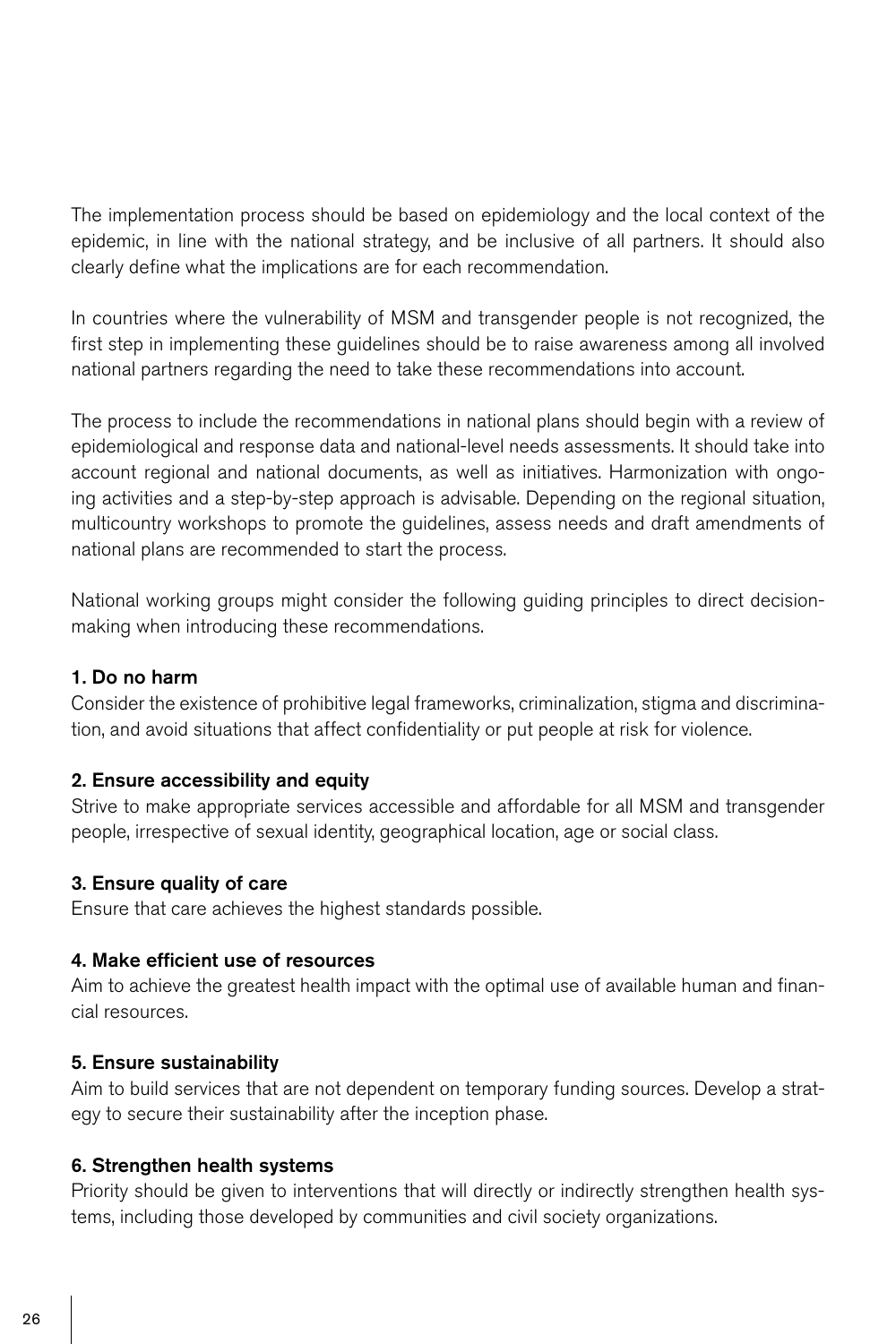## 7. Implement in phases

It may not be possible to implement each recommendation in all settings. A phased-in approach may be necessary. A phased-in approach involves the following steps:

- Develop an initial understanding of the local HIV epidemic among MSM and transgender people.
- Implement interventions and services such as prevention of sexual transmission, behavioural interventions, HTC, ART and STI services (Figure 2).
- Strengthen surveillance and monitoring and evaluation of programmes for MSM and transgender people.
- Introduce additional strategies using the public health approach to address legal and structural barriers to universal access to health.

## 8. Understand the perspectives of MSM and transgender people

Involve community representatives and members of MSM and transgender people groups in the implementation of these services to ensure that they are culturally appropriate and meet the community's needs. Strengthen community systems, including support to communitybased civil society organizations. Whenever possible, use ethnographic procedures to better understand the local context, and pilot the new interventions to ensure that they work as planned.

### 9. Be forward-looking

These WHO guidelines will be updated in 2015. Member States should strive to adopt the 2011 recommendations before that date.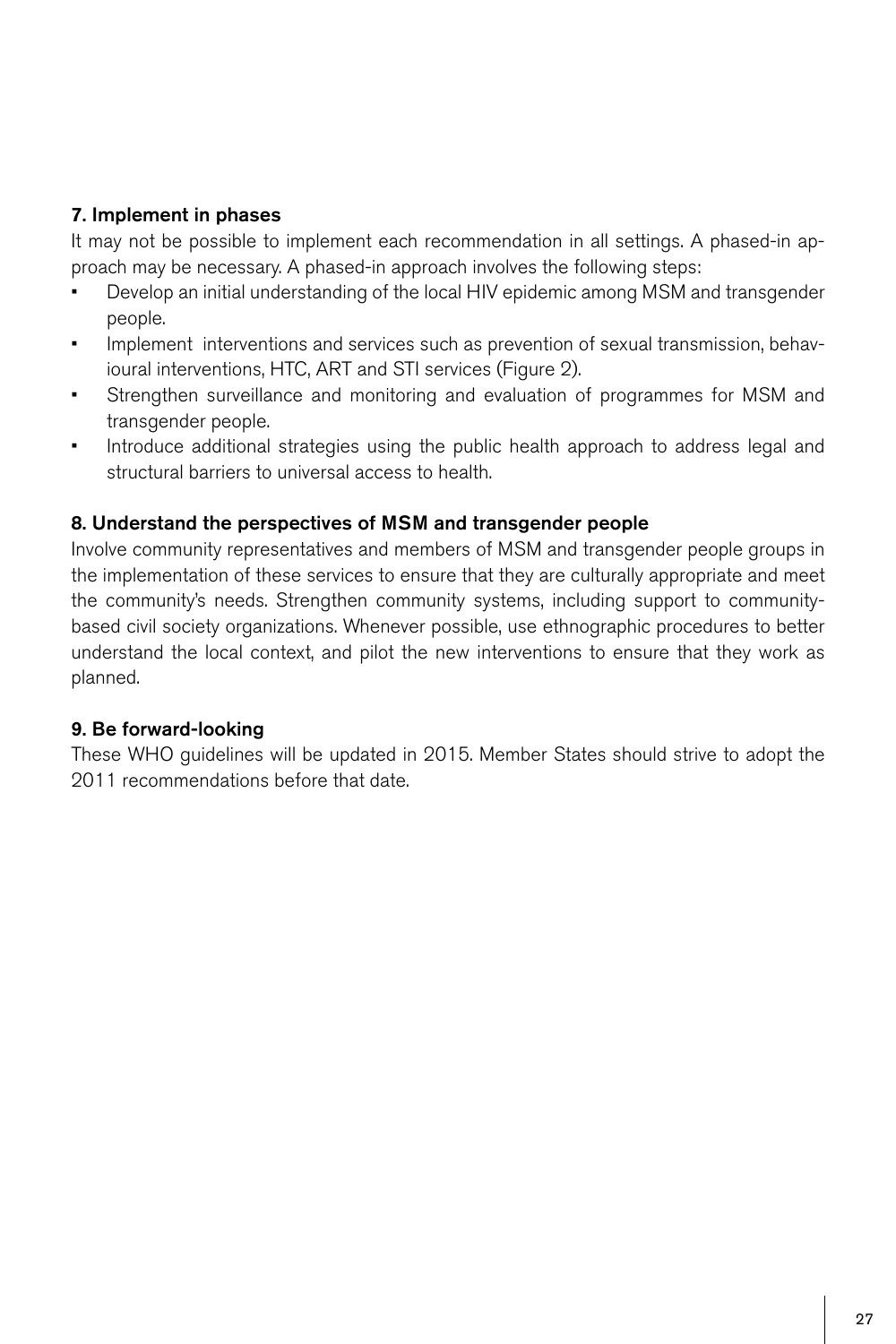

Figure 2. Framework for implementing interventions for MSM and transgender persons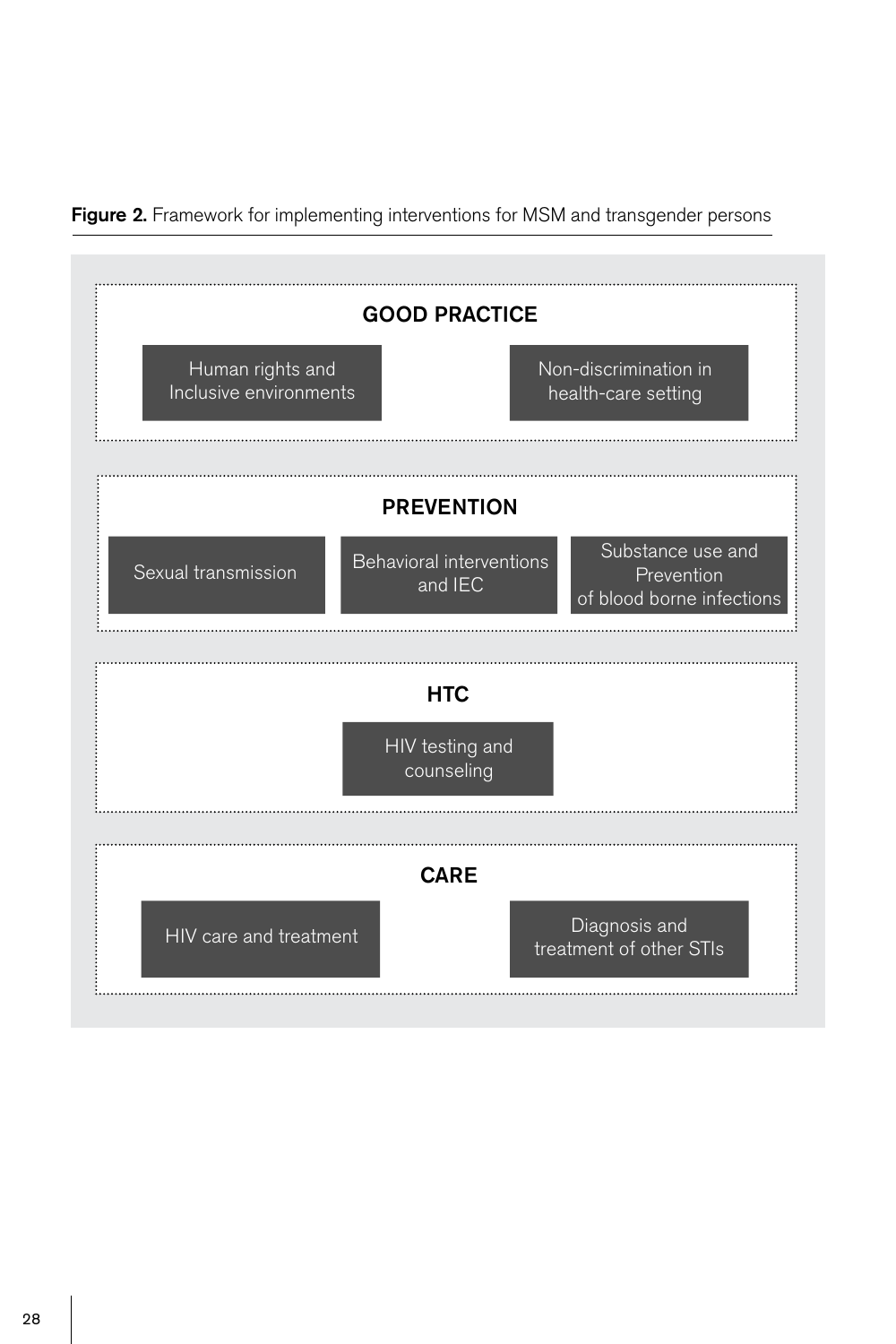# **7. GOOD PRACTICE RECOMMENDATIONS\***

#### *Definition*

Good practice recommendations are overarching principles derived not from scientific evidence but from common sense and established international agreements on ethics and human rights.34 These recommendations are not the result of the formal GRADE process. However, they do represent expert opinion as outlined in the document *International guidelines on HIV/AIDS and human rights. 2006 Consolidated version*. 34

Good practice recommendations are considered essential for clarifying or contextualizing specific technical recommendations. They are particularly important when change needs to be implemented in environments that can be hostile or negative, such as those involving MSM and transgender people. Given the prevalence of stigma and discrimination in relation to sexual and gender diversity in many parts of the world, as well as the existence of legal barriers to the inclusion of MSM and transgender people in receiving governmental services, the Guidelines Development Group found it necessary to include two good practice recommendations in this guideline: one oriented to national policy and the other specifically focused on the health sector.

#### *Background*

MSM and transgender people are entitled to full protection of their human rights as stated in the Yogyakarta Principles.<sup>41</sup> These include the rights to the highest attainable standard of health, non-discrimination and privacy. Punitive laws and law enforcement practices, stigma and discrimination undermine the effectiveness of HIV and sexual health programmes, which limits their ability to reach MSM and transgender people.

Criminalization, and legal and policy barriers play a key role in the vulnerability of MSM and transgender people to HIV. More than 75 countries currently criminalize same-gender sexual activity,<sup>42</sup> and transgender people lack legal recognition in most countries. These legal conditions force MSM and transgender people to risk criminal sanctions if they want to discuss their level of sexual risk with a service provider, and also give police the authority to harass organizations that provide services to these populations. The promotion of a legal and social environment that protects human rights and ensures access to prevention, treatment, care and support without discrimination or criminalization is essential for achieving an effective response to the HIV epidemic and promoting public health.

Long-standing evidence indicates that MSM and transgender people experience significant barriers to quality health care due to widespread stigma against homosexuality and ignorance about gender variance in mainstream society and within health systems.<sup>43, 44, 45</sup> In addition to being disproportionately burdened by STI and HIV, MSM and transgender people experience higher rates of depression, anxiety, smoking, alcohol abuse, substance use and suicide as a

\* These recommendations are adapted from the UNAIDS/Office of the United Nations High Commissioner for Human Rights (OHCHR) document, International guidelines on HIV/AIDS and human rights. 2006 Consolidated version.<sup>34</sup>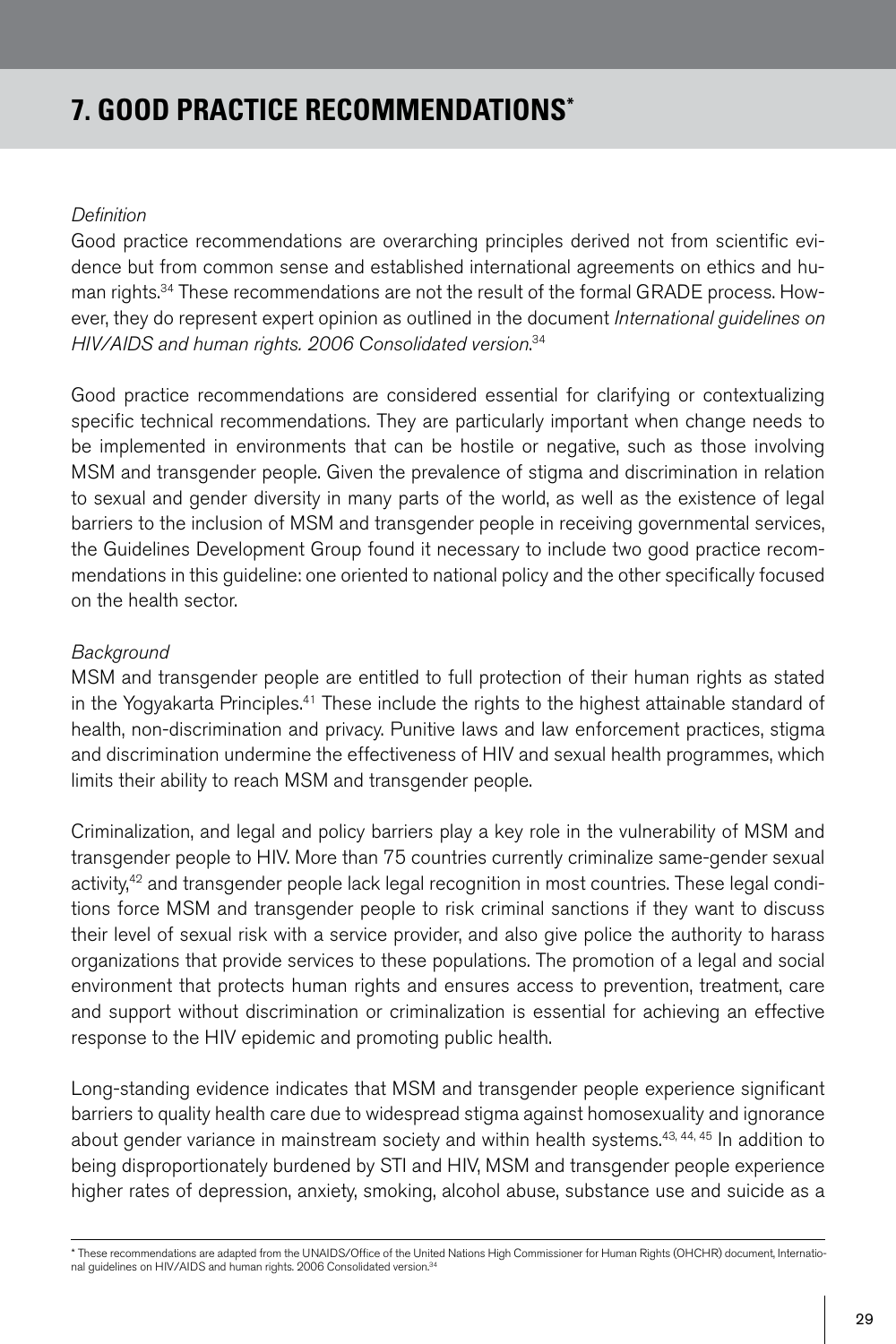result of chronic stress, social isolation and disconnection from a range of health and support services.46, 47, 48, 49, 50, 51, 52, 53, 54, 55

From a health systems' perspective, MSM and transgender people may delay or avoid seeking health, STI or HIV-related information, care and services as a result of perceived homophobia, transphobia, ignorance and insensitivity. MSM and transgender people may be less inclined to disclose their sexual orientation and other health-related behaviours in health settings that may otherwise encourage discussions between the provider and patient to inform subsequent clinical decision-making. Providers are likely to feel biased when their own cultural, moral or religious leanings are incongruent with a patient's reported sexual orientation, behaviours or gender identity. Additionally, enquiry into the level of knowledge among training physicians, nurses and other health-care providers on MSM and transgender-related health issues has shown that the clinical curriculum, particularly in low- and middle-income countries, do not address these knowledge gaps.

# Recommendation 1: Human rights and inclusive environments

Legislators and other government authorities should establish and enforce antidiscrimination and protective laws, derived from international human rights standards, in order to eliminate stigma, discrimination and violence faced by MSM and transgender people, and reduce their vulnerability to infection with HIV and the impacts of HIV and AIDS.<sup>34</sup>

Safe and inclusive public services, and the underlying principle of non-discrimination are vital for the community's health, well-being and dignity. Policy-makers, parliamentarians and other public leaders should work together with civil society organizations in their efforts to confront the realities of discrimination against MSM and transgender people, and transform punitive legal and social norms towards those that are protective. Stigma and discrimination create barriers to many public services and, as such, undermine public health, human rights and the response to HIV.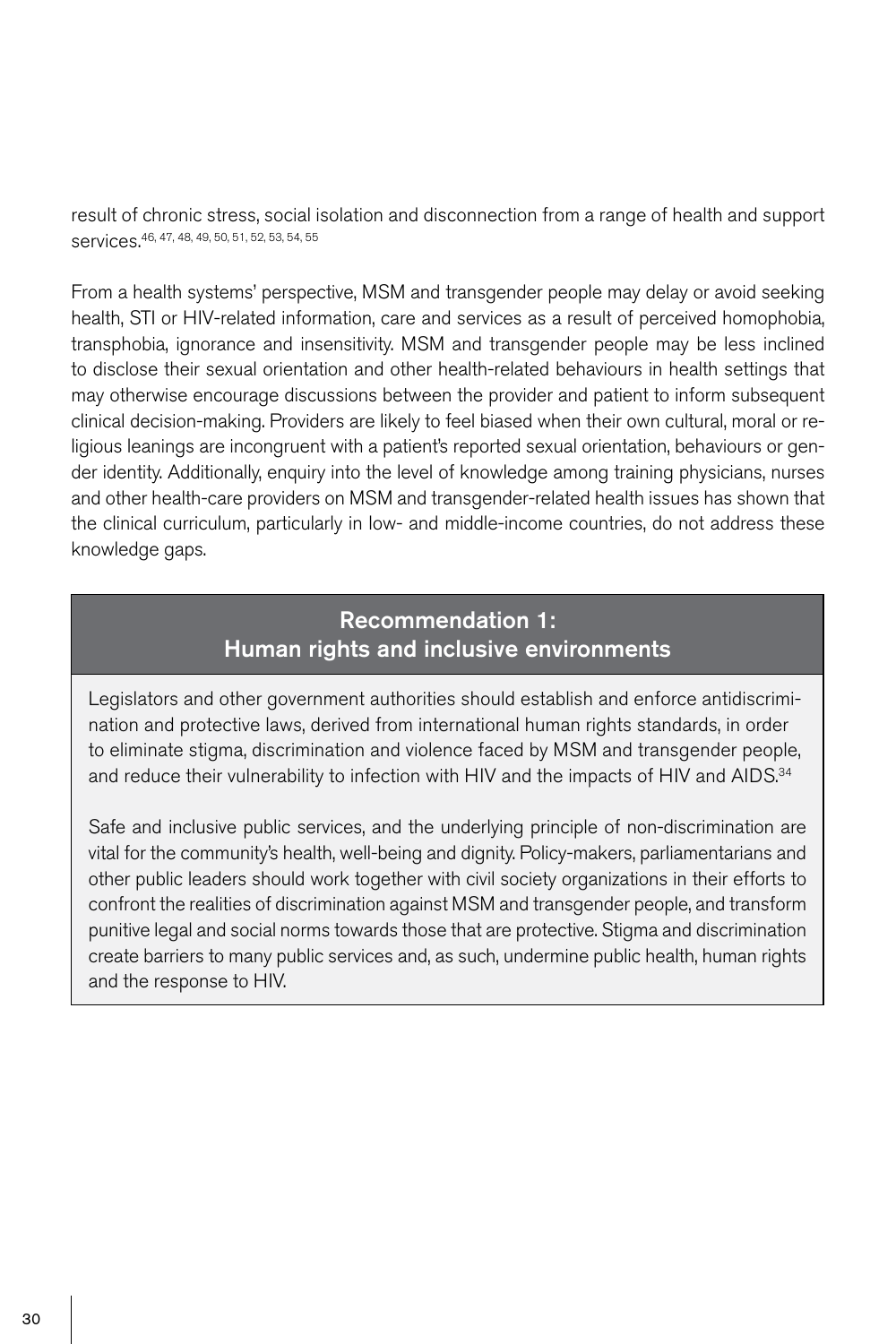# Recommendation 2: Non-discrimination in health-care settings

Health services should be made inclusive of MSM and transgender people, based on the principles of medical ethics and the right to health.<sup>34</sup>

Creating inclusive health services requires strategies to sensitize and educate providers and other staff members in health-care and social service settings. Health providers should be respectful of diversity, aware of their professional obligations, and informed of the specific health and social needs of MSM and transgender people. Men's health groups and organizations of MSM and transgender people can be essential partners in delivering comprehensive training on human sexuality. They also can facilitate interaction with members of sexually diverse communities, thereby generating greater understanding of their emotional, health and social needs, and the cost of inaction against homophobia and transphobia. Policy-makers, parliamentarians and other public leaders should work together with civil society organizations in their efforts to confront the realities of discrimination against MSM and transgender people, and transform punitive legal and social norms towards those that are protective and enforced.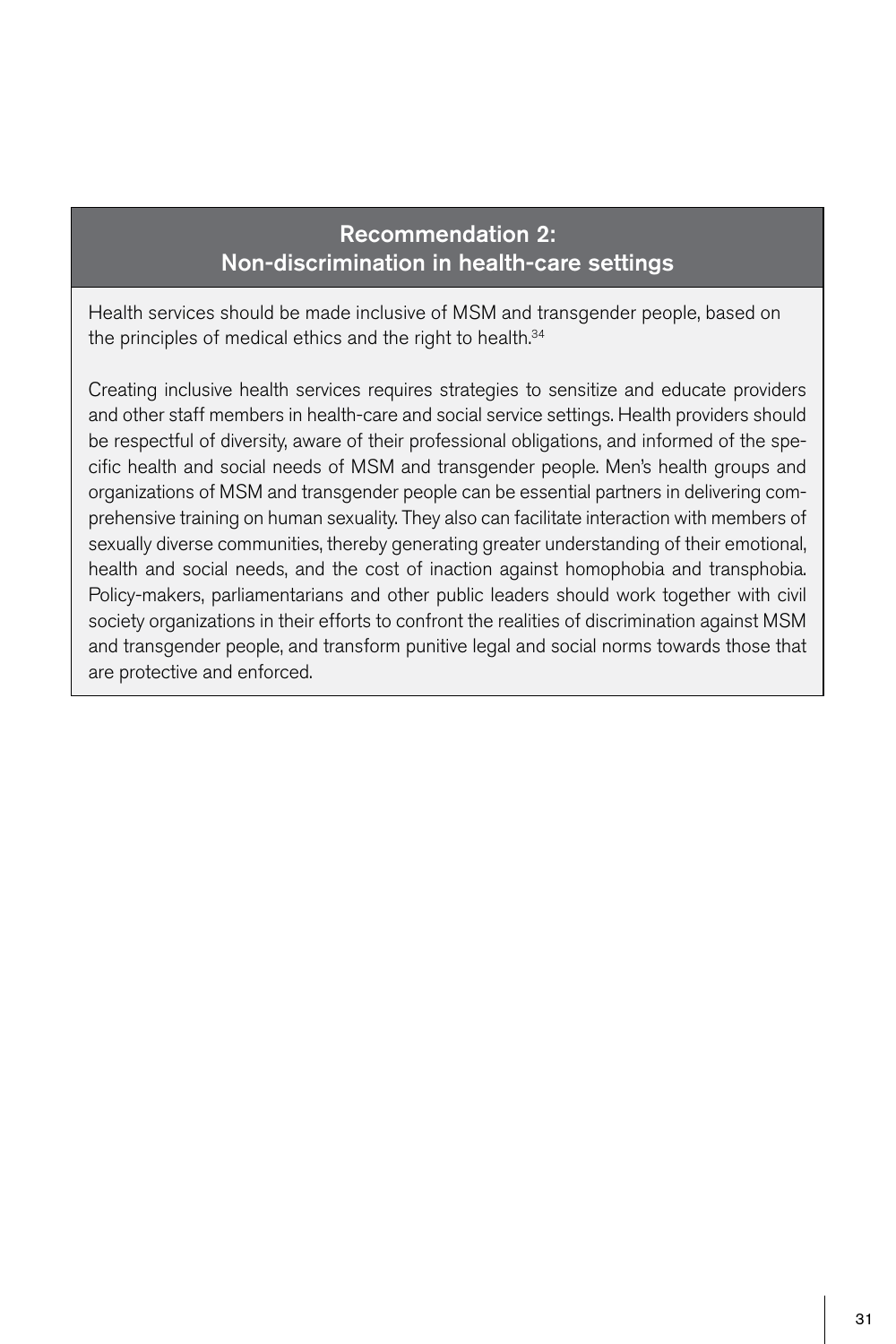# **8. EVIDENCE AND TECHNICAL RECOMMENDATIONS**

#### 8.1. Prevention of sexual transmission

#### 8.1.1. Consistent condom use

#### *Background*

Condoms have played a vital role in preventing the sexual transmission of HIV since the early days of the epidemic.<sup>56</sup> Since the mid-1980s, it has been shown that condom use contributes to HIV prevention among MSM communities in the United States and Western Europe, which, in part, was due to community mobilization recommending condom use.<sup>57, 58</sup> Observational evidence of the effectiveness of consistent condom use in preventing HIV transmission has increased in past years. $59, 60, 61$  A review was conducted of the evidence on the effectiveness of consistent condom use in preventing HIV infection among MSM and transgender people.

#### *Evidence*

The evidence was primarily from cohort studies of MSM and transgender people in developed countries.33, 62, 63, 64, 65 Five studies with information on condom use and HIV and/or STI incidence among MSM were included. The search strategy (Annex 3)\* focused on cohort studies with HIV and STI acquisition as an outcome of interest (Annex 2)<sup>\*</sup>. Studies with behavioural outcomes such as self-reported condom use instead of biological outcomes were excluded. All of the evidence came from observational studies and was therefore rated down; however, the high effect size for the HIV incidence outcome allowed the evidence to be rated up. This yielded moderate evidence for the HIV incidence outcome and low evidence for the STI incidence outcome. Although the studies included did not control for confounding, there was no downgrading for this omission, as it is believed that controlling for confounding would have increased, not diminished, the strength of the effect.

#### *Summary of findings*

The systematic evidence review included information on two outcomes of interest: HIV incidence (five studies) and STI incidence (one study). The overall relative effect of condom use on HIV transmission was relative risk (RR): 0.36 (95% confidence interval [CI]: 0.20–0.67), and for STI transmission it was RR: 0.58 (95% CI: 0.54–0.62). Consistent condom use was found to reduce HIV transmission by 64%. For STI transmission, consistent condom use was found to reduce the risk by 42%.

#### *Benefits and risks*

The benefits outweighed any potential risks of using condoms.

\* The full compilation of annexes are available on the WHO web site (http://www.who.int/hiv/en/).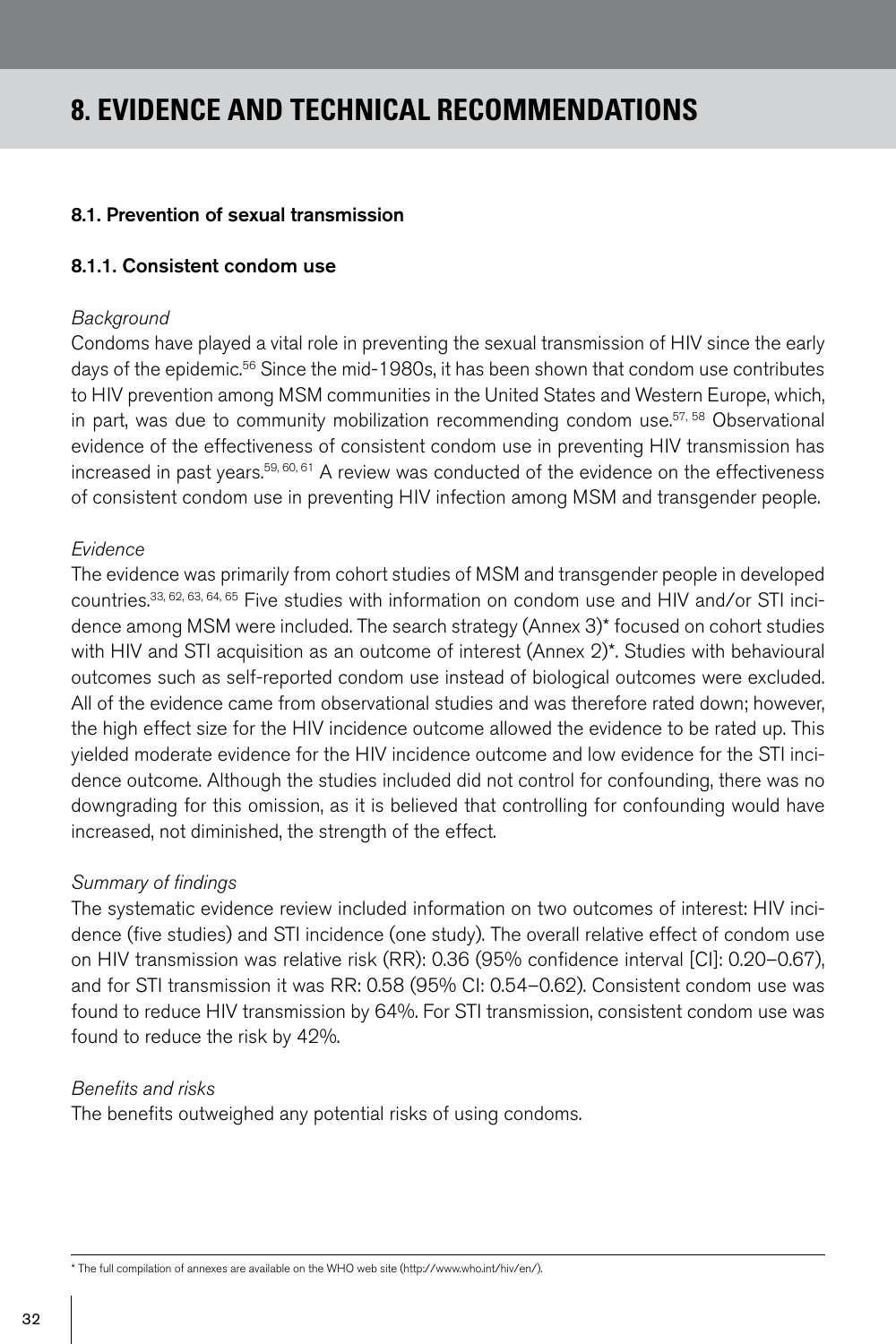### *Acceptability and feasibility*

This recommendation is strong, given the support of values and preferences of the community and experts. The preliminary report of values and preferences stated that, "MSM believe condoms are useful for prevention and many advocate their distribution." There was no evidence available on issues of quality of life such as inconvenience or decreased desire; however, the values and preferences of the MSM polled by MSMGF showed support for this intervention.66 There is programmatic evidence that the distribution of condoms in low- and middle-income country settings is feasible.<sup>67, 68</sup>

### *Additional points of discussion and research directions*

Evidence from operations research points to the importance of water- and silicone-based lubricant use for the correct functioning of condoms during anal sex.<sup>69</sup> However, more research on this topic would be useful and should be conducted to rule out or minimize potential secondary effects, which have been shown in in vitro studies.<sup>70,71,72</sup>

There is limited information on the following, which should be considered as futures areas for research: the efficacy of the female condom in preventing HIV acquisition during anal sex and its efficacy in preventing HIV among transgender people who have had vaginal construction.

### *Key points*

- Consistent condom use has been vital to HIV prevention efforts since the early days of the epidemic.
- Consistent condom use was found to reduce HIV transmission by 64% and STI transmission by 42%.
- The benefits outweighed any potential harms of using condoms
- Acceptable and feasible

# Recommendation

## Using condoms consistently during anal intercourse is strongly recommended for MSM and transgender people over not using condoms.

*Strong recommendation, moderate quality of evidence*

### Complementary remarks

Water- and silicone-based lubricant use is key for the correct functioning of condoms during anal sex.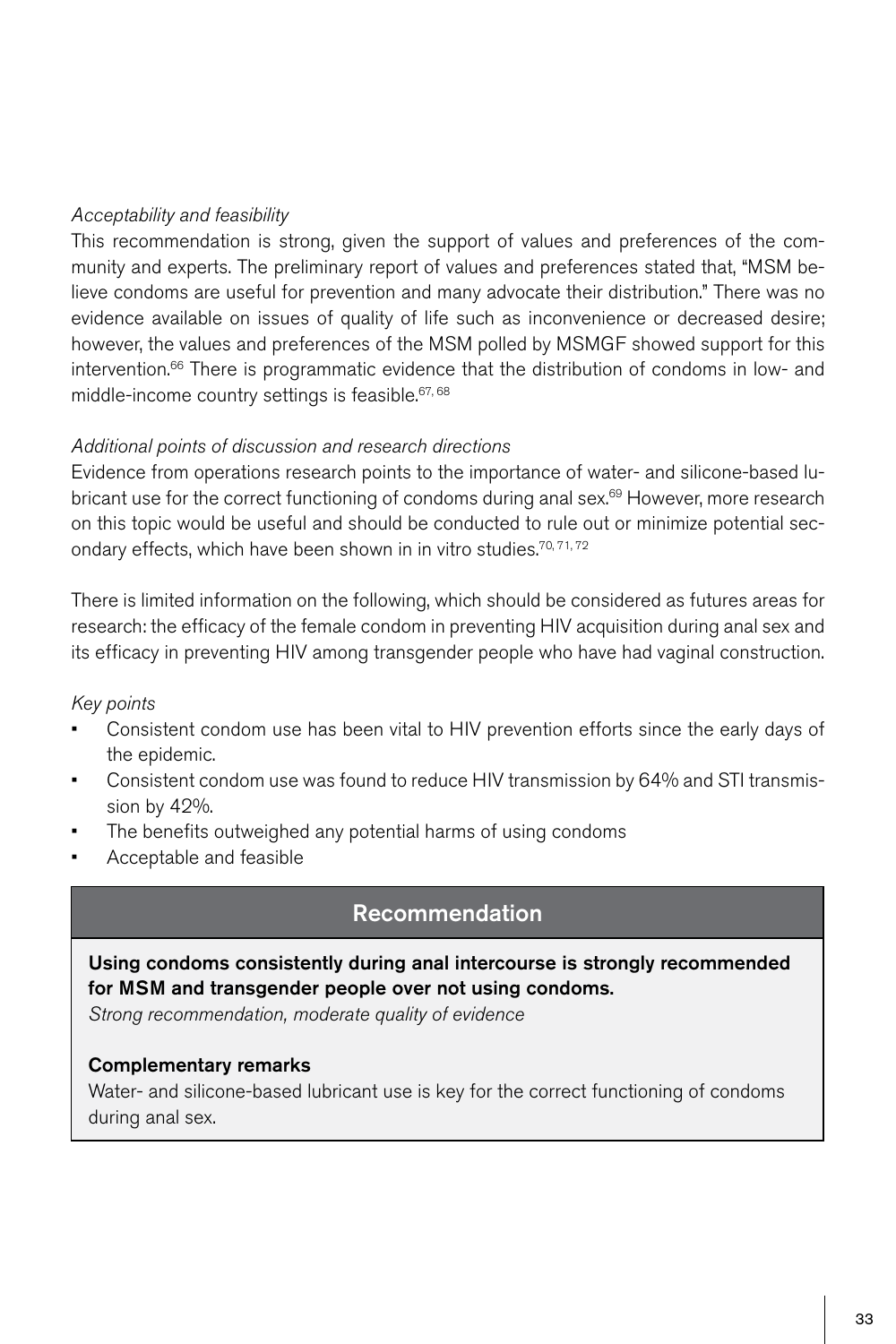### 8.1.2. Serosorting

#### *Background*

Serosorting is defined as a behaviour in which "a person chooses a sexual partner known to be of the same HIV serostatus, often to engage in unprotected sex, in order to reduce the risk of acquiring or transmitting HIV".<sup>73</sup> The prevalence of serosorting ranges from 21% to 62% for HIV-positive and HIV-negative MSM, respectively; however, most studies on serosorting are based on research in developed countries.<sup>74</sup> The benefits of serosorting for HIV-positive individuals may include reduced secondary HIV transmission and the ability to forgo condom use. However, serosorting does not protect against other STIs and potential risks such as HIV superinfection and drug resistance. The benefits for HIV risk reduction among HIV-negative individuals are still under debate and depend on the frequency and availability of HTC, accurate knowledge and disclosure of HIV serostatus among both partners, and the window period for new infections.

#### *Evidence*

The evidence included was collected via a systematic review of available evidence on serosorting and seroadaptive behaviours. The systematic review had broad inclusion criteria and used systematic search and screening criteria. Only evidence among HIV-negative individuals was considered for this question. The review of the evidence yielded three studies, all from developed countries.<sup>33, 64, 65</sup> All three of these studies defined serosorting among HIV-negative men as unprotected anal intercourse with HIV-negative partners only. Most of the studies did not control for confounding.

The conditionality of the recommendation is due to the low quality of evidence available and geographical restriction of the studies. The evidence was rated down for indirectness because all studies were conducted in high-income settings where HTC is widely available, unlike in many low- and middle-income settings.

#### *Summary of findings*

The systematic evidence review included information on two outcomes of interest, HIV incidence (three studies) and STI incidence (one study). There were two comparisons of interest: serosorting versus consistent condom use and serosorting versus no condom use. The overall finding for serosorting versus consistent condom use was that serosorting leads to a significantly increased risk of both HIV and STI infection. Serosorting increased HIV transmission by 79% and increased STI transmission by 61% (RR: 1.79, 95% CI: 1.2–2.65; and RR: 1.61, 95% CI: 1.43–1.81, respectively). When serosorting was compared with no condom use, serosorting provided some protection against HIV and STI infection. Serosorting reduced HIV transmission by 53% (RR: 0.47, 95% CI: 0.26–0.84) and reduced STI transmission by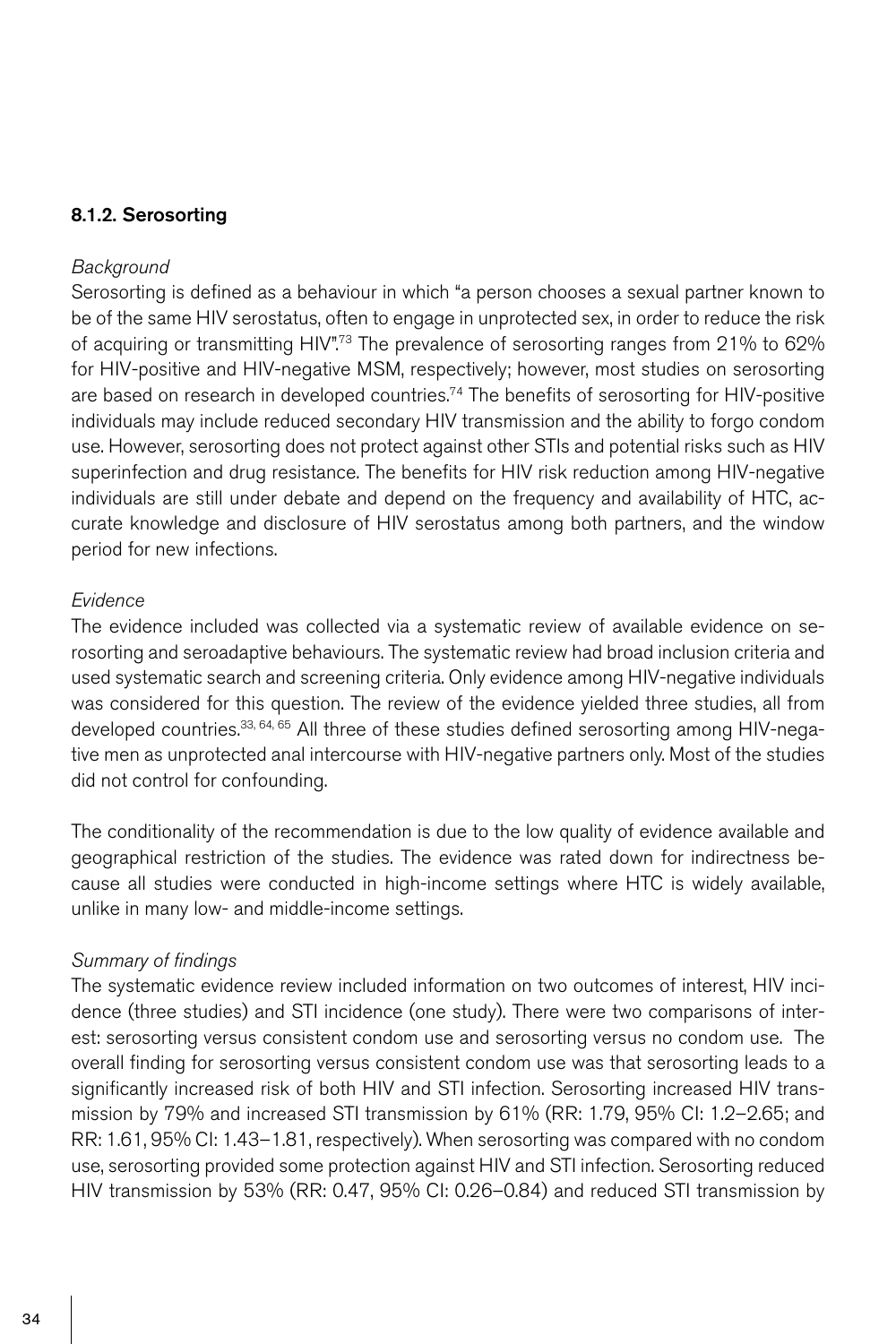14% (RR: 0.86, 95% CI: 0.78–0.93). No considerations regarding quality of life such as inconvenience or decreased sexual desire were studied.

#### *Benefits and risks*

The benefits and risks of serosorting depend on the comparison used. The risks outweighed the benefits when compared with condom use. When compared with no condom use, the benefits outweighed the risks.

Although serosorting is beneficial when compared with no condom use, there are risks when compared with consistent condom use. Serosorting may be a potential harm reduction strategy for individuals who choose not to use condoms, but it should not be promoted as an alternative strategy for HIV prevention. Consistent condom use is a more effective method to prevent HIV infection.

## *Acceptability and feasibility*

The report on values and preferences among the community yielded differing opinions on serosorting. The report stated, "MSM believe condoms are useful for prevention and many advocate their distribution". Additionally, it stated "Serosorting was not recognized as a prevention strategy by any participant."66

For some participants in the values and preferences survey, the construct of serosorting did not exist. For others, it led to conversations about the conditions under which MSM and transgender people do or do not disclose HIV status. Concerns regarding safety, stigma and discrimination contributed to non-disclosure of HIV status for many. However, serosorting was reported as a harm reduction strategy by others. Although the panel recognized that individual values around serosorting might vary, emphasis was placed on preventing HIV infection. Condom use is the best option, but this depends on their availability. Serosorting is feasible only in contexts where quality HTC is available, HIV retesting rates are high, and the legal and social environment is supportive of HTC and serostatus disclosure.<sup>66</sup>

### *Additional points of discussion and research directions*

Seroadaptive behaviours encompass a variety of behaviours, including serosorting and seropositioning. Only information on serosorting (the practice of choosing a sex partner with the same HIV status) among MSM who were HIV negative at the beginning of the study was included in this evidence profile. No information was included on the practice of seropositioning (choosing which partner will be the receptive or insertive partner based on HIV serostatus, with the HIV-positive partner generally acting as the receptive partner). No information was included in this review on the serosorting practices among MSM and transgender people who know that they are HIV positive.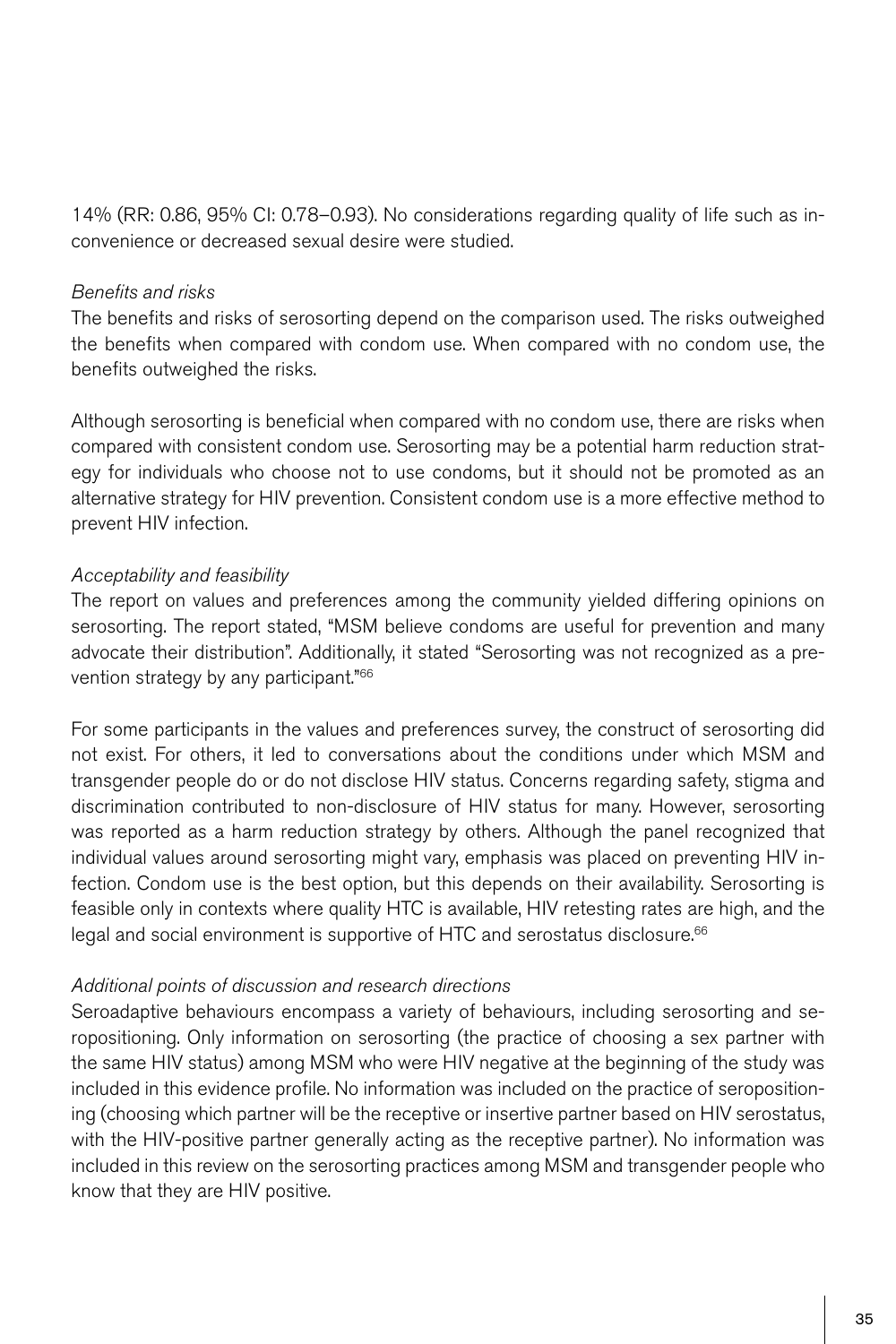Individuals and couples using serosorting as a harm reduction strategy need to be screened regularly for HIV and STIs. Moreover, HTC offered to MSM and transgender people should address facts about serosorting, explain its utility and limitations for prevention, and clarify misconceptions that might increase such limitations further among potential users. There is a need for increased availability of high-quality condoms and high-quality HTC in all settings, especially in low- and middle-income countries. There is also a need for additional research on serosorting for MSM and transgender people and their sexual partners.

#### *Key points*

- Serosorting is defined as "a person choosing a sexual partner known to be of the same HIV serostatus, often to engage in unprotected sex, in order to reduce the risk of acquiring or transmitting HIV".
- Serosorting increased HIV transmission by 79% and increased STI transmission by 61%. When compared with no condom use, the benefits outweighed the harms. Serosorting reduced HIV transmission by 53% and reduced STI transmission by 14%.
- The risks of serosorting outweigh the benefits when compared with consistent condom use. When compared with no condom use, the benefits of serosorting outweigh the harms.
- Acceptability and feasibility depend on the individual and the setting. Serosorting is feasible only in contexts where quality HTC is available, HIV retesting rates are high, and the legal and social environment is supportive of HTC and serostatus disclosure.

## Recommendations

Using condoms consistently is strongly recommended over serosorting for HIV-negative MSM and transgender people.

*Strong recommendation, very low quality of evidence*

Serosorting is suggested over not using condoms by HIV-negative MSM and transgender people under specific circumstances as a harm reduction strategy. *Conditional recommendation, very low quality of evidence*

#### Complementary remarks

Individuals and couples using serosorting as a harm reduction strategy need to be screened regularly for HIV and STIs. There is a need for additional research on serosorting for MSM and transgender people and their sexual partners.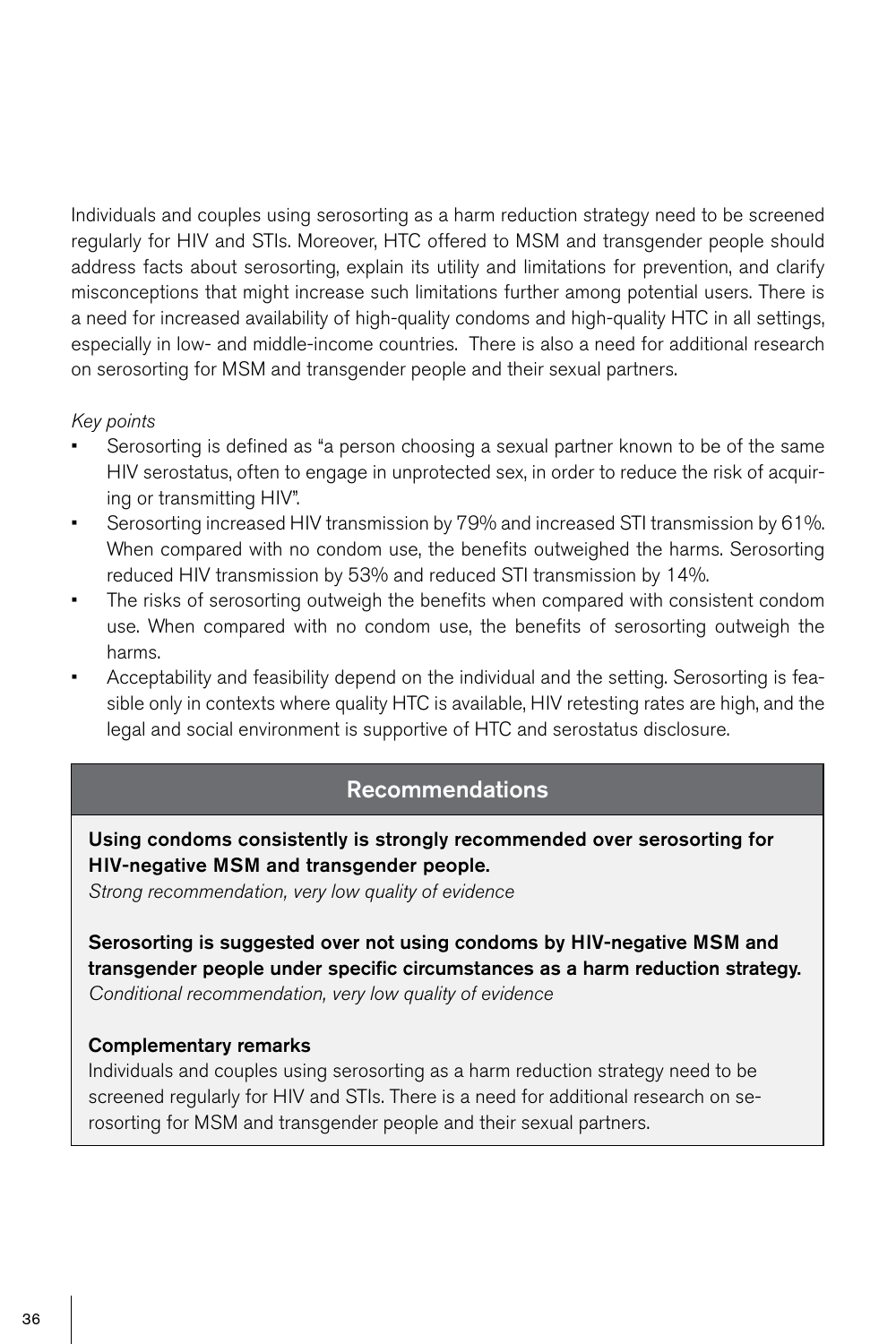### 8.1.3. Male circumcision

#### *Background*

Over the past three decades, a set of observational studies and three randomized controlled trials have shown that male circumcision performed by well-trained medical professionals reduces the risk of female-to-male HIV transmission by half.<sup>75, 76, 77, 78</sup> Since these studies were conducted among males presumably exposed via vaginal intercourse, and only in sub-Saharan African countries, the effects cannot be directly applied to MSM and transgender people who are exposed through receptive and insertive anal intercourse. A review was undertaken of evidence concerning the efficacy of male circumcision in preventing HIV acquisition among MSM.\*

### *Evidence*

Two reviews on male circumcision for the prevention of HIV among MSM were published in  $2008$ <sup>79, 80</sup> which included data from observational studies. Since then, six new observational studies have been published. A total of 21 studies with usable data on circumcision among MSM were finally included. The quality of the outcomes was assessed as critical for the HIV outcome, and the overall quality of evidence was judged to be very low, mostly because no data for MSM were available from randomized controlled trials. No studies on circumcision among transgender people were identified.

### *Summary of findings*

The systematic evidence review<sup>81</sup> included information on three specific HIV and STI outcomes of interest: HIV infection (20 studies), syphilis (eight studies) and herpes simplex virus (HSV) infection (seven studies). All of the evidence came from observational studies and was therefore rated down. While the overall relative effect of male circumcision on HIV transmission among MSM was OR 0.86 (95% CI: 0.70–1.06), differences were primarily based on predominant sexual roles in anal sex. Among males who practised primarily receptive anal sex, there was no relation between circumcision and HIV infection (OR: 1.20, 95% CI 0.63– 2.29). Among those who engaged mostly in insertive anal sex, circumcision was associated with a protective effect for HIV infection (OR: 0.27, 95% CI: 0.17–0.44). The findings were similar for other STIs.

\* The review did not look at the efficacy of male circumcision in preventing HIV acquisition among transgender people.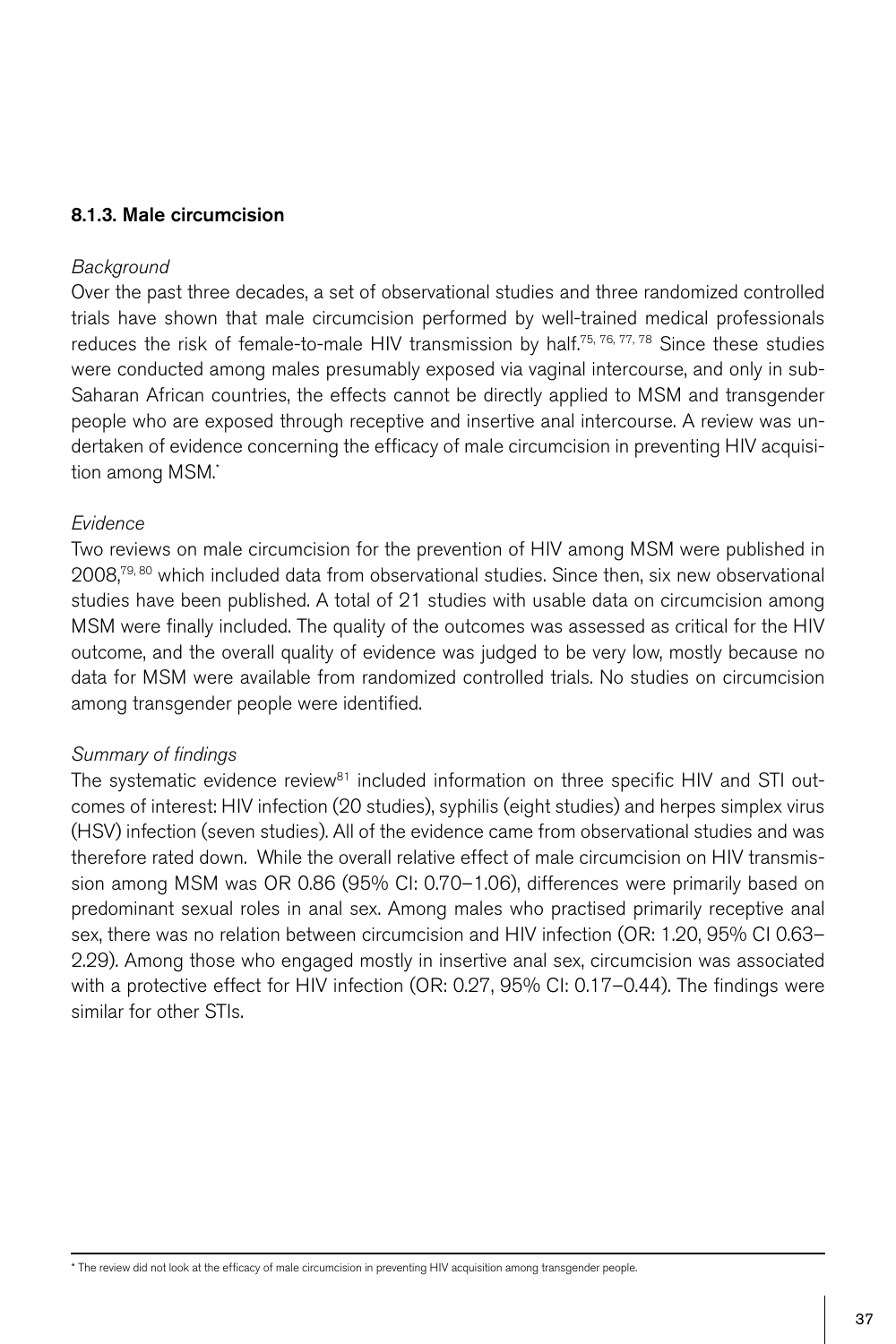### *Benefits and risks*

The evidence included suggests a potential benefit of adult male circumcision for the prevention of both HIV and other STIs. The benefits therefore potentially outweigh the harms.

As with any surgical procedure, male circumcision carries some risks, which generally occur during or soon after the procedure. The surgery can lead to bleeding, haematoma formation (a blood clot under the skin), infection of the surgical wound, meatitis (inflammation of the opening of the urethra), and increased sensitivity of the glans penis during the initial months after the procedure. The safety of male circumcision depends on the setting and expertise of the provider.82

# *Acceptability and feasibility*

As per the preliminary report on values and acceptability, $66$  with regard to adult male circumcision as an HIV prevention strategy, participants raised questions about the relevance of circumcision in different cultural settings, its adequacy in protecting against HIV infection and relevance to transgender people. Some felt that the focus should be on education on sexual health rather than circumcision. Significant concerns were expressed regarding the feasibility of implementing a surgical intervention, especially within an already stigmatized population.

### *Additional points of discussion and research directions*

This recommendation does not apply to transmen who have undergone sexual reassignment surgery. Significant resources are needed for male circumcision in settings where it is not a standard intervention (both specialized human resources in surgical techniques as well as surgical equipment and supplies); therefore, there was significant concern regarding its potential implementation. Further research is needed to examine the effect of adult male circumcision in preventing HIV and STI acquisition among MSM who practise insertive versus receptive anal intercourse, as this is likely to be an effect modifier. In settings where circumcision is being scaled up, MSM and transgender people should not be excluded from adult male circumcision programmes. In other settings, as per existing WHO recommendations,<sup>83</sup> individual MSM or transgender people who request this intervention should not be denied it.

### *Key points*

- Over the past three decades, a set of observational studies and three randomized trials have shown that male circumcision reduces the risk of HIV acquisition of males from females by half. Some observational studies have shown that male circumcision could also protect MSM engaging in insertive anal sex. There are no similar studies on transgender persons.
- Male circumcision was associated with a protective effect only in those MSM who practised insertive sex. No protective effect was seen among those who practised receptive sex.
- It is not clear if the benefits outweigh the risks at this point in time, as male circumcision, like any other operation, carries some risks.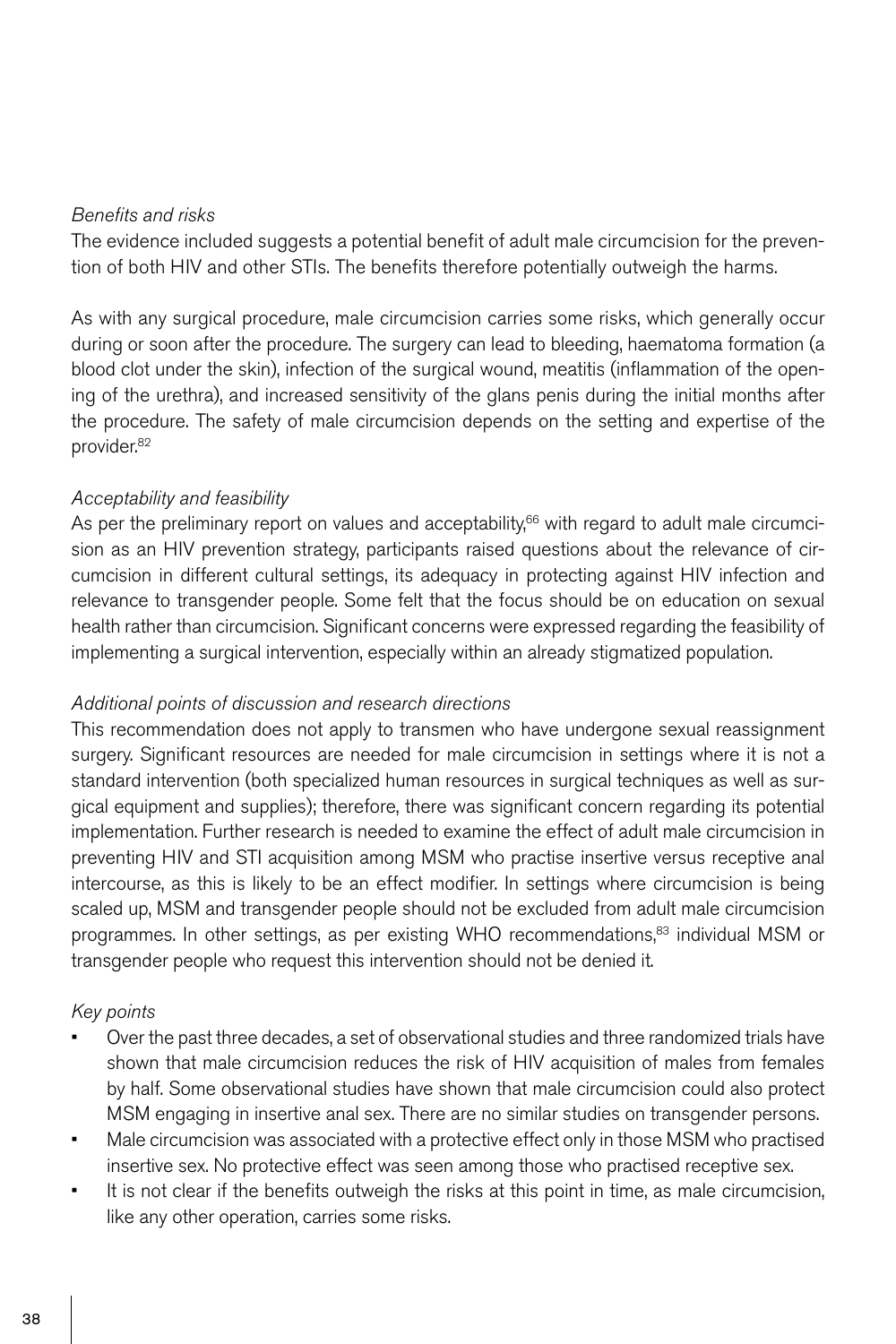There are significant concerns regarding its acceptability and implementation among MSM in different cultural settings.

# Recommendations

Not offering adult male circumcision to prevent HIV and STI acquisition is suggested over offering it to MSM and transgender people.

*Conditional recommendation; very low quality of evidence*

### Complementary remarks

Further research is needed to examine the effect of adult male circumcision on preventing the acquisition of HIV and STIs among MSM who practise insertive versus receptive anal intercourse.

# 8.2. HIV testing and counselling\*

# 8.2.1 HIV testing and counselling

# *Background*

Since the HIV test became available, HTC, as initiated by users, has been considered a key intervention for HIV prevention. Few studies have assessed the efficacy of HTC. In recent years, as part of the commitment to universal access for HIV prevention and care, the broader concept of HTC has evolved to include client-initiated testing and counselling and providerinitiated testing and counselling.<sup>84</sup> HTC has been incorporated with efforts to promote testing and counselling, along with direct links to HIV care and treatment for those testing positive. Given the role of stigma and potential harms associated with presumed HIV infection, it is essential that all HTC remains voluntary and confidential.

Because people may continue to engage in high-risk practices (and become infected after completing an HIV test) or engage in a high-risk sexual event within three months prior to an HIV test (and experience an acute infection yielding a negative result from the HIV antibody test), current WHO guidance recommends that individuals should be recommended to retest after three months.85

A systematic literature search was conducted on the role of HTC in reducing HIV-related morbidity and mortality, compared with the provision of basic information on HIV prevention and care. The surrogate outcomes were behavioural change and HIV incidence.

<sup>\*</sup> In this guide, the term HIV testing and counselling (HTC) refers to all services addressing HIV testing provided with counselling. Different countries may use different terms for HTC carried out in various settings. Examples of these terms include, but are not limited to, voluntary counselling and counselling (VCT), provider-initiated testing and counselling (PITC) and client-initiated testing and counselling (CITC). WHO advises that all HTC be voluntary and never coerced or mandatory.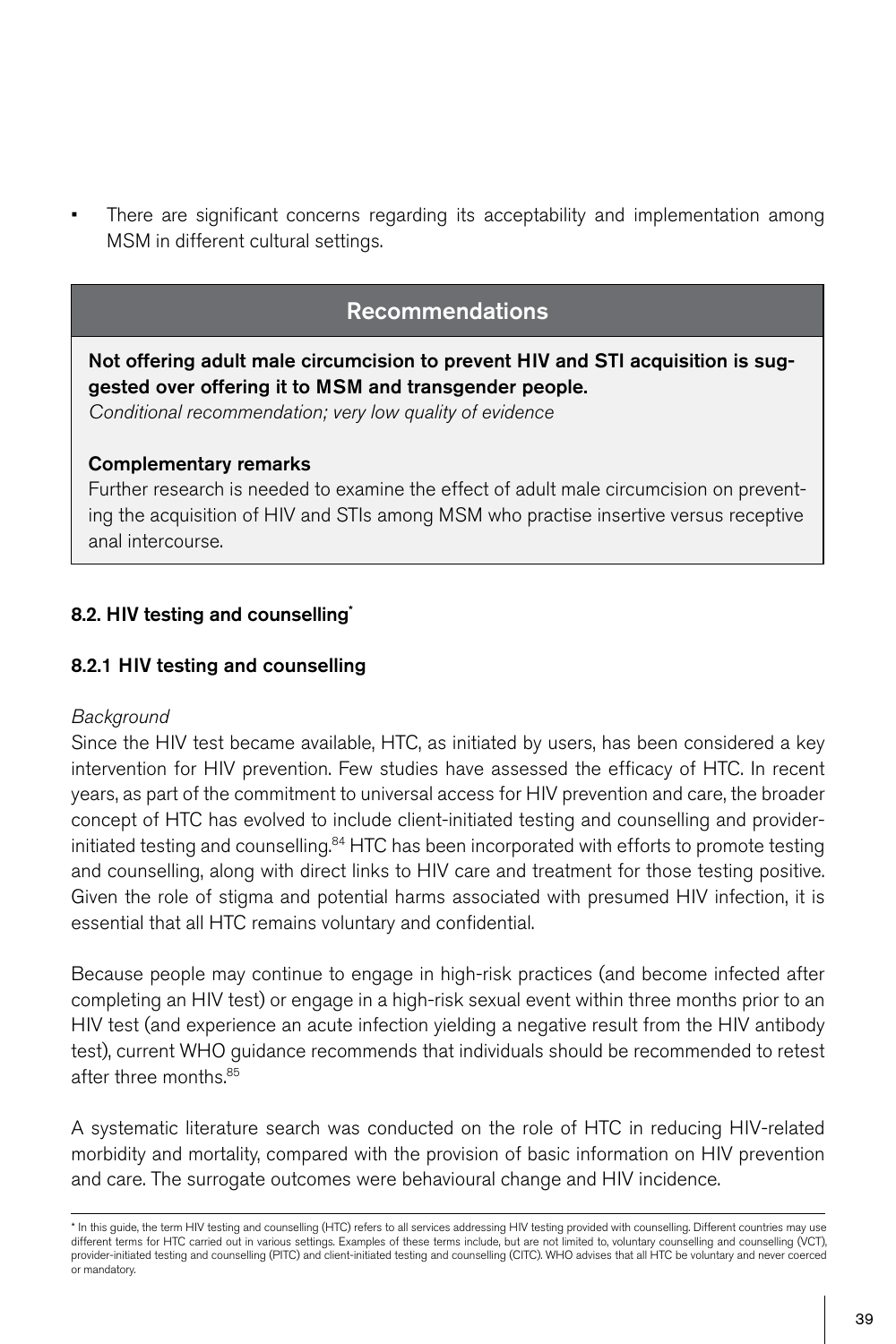### *Evidence*

Information from one controlled trial was included, which tested the effects of the target intervention (individual HTC) on the HIV outcome (reported unprotected anal intercourse as a surrogate of HIV infection) in heterosexual men.<sup>86</sup> The strength of this recommendation is based on low-quality evidence. The quality was downgraded because of the indirectness of the outcome (use of surrogates), indirectness of the study population (heterosexual men instead of MSM or transgender people) and significant loss to follow up (about 20% in 14 months).

### *Summary of findings*

The only randomized trial<sup>86</sup> comparing the effect of HTC to the provision of standard health information on reported unprotected intercourse, a surrogate outcome, used the U.S. Centers for Disease Control and Prevention's (CDC) client-centred HIV-1 counselling model. This model included a personalized risk assessment plus the development of a personalized risk reduction plan for each client, and was ideal for promoting cultural specificity. The study was carried out in three sites: Kenya, Tanzania and Trinidad. Among a subset of heterosexual men with non-stable partners, there was a 21% reduction in risk behaviour among those undergoing HTC (RR: 0.79, 95% CI: 0.63–0.97).

### *Benefits and risks*

It was judged that the benefits outweigh the risks because of the high sensitivity and specificity of the HIV tests and the increasing importance of this intervention, given the opportunity for earlier diagnosis and access to care, as well as the preventive effects of treatment. The potential harms include psychological distress, which can be managed. The use of resources is not a key concern since HTC is a standard intervention already in place in many settings.

### *Acceptability and feasibility*

According to the study of community values and preferences, people value the importance of HTC, but feel that adequate conditions for service provision have to be provided, i.e. inclusive, non-discriminatory services. $66$  The feasibility of implementing HTC does not seem to be a major issue since it is already offered to the general population in many settings in low-, middle- and high-income countries. However, the quality of HTC needs to be assured.

### *Additional points of discussion and research directions*

HTC should be linked to care and treatment. Reduced population-level transmission rates may result from higher treatment coverage, which can foster a change in the public view regarding HTC. Additionally, the roles of couples' counselling and ART use for serodiscordant MSM and transgender people couples should be studied.<sup>87</sup>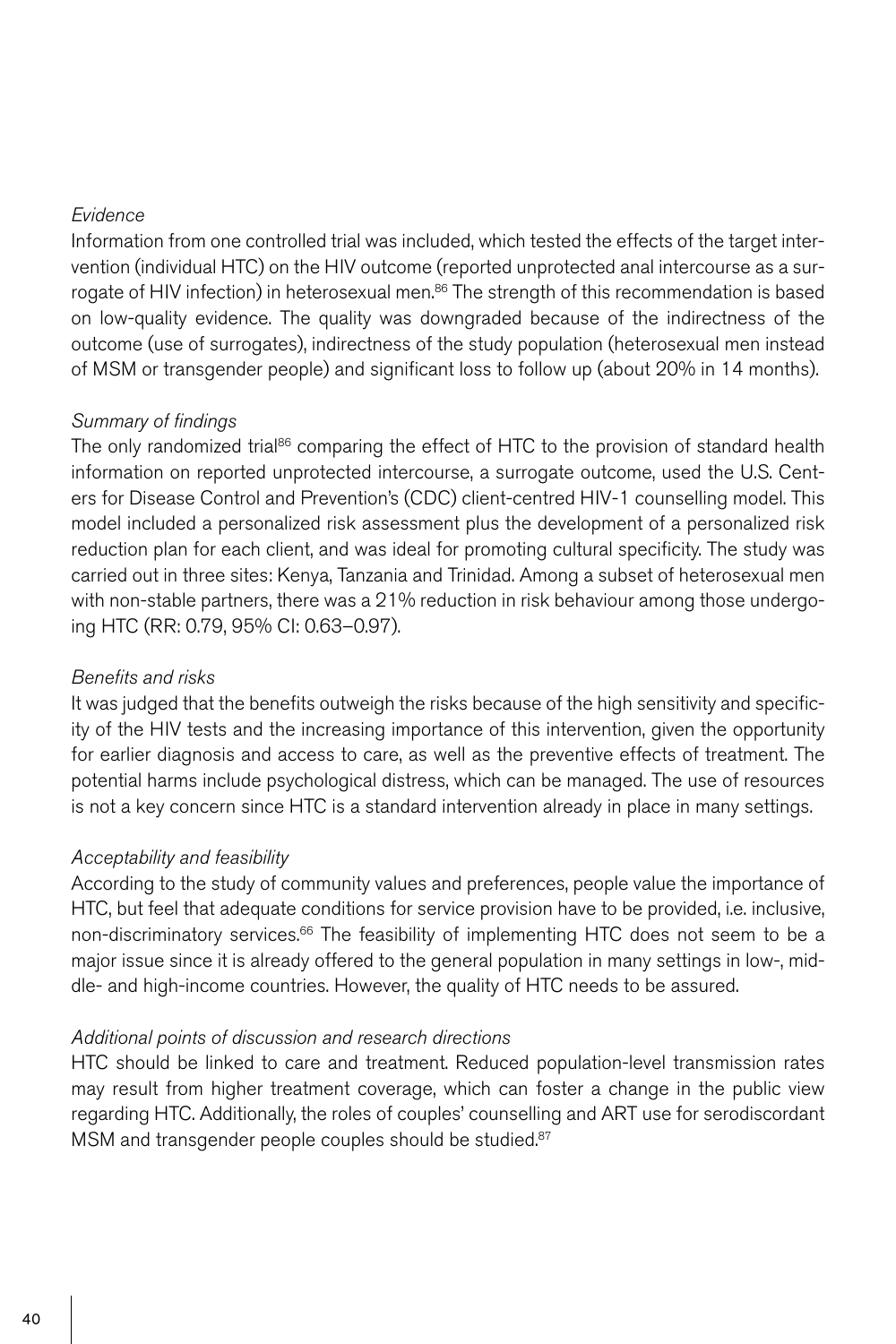# *Key points*

- Since the HIV test became available. HTC has been considered a key intervention for HIV prevention.
- There was a 21% reduction in risk behaviour among those undergoing HTC.
- The benefits outweigh the risks. The use of resources is not a concern since HTC is a standard intervention in most settings.
- Acceptable and feasible.

# Recommendation

# Offering HIV testing and counselling to MSM and transgender people is strongly recommended over not offering this intervention.

*Strong recommendation, low quality of evidence*

### Complementary remarks

HTC should be linked to care and treatment.

# 8.2.2. Community-based HIV testing and counselling linked to care and treatment

# *Background*

This recommendation focuses on providing community-based HTC linked to care and treatment. The desired result is to increase community HTC levels and link those who test positive for HIV with treatment and care services. Community-based HTC linked with care and treatment focuses on the active promotion of HTC accompanied by expedited access to care and treatment. The effects of community-based HTC programmes were assessed and compared with client-initiated HTC.

# *Evidence*

There are no pre-existing systematic reviews or trials on community-based HTC programmes. Only one observational study was found, based on the U.S. CDC's 2006 recommendations for routine, voluntary HTC in health-care settings as implemented in Washington, DC, USA.88 The intervention studied was "HTLC+" which stands for "HIV testing, linkage to care plus treatment" and encompasses active promotion of routine HTC, improved referral for HIV-positive persons and initiation of treatment according to current guidelines as implemented for residents of Washington, DC, USA. Aggregate indicators for the years 2004, 2006 and 2008 (partially) were included, reported and analysed for the outcomes of interest. As of September 2010, a trial to assess the feasibility of a community-based HTC programme linked to care and treatment is in preparation.<sup>89</sup> The quality of this evidence was rated as very low since it came from only one observational study.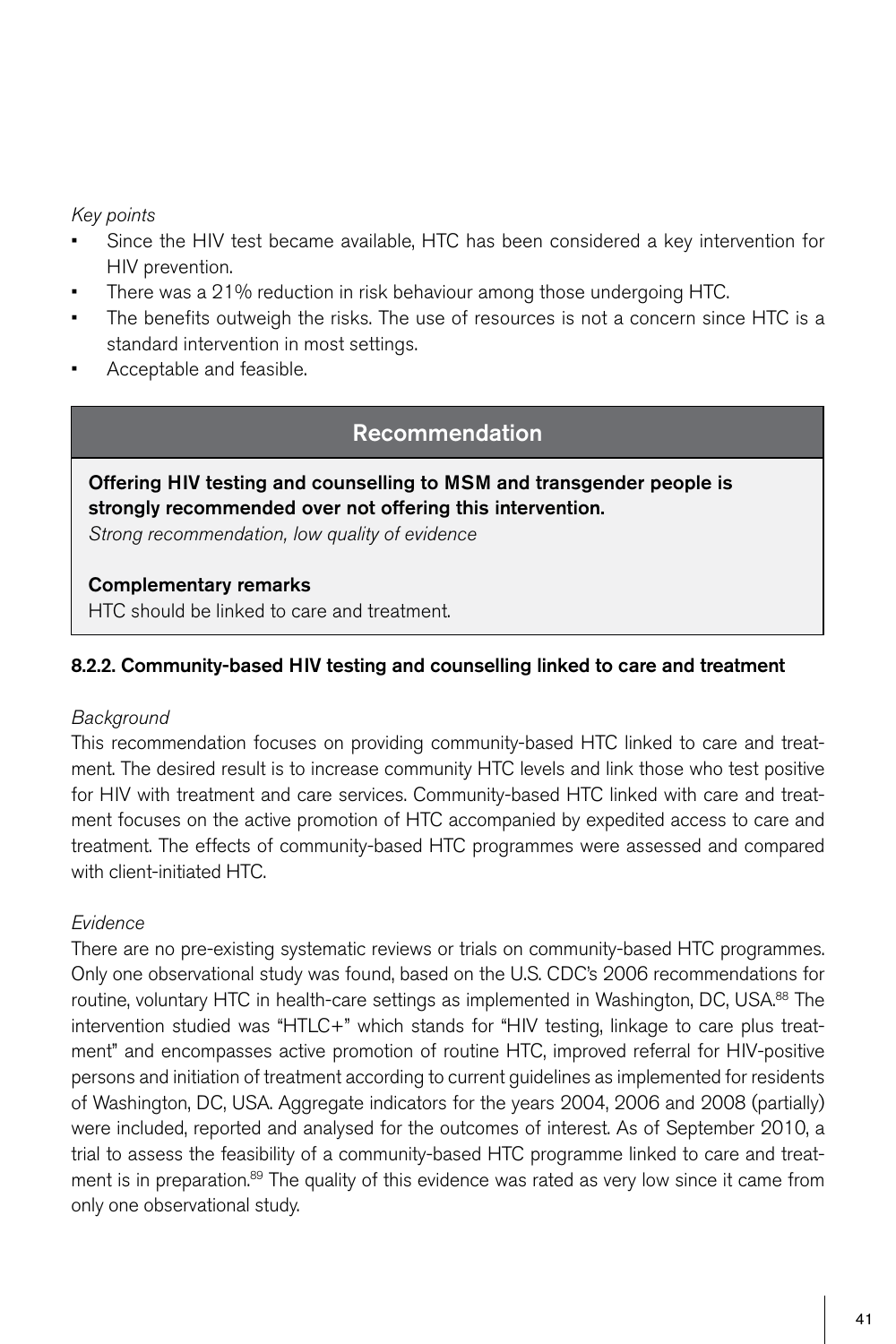# *Summary of findings*

The reported outcomes included the rate of newly diagnosed AIDS cases, which decreased consistently from 164 cases per 100 000 in 2004 to 137 in 2007 and 107 in 2008; the proportion of the population tested for HIV within the past 12 months, which increased from 15% to 19%; and the overall proportion of persons newly diagnosed with HIV who had a CD4 count within three months of diagnosis, which increased from 62% in 2004 to 64% in 2008. The study did not include a control group and did not estimate any measure of effect.<sup>88</sup>

# *Benefits and risks*

Although HTC can increase the risk for stigma, the potential benefits outweigh the risks.

### *Acceptability and feasibility*

According to the study on values and preferences, communities value testing and counselling and, increasingly, value earlier access to care and treatment. However, concern regarding stigma and discrimination, as well as mistreatment, and the limited capacity of health-care personnel to manage issues pertinent to MSM and transgender people was expressed.<sup>66</sup> Scaling up HTC linked to care and treatment should be done with regard to sustainability. If additional costs are met, implementing community-based HTC linked to care and treatment should be highly feasible in most settings.

### *Additional points of discussion and research directions*

The evidence to support this recommendation is based on one observational study. A trial of treatment linked to care-plus has been under preparation since September 2010 and aims to assess the feasibility of a multi-component community-based HTC programme linked to care and treatment in the United States.<sup>89</sup> This study will involve evaluation of feasibility and effectiveness. Further research is needed.

### *Key points*

- The community-based HTC approach focuses on the active promotion of HTC linked to expedited access to care and treatment for those who test positive for HIV infection.
- One observational study found that after implementation of voluntary HTC in health-care settings, there was a decrease in HIV diagnoses, an increase in the proportion of people tested, and decreased time between diagnosis and first CD4 count.<sup>88</sup>
- Although HTC can increase the risk for stigma, the potential benefits outweigh the risks.
- Communities value testing and counselling and earlier access to care and treatment. However, there are concerns regarding stigma and discrimination, and limited capacity of health-care personnel to manage issues pertinent to MSM and transgender people.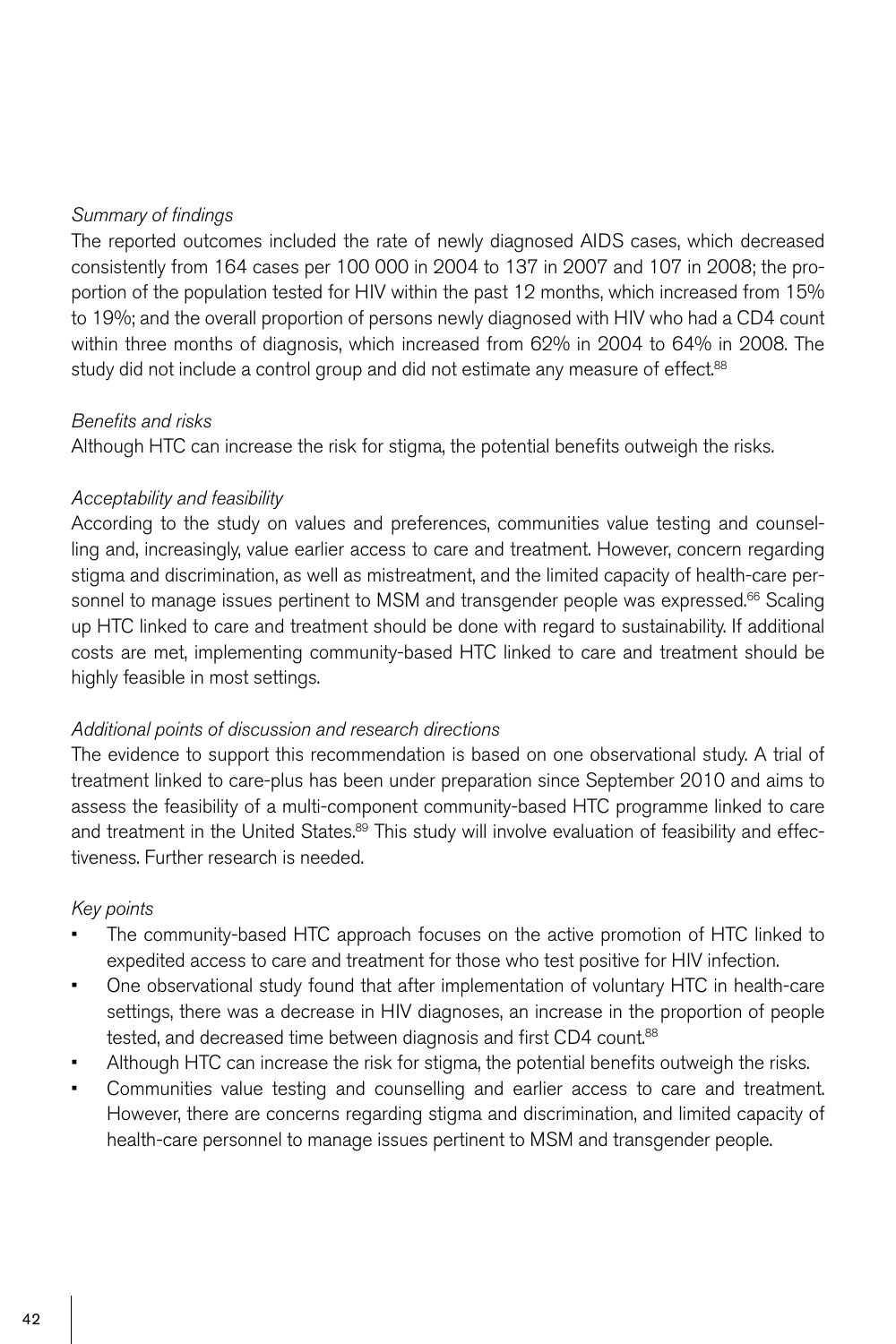# Recommendation

Offering community-based programmes for HIV testing and counselling linked to care and treatment to MSM and transgender people is suggested over not offering such programmes.

*Strong recommendation, very low quality of evidence*

Complementary remarks Further research is needed.

# 8.3. Behavioural interventions and information, education, communication

### 8.3.1. Individual-level behavioural interventions for the prevention of HIV infection

#### *Background*

Behavioural interventions for HIV prevention are an integral component of any response to the HIV epidemic. Individual-level behavioural interventions are those that include one-onone counselling-based interventions. These focus on risk reduction strategies with individual participants. Trained counsellors meet face to face with individuals at risk for contracting HIV infection to discuss their risk behaviours, strategies for reducing their risk, and provide them with information regarding HIV. The content of these meetings may vary by intervention. For example, in a counselling session, the participant could receive information to increase their knowledge of HIV infection and also talk about their sexual risk behaviours to relate their activities directly to HIV risk and then receive counselling on how to reduce their risk.

### *Evidence*

There is moderate-quality evidence that individual behaviour change interventions reduce sexual risk behaviour and HIV incidence among MSM and transgender people. The evidence included is from four randomized controlled trials of individual-level behavioural change interventions among MSM and transgender people.<sup>90, 91, 92, 93</sup> This evidence was collected during a systematic review of studies focused on individual-level behavioural interventions for HIV prevention among MSM and transgender people. This review was also based on two existing systematic reviews<sup>94, 95</sup> and on complementary searches of subsequently published studies (Annex 3)\*. The evidence for this recommendation was of moderate quality because all of the studies included were based in high-income countries.

\* The full compilation of annexes are available on the WHO web site (http://www.who.int/hiv/en/).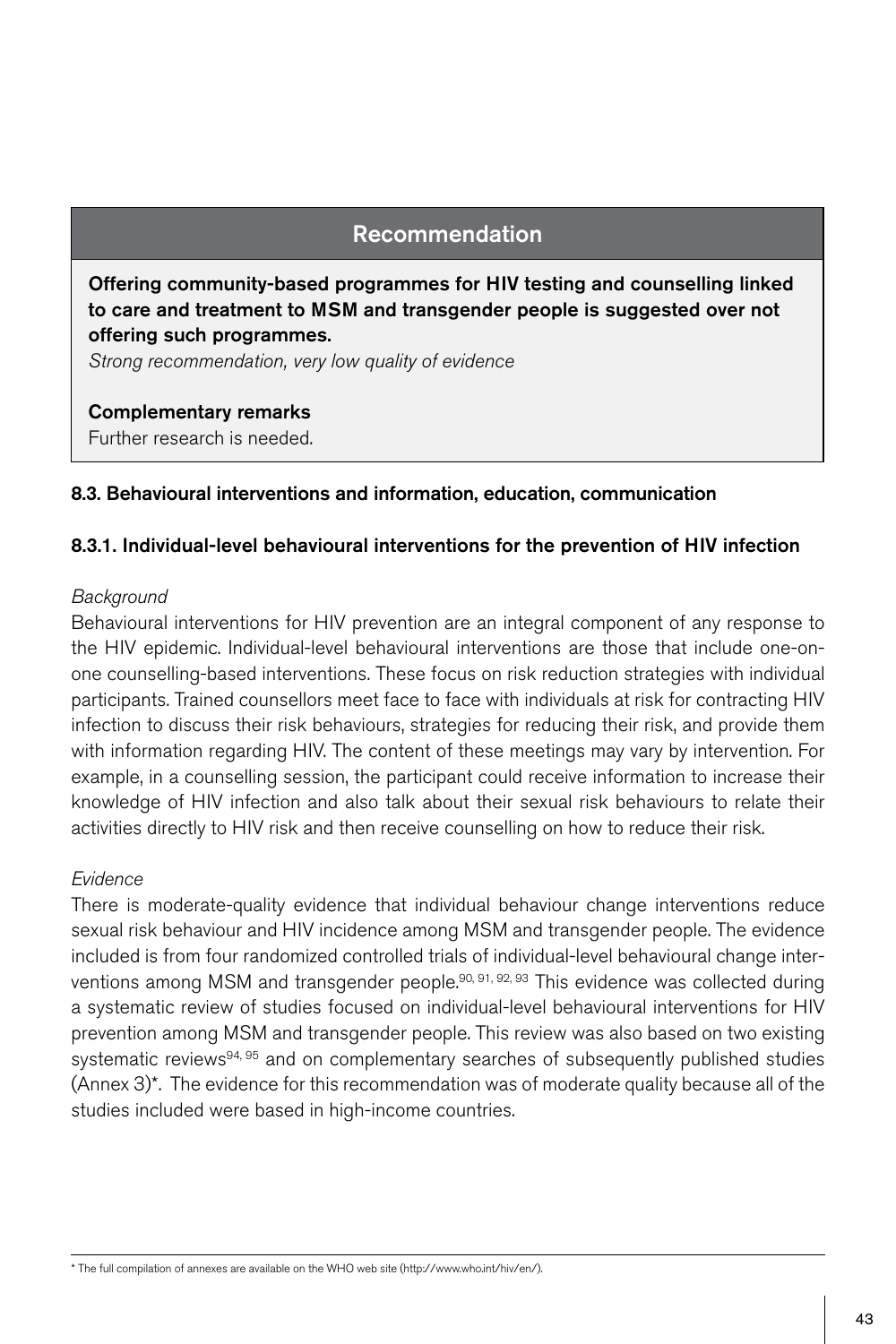# *Summary of findings*

Four studies provided information on the effects of the intervention on unprotected anal sex, and one study additionally included HIV incidence as an outcome. No studies were found with information on issues related to quality of life due to the intervention. Behavioural change due to individual-level interventions resulted in an overall 18% reduction in risk behaviour, reduced unprotected anal sex, in the four included studies. The risk ratio of 0.82, 95% CI: 0.64–1.05 shows a moderate, but not statistically significant, benefit of individual behavioural interventions for the behavioural outcome. Individual-level interventions also resulted in an 18% reduction in HIV incidence. The one study that looked at HIV incidence also showed a moderate but not statistically significant benefit (RR: 0.82, 95% CI: 0.64–1.05).\* These data were rated down for indirectness of self-reported behavioural outcomes, studies not conducted in low- and middle-income countries, and data imprecision due to the small number of events.

### *Benefits and risks*

The benefits of the intervention outweigh the risks. Quality of life (inconvenience, unnecessary intervention, anxiety and discrimination) was not measured.

### *Acceptability and feasibility*

Individual-level behavioural interventions are both acceptable and feasible for the target population. In the report on values and preferences, participants stated that an enabling environment is necessary to implement successful behavioural interventions.<sup>66</sup>

# *Additional points of discussion and research directions*

 For these interventions to be successful, the necessary human resources, an enabling environment and adaptation to the local context will be necessary. Although some studies from low- and middle-income countries have been done, none included the information needed for this review. There is a need for research on the effectiveness of individual-level behavioural interventions for MSM and transgender people in low- and middle-income countries.

### *Key points*

- Individual-level behavioural intervention programmes are one-on-one counselling-based interventions that focus on risk reduction strategies with individual participants.
- Behavioural change interventions resulted in an 18% reduction in risk behaviour and an 18% reduction in HIV incidence. Both results were not statistically significant.
- The benefits of the intervention outweigh the risks.
- Individual-level behavioural interventions are acceptable to and feasible for the target population.

\* Both outcomes, risk behaviour and HIV incidence, yielded the same RR and 95% CI (RR: 0.82, 95% CI: 0.64–1.05). This is not an error.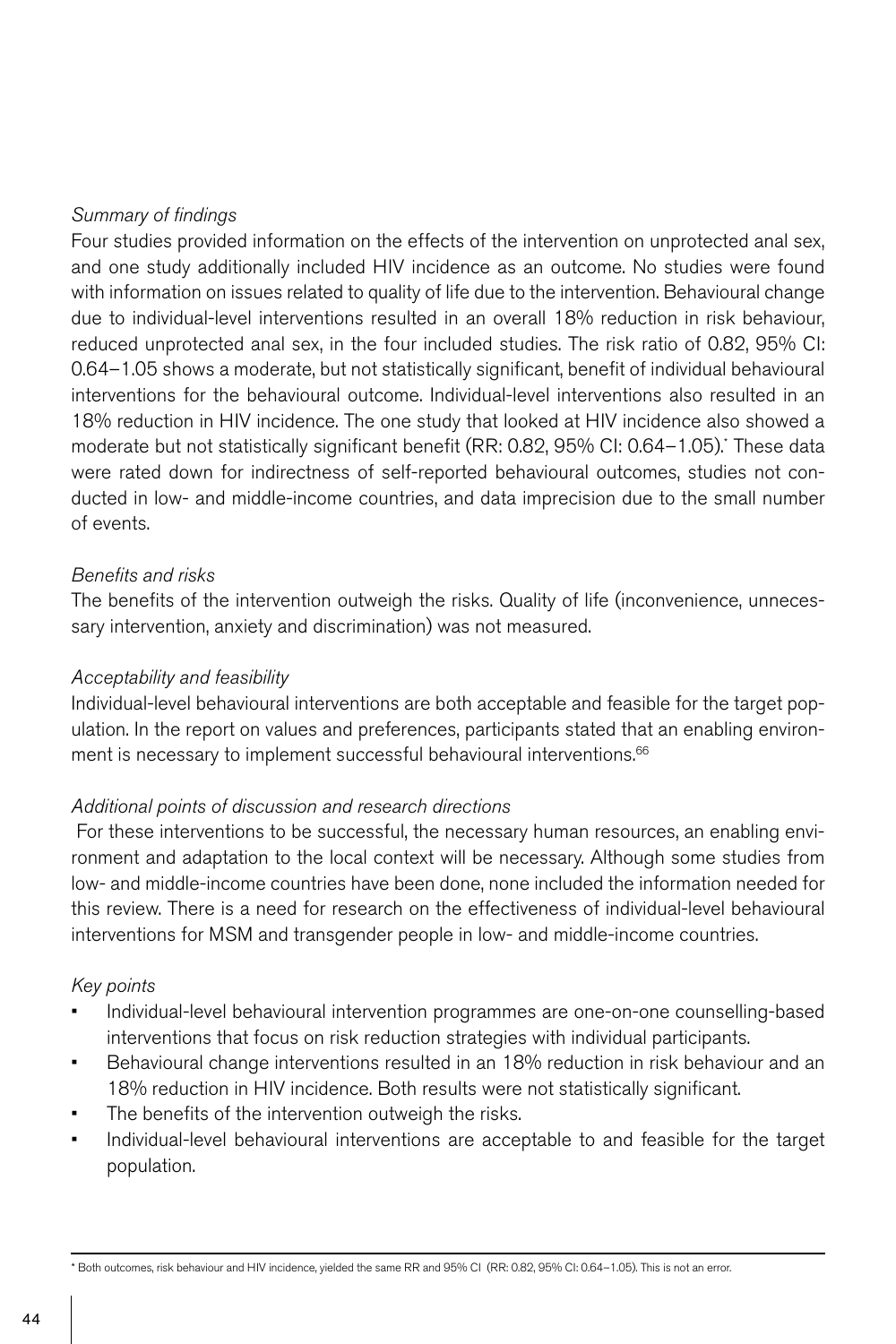# Recommendation

Implementing individual-level behavioural interventions for the prevention of HIV and STIs among MSM and transgender people is suggested over not implementing such interventions.

*Conditional recommendation, moderate quality of evidence*

### Complementary remarks

For these interventions to be successful, the necessary human resources, an enabling environment and adaptation to the local context are necessary. Further research is needed on the effectiveness of individual-level behavioural interventions for MSM and transgender people in low- and middle-income countries.

# 8.3.2. Community-level behavioural interventions for the prevention of HIV infection

### *Background*

Community-level behavioural change interventions for HIV prevention among MSM and transgender people are those where popular opinion leaders are trained to give intervention messages to their peers, effecting behavioural change throughout their communities. Such interventions can include empowerment activities, outreach, small group sessions and leadership activities.

# *Evidence*

The evidence for community-level behavioural change interventions for HIV prevention is of low quality. The evidence collected for this recommendation was based on existing reviews of community-level HIV prevention interventions among MSM and transgender people, and a systematic search for evidence from subsequently published articles (Annex 3)\*.94, 95 The evidence included is from five randomized controlled trials of community-level behavioural change interventions among MSM and transgender people.<sup>96, 97, 98, 99, 100</sup> The evidence is of low quality for a reduction in sexual risk behaviour due to community behaviour change interventions among MSM and transgender populations. These data were rated down for indirectness of self-reported behavioural outcomes and limitations in design, i.e. high loss to follow up (42% in the study with a cohort). The evidence was also rated down as only one study was in a low- and middle-income setting.

\* The full compilation of annexes are available on the WHO web site (http://www.who.int/hiv/en/).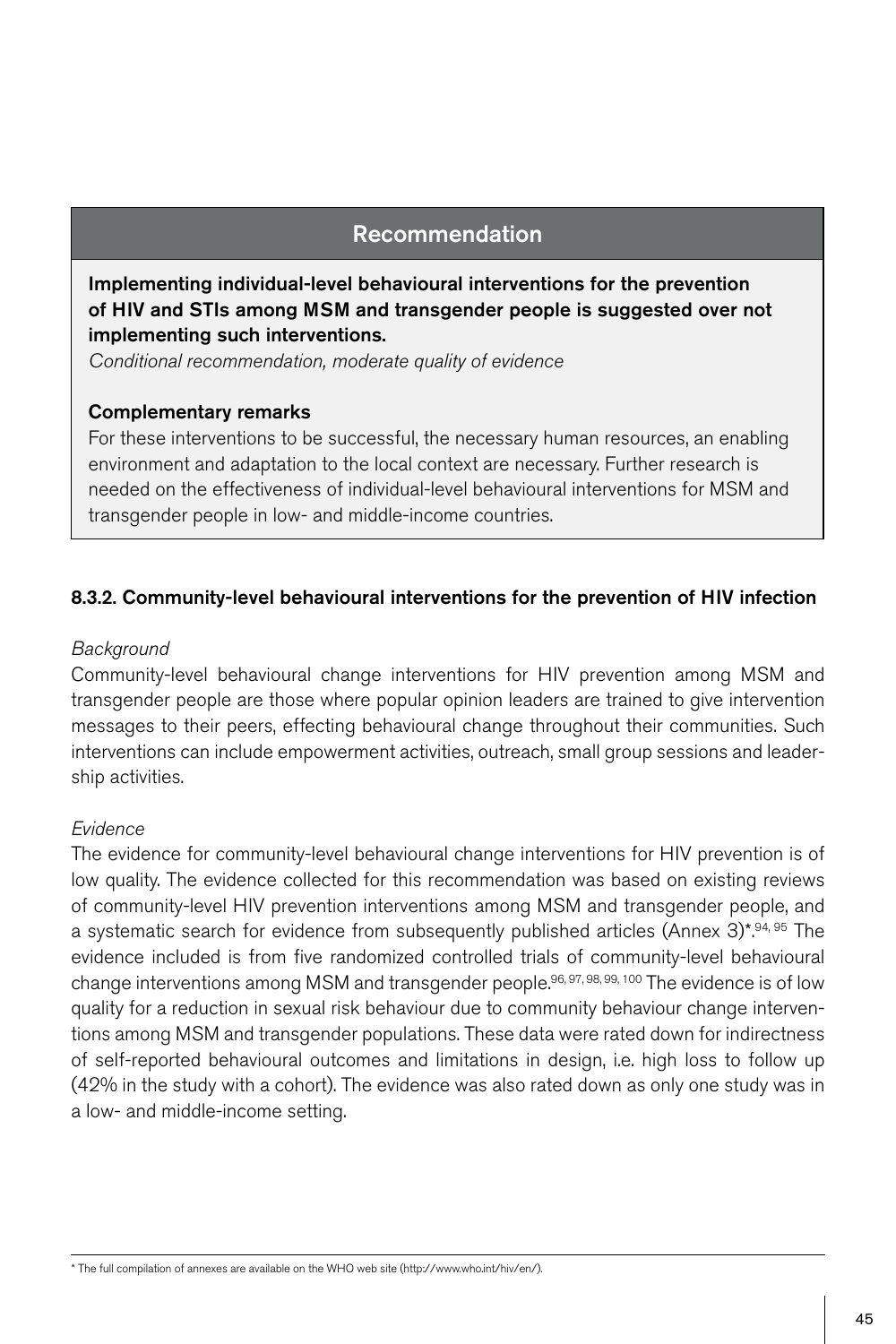# *Summary of findings*

Five studies of community-level behavioural change interventions among MSM and transgender people were included in the evidence review. Behavioural change due to community-level interventions resulted in a 25% reduction in risk behaviour. The overall behavioural change outcome from the five included studies indicated a moderate, but not significant, level of behavioural change (RR: 0.75, 95% CI: 0.51–1.09). None of the studies reported on HIV or STI incidence or quality of life.

# *Benefits and risks*

The benefits of community-level behavioural change interventions for HIV prevention among MSM and transgender people outweigh the risks of such interventions.

# *Acceptability and feasibility*

Community-level behavioural interventions are both acceptable to and feasible for the target population. In the report on values and preferences, the participants stated that an enabling environment is necessary to implement successful behavioural interventions.<sup>66</sup> Behavioural interventions primarily require human resources for implementation; this may be a challenge in some settings. For these interventions to be successful, the necessary human resources, an enabling environment and adaptation to the local context will be necessary.

# *Additional points of discussion and research directions*

Additional studies are needed on the effectiveness of community-level behavioural change interventions among MSM and transgender people.

# *Key points*

- Community-level behavioural change interventions for HIV prevention among MSM and transgender people are those where popular opinion leaders are trained to give intervention messages to their peers, effecting behavioural change throughout their communities.
- • Behavioural change due to community-level interventions resulted in a 25% reduction in risk behaviour.
- The benefits of the intervention outweigh the risks.
- Community-level behavioural interventions are both acceptable to and feasible for the target population.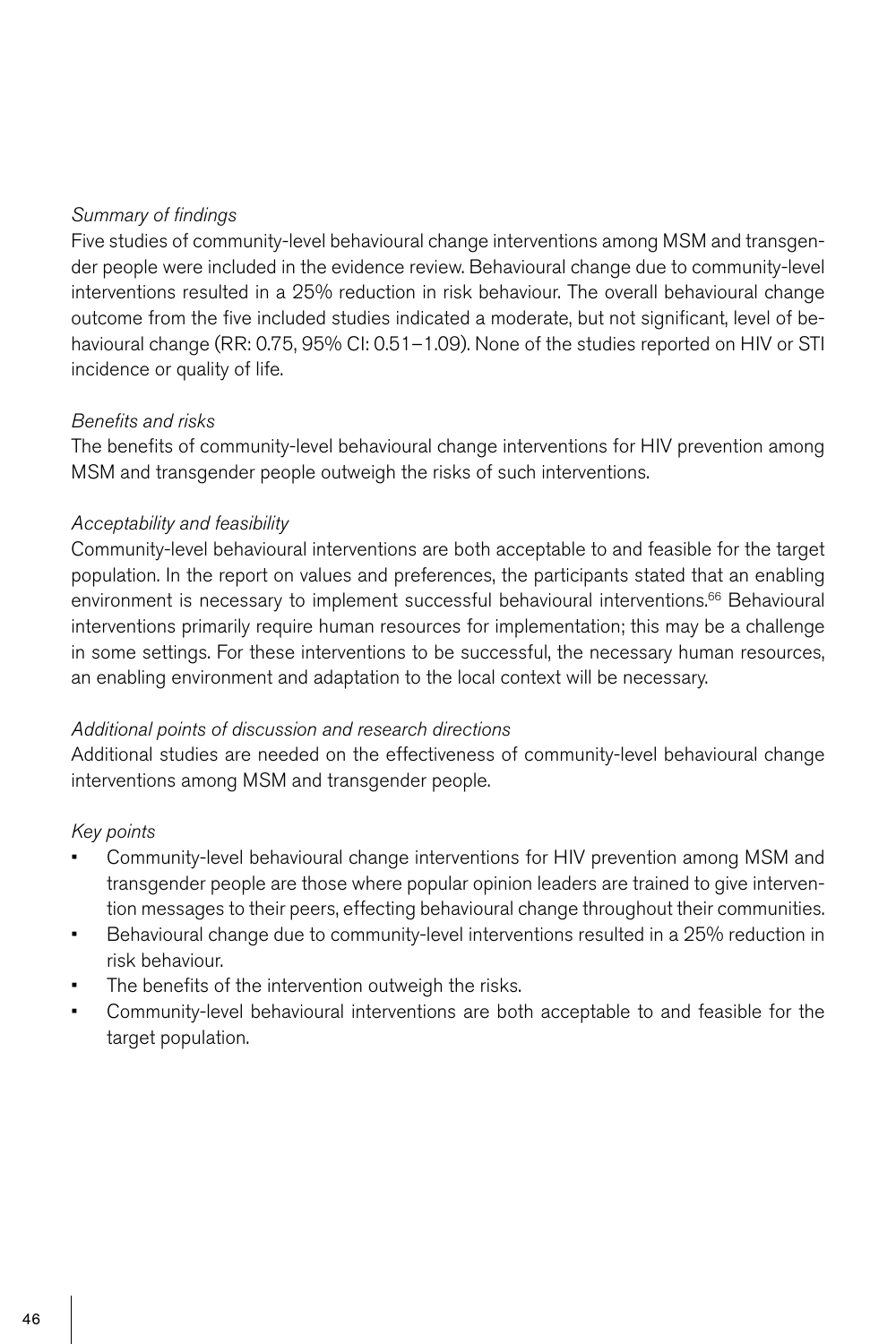# Recommendation

Implementing community-level behavioural interventions for the prevention of HIV and STIs among MSM and transgender people is suggested over not implementing such interventions.

*Conditional recommendation, low quality of evidence*

### Complementary remarks

Additional studies are needed on the effectiveness of community-level behavioural change interventions among MSM and transgender people.

### 8.3.3. Targeted internet-based strategies

### *Background*

People seek out health information every day from web sites and other online resources. This has created the opportunity for internet-based HIV prevention interventions that could make it easier for MSM or transgender people with internet access to anonymously obtain relevant HIV prevention messages, at convenient times and in private. These types of interventions have the potential to provide the most appropriate information or strategies that meet the person's unique needs.

# *Evidence*

Two randomized controlled trials met the search criteria (Annex 3)\*. One was conducted in Peru and the other in the United States.<sup>101, 102</sup> One study assessed the efficacy of a targeted motivational online video on HIV/STI testing and counselling and the other a pro-sexual health interactive module aimed to reduce unprotected anal sex. Both were focused on MSM and neither had HIV or STI acquisition as an outcome of interest. Both studies were rated down for study limitations, imprecision and indirectness. The evidence available is of very low quality. The strength of the recommendation was conditional, given the low quality of the evidence and small effect. However, it was also agreed that in settings in which same-sex sexual practices are illegal and the internet is the only means of communication, this recommendation should be graded as strong.

# *Summary of findings*

The systematic evidence review included information on two outcomes of interest. In one study, the effect of a targeted motivational online video on the rate of uptake of HIV/STI testing and counselling was examined. The population comprised both gay-identified men and non-MSM identified men. The other study reported whether viewing a pro-sexual health interactive module reduced the number of partners with whom unprotected anal sex was reported. The study

\* The full compilation of annexes are available on the WHO web site (http://www.who.int/hiv/en/).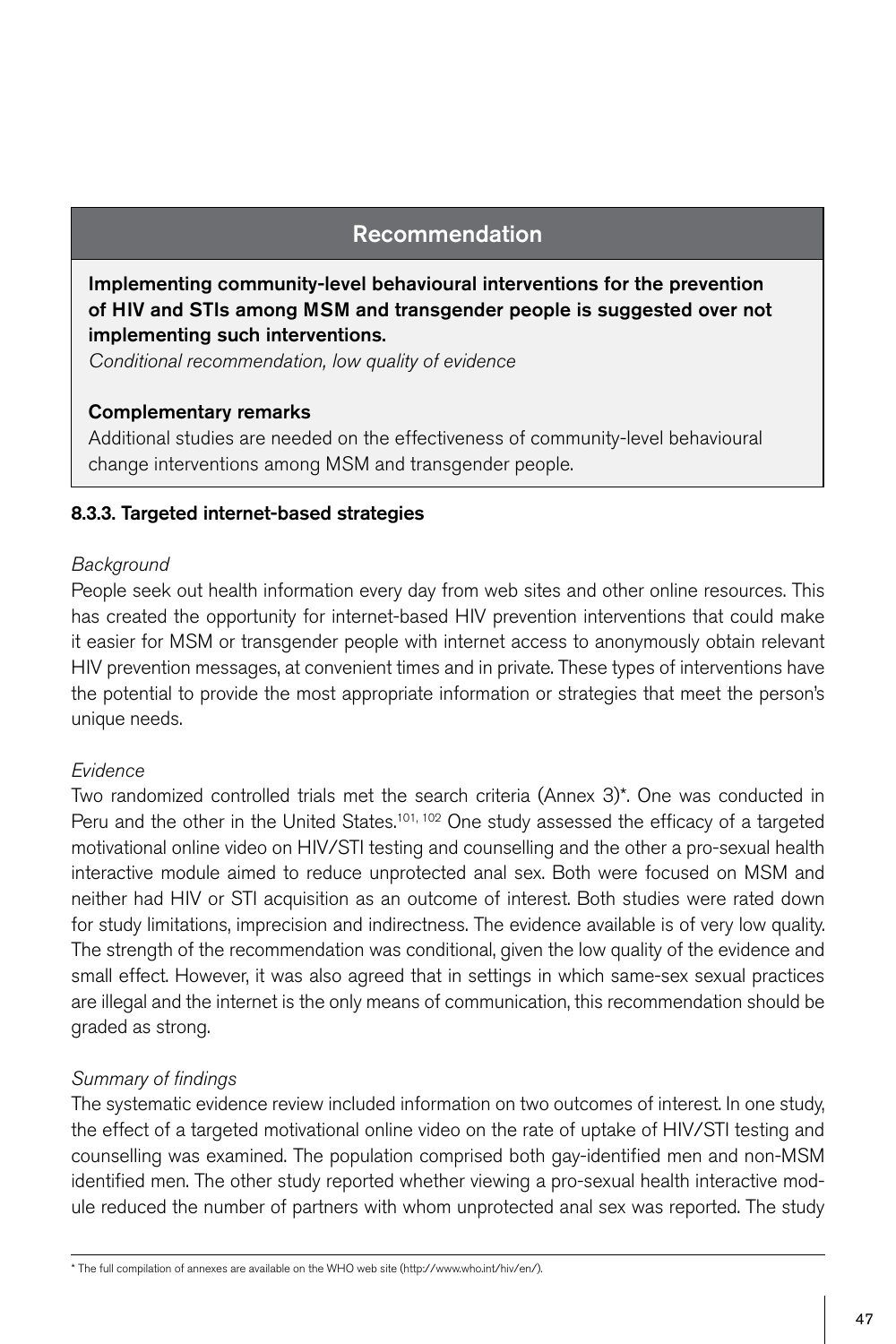assessing the efficacy of a targeted motivational online video showed no significant change in the rates of HIV/STI testing and counselling among gay-identified men who received the intervention versus those who did not (hazard ratio [HR]: 1.07, 95% CI: 0.4–2.85). Among non-MSM identified men, the video may have been efficacious in promoting HIV/STI testing and counselling, but as none of the participants from the control group were tested (11.3% tested in the intervention group versus 0% in the control group), the HR was incalculable. The study assessing pro-sexual health interactive modules showed that more MSM who received this intervention reported fewer partners with whom they had unprotected anal intercourse at threemonth follow up compared with those who did not receive the intervention (RR: 1.04, 95% CI:  $0.91 - 1.19$ ).

# *Benefits and risks*

Benefits may outweigh harms, but rigorous, larger randomized controlled trials are needed.

# *Acceptability and feasibility*

The acceptability and feasibility of these interventions were not directly assessed by the studies described. The study delivering the targeted video evaluated participants' perceptions of the intervention, and was rated as "very good" by the majority.

# *Additional points of discussion and research directions*

Neither of the interventions included in this review had biological outcomes. There is thus no evidence for the effect of any of these interventions on HIV or STI incidence or prevalence. New studies should try to address these questions. Only one study was conducted in a low- or middle-income country and was also the only one that included transgender people; however, findings from this population were not reported. More studies should be done in low- and middle-income countries and include transgender people. The role of virtual social networks in HIV prevention and access to care and treatment should be assessed in detail.

# *Key points*

- Internet-based HIV prevention interventions make it easier for MSM with internet access to obtain relevant HIV prevention messages in an anonymous fashion, at a convenient time and in private especially in settings where same-sex sexual practices are illegal.
- There was no significant change in the rates of HIV/STI testing and counselling among gay-identified men who viewed the targeted motivational online video versus those who did not.
- More MSM who received the pro-sexual health interactive modules reported having unprotected anal intercourse with fewer partners at the three-month follow up compared with those who did not receive the intervention.
- The benefits may outweigh the harms, but rigorous, larger randomized controlled trials are needed.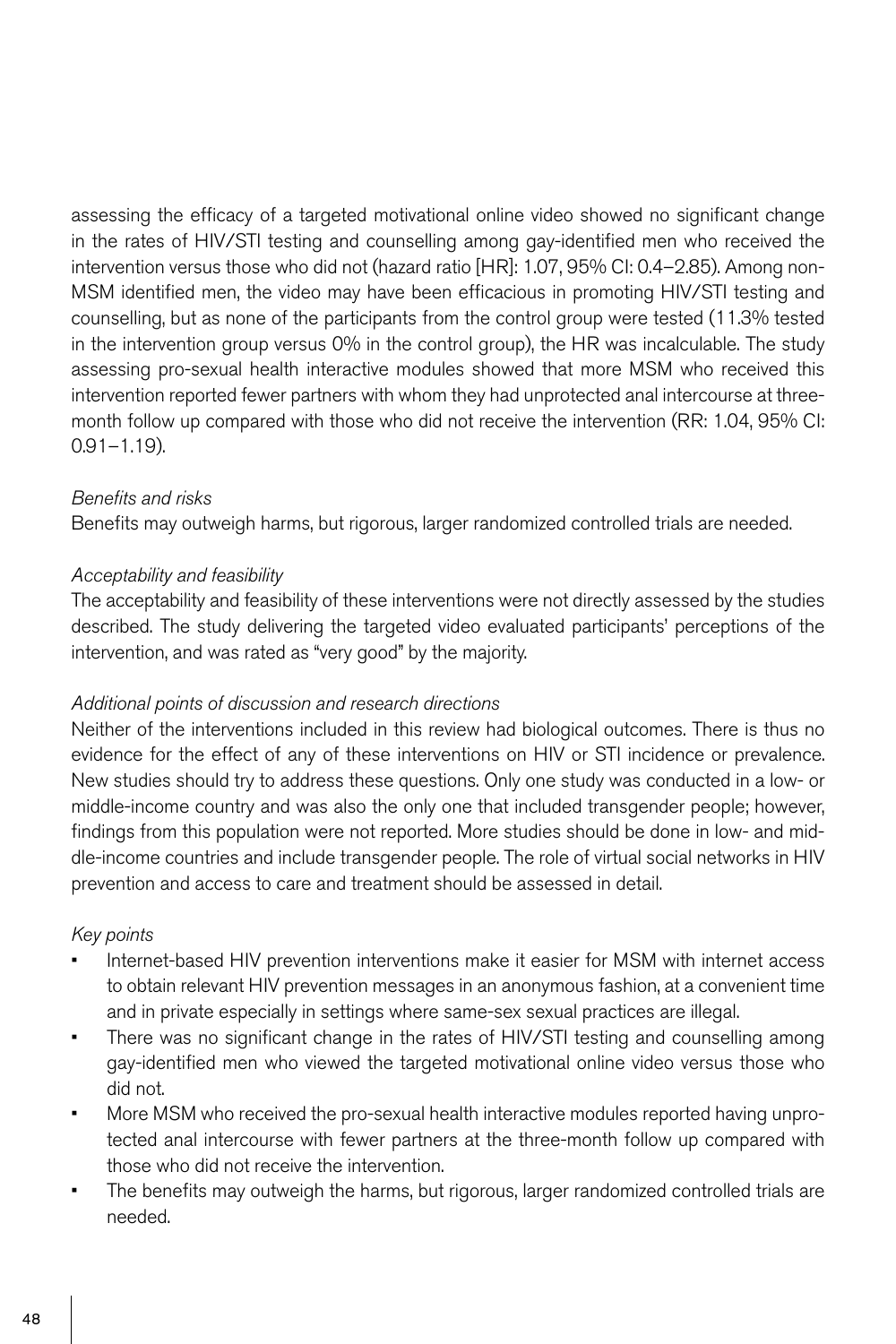# Recommendation

Offering targeted internet-based information to decrease risky sexual behaviours and increase uptake of HIV and STI testing and counselling among MSM and transgender people is suggested over not offering such information. *Conditional recommendation, very low quality of evidence*

### Complementary remarks

New studies should include biological outcomes, be done in low- and middle-income countries and include transgender people.

# 8.3.4. Social marketing-based strategies

### *Background*

Social marketing campaigns for preventing HIV infection among high-risk populations have been implemented since the early stage of the HIV epidemic.<sup>103, 104</sup> However, no systematic review has previously been conducted to evaluate the effectiveness of these campaigns among MSM and transgender people. Social marketing has been shown to change or promote health behaviours related to a wide range of health issues among different populations in different settings.105, 106, 107 For MSM and transgender people, a multitude of individual, sociocultural, community and structural factors may be barriers to practising safer sex or seeking HIV/STI testing and counselling. In that sense, social marketing interventions intend to remove the barriers to and increase the benefits of the desired behaviour to achieve behavioural change.

# *Evidence*

The search strategy focused on studies evaluating local or regional social marketing/branding campaigns to raise awareness and increase uptake of HIV/STI testing and counselling among MSM and transgender people. Three observational studies that met the search criteria were identified (Annex 3)\*.108, 109, 110 No data were found on the effects on HIV/STI incidence or prevalence.

All the studies were rated down for design and imprecision. The interventions were focused on MSM alone and not transgender persons. The evidence showing that the rates of HTC significantly increased after the multimedia social marketing campaign is of very low quality. And none of the studies was conducted in a low- or middle-income country.

# *Summary of findings*

The three studies explored the effect of multimedia campaigns on increasing the uptake of testing and counselling for syphilis, HIV or both infections. Two studies failed to show an increase

\* The full compilation of annexes are available on the WHO web site (http://www.who.int/hiv/en/).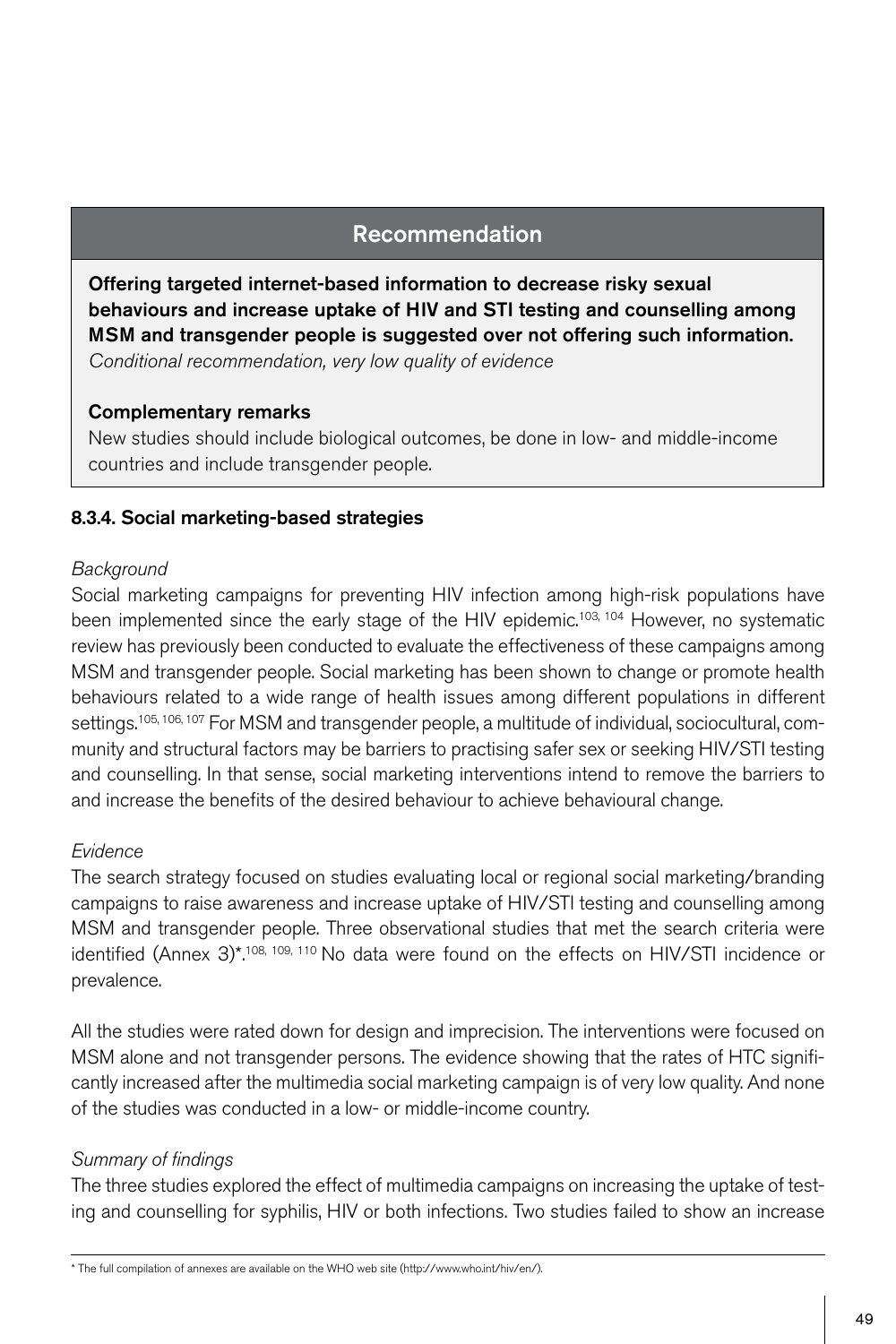in testing and counselling after exposure to such campaigns. One study showed a significant increase in HTC after the intervention in the observed population. In this study, the number of MSM who had tested for HIV at the study site increased from 65 persons to 292 (P<0.001) after implementation of the multimedia campaign.<sup>110</sup> The combined odds ratio (OR) from the two studies of the effect of social marketing on HTC was OR: 1.58 (95%CI: 1.4–1.77). There was no benefit for STI testing and counselling (OR: 0.94, 95% CI: 0.68-1.28).<sup>108,109</sup>

### *Benefits and risks*

The benefits outweigh the risks.

# *Acceptability and feasibility*

Acceptability was not assessed. Some social marketing strategies targeting MSM have been used in the past, although feasibility relates to cost, which is dependent on the media utilized. Social marketing targeting MSM and transgender people would most certainly imply a social environment where same-sex sexual practices are not criminalized.

# *Additional points of discussion and research directions*

Social marketing needs to be framed within a comprehensive package of interventions with the intent of increasing the uptake of services. These interventions have been effective in reaching general and other non-MSM target populations. Campaigns should take into account existing levels of homophobia to avoid increasing it. Communities need to be involved in designing and implementing social marketing campaigns.

None of the studies included in this review had biological outcomes. There is no evidence of the effect of any of these interventions on HIV or STI incidence or prevalence. New studies should cover this gap. Of the three studies included in this review, none was conducted in a low- or middle-income country and none focused on transgender people. New studies should be done in low- and middle-income countries and should consider transgender people.

# *Key points*

- Social marketing has been shown to change or promote health behaviours related to a wide range of health issues among different populations in different settings. However, no systematic review has previously been conducted to evaluate the effectiveness of these interventions among MSM.
- The three studies included explored the effect of multimedia campaigns on increasing testing and counselling for syphilis, HIV or both infections. One study showed a significant increase in HTC after the intervention was rolled out in the population.
- While the benefits outweigh the harms, more research is needed.
- Acceptability was not assessed. These campaigns have been used previously and hence are potentially feasible, after considering issues of cost, which depends on the media used.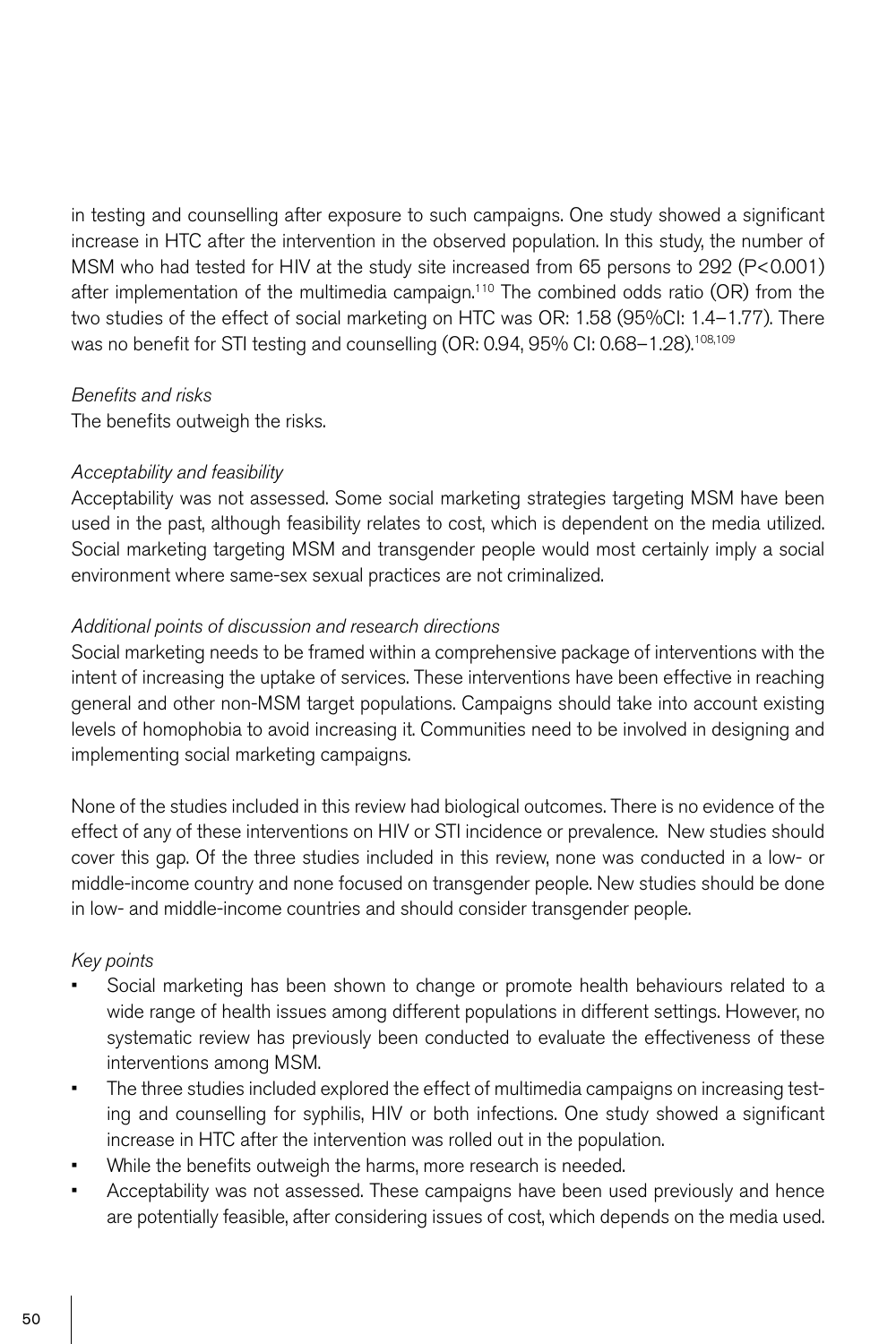# Recommendation

Using social marketing strategies to increase the uptake of HIV/STI testing and counselling and HIV services among MSM and transgender people is suggested over not using such strategies.

*Conditional recommendation, very low quality of evidence*

### Complementary remarks

There is no evidence of the effect of this intervention on HIV or STI incidence or prevalence. New studies conducted in low- and middle-income countries should address these questions.

# 8.3.5. Sex venue-based outreach strategies

### *Background*

An important subgroup of MSM report high-risk behaviour in sex venues, i.e. environments outside the home where men meet other men for casual, usually anonymous, sexual encounters.<sup>111, 112, 113</sup> Sex venues may be known as bathhouses, baths, tubs, saunas, sex clubs and health clubs. This type of venue exists primarily to provide an opportunity for men to have sex with other men on the premises. The second type of venue comprises public spaces (e.g. parks, beaches, alleys, public restrooms) and commercial environments (e.g. adult bookstores, backrooms of bars, adult movie houses).114 Presumably, prevention interventions at sex venues could make a significant difference in reducing the spread of HIV among high-risk MSM.

# *Evidence*

The search strategy focused on studies evaluating interventions delivered at MSM sex venues to distribute/deliver targeted public health messages. The evidence came from one observational study that met the search criteria (Annexes  $3, 7$ )<sup>\*</sup>.<sup>115</sup> The quality of the evidence is very low. No data were found on the effect on HIV/STI incidence or prevalence. The interventions focused only on MSM and not transgender people, and the study was done in a high-income country.

# *Summary of findings*

The study reviewed and evaluated the effect of offering HTC for HIV infection to MSM at a sex venue on the rate of reported unprotected anal sex during a three-month follow up. It was rated down for indirectness and considered as very low-quality evidence. A 40% reduction (RR 0.60, 95% CI: 0.40–0.90) was reported for those who received the intervention compared with those who did not. The study used reported unprotected anal sex as the main outcome, and the intervention was shown to be protective with the methodological limitations previously stated.

\* The full compilation of annexes are available on the WHO web site (http://www.who.int/hiv/en/).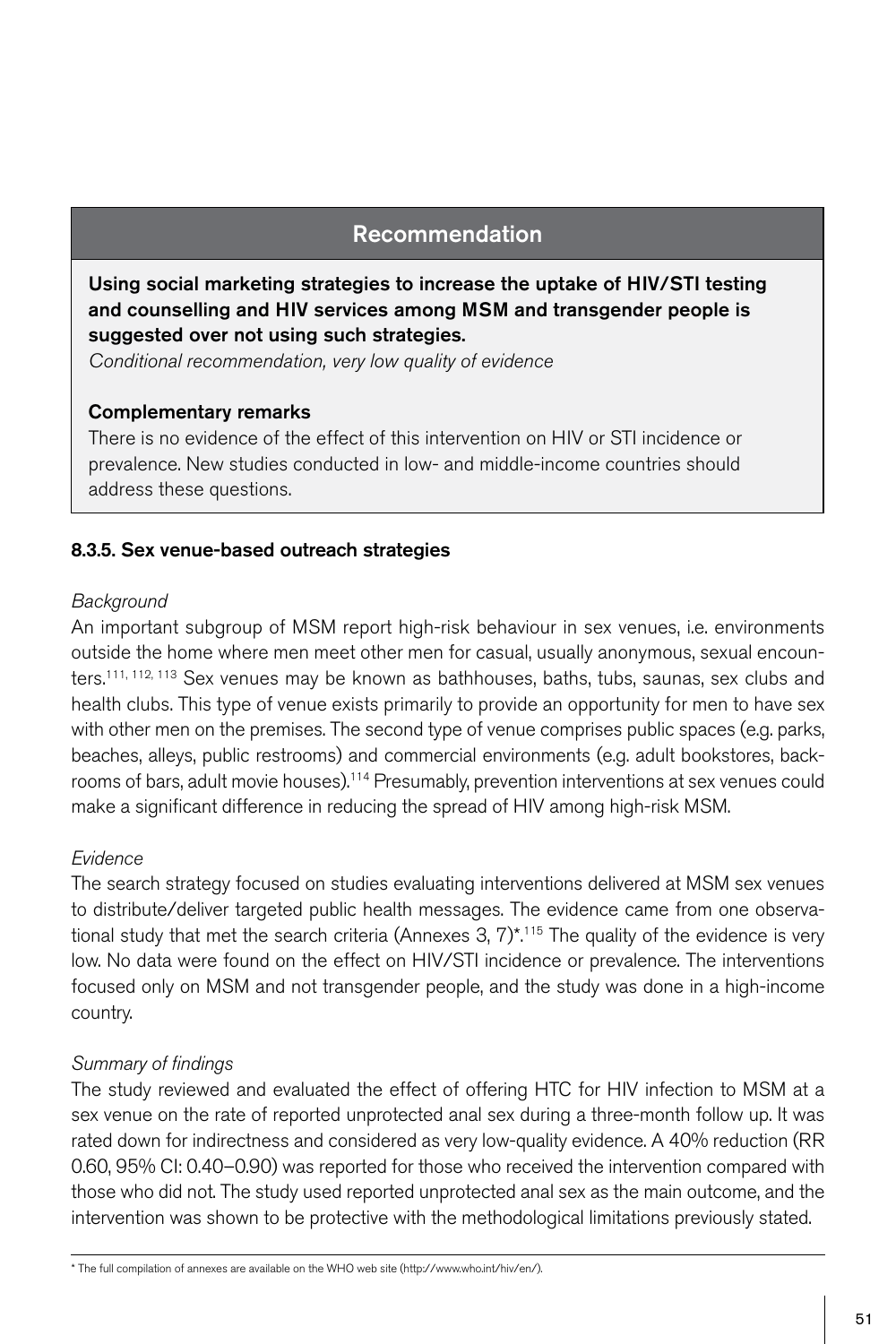### *Benefits and risks*

The benefits outweigh the risks.

### *Acceptability and feasibility*

These were not directly assessed. However, an evaluation of values and preferences states that an enabling environment is necessary for implementing behavioural interventions at sex venues.66

# *Additional points of discussion and research directions*

Sex venues exclude public spaces such as parks and public restrooms. Interventions in this context are limited to provision of information only. There is no evidence on the effect of this intervention on HIV or STI incidence or prevalence. New studies should address these questions. The only study found was conducted in a high-income country. New studies should be done in low- and middle-income countries. Further research is needed on the effect of including other interventions such as condom distribution and use, and HTC.

# *Key points*

- An important subgroup of MSM report high-risk behaviour in sex venues, i.e. environments outside the home where men meet other men for casual, usually anonymous, sexual encounters. Prevention interventions at sex venues could possibly make a difference in reducing the spread of HIV among high-risk MSM.
- • A 40% reduction was reported for those who received the intervention compared with those who did not.
- The benefits outweigh the risks.
- Acceptability was not assessed. However, an enabling environment is necessary for implementing behavioural interventions at sex venues.

# Recommendation

Implementing sex venue-based outreach strategies to decrease risky sexual behaviour and increase uptake of HIV testing and counselling among MSM and transgender people is suggested over not implementing such strategies. *Conditional recommendation, very low quality of evidence*

### Complementary remarks

There is no evidence of the effect of this intervention on HIV or STI incidence or prevalence. New studies done in low- and middle-income countries should address these questions. Further research is needed on the effect of including other interventions such as condom distribution and use, and HTC.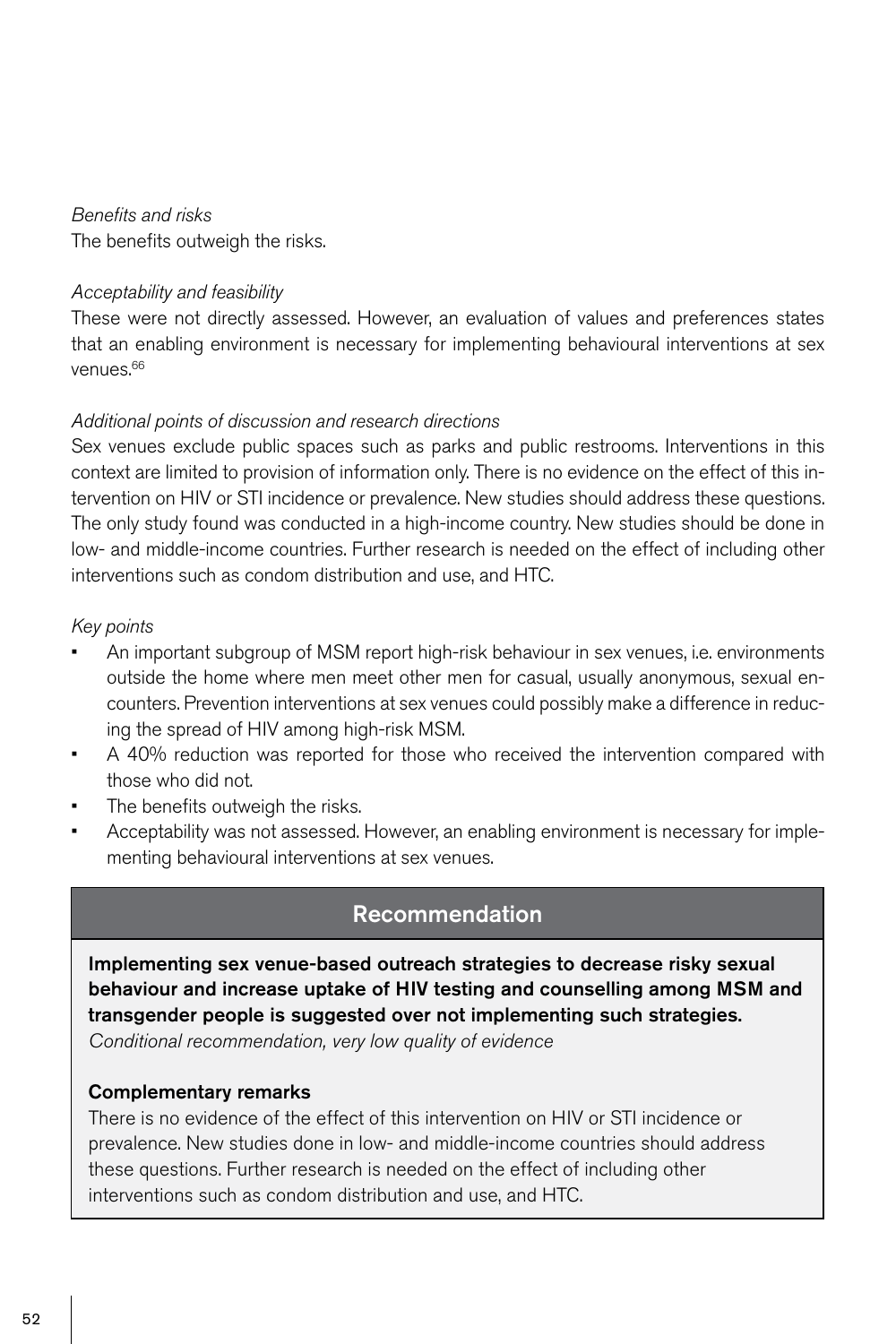# 8.4. Substance use, prevention of bloodborne infections

# 8.4.1. Mental health interventions for substance use

# *Background*

Alcohol and substance use/dependence is a problem for many MSM and transgender people, and is linked to significant morbidity and mortality.<sup>52</sup> While the role of injecting drug use in increasing the risk for HIV infection through contaminated injection equipment is well documented,<sup>116</sup> harmful use and dependence on alcohol and other substances is also associated with decreased ability to keep preventive practices in mind or increased sexual risk due to sexual disinhibition (often intentional, as is the case with use of stimulants such as cocaine and methamphetamine).117 Selling sex to maintain drug supply also increases the risk for HIV infection.<sup>118</sup>

# *Recommendation framework*

The WHO Mental Health Gap Action Programme guidelines (2010) on interventions for mental, neurological and substance use disorders<sup>119</sup> recommend specific interventions for the prevention and management of harmful and dependent substance use, on the basis of evidence for the effectiveness and feasibility of scaling up these interventions. These include the following:

- • Screening and brief interventions for harmful substance use by trained primary healthcare professionals
- Measures to reduce the harms associated with substance use
- A combination of brief and more complex interventions for substance dependence, including:
	- psychosocially assisted pharmacotherapy for opioid dependence using long-acting opioid agonists such as methadone or buprenorphine
	- recommendation for detoxification and assistance in preventing relapse for all other substances
	- referral and supervisory support for substance dependence by specialists, when needed.

# *Additional points of discussion and research directions*

The epidemiology of drugs most often used by MSM and transgender people, including so-called "party drugs" such as methamphetamine, should be a research priority. The focus should be on the frequency, patterns of use (oral, inhalation, injecting), geographical expansion and preventive interventions.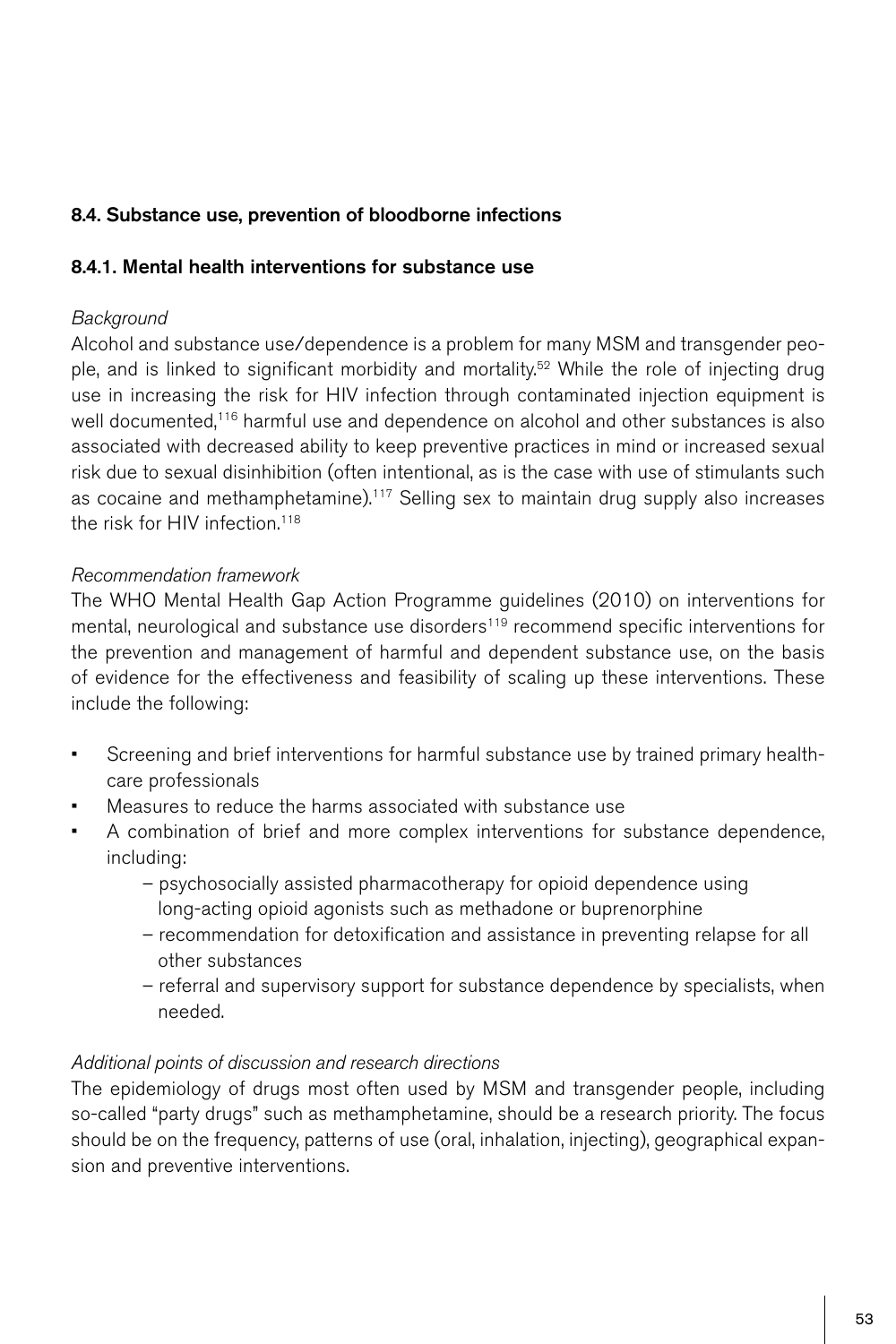### *Key points*

Many MSM and transgender people experience problems with alcohol and substance use/dependence, which increase their risk for HIV due to disinhibition. Selling sex to maintain drug supply also increases the risk for HIV infection.

# Recommendation

MSM and transgender people with harmful alcohol or other substance use should have access to evidence-based brief psychosocial interventions involving assessment, specific feedback and advice.

*In line with existing WHO guidance119*

### Complementary remarks

The epidemiology of drugs most often used by MSM and transgender people, including so-called "party drugs" such as amphetamine-type stimulants, should be a research priority. The focus should be on frequency, patterns of use, geographical expansion, and prevention and care interventions.

### 8.4.2. Harm reduction for injecting drug use

### *Background*

MSM and transgender people who inject drugs are at increased risk for HIV acquisition through sharing of contaminated injection equipment. The recommendations below focus on the provision of sterile injecting equipment<sup>120, 121, 122, 123</sup> and opioid substitution therapy (OST).<sup>124</sup>

### *Recommendation framework*

Several comprehensive reviews of the evidence for needle and syringe programmes (NSPs) and OST have been identified. All have confirmed the effectiveness of NSPs in reducing the spread of HIV, and OST in reducing the frequency of injecting. This conclusion was drawn with increasing confidence in more recent reviews, as more and better quality data have become available.

There is compelling evidence that increasing the availability and utilization of sterile injecting equipment by people who inject drugs reduces HIV infection substantially. There is also considerable evidence that pharmacy availability of sterile injecting equipment provides specific benefits in addition to those derived from NSPs. OST with methadone or buprenorphine is highly effective in reducing injecting behaviours that put injecting drug users at risk for HIV. In addition, OST has been demonstrated to improve both access and adherence to ART, and reduce mortality.120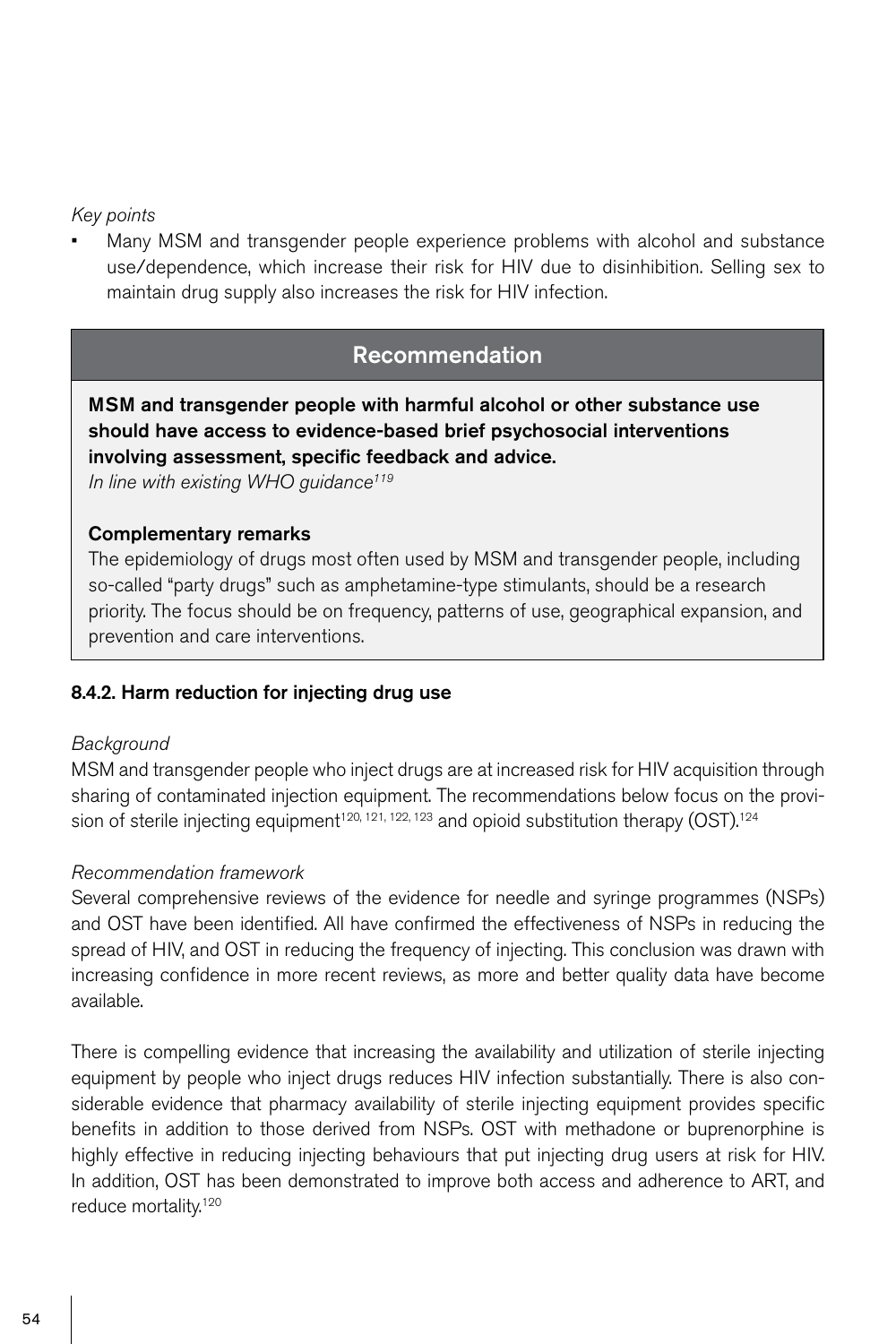There is no persuasive evidence that access to NSPs or OST increases the initiation, duration or frequency of illicit drug use or drug injecting. The benefits outweigh the possible risks. NSPs and OST are cost-effective, and could have additional and worthwhile benefits such as increasing recruitment into drug treatment and possibly also into primary health care, as well as addressing issues such as STIs, tuberculosis and viral hepatitis.<sup>121</sup>

For single interventions, there is no evidence of a protective effect strong enough to guarantee HIV control, but the aggregate effect of several harm reduction interventions appears to be generally successful in maintaining HIV control. The availability of sterile needles and syringes should be considered as a system and should therefore be supported by a range of complementary measures if communities wish to control HIV infection related to injecting drug use. In the case of MSM and transgender people who inject drugs, these interventions should be complementary to sexual health programmes and other interventions mentioned in these guidelines.

### *Additional points of discussion and research directions*

Patterns of injection drug use among MSM and transgender people should be better characterized.

# *Key point*

Many MSM and transgender people use injection drugs. This practice is often associated with increased risk for HIV through sharing contaminated injection equipment.

# Recommendation

MSM and transgender people who inject drugs should have access to needle and syringe programmes and opioid substitution therapy.

*In line with existing WHO guidance120, 124*

# Complementary remarks

Patterns of injection drug use among MSM and transgender people should be studied further.

# 8.4.3. Safe injections for transgender people who use gender-enhancement procedures

### *Background*

There is limited literature on safe injection practices for transgender people who use genderenhancement procedures. Most studies have been among transgender people in the United States. Hormone injection is the most common gender enhancement practice among transgender people.<sup>27, 125, 126</sup> Hormone therapy should be indicated and supervised by medical personnel.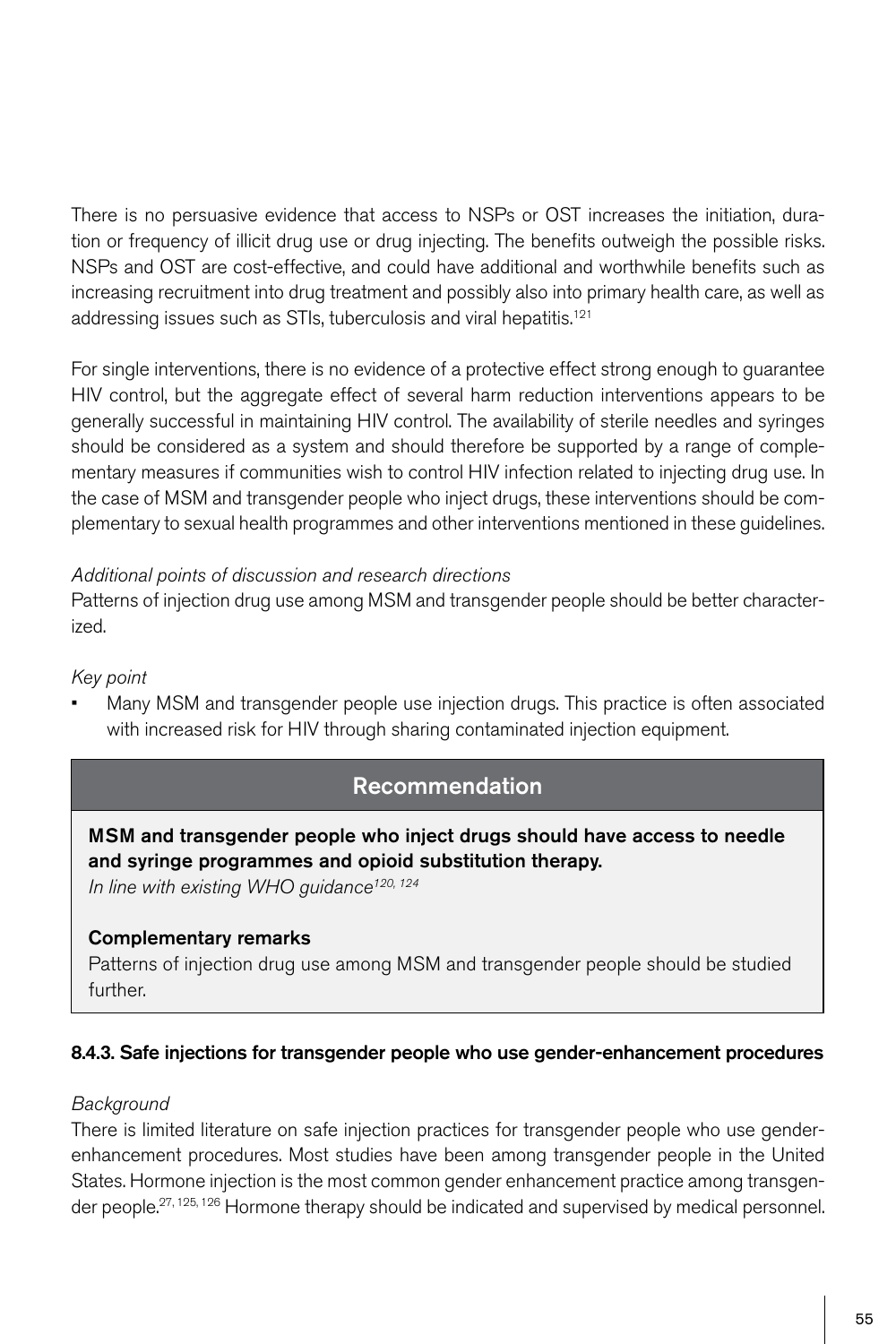However, it is common among transgender people to obtain hormones from non-medical facilities and inject these themselves.<sup>127</sup> Evidence suggests that supervised hormone provision provides incentives to address other health-care needs including HIV prevention.<sup>128, 129, 130</sup> Injecting silicone is a less frequent practice, and is more prevalent in South America, where injecting industrial silicone has been documented, than in other regions.<sup>127</sup> Injection of industrial silicone is a potentially harmful and irreversible process that should be discouraged.<sup>131</sup>

### *Recommendation framework*

There is no conclusive evidence on the association of hormone and silicone injection and HIV infection but, given the frequent self-administration of these substances, there is potential for needle-sharing, and thus HIV transmission.132

As stated in the *Guiding principles to ensure injection device security*,<sup>133</sup> the use of sterile injecting equipment and safe injection practices reduces the risk of infection with blood borne pathogens such as HIV, hepatitis B and hepatitis C, and should be recommended. The benefits outweigh the risks.

# *Additional points of discussion and research directions*

Patterns of injection use for gender enhancement among transgender people around the world should be better characterized.

# *Key point*

Hormone injection is the most common practice for gender enhancement among transgender people and has been described in several parts of the world.

# Recommendation

Transgender people who inject substances for gender enhancement should use sterile injecting equipment and practise safe injecting behaviours to reduce the risk of infection with bloodborne pathogens such as HIV, hepatitis B and hepatitis C.

*In line with existing WHO guidance134*

### Complementary remarks

Patterns of injection use for gender enhancement among transgender people should be better characterized.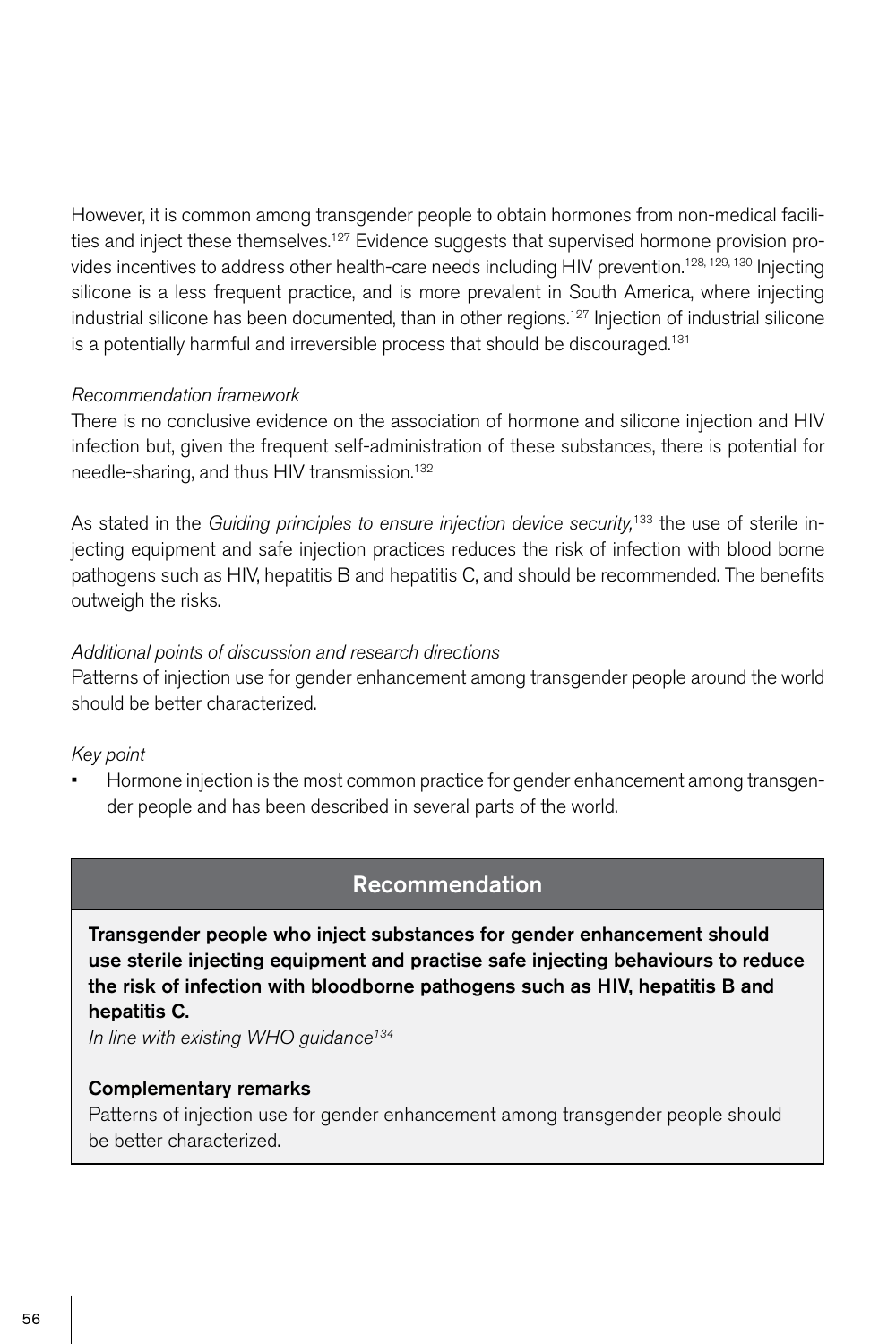# 8.5. HIV care and treatment

### 8.5.1. Antiretroviral therapy for MSM and transgender people living with HIV

### *Background*

Antiretroviral therapy (ART) is the core pharmacological component of a broad and comprehensive management of HIV infection. ART has significantly decreased the morbidity and mortality from HIV in the past decades. Given that ART represents a biologically targeted intervention, where sexual identities play a minimal role or no role at all on expected effects, there is no reason, biological or other, to differentiate ART recommendations for MSM and transgender people from those formulated for other populations (excluding HIV-infected pregnant women and newborns).

It is also critical to highlight the continuum between prevention and treatment in the response to the HIV epidemic.<sup>14</sup> Recent data are emerging that ART has a preventive benefit.<sup>87, 135</sup> However, these data remain to be confirmed among MSM and transgender people.

### *Recommendation framework*

The recommendations on when to initiate ART, optimal ART regimens, management of coinfections (with tuberculosis and chronic viral hepatitis), and the management of ART failure in MSM and transgender populations should be in line with the recently updated recommendations issued by WHO.<sup>136</sup>

The consensus recommendations issued in the WHO ART guidelines encourage earlier HIV diagnosis and initiation of ART, and promote the use of less toxic regimens and more strategic laboratory monitoring. The guidelines identify the most potent, effective and feasible first-line, second-line and subsequent treatment regimens applicable to the majority of populations, the optimal timing for ART initiation and improved criteria for ART switching, and introduce the concept of third-line antiretroviral regimens.

### *The core aspects of the recommendations are as follows:*

- 1) ART should be started at CD4 counts of  $≤350$  cells/mm<sup>3</sup>, regardless of the presence or absence of clinical symptoms, and for those in WHO clinical stage 3 or 4 if CD4 testing is not available.
- 2) The initiation of ART should be promoted for all those with HIV/TB and HIV/HBV active coinfection.
- 3) First-line therapy should consist of a non-nucleoside reverse transcriptase inhibitor (NN-RTI) + two nucleoside reverse transcriptase inhibitors (NRTIs), one of which should be zidovudine (AZT) or tenofovir (TDF).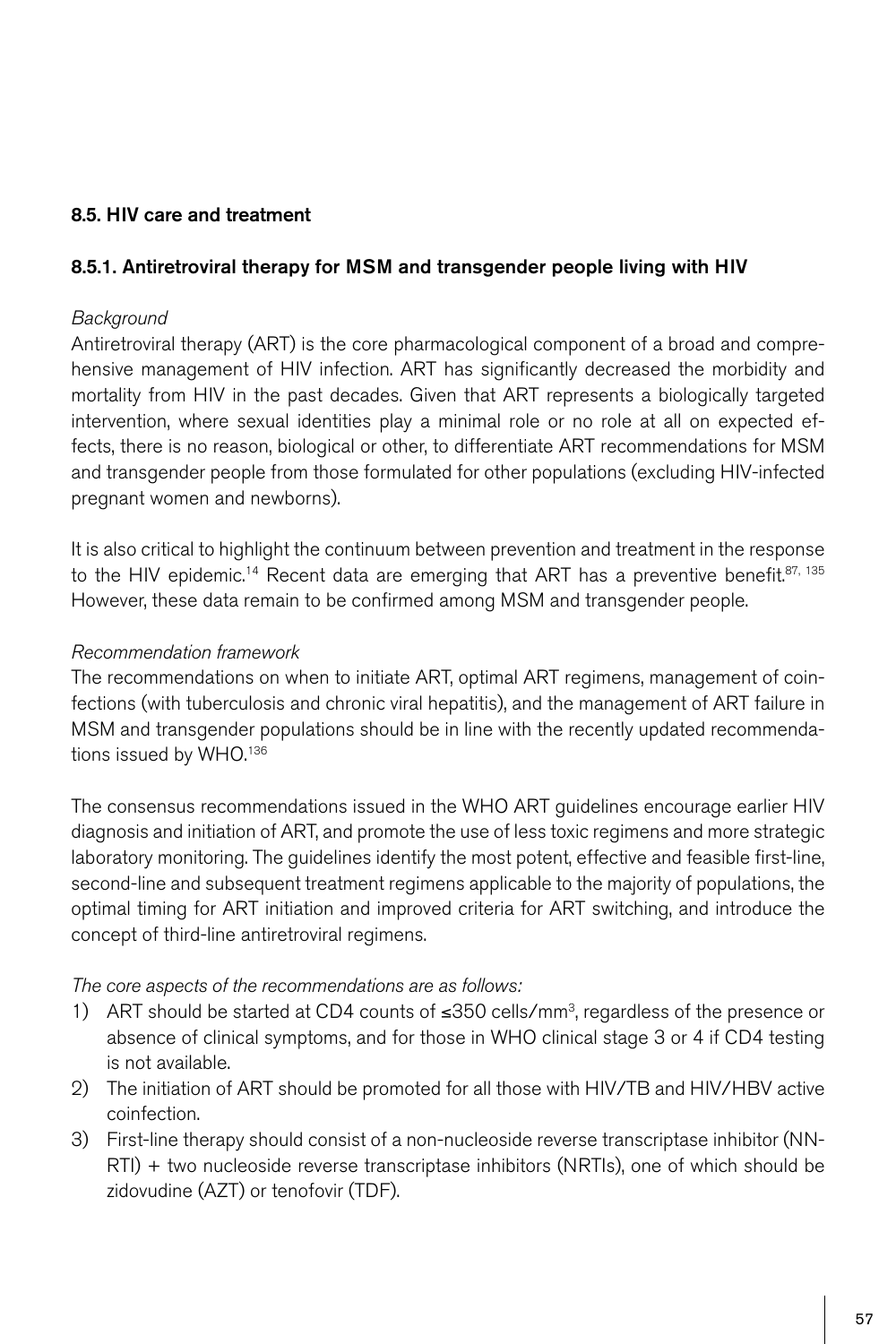- 4) Second-line ART should consist of a ritonavir-boosted protease inhibitor (PI) plus two NRTIs, one of which should be AZT or TDF, based on what was used in first-line therapy, and
- 5) All patients should have access to CD4 cell-count testing to optimize pre-ART care and ART management.

# *Additional points of discussion and research directions*

It is critical that national ART programmes and public health leaders consider these recommendations in the context of their countries' HIV epidemics, the strengths and weaknesses of health systems, and the availability of financial, human and other essential resources. In adapting these guidelines, care must be exercised to avoid undermining current treatment programmes, protect access for key populations at risk for HIV infection, achieve the greatest impact for the greatest number of people and ensure sustainability. It is similarly important to ensure that the adaptation of these guidelines does not stifle on going or planned research, since the new recommendations reflect the current state of knowledge, and new information will be needed for sustainability and future modifications of existing guidelines. The effectiveness of ART for HIV prevention has been established in a cohort of predominantly heterosexual serodiscordant couples by the HPTN 052 study.<sup>87</sup> Studies are also needed on the effectiveness of ART for HIV prevention among MSM and transgender serodiscordant couples.

### *Key point*

Given that ART represents a biomedical intervention where sexual identities play a minimal or no role at all on expected effects, there is no reason to differentiate ART recommendations for MSM and transgender people from those formulated for other adult and adolescent populations.

# Recommendation

MSM and transgender people living with HIV should have the same access to ART as other populations. ART should be initiated at CD4 counts of ≤350 cells/mm<sup>3</sup> (and for those in WHO clinical stage 3 or 4 if CD4 testing is not available). Access should also include management of opportunistic infections, co-morbidities and treatment failure.

*In line with existing WHO guidance136*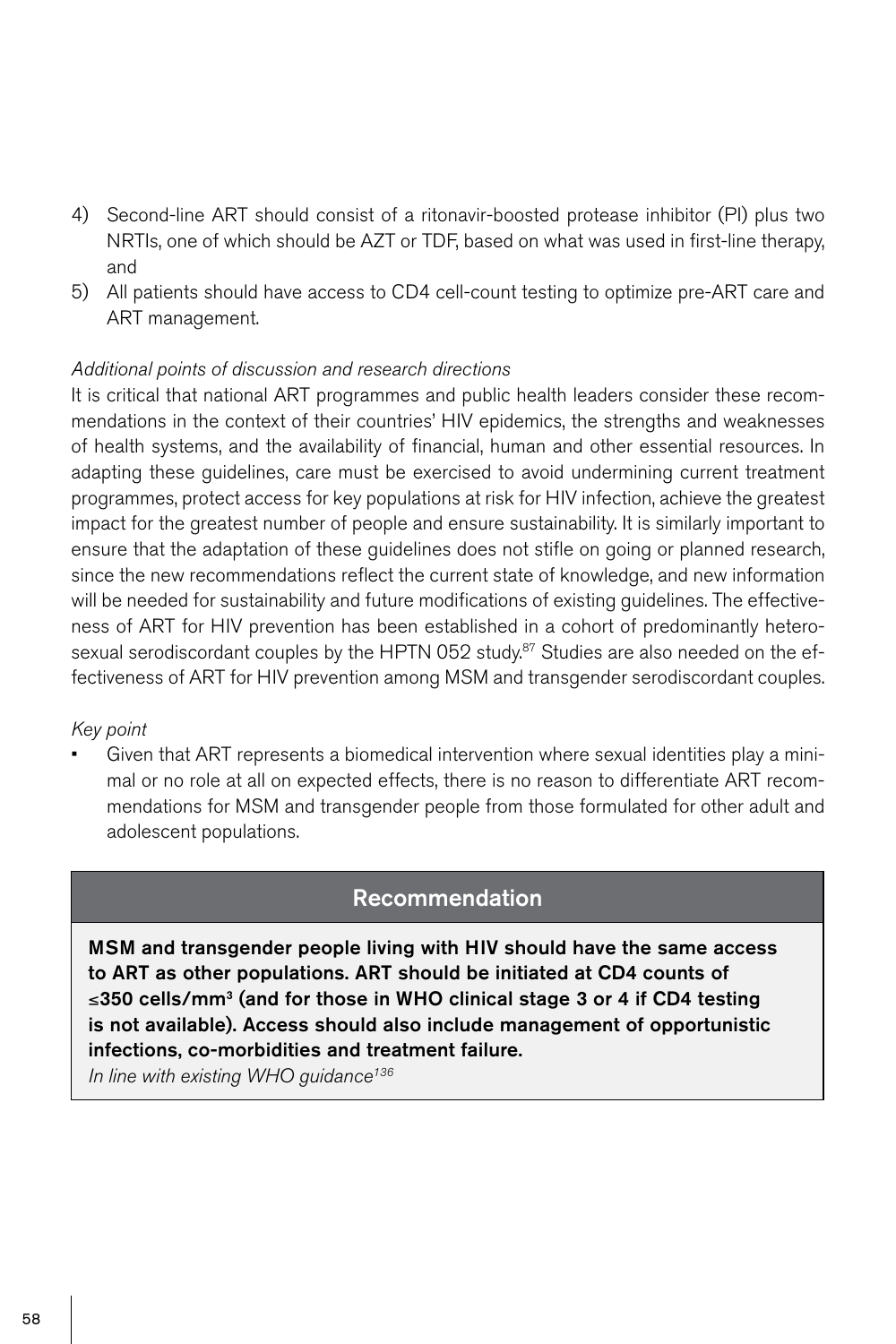# 8.5.2. Other prevention and care interventions for MSM and transgender people living with HIV

# *Background*

Comprehensive care for MSM and transgender people living with HIV should begin before provision of ART. People living with HIV in resource-constrained settings should have access to essential interventions to prevent both illness and HIV transmission. Under universal access, agreed to by the Group of Eight (G8), efforts to scale up all prevention interventions, promote HTC, and integrate these into the care and treatment of people with HIV are under way. Expansion of HTC will greatly increase the number of people with HIV who are aware of their HIV status and can benefit from comprehensive HIV-related prevention, care and treatment services.

All people with HIV for whom ART is clinically indicated should have access. People living with HIV, regardless of ART indication, should also benefit from basic HIV prevention and care, including effective interventions that are simple, relatively inexpensive, improve the quality of life, prevent further transmission of HIV or common opportunistic infections, delay progression of HIV disease and prevent mortality.

# *Recommendation framework*

This recommendation focuses on prevention of onward transmission of illness and episodes of common opportunistic infections, rather than the ongoing treatment of those infections. Prevention of HIV transmission should be integrated with care and treatment services that are adapted to country needs. This recommendation is primarily intended for use by the managers of national and subnational HIV/AIDS programmes, NGOs that deliver HIV care services and policy-makers involved in scaling up HIV prevention, care and treatment services. This guidance should also be useful for clinicians and other providers of prevention and care services for people living with HIV.<sup>136</sup>

Based on a review of the evidence, areas for intervention seen as low cost and of particular importance for people living with HIV are as follows:

- 1. Psychosocial counselling and support
- 2. Disclosure, partner notification, and testing and counselling
- 3. Co-trimoxazole prophylaxis for opportunistic infections
- 4. Tuberculosis prophylaxis
- 5. Prevention of fungal infections
- 6. Prevention of sexually transmitted and other reproductive tract infections
- 7. Prevention of malaria
- 8. Vaccination for selected vaccine-preventable diseases (hepatitis B, pneumococcal, influenza and yellow fever vaccines)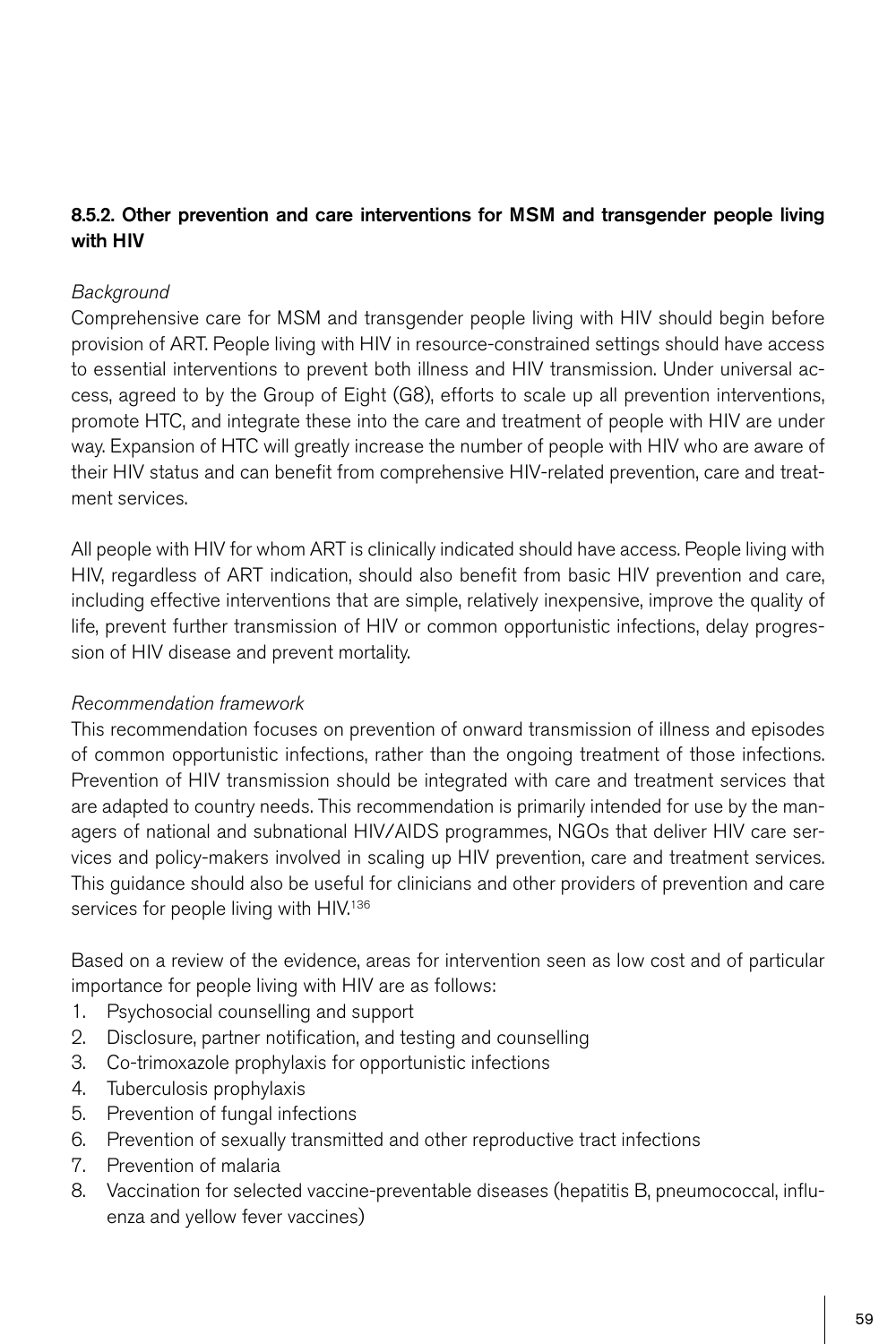- 9. Nutrition
- 10. Family planning
- 11. Preventing mother-to-child transmission of HIV
- 12. NSPs and OST
- 13. Water, sanitation and hygiene.

After initiation of ART, the utility of many of these interventions will not decrease and should be maintained throughout treatment.

### *Additional points of discussion and research directions*

The objective of these recommendations is to provide global, technical, evidence-based recommendations for prevention and care interventions other than ART, which people living with HIV in resource-limited settings should expect as part of their health-care services. The recommendations also aim to promote the expansion of provider-initiated interventions for HIV prevention, and non-ART care and treatment for adults and adolescents living with HIV.

### *Key point*

Comprehensive care for MSM and transgender people living with HIV should begin before ART provision. People living with HIV in resource-limited settings should have access to essential interventions to prevent both illness and HIV transmission.

# Recommendation

MSM and transgender people living with HIV should have access to essential interventions to prevent illness and HIV transmission including, but not limited to, care and support and antiretroviral therapy.

*In line with existing WHO guidance137*

### Complementary remarks

These recommendations aim to provide global, technical, evidence-based recommendations for prevention and care interventions other than ART, which people living with HIV in resource-limited settings should expect as part of their health-care services.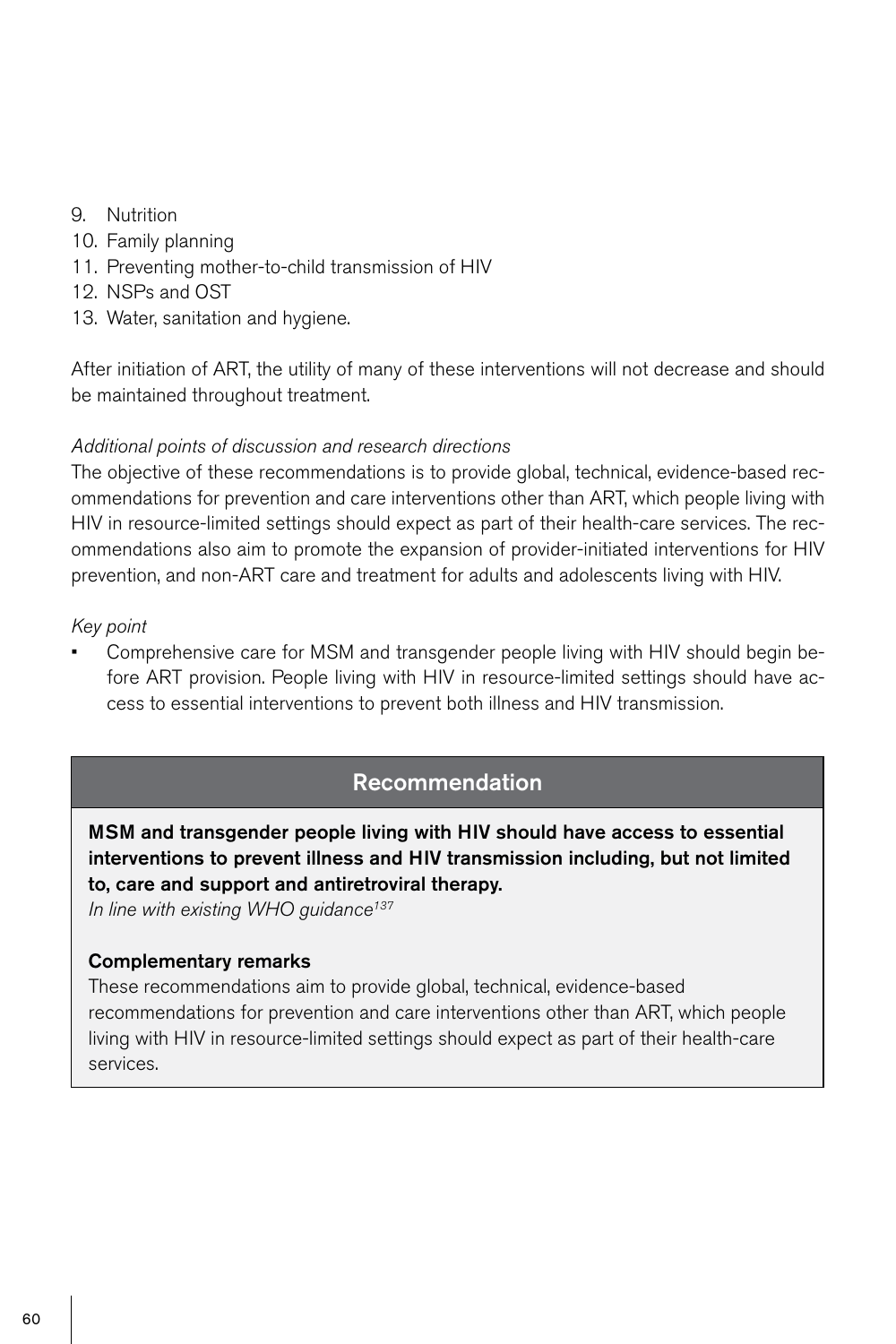# 8.6. Prevention and care of other sexually transmitted infections

# *8.6.1. Syndromic management of sexually transmitted infections*

### *Background*

Sexually transmitted infections are a major public health problem. The incidence of acute STIs among MSM and transgender people is high in many countries.<sup>138, 139</sup> Failure to diagnose and treat STIs at an early stage may result in serious complications and sequelae, including infertility, anogenital cancer and premature death. The individual and national expenditure on STI care can be substantial.<sup>138, 140, 141</sup>

Among MSM and transgender people, STIs' most common symptoms and signs besides genitourinary manifestations also include rectal infections. Clinical assessments should also focus on anorectal signs and symptoms of chlamydial infection and gonorrhoea, since they are both highly prevalent as seen by nucleic acid amplification tests (NAAT).<sup>13, 139, 142</sup> WHO is updating the STI syndromic management guidelines, which will include a management algorithm for anorectal infections.142

# *Recommendation framework*

Syndromic management of STIs is based on the identification of consistent groups of symptoms and easily recognized signs (syndromes), and the provision of treatment, one-dose if feasible, which will deal with the majority of, or the most serious, organisms responsible for producing a STI-related syndrome.143 Among MSM and transgender people, syndromic management should not be limited to the most common symptoms and signs such as urethral discharge and genital ulcers, since rectal infections can also occur. Thus, clinical assessment should also focus on anorectal-related syndromes, anal ulcers and anal discharge. Key STI syndromes that are particularly relevant for MSM and transgender populations are discussed below.

# *Urethral discharge (Figure 3)*

MSM and transgender patients complaining of urethral discharge and/or dysuria should be examined for evidence of discharge. If none is seen, the urethra should be gently massaged from the ventral part of the penis towards the meatus to obtain a suitable sample for testing. The major pathogens causing urethral discharge are *Neisseria gonorrhoeae (N. gonorrhoeae)*  and *Chlamydia trachomatis (C. trachomatis)*. Syndromic management should include treatment for both infections. Where laboratory testing is available, a distinction can be made between the two organisms and specific treatment administered.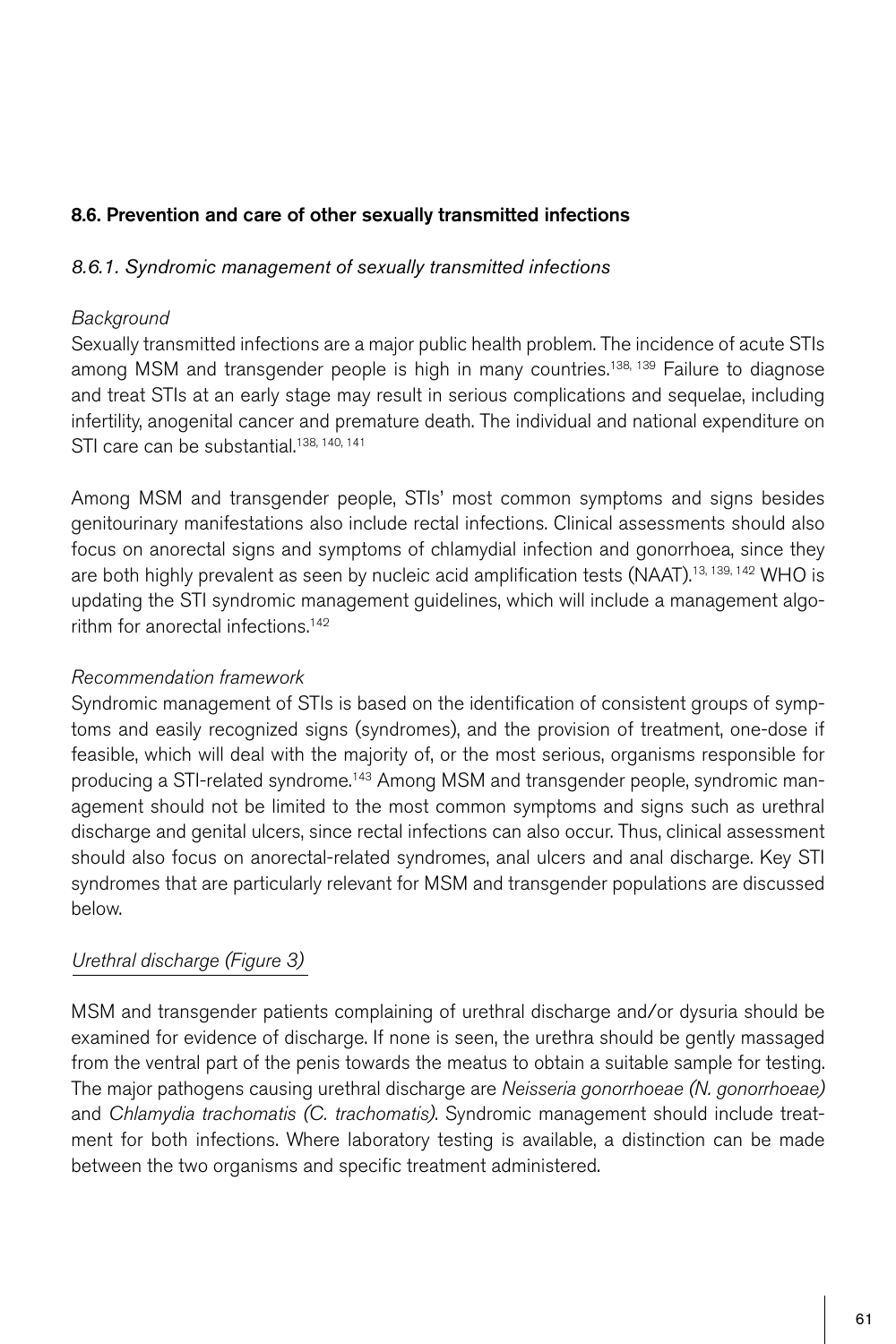



\*If microscopy is available, do Gram stain smear of urethral exudates. If no intra-cellular Gram-negative diplococci are seen, treatment for chlamydial infection only may be considered.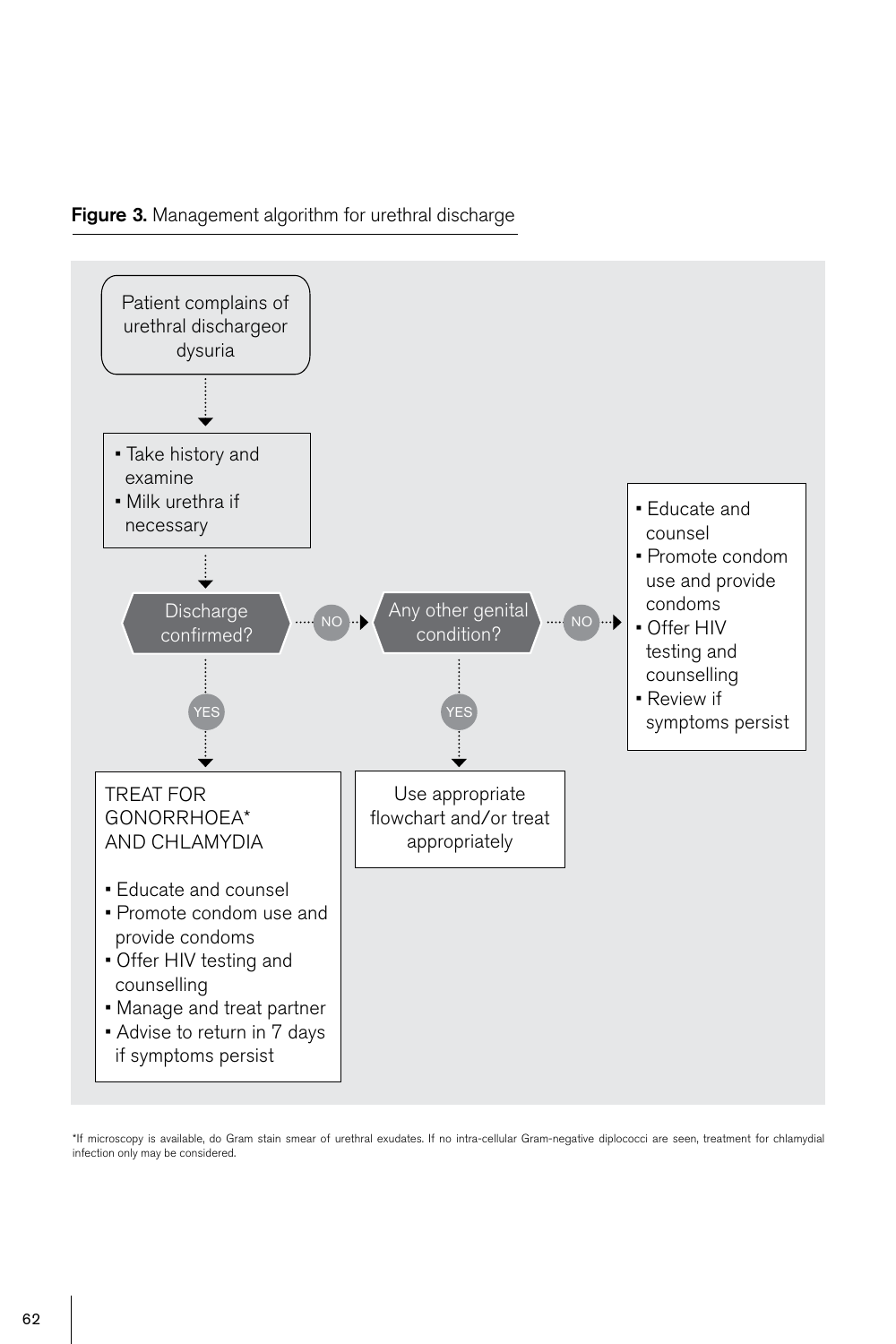# *Genital ulcers (Figure 4)*

Differential diagnosis of genital ulcers is not feasible clinically, particularly in settings and populations where several aetiologies are common.144 Clinical manifestations and patterns of genital ulcer disease (GUD) may be further altered in the presence of HIV infection.144

After clinical examination to confirm the presence of genital ulcers, appropriate treatment should be given. In areas where HSV-2, syphilis and chancroid are prevalent, patients with genital ulcers should be treated for bacterial conditions to ensure a rapid cure (HSV-2 ulcers will go into spontaneous remission). In areas where either granuloma inguinale or lymphogranuloma venereum is prevalent, treatment for either or both conditions should be included for the same reason. Laboratory testing is rarely helpful at the initial visit, since mixed infections are common.144 In areas with a high prevalence of syphilis, a positive serological test may be the reflection of a previous infection and provide a misleading picture of the patient's condition. A negative test does not necessarily exclude an ulcer of primary syphilis in its early phase. Non-treponemal tests, e.g. rapid plasma reagin (RPR), may be negative and should, therefore, not be interpreted as absence of syphilis infection.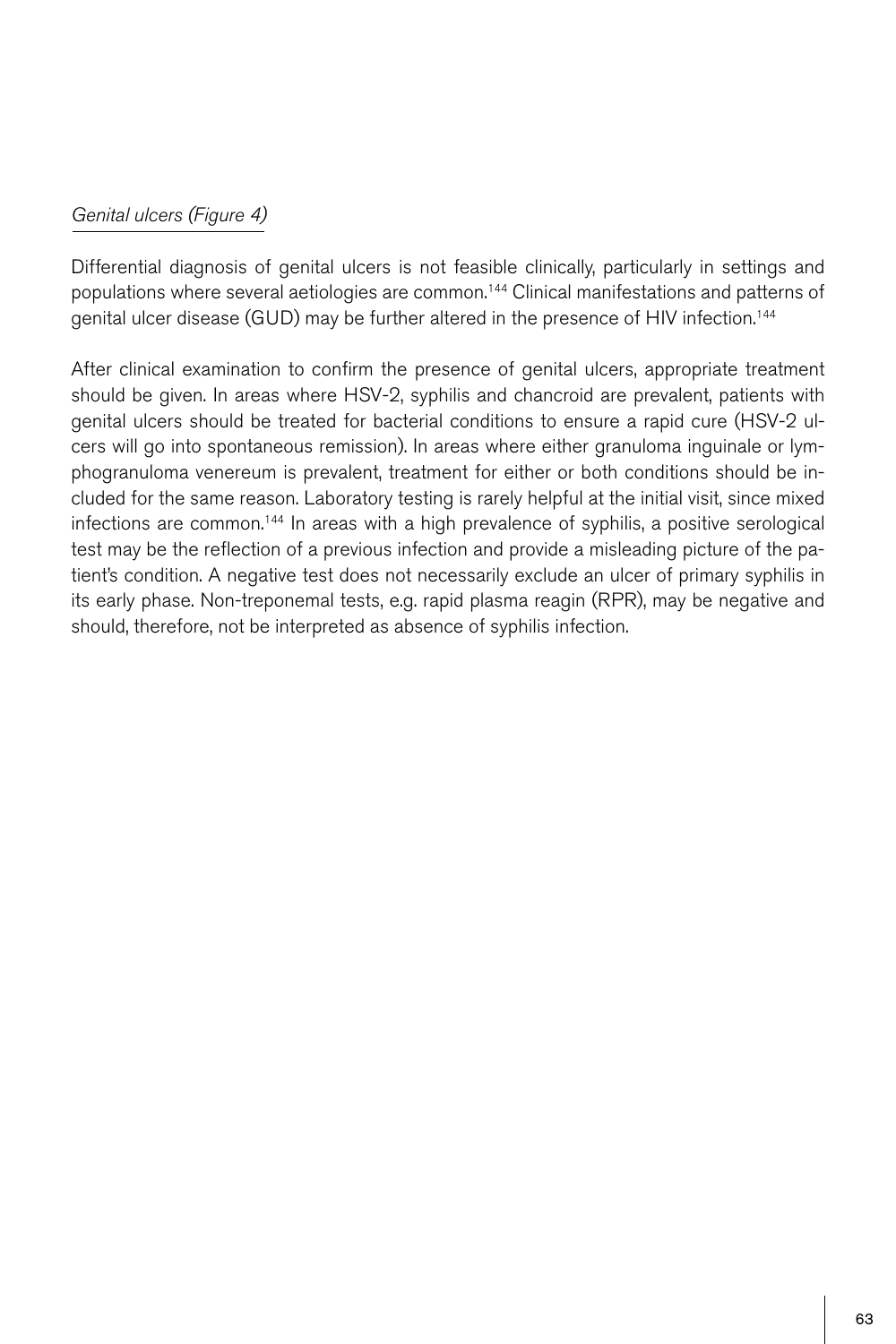### Figure 4. Management algorithm for genital ulcer disease



<sup>1</sup> Indications for syphilis treatment: RPR positive; or patient has not been treated for syphilis recently.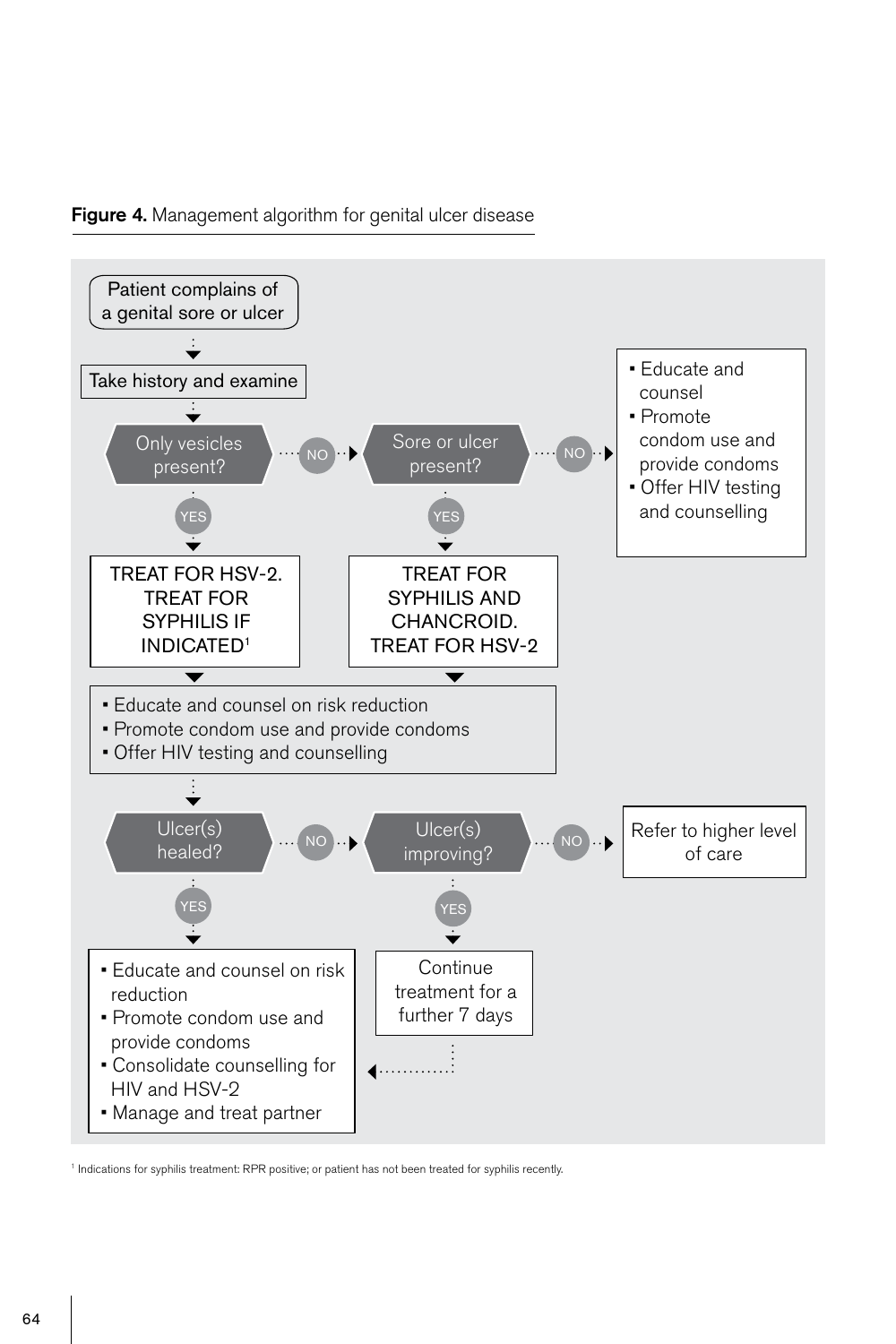# *Anorectal-related syndromes (Figure 5)*

The algorithm for anorectal examination, which will be included in the forthcoming revision of the WHO STI guidelines, was presented at the MSM guidelines consensus meeting. No evaluation has been done so far on its specificity or sensitivity. However, there was consensus among the experts that this flowchart is, in the absence of published evidence, the best clinical approach to the syndrome. This algorithm recommends that individuals who have had receptive anal intercourse in the past six months and/or who report anal symptoms, in addition to clinical interrogation and general examination, should be subjected to anorectal examination in search of two syndromes: anal ulcers and anal discharge. If anal ulcers are found, patients should be offered treatment for HSV-2 infection, and also for chlamydial infection and gonorrhoea. In the event of anal discharge accompanied with pain, treatment for HSV-2 must be offered. If no pain is present, then chlamydial infection and gonorrhoea should be considered as the potential causes and appropriate treatment offered.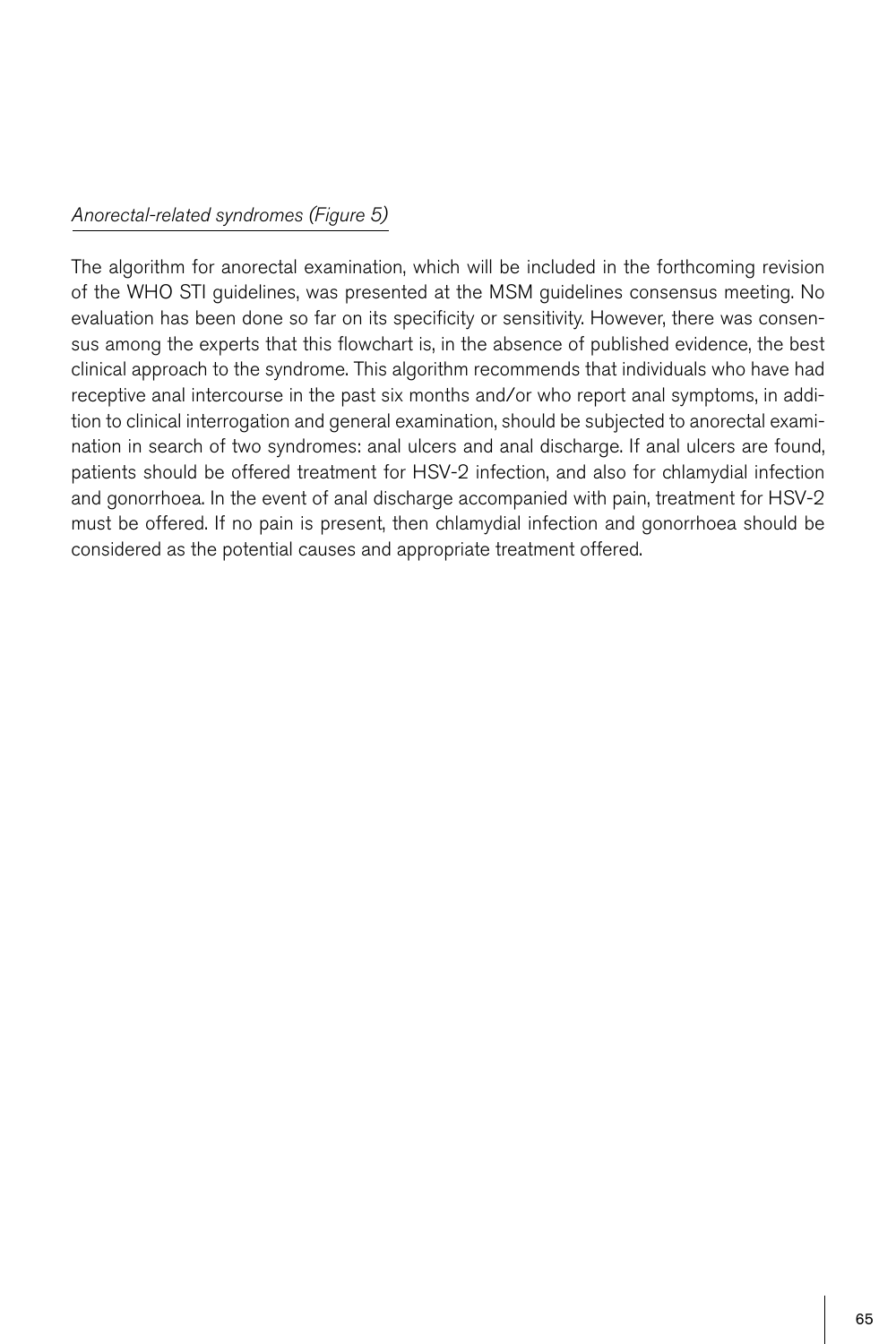



Due to its low sensitivity, microscopy is not recommended in the management of ano-rectal infections.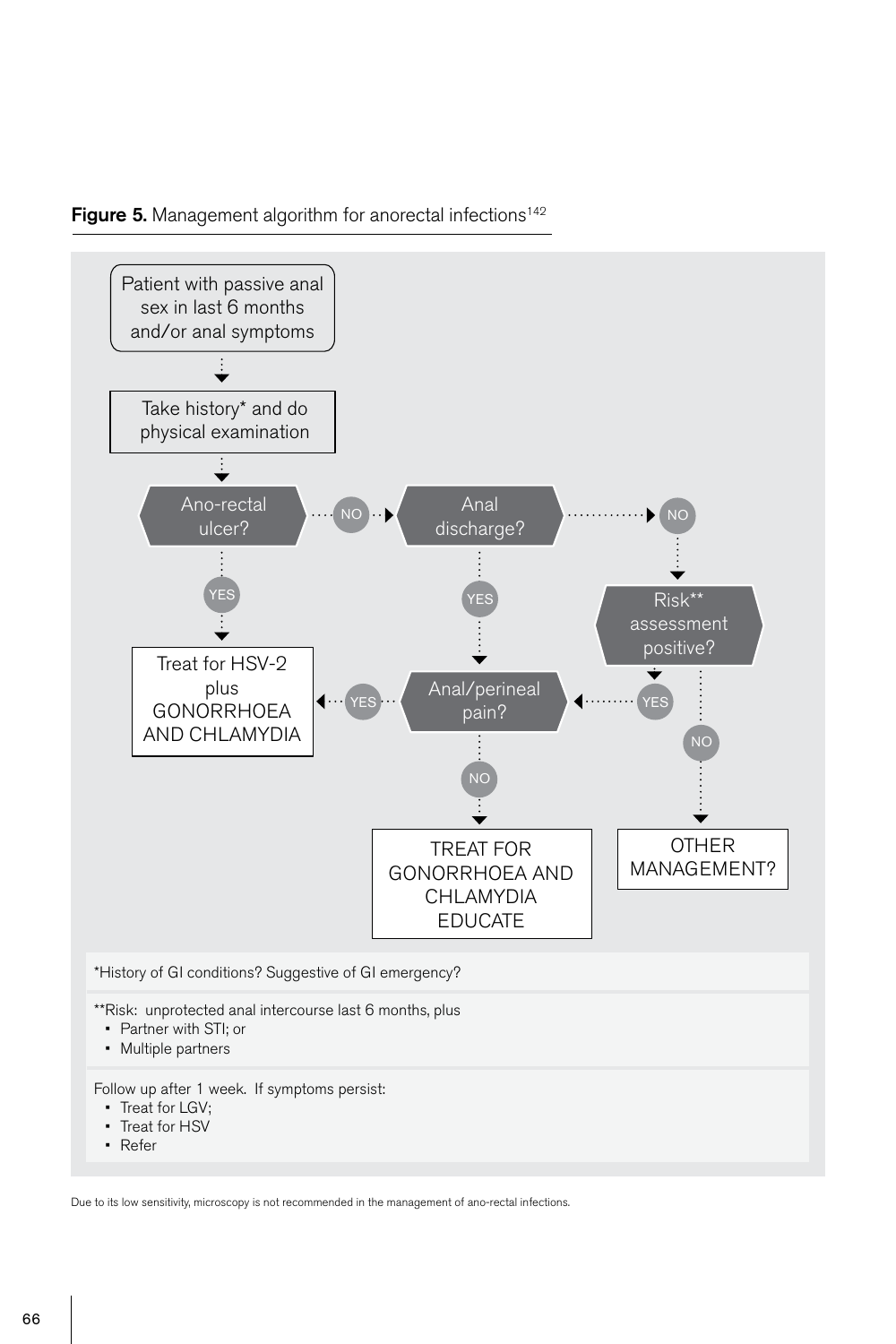Successful management of STIs requires health-care workers to be respectful of patients and non-judgemental. Clinical examinations should take place in appropriate surroundings where privacy can be ensured and confidentiality guaranteed. In some situations, health-care workers require training to overcome their own sensitivities to be able to address the issues associated with sexuality and STIs in an open and constructive manner. For further details, refer to the WHO *Guidelines for the management of sexually transmitted infections*143 and forthcoming revision.

In the study on community values and preferences, $66$  people expressed that they want comprehensive services, including STI screening procedures, to be part of a comprehensive package.

The use of syndromic management was particularly designed for resource-limited settings and has proven feasible and acceptable in most countries.<sup>145, 146</sup> STI screening among MSM (preferably non-invasive) is also feasible and acceptable, and can reach a group that often has limited access to regular STI testing and counselling at formal health services.

# *Additional points of discussion and research directions*

Community-based interventions should be developed to ensure that the benefits of interventions for STI management are sustained so that the risk of reinfection is minimized. More emphasis is needed on advocacy to introduce syndromic STI management for MSM and transgender people.

# *Key point*

Sexually transmitted infections are a major public health problem. The incidence of acute STIs among MSM and transgender people is high in many countries.

# Recommendation

MSM and transgender people with symptomatic STIs should seek and be offered syndromic management and treatment.

*In line with WHO guidance143*

# Complementary remarks

Community-based interventions need to be developed to ensure that the benefits of STI management interventions are sustained so that reinfection is minimized. More emphasis on advocacy is needed to introduce syndromic STI management for MSM and transgender people.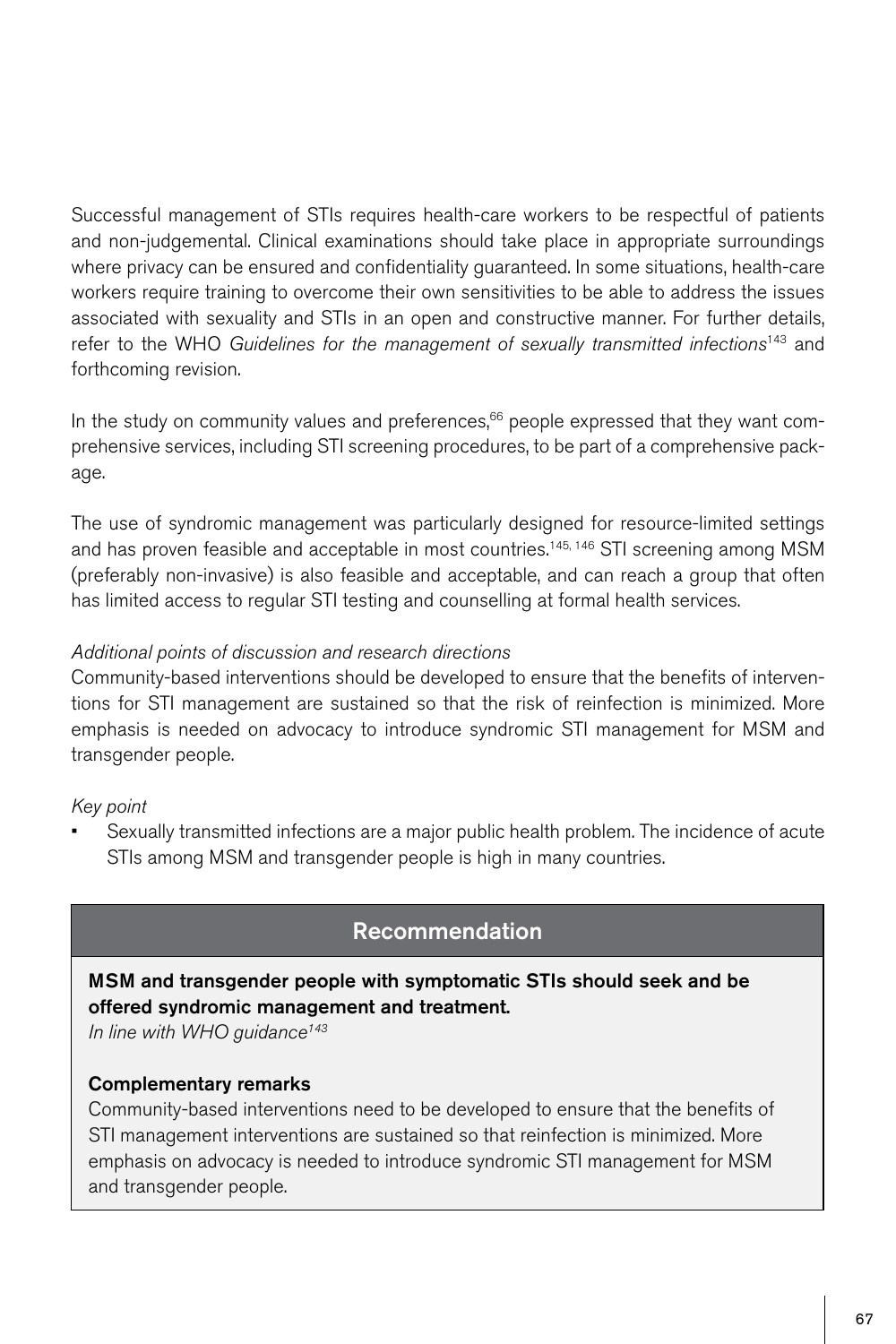8.6.2. Periodic testing for asymptomatic forms of urethral and rectal N. gonorrhoeae infection using (1) NAAT and (2) culture; and periodic testing for asymptomatic forms of urethral and rectal C. trachomatis infection using NAAT.

#### *Background*

Treatable and curable STIs such as those due to *N. gonorrhoeae* and *C. trachomatis* remain a public health problem of high importance among MSM and transgender people. The natural history of asymptomatic urethritis or rectal infection remains unclear. Some persons will develop clinical disease and some will spontaneously clear the infection. Undiagnosed *N. gonorrhoeae* and *C. trachomatis* infections can be a potential risk for HIV acquisition/transmission as asymptomatic infection can also be transmitted. Chronic infection is associated with infertility in both males and females. Failure to diagnose and treat these infections may result in serious complications and sequelae, as well as increase the risk for HIV infection.

Culture is the most widely known test for diagnosing *N. gonorrhoeae*. However, its sensitivity is variable, ranging from 72% to 95% in male urine.147 Culture for *C. trachomatis* is available only in technology-intensive laboratories. NAAT, including polymerase chain reaction, ligase chain reaction, strand displacement assay and transcription-mediated amplification are the most sensitive tests for the diagnosis of infection due to *N. gonorrhoeae* and *C. trachomatis*. In recent years, the use of NAAT has been broadly implemented in the developed world as the preferred methodology for *N. gonorrhoeae* and *C. trachomatis* testing in genital sites due to its high specificity and sensitivity. The advantage of NAAT is that the testing is performed on RNA or DNA present in the sample, and it performs well even if the load of microorganisms is low. The disadvantage is the need to equip laboratories with appropriate and expensive equipment.

While there are many symptomatic cases of urethral and rectal infection caused by *N. gonorrhoeae* and *C. trachomatis* among MSM and transgender people, cases of infection can occur without symptoms, particularly in the case of *C. trachomatis*. A study of STI prevalence among MSM living with HIV, which assessed asymptomatic *N. gonorrhoeae* and *C. trachomatis* infections in the pharynx, rectum and urine, and included syphilis serology, revealed a 14% prevalence of any of these asymptomatic STIs.<sup>148</sup> The significance of these cases is not clear, although it is likely that they may potentially evolve to become symptomatic, and/or favour HIV transmission.

### *Evidence*

Evidence was found from five observational studies implemented in low- and middle-income countries, of which three focused on MSM.149, 150, 151, 152, 153 Two studies addressed the sensitivity and specificity of NAAT in detecting *N. gonorrhoeae* and *C. trachomatis*, one addressed the sensitivity and specificity of *N. gonorrhoeae* culture, and two addressed data on the prevalence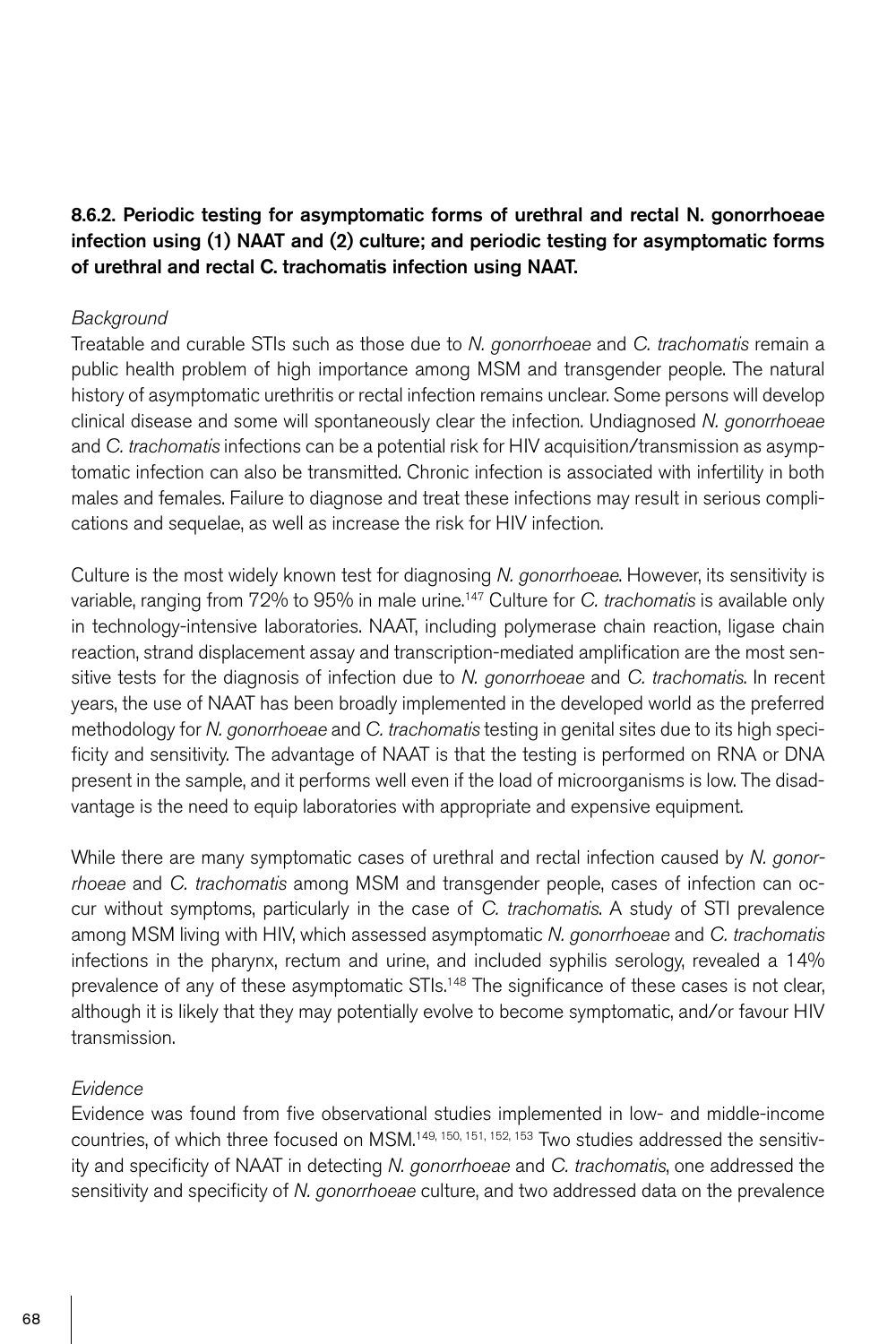of urethral and rectal *N. gonorrhoeae* and *C. trachomatis*. The search strategy (Annex 3)\* focused on studies of urethral and rectal *N. gonorrhoeae* and *C. trachomatis* as the outcome of measure using NAAT for the identification of both *N. gonorrhoeae* and *C. trachomatis*, and culture for *N. gonorrhoeae*. 147,148

The strength of these recommendations is conditional, given the available evidence, feasibility issues, and the values and preferences for the intervention. The recommendation for not conducting periodic culture testing for *N. gonorrhoeae* is conditional, based on expert opinion and lack of specific research. Most countries have the microbiological capacity to perform cultures. Therefore, when NAAT is not an option, offering culture testing is more beneficial than no testing.

# *Summary of findings*

The evidence found in the systematic review of NAAT methodologies (two studies) came from observational studies, and was therefore rated down for indirectness – not measuring clinical or public health outcomes, and measuring only test performance and imprecision. Likewise, evidence identified in the systematic review on *N. gonorrhoeae* culture methodology (one observational study) was rated down for indirectness and imprecision.

# *Benefits and risks*

With regard to NAAT, evidence for the effectiveness of NAAT testing for screening asymptomatic forms of both urethral and rectal *N. gonorrhoeae* and *C. trachomatis* is sufficient to propose a conditional recommendation for their implementation as a periodic testing methodology over not offering such testing to MSM and transgender people. The benefits increase as the prevalence increases. The benefits might outweigh the harms and cost if prevalence of asymptomatic urethral and rectal infections is higher than 1–2%. The NAAT test for urethral infection is a urine-based test (rather than a urethral swab test), while the test for rectal infection is performed on rectal swabs. Benefits include, but are not limited to, early diagnosis and treatment for individuals and partners, with an added value for MSM and transgender people living with HIV.

With regard to the use of *N. gonorrhoeae* culture for screening asymptomatic urethral *N. gonorrhoeae* infection, it is not recommended as a screening methodology for MSM and transgender people. Nevertheless, the benefits increase as prevalence increases. The main limitations include low sensitivity (over 68% of those with asymptomatic infection will go undetected), indirectness of evidence and logistic requirements. However, when NAAT for *N. gonorrhoeae* is not an option, offering culture testing is more beneficial than no testing.

# *Acceptability and feasibility*

The recommendation for periodic NAAT testing for asymptomatic forms of *N. gonorrhoeae* and

<sup>\*</sup> The full compilation of annexes are available on the WHO web site (http://www.who.int/hiv/en/).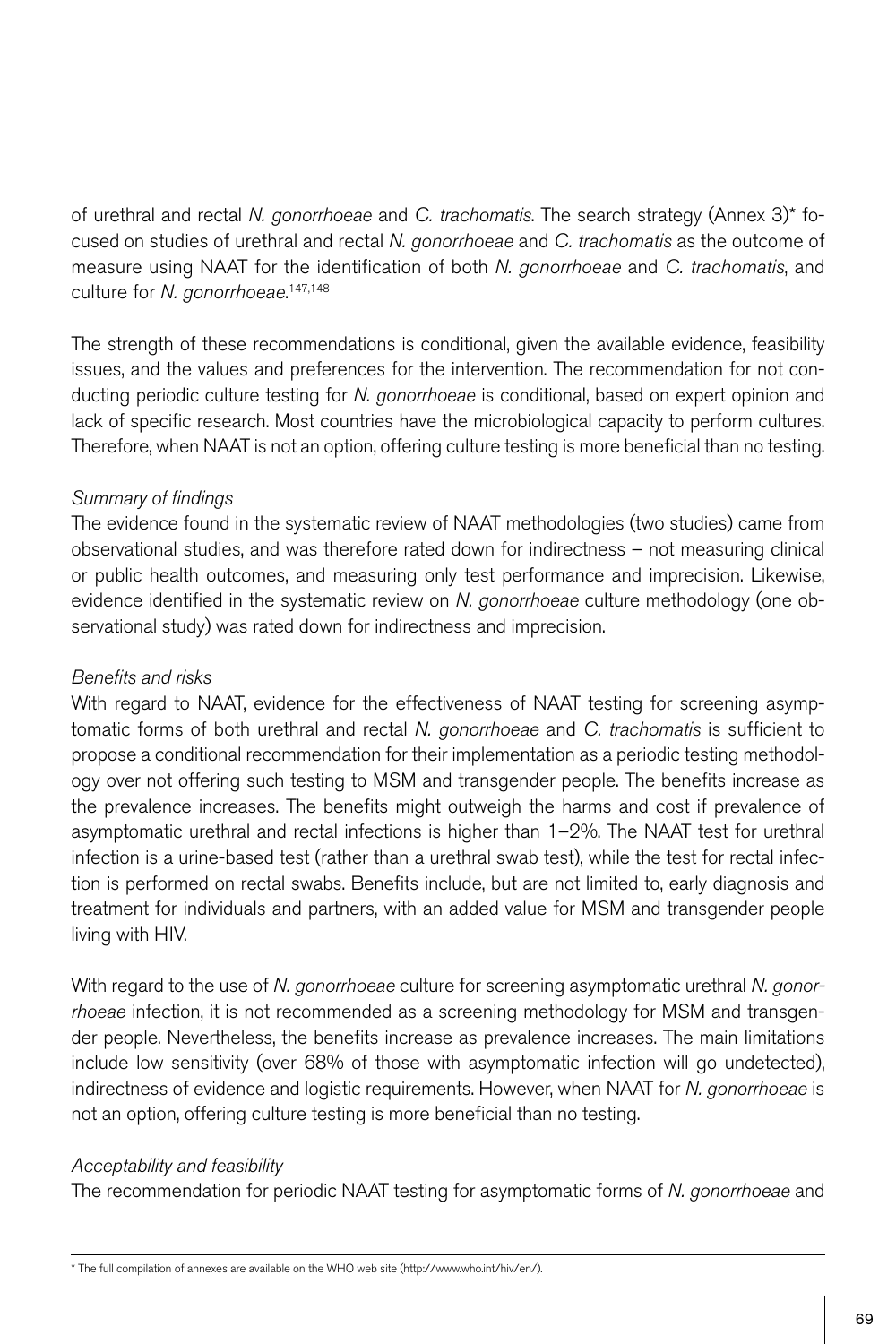*C. trachomatis* is conditional. Its implementation involves setting up more advanced technology in the laboratory and including the cost as a regular part of the budget. The cost of NAAT limits its availability.

# *Additional points of discussion and research priorities*

There are no data on STIs in transgender people who have undergone vaginal construction. More research is needed to examine the clinical and public health outcomes. Since several commensal gonococcal species can be found in the anal region, an algorithm for confirmation by NAAT should be considered.

### *Key points*

- Asymptomatic forms of urethral and rectal infection due to *N. gonorrhoeae* and *C. trachomatis* are fairly common among MSM and transgender people, and can increase the risk for HIV infection. Periodic NAAT testing for asymptomatic forms of urethral or rectal infections with *N. gonorrhoeae* and *C. trachomatis* are increasingly being used to identify and treat such forms of infection in developed countries. Given the technological barriers, culture has also been suggested as an alternative.
- For NAAT of *N. gonorrhoeae* and *C. trachomatis*: two observational studies showed favourable data on the accuracy of testing.
- The benefits outweigh the potential risks.
- Acceptable with limitations. Implementation of NAAT to identify *N. gonorrhoeae* and *C. trachomatis* requires training and costly technology. Capability for *N. gonorrhoeae* culture is broadly available, so when NAAT is not an option, offering culture testing is more beneficial than no testing.

# Recommendations

Offering periodic testing for asymptomatic urethral and rectal *N. gonorrhoeae* and *C. trachomatis* infections using NAAT is suggested over not offering such testing for MSM and transgender people.

*Conditional recommendation, low quality of evidence*

Not offering periodic testing for asymptomatic urethral and rectal *N. gonorrhoeae* infections using culture is suggested over offering such testing for MSM and transgender people.

*Conditional recommendation, low quality of evidence*

### Complementary remarks

More research is needed to examine the clinical and public health outcomes for transgender people who have undergone vaginal construction.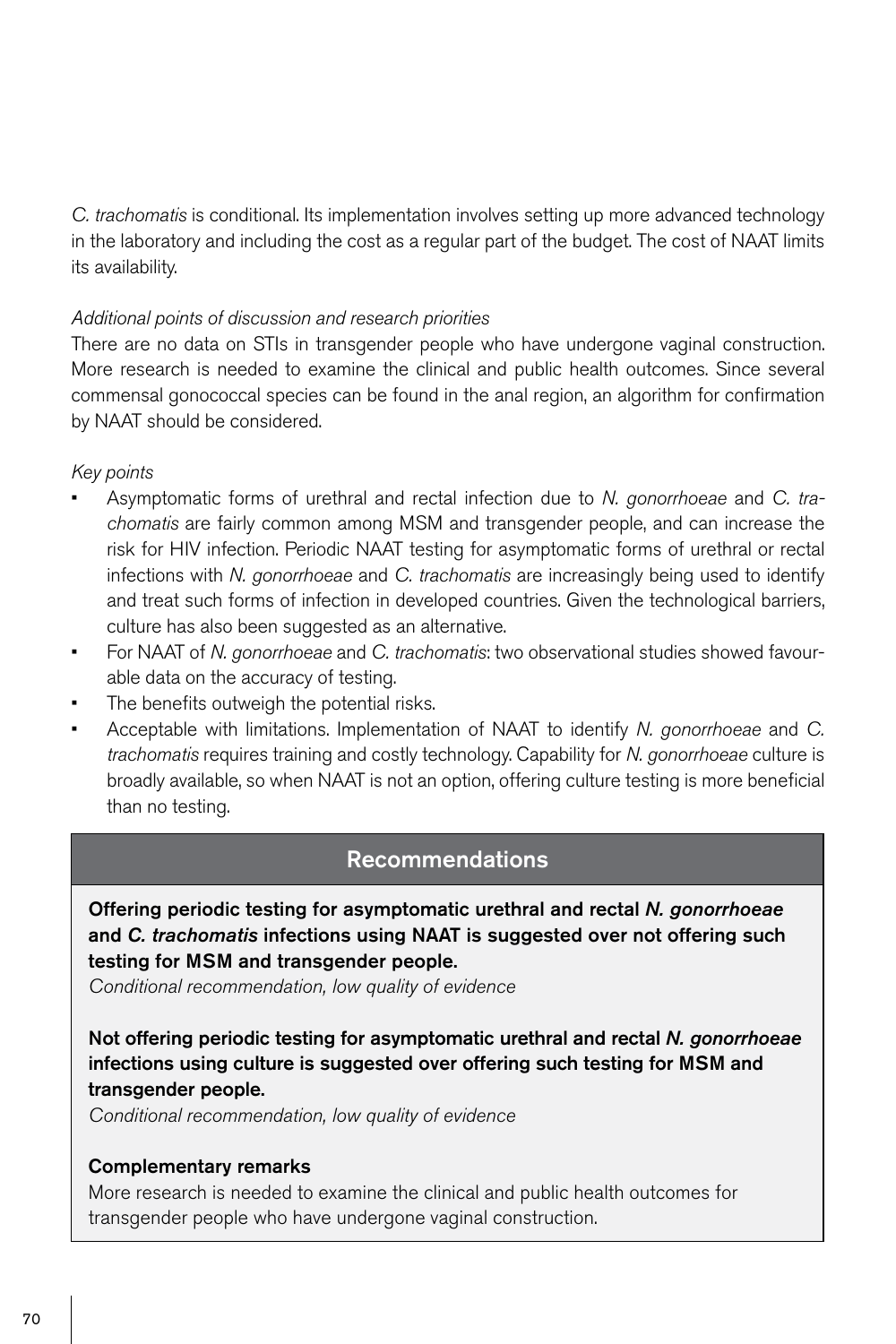# 8.6.3. Periodic testing for asymptomatic syphilis infection

### *Background*

Worldwide, syphilis is a highly prevalent infection among MSM and transgender people. The rates of syphilis have increased among MSM in several parts of the world, particularly among MSM living with HIV.<sup>154</sup> In the natural history of syphilis infection, 25% of those who remain untreated will undergo serious complications, while others will spontaneously clear the infection or be treated inadvertently. The complications can be severe and even life-threatening. Moreover, open syphilitic lesions can enhance the risk for HIV acquisition and transmission.

When rapid plasma reagin (RPR) testing is performed, a positive result can be related to latent syphilis, past infection, and primary and secondary syphilis. This must be considered for subsequent treatment. Treponemal tests (e.g. *Treponema pallidum* haemagglutination assay), if available, can be used to confirm the RPR test results. A quantitative (RPR) test can help differentiate between latent syphilis and past infection (high titres, ≥1:8) as well as help evaluate the response to treatment.<sup>143</sup>

### *Evidence*

A pre-existing review on syphilis diagnostics<sup>155</sup> provides evidence of the sensitivity and specificity of non-treponemal tests, such as the RPR test. Although the review and the referenced studies do not specify whether such evidence was obtained from MSM and transgender people, the sensitivity and specificity of a test are not population dependent. In addition to sensitivity and specificity data, figures on the prevalence of syphilis are needed to estimate scenarios of true-positive, true-negative, false-positive and false-negative rates. The overall evidence was rated to be of moderate quality and it was downgraded because of the indirectness of the outcomes (outcome data used were related to test accuracy data instead of clinical outcomes).

# *Summary of findings*

Syphilis seropositivity among asymptomatic MSM was estimated to be 9.3% in Boston<sup>156</sup> and 11% in Peru.<sup>157</sup> Larsen et al. report that the RPR syphilis test is 86% sensitive for primary infection, and 98% sensitive and 98% specific for secondary and latent infection.<sup>155</sup>

# *Benefits and risks*

The benefits clearly outweigh the risks. An early diagnosis would secure timely treatment and benefit the individual and partners. For MSM and transgender people living with HIV, an early diagnosis provides added value.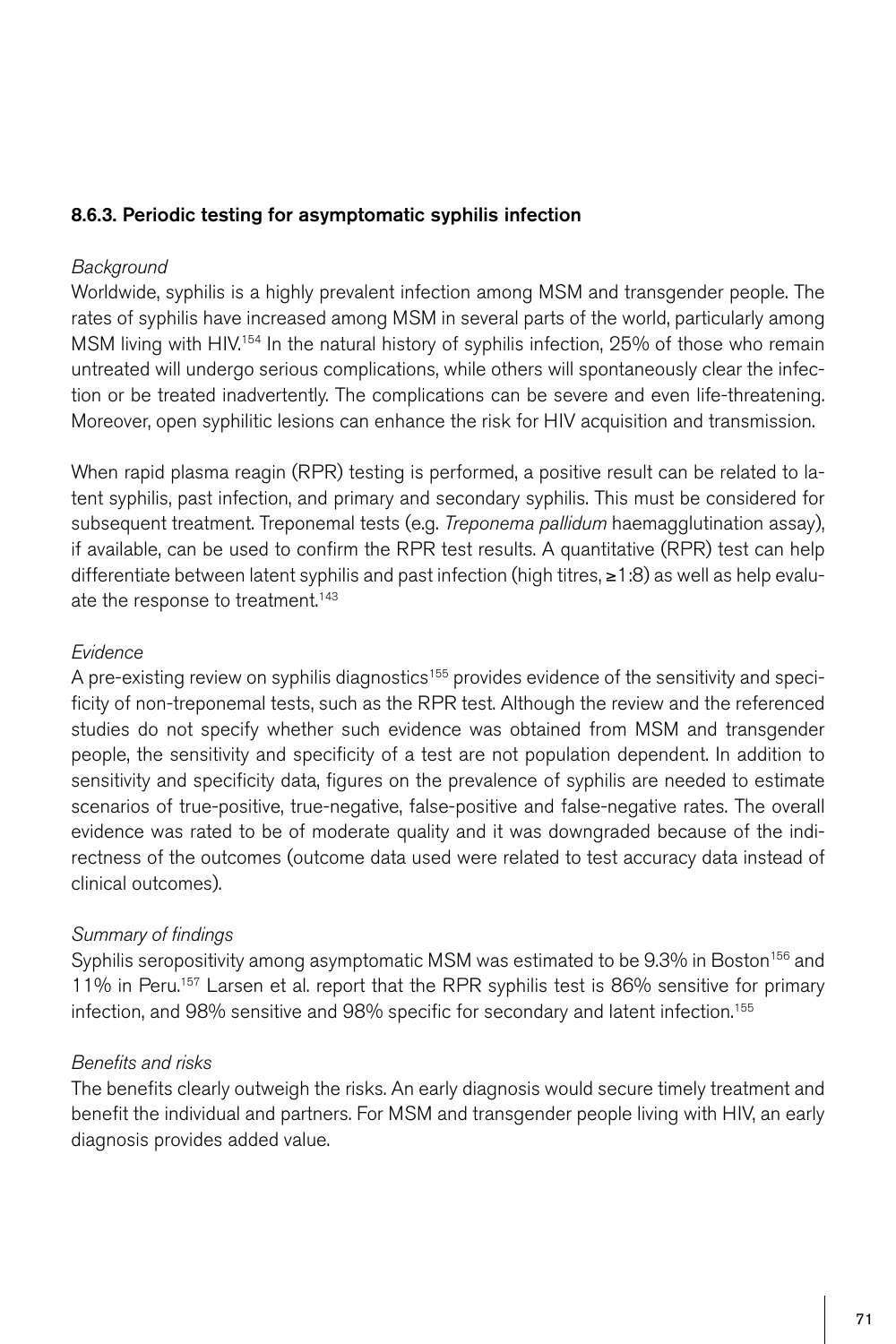### *Acceptability and feasibility*

In the study of community values and preferences, people expressed that they want comprehensive services, including STI screening procedures, which may be part of a comprehensive package.66 Syphilis screening is widely accepted. There are few issues regarding feasibility since the test has been in place for decades.

### *Additional points of discussion and research directions*

Positive results can also be caused by autoimmune conditions that are not related to syphilis. The WHO-recommended testing algorithm to diagnose active syphilis should be followed.

### *Key points*

- Worldwide, syphilis is a highly prevalent infection among MSM and transgender people, with rates that have been increasing in the past few years, particularly among MSM living with HIV.
- Non-treponemal tests, such as the RPR test, are both sensitive and specific. However, data on the prevalence of syphilis are needed to estimate scenarios of true-positive, truenegative, false-positive and false-negative rates.
- The benefits outweigh the risks.
- The test is acceptable and widely available.

# Recommendation

Offering periodic serological testing for asymptomatic syphilis infection to MSM and transgender people is strongly recommended over not offering such screening.

*Strong recommendation, moderate quality of evidence*

### Complementary remarks

When rapid plasma reagin (RPR) testing is performed, a positive result can be related to latent syphilis, past infection, and primary and secondary syphilis. This must be considered for subsequent treatment.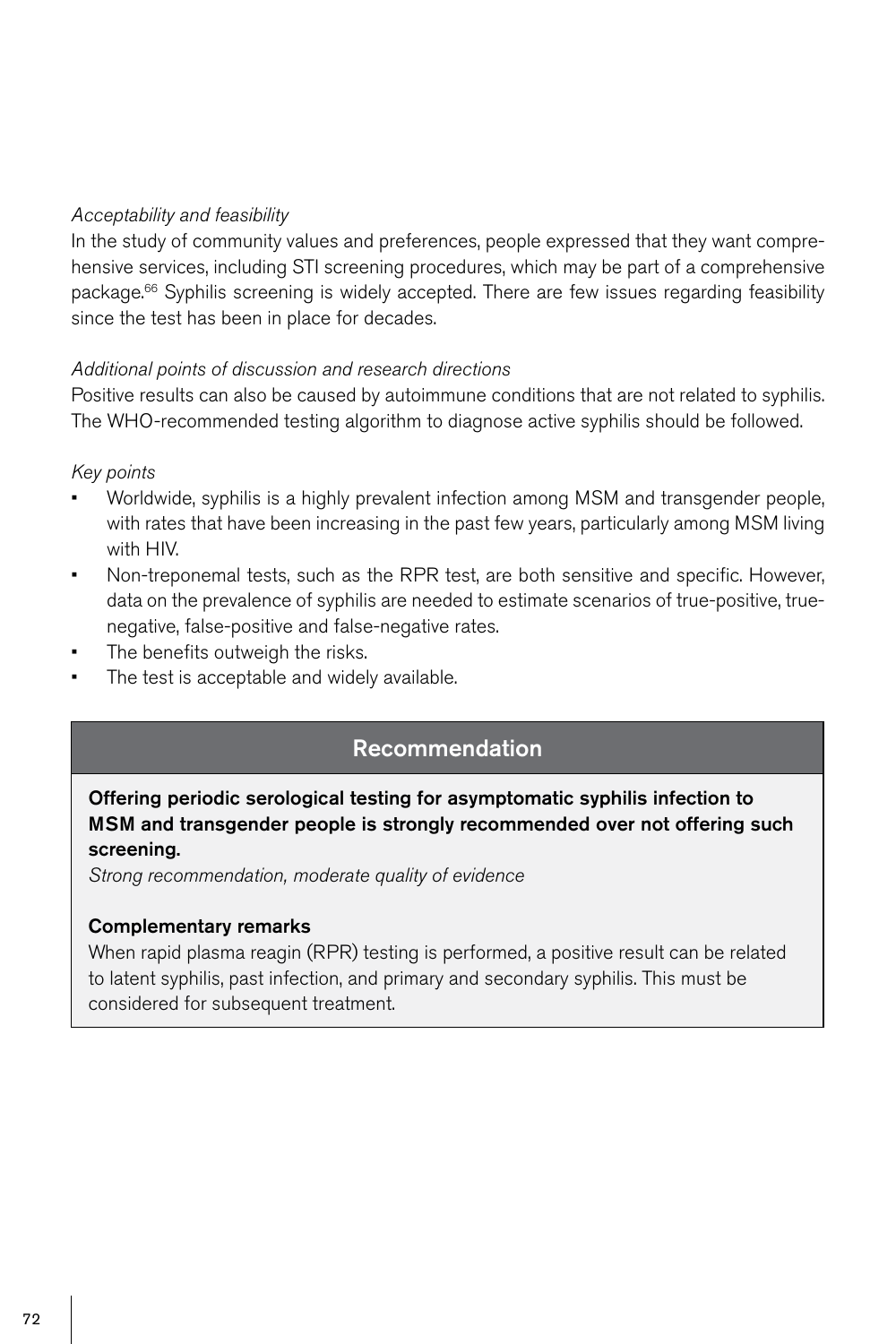## 8.6.4. Hepatitis B vaccination

#### *Background*

Diseases caused by the hepatitis B virus (HBV) have a worldwide distribution. It is estimated that more than two billion people worldwide have been infected with HBV. Of these, approximately 360 million individuals are chronically infected and at risk for serious illness and death, mainly from liver cirrhosis and hepatocellular carcinoma.<sup>158</sup> HBV is transmitted between people by contact with the blood or other body fluids (i.e. semen and vaginal fluid) of an infected person. MSM and transgender people are among the groups at higher risk for infection, with a reported prevalence of 8%<sup>158</sup> and 13.3%,<sup>160</sup> respectively.

#### *Recommendation framework*

A vaccine against hepatitis B has been available since 1982. Hepatitis B vaccine is 95% effective in preventing HBV infection and its chronic consequences. Current hepatitis B vaccines use recombinant DNA technology and are safe. Three doses are necessary for complete immunization and protection against potential HBV infection.

#### *Key points*

- Diseases caused by HBV have a worldwide distribution. It is estimated that more than two billion people worldwide are infected with HBV.
- HBV is transmitted between people by contact with the blood or other body fluids (i.e. fluids (i.e. semen and vaginal fluid) of an infected person.
- MSM and transgender people are among the groups at higher risk.

# Recommendation

MSM and transgender people should be included in catch-up HBV immunization strategies in settings where infant immunization has not reached full coverage.

*In line with existing WHO guidance158*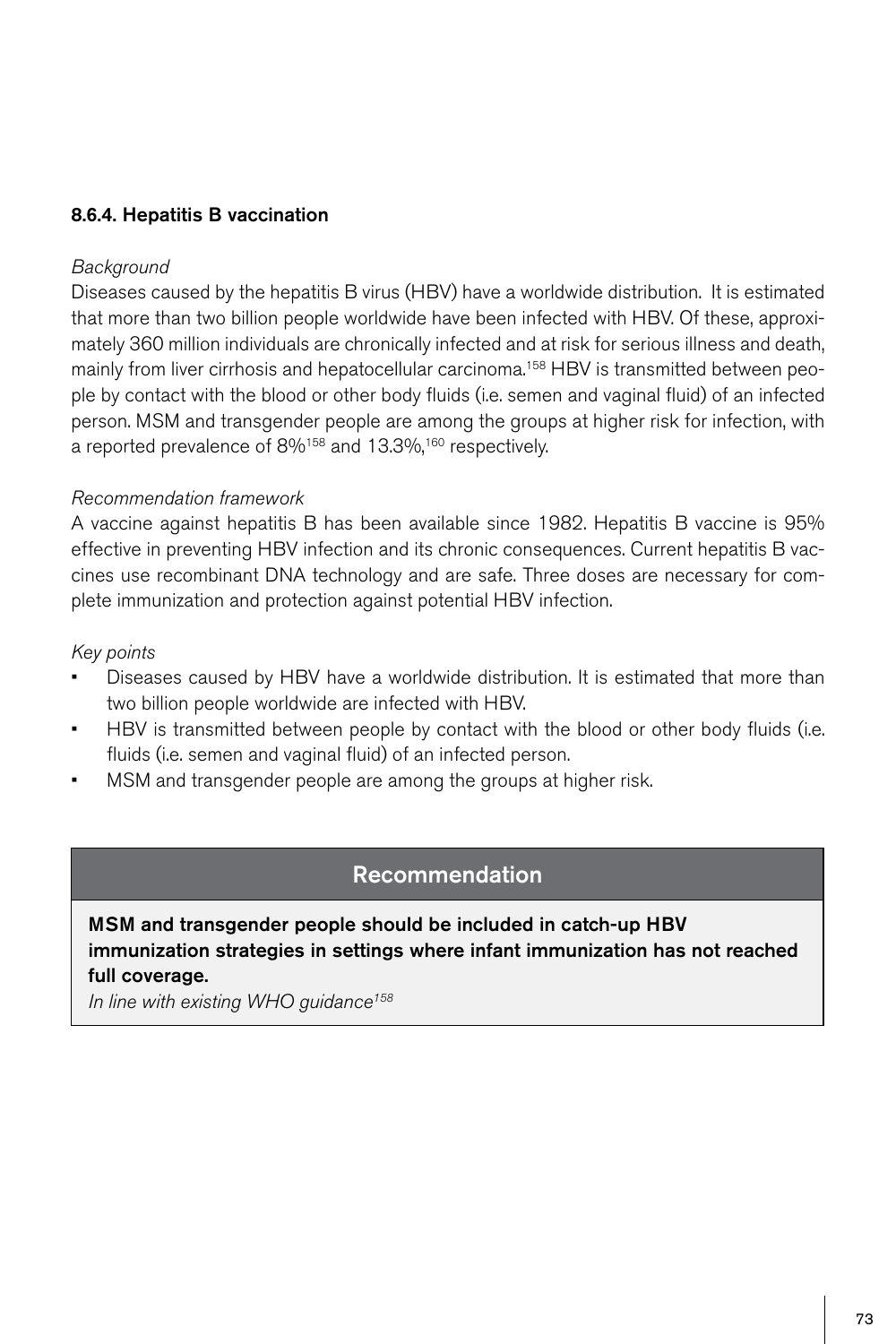### 8.7. Note on oral HIV pre-exposure prophylaxis

Pre-exposure prophylaxis (PrEP) is the daily use of an antiretroviral medication by persons who are HIV-uninfected to prevent acquisition of infection. The effectiveness of PrEP is being measured in randomized controlled trials among a variety of different potential users. Preliminary studies are also underway to assess whether the effectiveness of less frequent (intermittent) use can also be evaluated.

Since 2009, WHO has consulted on possible strategies for the introduction and scale up of PrEP in preparation of anticipated trial results. These consultations involve three levels: (i) global-level experts in PrEP, modelling and programme scale up; (ii) national-level authorities, including those who will be responsible for decisions to include PrEP; and (iii) populations most likely to be affected by decisions about PrEP.

While the findings of a recent study by Grant et al.<sup>161</sup> conducted among HIV-negative MSM and transgender people are relevant and promising, both from an individual perspective (i.e. as a personal choice) and from a public health perspective (i.e. as a scaled-up strategy), it is still early in the process, and more data from new studies assessing effectiveness, behaviour and economic impact will provide a more comprehensive picture of the role of PrEP in HIV prevention among MSM and transgender people in future. The first revision of these guidelines, planned for 2015, will address oral PrEP.

The iPrEx study tested an antiretroviral drug combination, taken daily as prophylaxis to reduce HIV acquisition, and compared it with a placebo in a randomized controlled trial. A total of 2499 MSM and transgender people were enrolled in Peru, Ecuador, Brazil, South Africa, Thailand and the United States. The median follow-up time was 1.2 years, with a maximum follow up of 2.8 years. The results were published in November 2010.161

The trial found that a once-daily pill containing tenofovir plus emtricitabine (brand name Truvada) provided an average additional protection of 44% to MSM and transgender people. These subjects also received comprehensive prevention services, which included monthly HTC, condom provision, counselling and management of other STIs (95% CI: 15–63%). The level of protection varied widely; depending on adherence. Among those whose data (based on self-reports, bottles dispensed and pill counts) indicated use of 90% or more, HIV risk was reduced by 73% (95% CI: 41–88%), while among those whose adherence was less than 90%, HIV risk was reduced by only 21% (95% CI: 52% reduction to a 31% increase). Risk behaviour among participants declined overall during the trial, both in terms of decrease in the number of sexual partners and increase in condom use, possibly due to the intensive risk reduction counselling provided as part of the trial.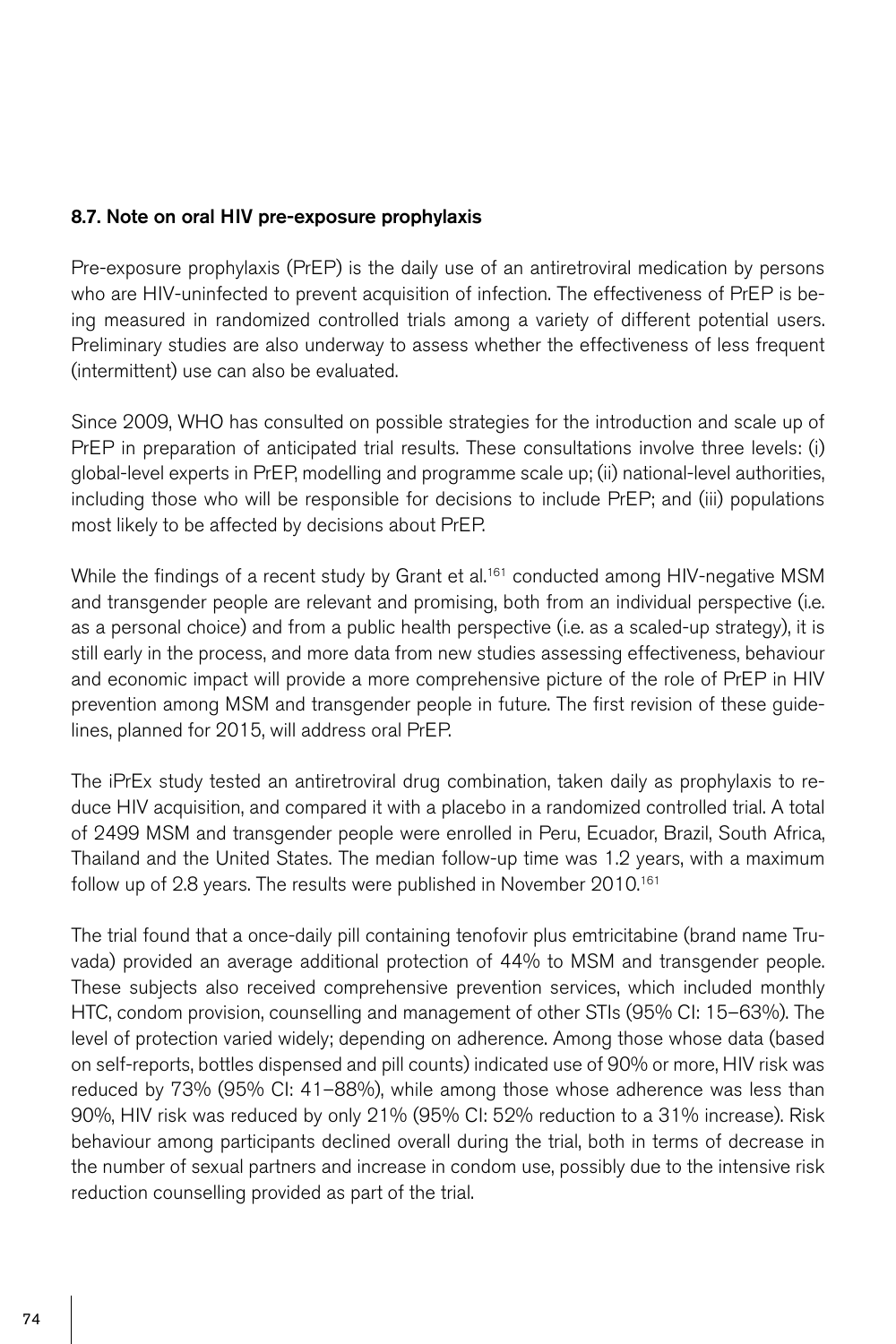Findings from this study constitute proof of concept of the safety and moderate effectiveness of oral PrEP, and represent an important milestone in HIV prevention research. These findings provide the first evidence that oral PrEP, when combined with other prevention strategies, can reduce HIV risk among MSM and transgender people. However, development of diagnostic algorithms to detect acute HIV infection during PrEP, better measures for improving and monitoring drug adherence, safety studies, hepatitis B coinfection, cost and feasibility need to be studied. This process will have to consider the competing demands for ART scale up.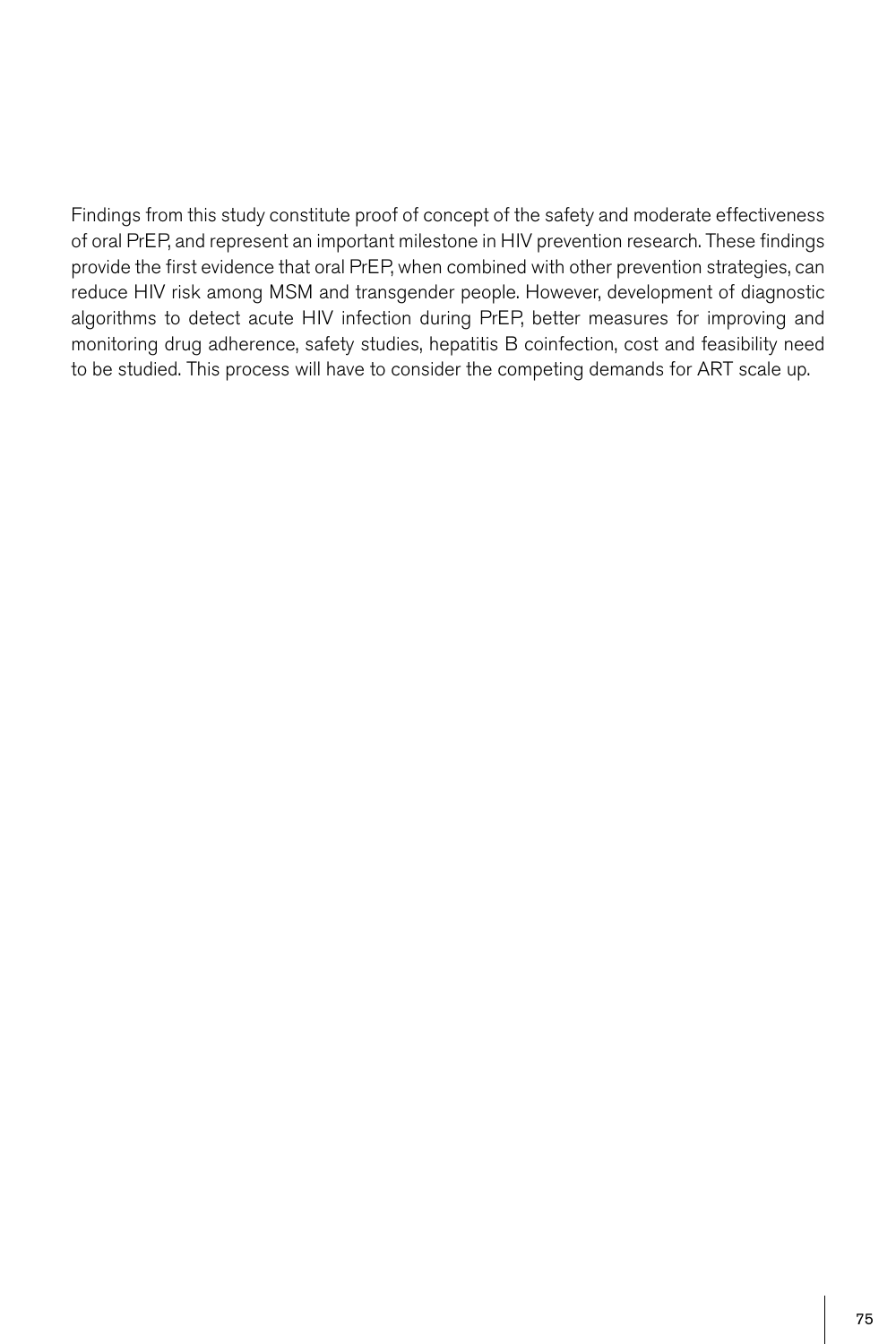# **REFERENCES**

1Sullivan PS et al.; Annecy MSM Epidemiology Study Group. Reemergence of the HIV epidemic among men who have sex with men in North America, Western Europe, and Australia, 1996–2005. *Annals of Epidemiology*, 2009, 19:423–431.

2Bockting W, Miner M, Rosser BR. Latino men's sexual behaviour with transgender persons. *Archives of Sexual Behavior*, 2007, 36:778–786.

3WHO and UNDP. *Prevention and treatment of HIV and other sexually transmitted infections among men who have sex with men and transgender populations: report of a technical consultation*. Geneva, Switzerland, WHO, 2009. http:// www.who.int/hiv/pub/populations/msm\_mreport\_2008.pdf (accessed 13 April 2011).

4van Griensven F et al. The global epidemic of HIV infection among men who have sex with men. *Current Opinion in HIV and AIDS*, 2009, 4:300–307.

5Baral S et al. Elevated risk for HIV infection among men who have sex with men in low- and middle income countries 2000–2006: a systematic review. *PLoS Medicine*, 2007, 4:e339.

<sup>6</sup>Beyrer C, et al. The expanding epidemics of HIV type 1 among men who have sex with men in low- and middleincome countries: diversity and consistency. *American Journal of Epidemiology*, 2010, 32;137–151.

7Dukers N et al. HIV incidence and HIV testing behavior in men who have sex with men: using three incidence sources, The Netherlands, 1984–2005. *AIDS*, 2007, 21:491–499.

<sup>8</sup>Soto RJ et al. Sentinel surveillance of sexually transmitted infections/HIV and risk behaviors in vulnerable populations in 5 Central American countries. *Journal of Acquired Immune Deficiency Syndromes,* 2007, 46:101–111.

9Garofalo R et al. Overlooked, misunderstood and at-risk: exploring the lives and HIV risk of ethnic minority male-tofemale transgender youth. *Journal of Adolescent Health,* 2006, 38:230–236.

<sup>10</sup>Caceres CF et al. Epidemiology of male same-sex behaviour and associated sexual health indicators in low- and middle-income countries: 2003–2007 estimates. *Sexually Transmitted Infections*, 2008, 84(Suppl 1):i49–i56.

11van Griensven F. Men who have sex with men and their HIV epidemics in Africa. *AIDS*, 2007, 21:1361–1362.

12Smith AD et al. Men who have sex with men and HIV/AIDS in sub-Saharan Africa. *Lancet*, 2009, 374:416–422.

<sup>13</sup>Sanders EJ et al.. Risk factors for HIV-1 infection among men who have sex with men (MSM) in Coastal Kenya. CROI 2011 poster. http://www.retroconference.org/2011/PDFs485.pdf

14Donnell D et al., for the Partners in Prevention HSV/HIV Transmission Study Team. Heterosexual HIV-1 transmission after initiation of antiretroviral therapy: a prospective cohort analysis. *Lancet*, 2010, 375:2092–2098.

15UNAIDS. *Action Framework: universal access for men who have sex with men and transgender people*. Geneva, UNAIDS, 2009. http://data.unaids.org/pub/report/2009/jc1720\_action\_framework\_msm\_en.pdf (accessed 13 April 2011).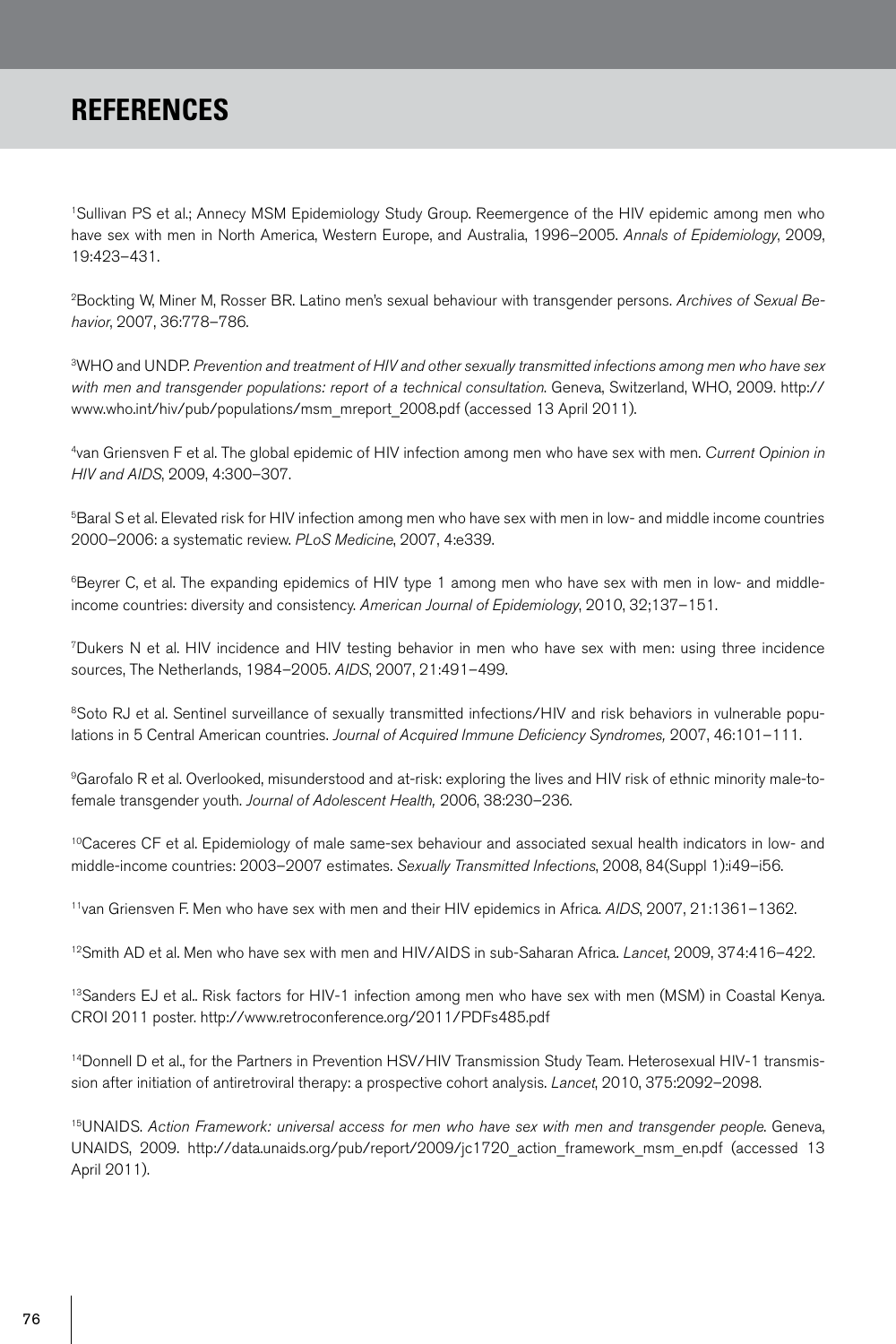16Lawn JE et al. Alma-Ata 30 years on: revolutionary, relevant, and time to revitalise. *Lancet*, 2008, 372(9642):917– 927.

<sup>17</sup>Simon PA, Reback CJ, Bemiss CC. HIV prevalence and incidence among male-to-female transsexuals receiving HIV prevention services in Los Angeles county [correspondence]. *AIDS*, 2000, 14:2953–2955.

<sup>18</sup>Kellogg TA et al. Incidence of human immunodeficiency virus among male-to-female transgendered persons in San Franscisco. *Journal of Acquired Immune Deficiency Syndromes*, 2001, 28:380–384.

19UNAIDS. *Policy brief: HIV and sex between men*. August 2006. http://data.unaids.org/pub/BriefingNote/2006/20060801\_policy\_brief\_msm\_en.pdf (accessed 13 April 2011).

20Caceres CF, Aggleton P, Galea JT. Sexual diversity, social inclusion and HIV/AIDS. *AIDS*, 2008, 22 (Suppl 2):S45– S55.

21Gear S. Rules of engagement: structuring sex and damage in men's prisons and beyond. *Culture, Health & Sexuality*, 2005, 7:195–208.

22Bockting WO, Robinson BE, Rosser BR. Transgender HIV prevention: a qualitative needs assessment. *AIDS Care*, 1998, 10:505–525.

23WHO. *HIV/AIDS among men who have sex with men and transgender populations in South-East Asia*. New Delhi, WHO SEARO, 2010. http://203.90.70.117/PDS\_DOCS/B4568.pdf (accessed 13 April 2011).

<sup>24</sup>Young RM, Meyer IH. The trouble with "MSM" and "WSW": erasure of the sexual-minority person in public health discourse. *American Journal of Public Health*, 2005, 95:1144–1149.

<sup>25</sup>Guadamuz TE et al. HIV prevalence, risk behaviour, hormone use and surgical history among transgender persons in Thailand. *AIDS and Behavior*, 2011, 15:650–658.

<sup>26</sup>Saavedra J et al. Sex between men in the context of HIV: the AIDS 2008 Jonathan Mann Memorial Lecture in health and human rights. *Journal of the International AIDS Society*, 2008 11:9.

 $27$ Clements-Nolle K et al. HIV prevalence, risk behaviours, health care use, and mental health status of transgender persons: implications for public health intervention. *American Journal of Public Health*, 2001, 91:915–921.

28Vinter H. Sexual politics: the fight for transsexual rights. *The Argentina Independent*, 2010. http://www.argentinaindependent.com/socialissues/urbanlife/sexual-politics-the-fight-for-transsexual-rights-/ (accessed 13 April 2011).

29WHO. *Prevention and treatment of HIV and other sexually transmitted infections among men who have sex with men and transgender populations. Report of a technical consultation.* Geneva, Switzerland, WHO, 2009. http://www.who. int/hiv/pub/populations/msm\_mreport\_2008.pdf (accessed 13 April 2011).

30WHO. *HIV and other STIs among MSM in the European Region – Report on a consultation.* Copenhagen, WHO EURO, 2008. http://www.euro.who.int/document/SHA/bled\_report.pdf (accessed 13 April 2011).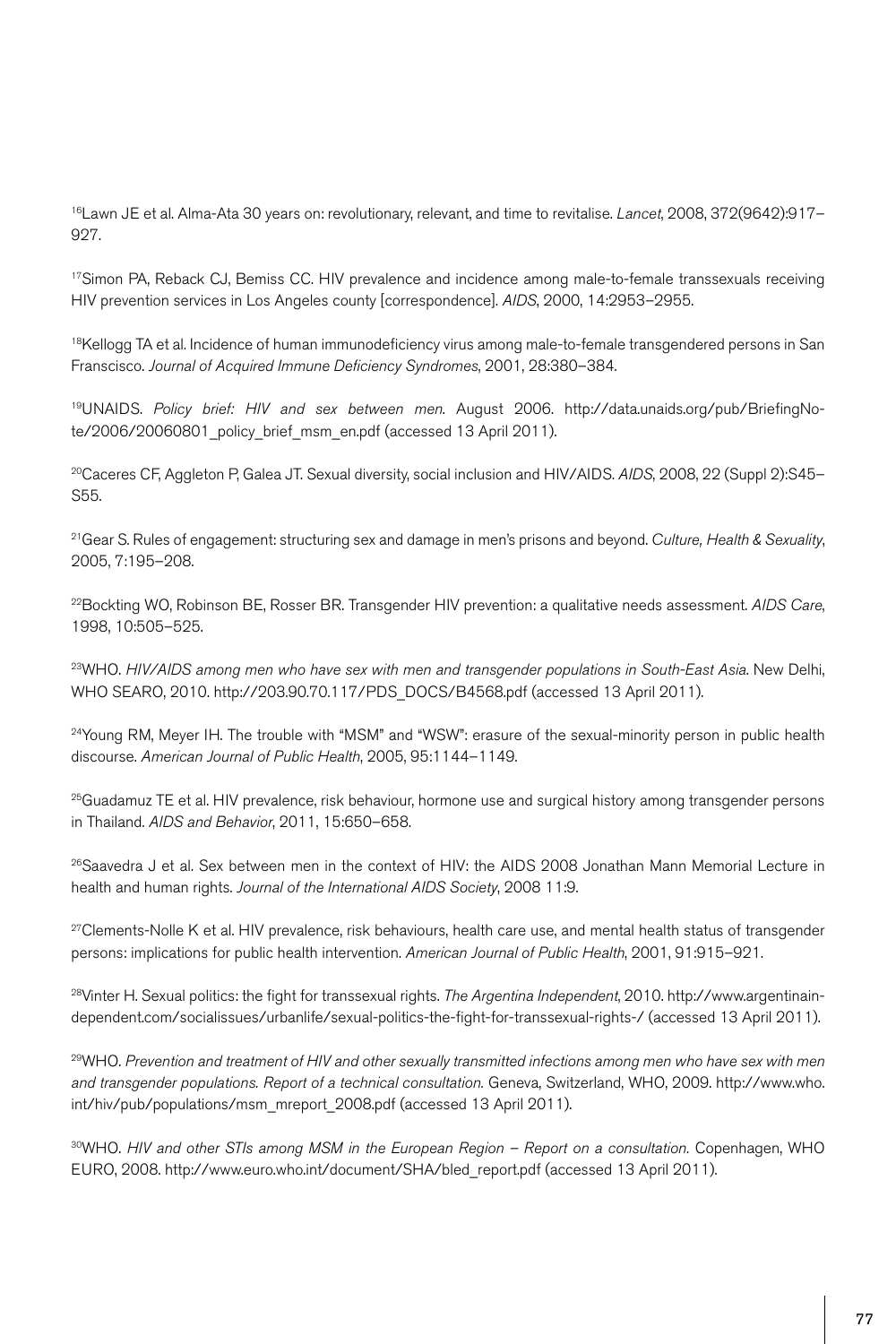31WHO. *Health sector response to HIV/AIDS among men who have sex with men*. Manila, WHO WPRO, 2009. http:// www.wpro.who.int/internet/resources.ashx/HSI/report/MSM+Report+\_HOK\_Feb2009\_for+web.pdf (accessed 13 April 2011).

32WHO PAHO. *Summary of a Regional consultation on health promotion and the provision of care to men who have sex with men (MSM) in Latin America and the Caribbean.* Panama City, Panama, 14–16 July 2009. http://new.paho. org/hq/index2.php?option=com\_content&do\_pdf=1&id=2120 (accessed 13 April 2011).

33Golden MR et al. HIV serosorting in men who have sex with men: is it safe? *Journal of Acquired Immune Deficiency Syndromes*, 2008, 49:212–218.

<sup>34</sup>Office of the United Nations High Commissioner for Human Rights and the Joint United Nations Programme on HIV/AIDS. *International guidelines on HIV/AIDS and human rights. 2006 Consolidated version*. Geneva, UNAIDS, 2006. http://data.unaids.org/Publications/IRC-pub07/jc1252-internguidelines\_en.pdf (accessed 13 April 2011).

35WHO. *Defining sexual health: report of a technical consultation on sexual health, 28–31 January 2002*. Geneva, World Health Organization, 2006.

36Guyatt GH et al. GRADE quidelines 1. Introduction––GRADE evidence profiles and summary of findings tables. *Journal of Clinical Epidemiology*, 2011, 64:383–394. http://www.ncbi.nlm.nih.gov/pubmed/21195583 (accessed 13 April 2011).

37Guyatt GH et al. GRADE guidelines: 2. Framing the question and deciding on important outcomes. *Journal of Clinical Epidemiology*, 2011, 64:395–400. http://www.ncbi.nlm.nih.gov/pubmed/21194891

38Balshem H et al. GRADE guidelines: 3. Rating the quality of evidence. *Journal of Clinical Epidemiology*, 2011, 64:401–406. http://www.ncbi.nlm.nih.gov/pubmed/21208779 (accessed 13 April 2011).

 $39$ Guyatt GH et al. GRADE guidelines: 4. Rating the quality of evidence––study limitations (risk of bias) and publication bias. *Journal of Clinical Epidemiology*, 2011, 64: 407–415. Jan 18. http://www.ncbi.nlm.nih.gov/pubmed/21247734 (accessed 13 April 2011).

40WHO. *WHO handbook for guideline development*. 2010. http://www.who.int/hiv/topics/mtct/grc\_handbook\_ mar2010\_1.pdf (accessed 13 April 2011).

41*The Yogyakarta Principles: principles on the application of international human rights law in relation to sexual orientation and gender identity.* 2007. http://www.yogyakartaprinciples.org/principles\_en.pdf (accessed 13 April 2011).

42International Lesbian, Gay, Bisexual, Trans and Intersex Association (ILGA). *State-sponsored homophobia: a world survey of laws prohibiting same sex activity between consenting adults*. 2011. http://old.ilga.org/Statehomophobia/ ILGA\_State\_Sponsored\_Homophobia\_2011.pdf (accessed 3 June 2011)

43Global Forum on MSM & HIV (MSMGF). *MSMGF policy brief. Social discrimination against men who have sex with men. Implications for HIV Policy and Programs*. Oakland, United States, May 2010. http://www.msmgf.org/index. cfm/id/11/aid/2106 (accessed on 06 June 2011).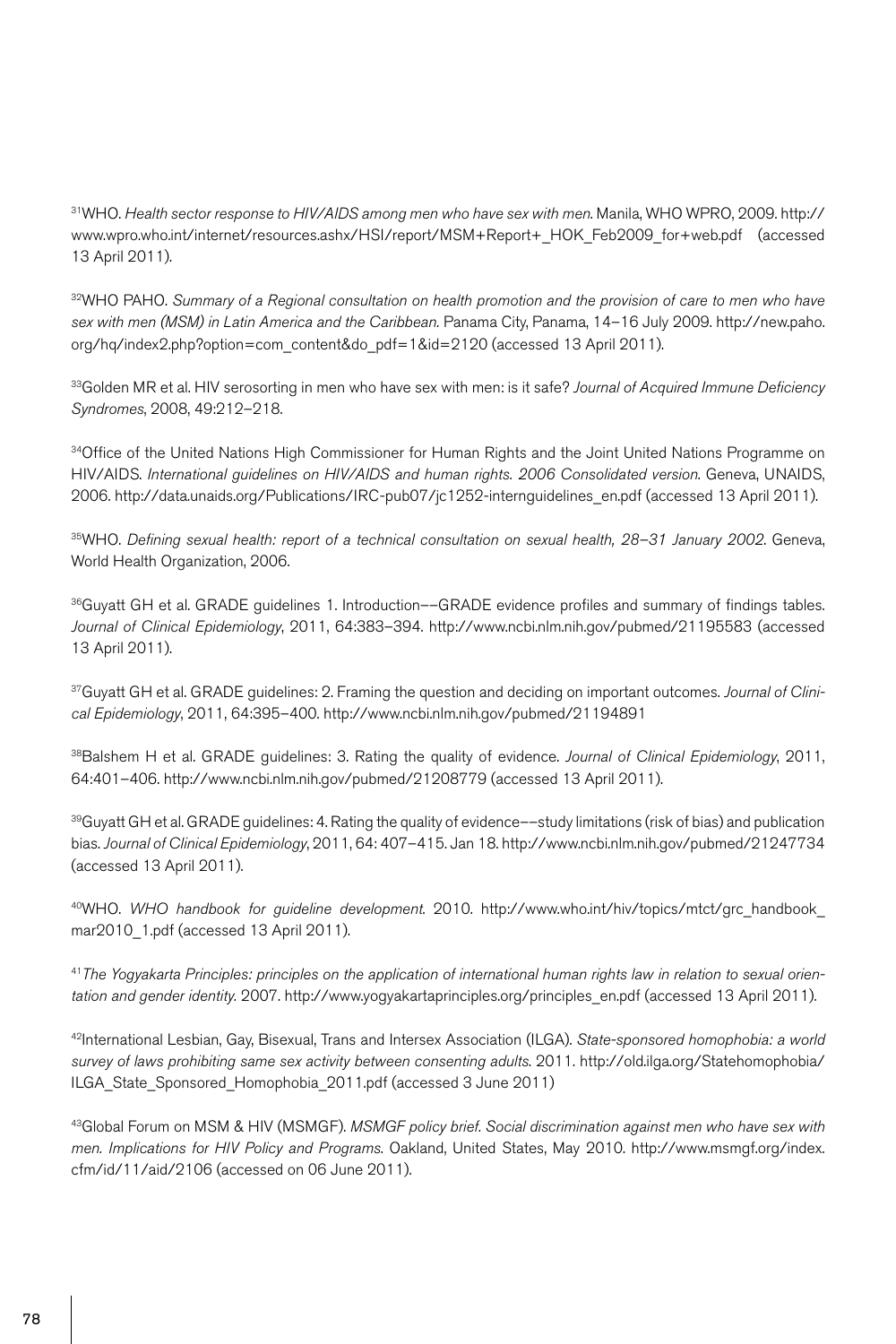44AIDS Accountability International. *The LGBT Scorecard*. http://aidsaccountability.org/?page\_id=4896

45Institute of Medicine. *The health of lesbian, gay, bisexual, and transgender people: building a foundation for better understanding*. March 2011. http://www.iom.edu/Reports/2011/The-Health-of-Lesbian-Gay-Bisexual-and-Transgender-People.aspx

46Frost DM, Parsons JT, Nanin JE. Stigma, concealment and symptoms of depression as explanations for sexually transmitted infections among gay men. *Journal of Health Psychology*, 2007, 12:636–640.

47McLaren S, Jude B, McLachlan AJ. Sense of belonging to the general and gay communities as predictors of depression among Australian gay men. *International Journal of Mens Health*, 2008, 7:90–99.

48Wang J et al. High prevalence of mental disorders and comorbidity in the Geneva Gay Men's Health Study. *Social Psychiatry and Psychiatric Epidemiology*, 2007, 42:414–420.

49Stall RD et al. Cigarette smoking among gay and bisexual men. *American Journal of Public Health*, 1999, 89:1875– 1878.

 $50$ Gruskin EP et al. Disparities in smoking between the lesbian, gay, and bisexual population and the general population in California. *American Journal of Public Health*, 2007, 97:1496–1502.

51Alegria CA. Transgender identity and healthcare: implications for psychosocial and physical evaluation. *Journal of the American Academy of Nurse Practitioners*, 2011, 23:175–182.

 $52$ Stall R et al. Alcohol use, drug use and alcohol-related problems among men who have sex with men: the Urban Men's Health Study. *Addiction*, 2001, 96:1589–1601.

53Ellingson L. HIV Risk Behaviors among Mahuwahine (Native Hawaiian transgender women). *AIDS Education and Prevention*, 2008, 20;558–569.

<sup>54</sup>Haas AP et al. Suicide and suicide risk in lesbian, gay, bisexual, and transgender populations: review and recommendations. *Journal of Homosexuality*, 2011, 58:10–51.

55The Global Forum on MSM & HIV (MSMGF). *Engaging with men who have sex with men in the clinical setting.* May 2011. http://www.msmgf.org/files/msmgf//Publications/MSMGF\_Healthcare\_Primer.pd (accessed on 06 June 2011).

<sup>56</sup>Gostin LO. Public health strategies for confronting AIDS. Legislative and regulatory policy in the United States. *Journal of the American Medical Association*, 1989, 261:1621–1630.

57Goldstein R. Rubber soul: the condom makes a comeback. *Village Voice*, 1986, 31:17–18.

58Catania JA et al. Changes in condom use among homosexual men in San Francisco. *Health Psychology*, 1991, 10:190–199.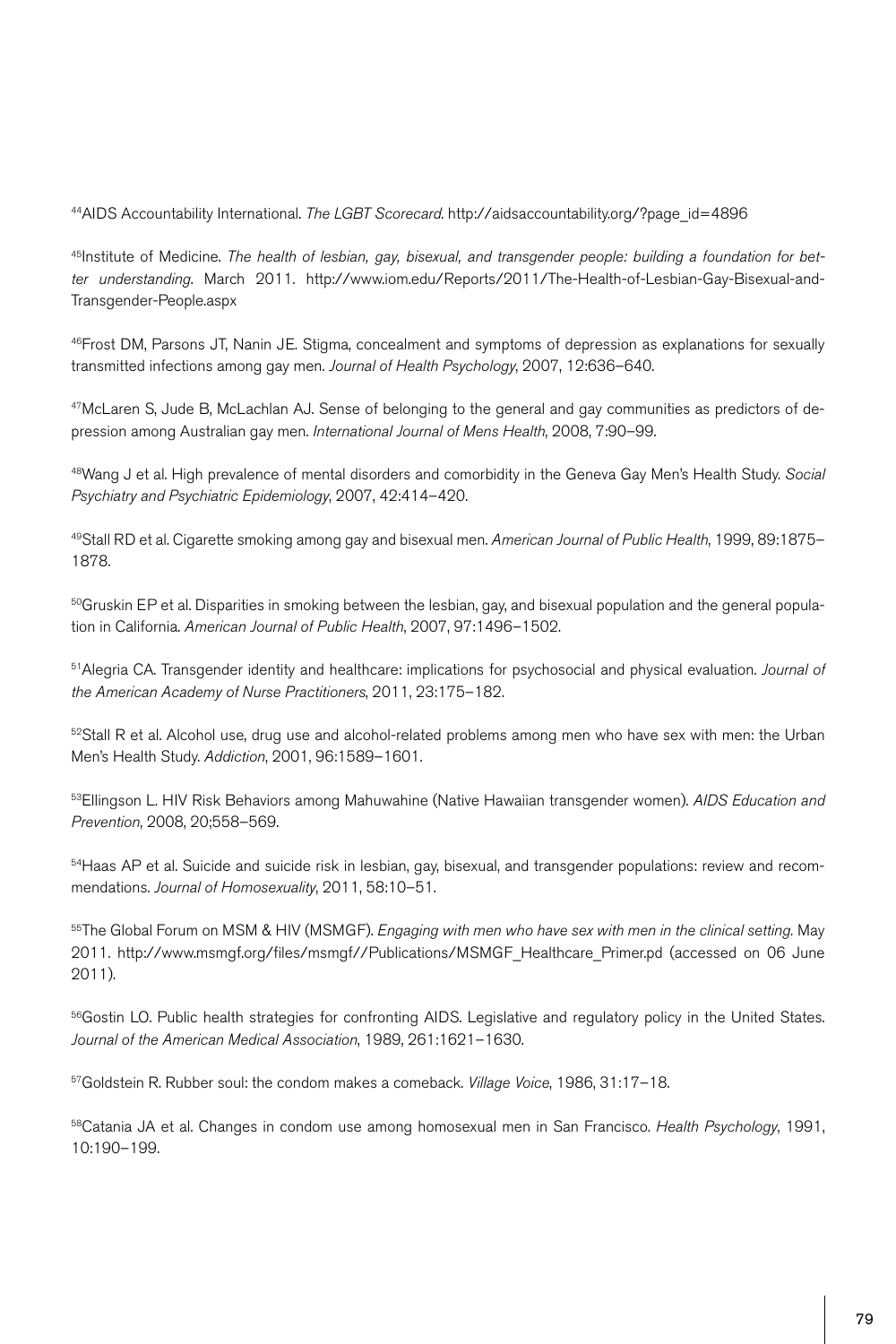59Holmes KK, Levine R, Weaver M. Effectiveness of condoms in preventing sexually transmitted infections. *Bulletin of the World Health Organization*, 2004, 82:454–461.

<sup>60</sup>Weller S, Davis K. Condom effectiveness in reducing heterosexual HIV transmission. Cochrane Database of Syste*matic Reviews*, 2002, (1):CD003255.

61Pinkerton SD, Abramson PR. Effectiveness of condoms in preventing HIV transmission. *Social Science and Medicine*, 1997, 44: 1,303–301,312.

 $62$ Detels R et al. Seroconversion, sexual activity, and condom use among 2915 HIV seronegative men followed for up to 2 years. *Journal of Acquired Immune Deficiency Syndromes*, 1989, 2:77–83.

63Difranceisco W, Ostrow DG, Chmiel JS. Sexual adventurism, high-risk behaviour, and human immunodeficiency virus-1 seroconversion among the Chicago MACS-CCS cohort, 1984 to 1992. A case–control study. *Sexually Transmitted Diseases*, 1996, 23:453–460.

<sup>64</sup>Jin F et al. Unprotected anal intercourse, risk reduction behaviours, and subsequent HIV infection in a cohort of homosexual men. *AIDS*, 2009, 23:243–252.

<sup>65</sup>Marks G et al. Prevalence and protective value of serosorting and strategic positioning among black and Latino men who have sex with men. *Sexually Transmitted Diseases*, 2010, 37:325–327.

66Arreola S et al. *In our own words: preferences, values, and perspectives on HIV prevention and treatment – a civil*  society consultation with men who have sex with men and transgender people. Oakland, California, The Global Forum on MSM and HIV (MSMGF), 2010. http://msmgf.org/files/msmgf//About\_Us/Publications/WHO\_Report1.pdf (accessed 19 May 2011)

67Rojanapithayakorn W, Hanenberg R. The 100% Condom Program in Thailand. *AIDS*, 1996, 10:1–7.

68Barnes JR. The impact of social marketing on HIV / AIDS. *AIDS Analysis Africa*, 1999, 10:8–10.

69Stone E et al. Correlates of condom failure in a sexually active cohort of men who have sex with men. *Journal of Acquired Immune Deficiency Syndromes and Human Retrovirology*, 1999, 20:495–501.

70Martin DJ. Inappropriate lubricant use with condoms by homosexual men. *Public Health Reports*, 1992, 107:468– 473.

71Fuchs EJ et al. Hyperosmolar sexual lubricant causes epithelial damage in the distal colon: potential implication for HIV transmission. *Journal of Infectious Diseases*, 2007, 195:703–710.

72Sudol KM, Phillips DM. Relative safety of sexual lubricants for rectal intercourse. *Sexually Transmitted Diseases*, 2004, 31:346–349.

73Centers for Disease Control and Prevention (CDC). *Meeting summary: Consultation on serosorting practices among men who have sex with men*. 2009. http://www.cdc.gov/hiv/topics/research/resources/other/serosorting.htm (accessed 13 April 2011).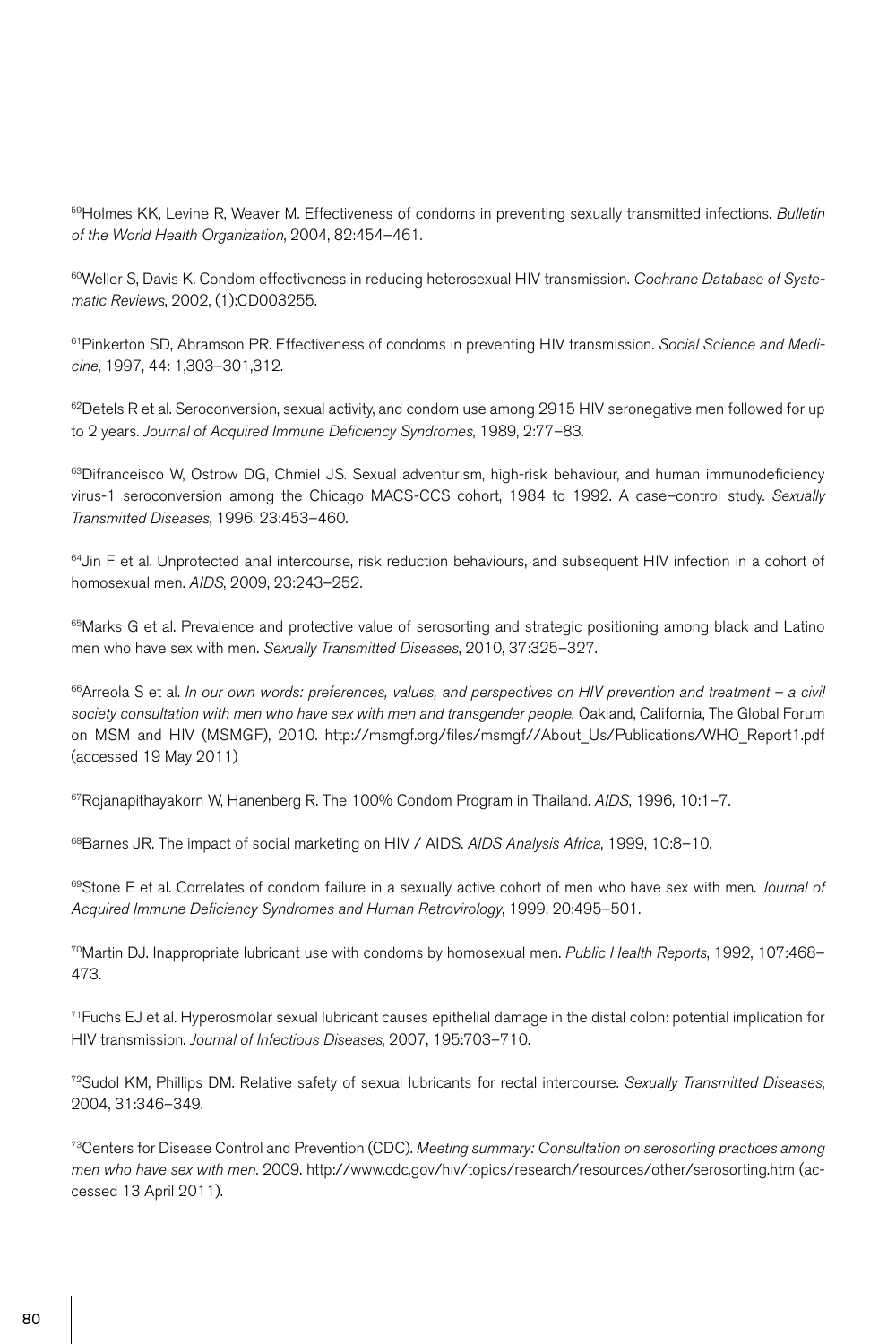$74$ Eaton LA et al. A strategy for selecting sexual partners believed to pose little/no risks for HIV: serosorting and its implications for HIV transmission. *AIDS Care*, 2009, 21:1279–1288.

75Fink AJ. A possible explanation for heterosexual male infection with AIDS. *New England Journal of Medicine*, 1986, 315:1167.

76Auvert B et al. Randomized, controlled intervention trial of male circumcision for reduction of HIV infection risk: the ANRS 1265 Trial. *PLoS Medicine*, 2005, 2:e298. Epub 2005 Oct 25.

77Bailey RC et al. Male circumcision for HIV prevention in young men in Kisumu, Kenya: a randomized controlled trial. *Lancet*, 2007, 369(9562):643–356.

78Gray RH et al. Male circumcision for HIV prevention in men in Rakai, Uganda: a randomised trial. *Lancet*, 2007, 369(9562):657–666.

79Millett GA et al. Circumcision status and risk of HIV and sexually transmitted infections among men who have sex with men: a meta-analysis. *Journal of the American Medical Association*, 2008, 300:1674–1684.

80Fankem SL, Wiysonge CS, Hankins CA. Male circumcision and the risk of HIV infection in men who have sex with men. *International Journal of Epidemiology*, 2008, 37:353–355.

81Wiysonge CS et al. Male circumcision for prevention of homosexual acquisition of HIV in men. *Cochrane Database of Systematic Reviews*, 2011 (in press).

82WHO, UNAIDS. *Male circumcision: global trends and determinants of prevalence, safety and acceptability*. Geneva, WHO/UNAIDS, 2007. http://whqlibdoc.who.int/publications/2007/9789241596169\_eng.pdf (accessed 13 April 2011).

83WHO, UNAIDS. *Operational guidance for scaling up male circumcision services for HIV prevention*. Geneva, WHO/ UNAIDS, 2008. http://whqlibdoc.who.int/publications/2008/9789241597463\_eng.pdf (accessed 13 April 2011).

84Nash D et al. Strategies for more effective monitoring and evaluation systems in HIV programmatic scale-up in resource-limited settings: implications for health systems strengthening. *Journal of Acquired Immune Deficiency Syndromes*, 2009, 52:S58–S62.

85WHO. *Delivering HIV test results and messages for re-testing and counselling in adults*. Geneva, World Health Organization, 2010.

86The Voluntary HIV-1 Counselling and Testing Efficacy Study Group. Efficacy of voluntary HIV-1 counselling and testing in individuals and couples in Kenya, Tanzania, and Trinidad: a randomized trial. *Lancet*, 2000, 356:103–112.

87HIV Prevention Trials Network (HPTN). *Initiation of antiretroviral treatment protects uninfected sexual partners from HIV infection (HPTN052)*. 2011. http://www.hptn.org/web%20documents/PressReleases/HPTN052PressReleas eFINAL5\_12\_118am.pdf (accessed on 07 June 2011).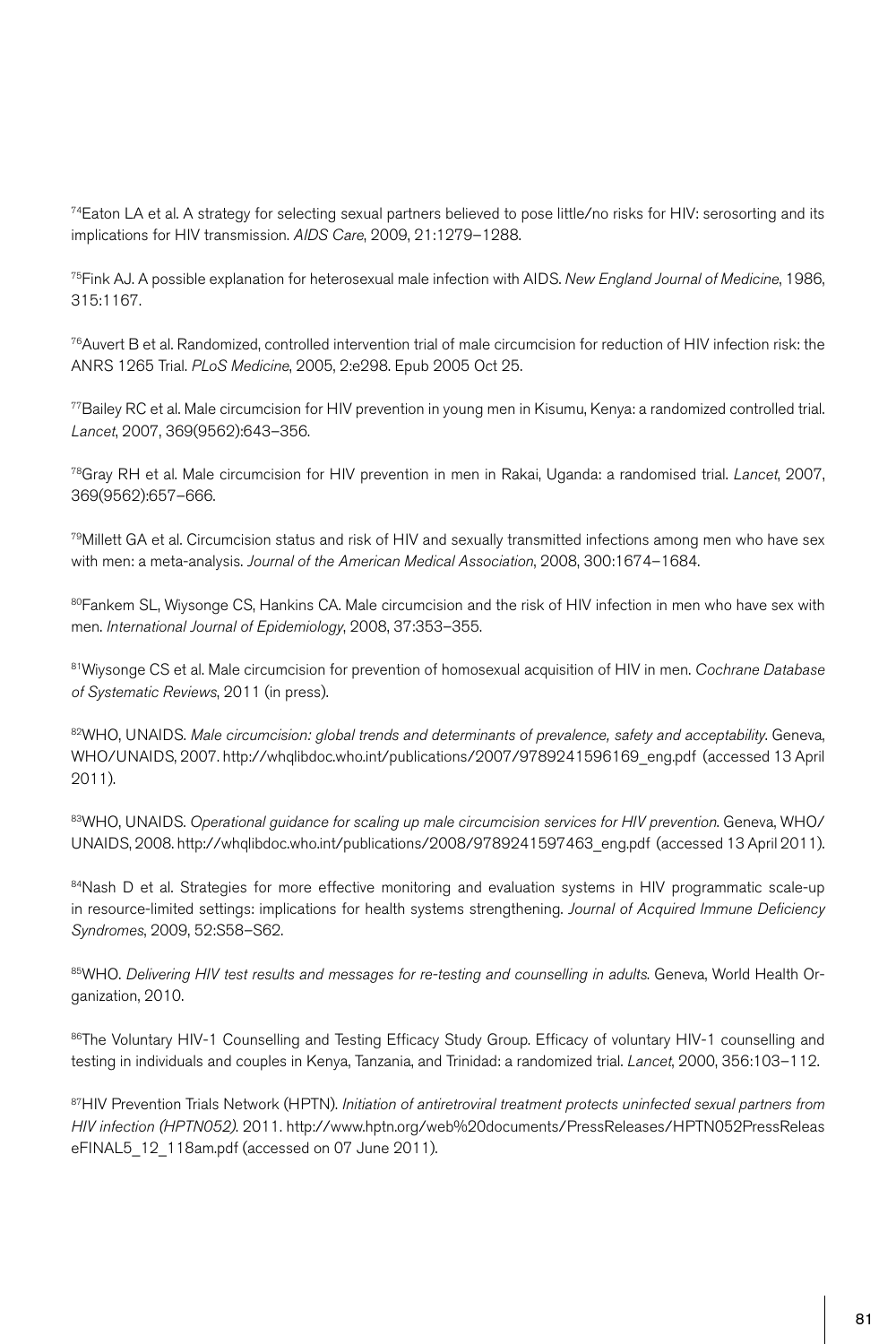88Centers for Disease Control and Prevention (CDC). Expanded HIV testing and trends in diagnoses of HIV infection – District of Columbia, 2004–2008. *MMWR Morbidity and Mortality Weekly Report*, 2010, 59:737–741.

89*HPTN 065: TLC-Plus: a study to evaluate the feasibility of an enhanced test, link to care, plus treat approach for HIV prevention in the United States*. http://www.hptn.org/research\_studies/hptn065.asp (accessed 13 April 2011).

90Dilley JW et al. Changing sexual behaviour among gay male repeat testers. *Journal of Acquired Immune Deficiency Syndromes*, 2002, 30:177–186.

91Gold RS, Rosenthal DA. Examining self-justifications for unsafe sex as a technique of AIDS education: the importance of personal relevance. *International Journal of STD and AIDS*, 1998, 9:208–213.

92Koblin B, and EXPLORE Study Team. Effects of a behavioural intervention to reduce acquisition of HIV infection among men who have sex with men: the EXPLORE randomised controlled study. *Lancet*, 2004, 364:41–50.

93Picciano JF et al. Lowering obstacles to HIV prevention services: effects of a brief telephone based intervention using motivational enhancement therapy. *Annals of Behavioral Medicine*, 2007, 34:177–187.

94Johnson WD et al. Behavioural interventions to reduce risk for sexual transmission of HIV among men who have sex with men. *Cochrane Database of Systematic Reviews*, 2008, (3):CD001230.

95Herbst JH et al. The effectiveness of individual-, group-, and community-level HIV behavioural risk-reduction interventions for adult men who have sex with men: a systematic review. *American Journal of Preventive Medicine*, 2007, 32(4 Suppl):S38–S67.

96Amirkhanian YA et al. A randomized social network HIV prevention trial with young men who have sex with men in Russia and Bulgaria. *AIDS*, 2005, 19:1897–1905.

 $97$ Flowers P, Frankis J, Hart G. Evidence and the evaluation of a community-level intervention: researching the Gay Men's Task Force Initiative. In: Watson J, Platt S, eds. *Researching health promotion*. London, Routledge, 2000:102– 124.

98Kegeles SM, Hays RB, Coates TJ. TheMpowerment project: a community-level HIV prevention intervention for young gay men. *American Journal of Public Health*, 1996, 86:1129–1136.

99Kelly JA et al. HIV risk behaviour reduction following intervention with key opinion leaders of population: an experimental analysis. *American Journal of Public Health*, 1991, 81:168–171.

100Kelly JA et al. Randomised, controlled, community-level HIV-prevention intervention for sexual-risk behaviour among homosexual men in US cities. *Lancet*, 1997, 350:1500–1505.

101 Blas MM et al. Effect of an online video-based intervention to increase HIV testing in men who have sex with men in Peru. *PLoS One*, 2010, 5:e10448.

102 Rosser BR et al. Reducing HIV risk behaviour of men who have sex with men through persuasive computing: results of the Men's INTernet Study-II. *AIDS*, 2010, 24:2099–2107.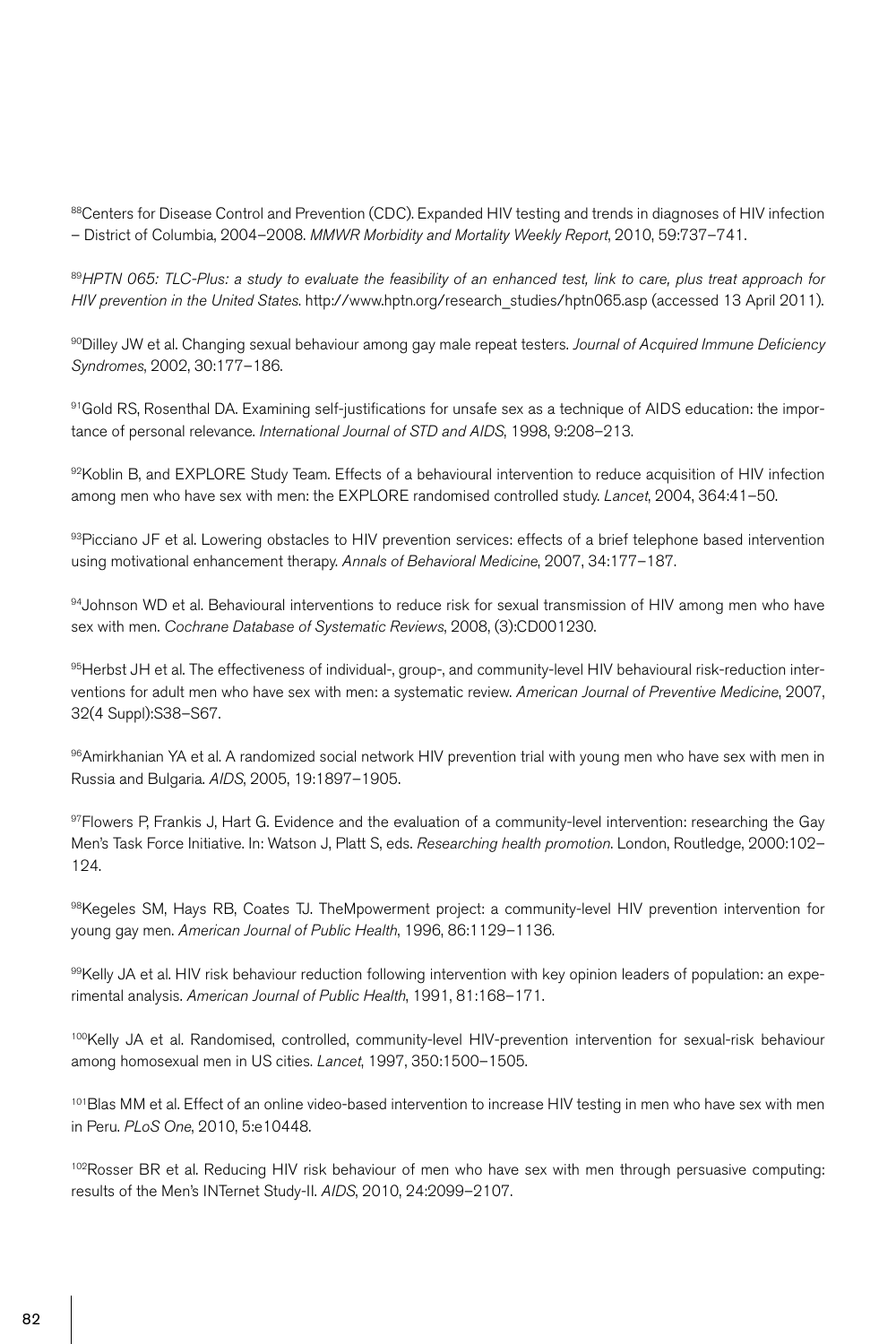103Noar SM et al. A 10-year systematic review of HIV/AIDS mass communication campaigns: Have we made progress? *Journal of Health Communication*, 2009, 14:15–42.

104Harvey PD. The impact of condom prices on sales in social marketing programs. *Studies in Family Planning*, 1994, 25:52–58.

105Wakefield MA, Loken B, Hornik RC. Use of mass media campaigns to change health behaviour. *Lancet*, 2010, 376(9748):1261–1271.

106Evans WD et al. Systematic review of public health branding. *Journal of Health Communication*, 2008, 13:721– 741.

107Abroms LC, Maibach EW. The effectiveness of mass communication to change public behaviour. *Annual Review of Public Health*, 2008, 29:219–234.

<sup>108</sup>Darrow WW, Biersteker S. Short-term impact evaluation of a social marketing campaign to prevent syphilis among men who have sex with men. *American Journal of Public Health*, 2008, 98:337–343.

<sup>109</sup>Guy R et al. No increase in HIV or sexually transmissible infection testing following a social marketing campaign among men who have sex with men. *Journal of Epidemiology and Community Health*, 2009, 63:391–396.

110McOwan A et al. Can targeted HIV testing campaigns alter health-seeking behaviour? *AIDS Care*, 2002, 14:385– 390.

111Reisner SL et al. Differential HIV risk behaviour among men who have sex with men seeking health-related mobile van services at diverse gay-specific venues. *AIDS and Behavior*, 2009, 13:822–831.

112Tsui HY, Lau JT. Comparison of risk behaviours and socio-cultural profile of men who have sex with men survey respondents recruited via venues and the internet. *BMC Public Health*, 2010, 10:232.

113Horvath KJ, Bowen AM, Williams ML. Virtual and physical venues as contexts for HIV risk among rural men who have sex with men. *Health Psychology*, 2006, 25:237–242.

114Binson D et al. Differential HIV risk in bathhouses and public cruising areas. *American Journal of Public Health*, 2001, 91:1482–1486.

115Huebner DM, Binson D, Woods WJ, Dilworth SE, Grinstead O. Bathhouse-based voluntary counseling and testing is feasible and shows preliminary evidence of effectiveness. JAIDS. 2006, 43:2,239-46

116Metzger DS et al. Human immunodeficiency virus seroconversion among intravenous drug users in- and out-oftreatment: an 18-month prospective follow-up. *Journal of Acquired Immune Deficiency Syndromes*, 1993, 6:1049– 1059.

117George W, Stoner S. Understanding acute alcohol effects on sexual behaviour. *Annual Review of Sex Research*, 2000, 11:125–157.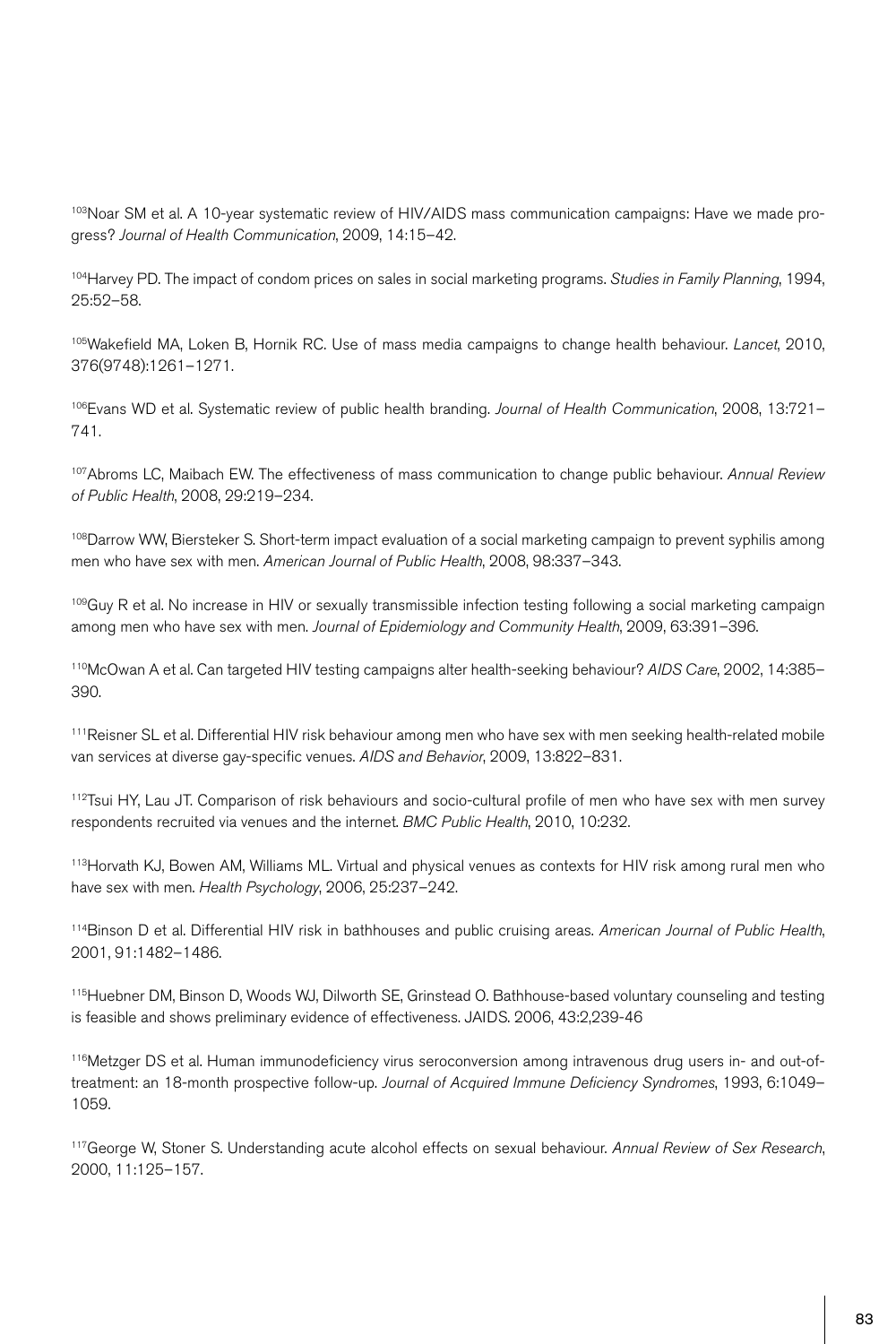<sup>118</sup>Clatts MC, Goldsamt LA, Yi H. Drug and sexual risk in four men who have sex with men populations: evidence for a sustained HIV epidemic in New York City. *Journal of Urban Health*, 2005, 82: i9–i17.

119WHO. *Mental Health Gap Action Programme (mhGAP) intervention guide for mental, neurological and substance use disorders in non-specialized health settings*. Geneva, WHO, 2010.

<sup>120</sup>WHO, UNODC, UNAIDS. *Technical quide for countries to set targets for universal access to HIV prevention, treatment and care for injecting drug users, including access to needle syringe programmes*. Geneva, WHO, 2009. http:// www.unodc.org/documents/hiv-aids/idu\_target\_setting\_guide.pdf (accessed 13 April 2011).

<sup>121</sup>WHO. *Evidence for Action Technical Papers. Effectiveness of sterile needle and syringe programming in reducing HIV/AIDS among injecting drug users*. Geneva, WHO, 2004. http://www.unodc.org/documents/hiv-aids/EFA%20 effectiveness%20sterile%20needle.pdf (accessed 13 April 2011).

122WHO, UNAIDS, UNODC. *Evidence for Action Policy Brief. Provision of sterile injecting equipment to reduce HIV transmission*. Geneva, Switzerland, World Health Organization, 2004. http://www.wpro.who.int/sites/hsi/documents/provision\_of\_sterile\_injecting\_eqpt.htm (accessed 13 April 2011).

123WHO, UNODC, UNAIDS. *Guide to starting and managing needle and syringe programmes*. Geneva, Switzerland, World Health Organization, 2009. http://www.who.int/hiv/idu/Guide\_to\_Starting\_and\_Managing\_NSP.pdf (accessed 17 January 2011).

124WHO. *Guidelines for the psychosocially assisted pharmacological treatment of opioid dependence*. Geneva, Switzerland, World Health Organization, 2009. http://www.who.int/substance\_abuse/publications/Opioid\_dependence quidelines.pdf (accessed 17 January 2011).

 $125$ Gagizi E, Ferreira E, Abbate MC. Biosecurity on using Industrial liquid silicon and female sexual hormones by transvestis and transgenders in São Paulo City, Brazil. AIDS 2006 – XVI International AIDS Conference [Abstract no. CDC1677]. http://www.iasociety.org/Default.aspx?pageId=12&abstractId=2199064 (accessed 13 April 2011).

126 Herbst JH et al. Estimating HIV prevalence and risk behaviours of transgender persons in the United States: a systematic review. *AIDS and Behavior*, 2008, 12:1–17.

<sup>127</sup>Silva-Santisteban A et al. When identity claims: risky processes of body modification among the male to female transgender persons of Lima, Peru. Oral Abstract Session. AIDS 2010 – The XVIII AIDS Conference [Abstract No. MOAD0306].

128Nuttbrock L et al. Lifetime risk factors for HIV/sexually transmitted infections among male-to-female transgender persons. *Journal of Acquired Immune Deficiency Syndromes*, 2009, 52:417–421.

<sup>129</sup>Sevelius JM et al. Informing interventions: the importance of contextual factors in the prediction of sexual risk behaviours among transgender women. *AIDS Education and Prevention*, 2009, 21:113–127.

<sup>130</sup>Sanchez NF, Sanchez JP, Danoff A. Health care utilization, barriers to care, and hormone usage among male-tofemale transgender persons in New York City. *American Journal of Public Health*, 2009, 99:713–719.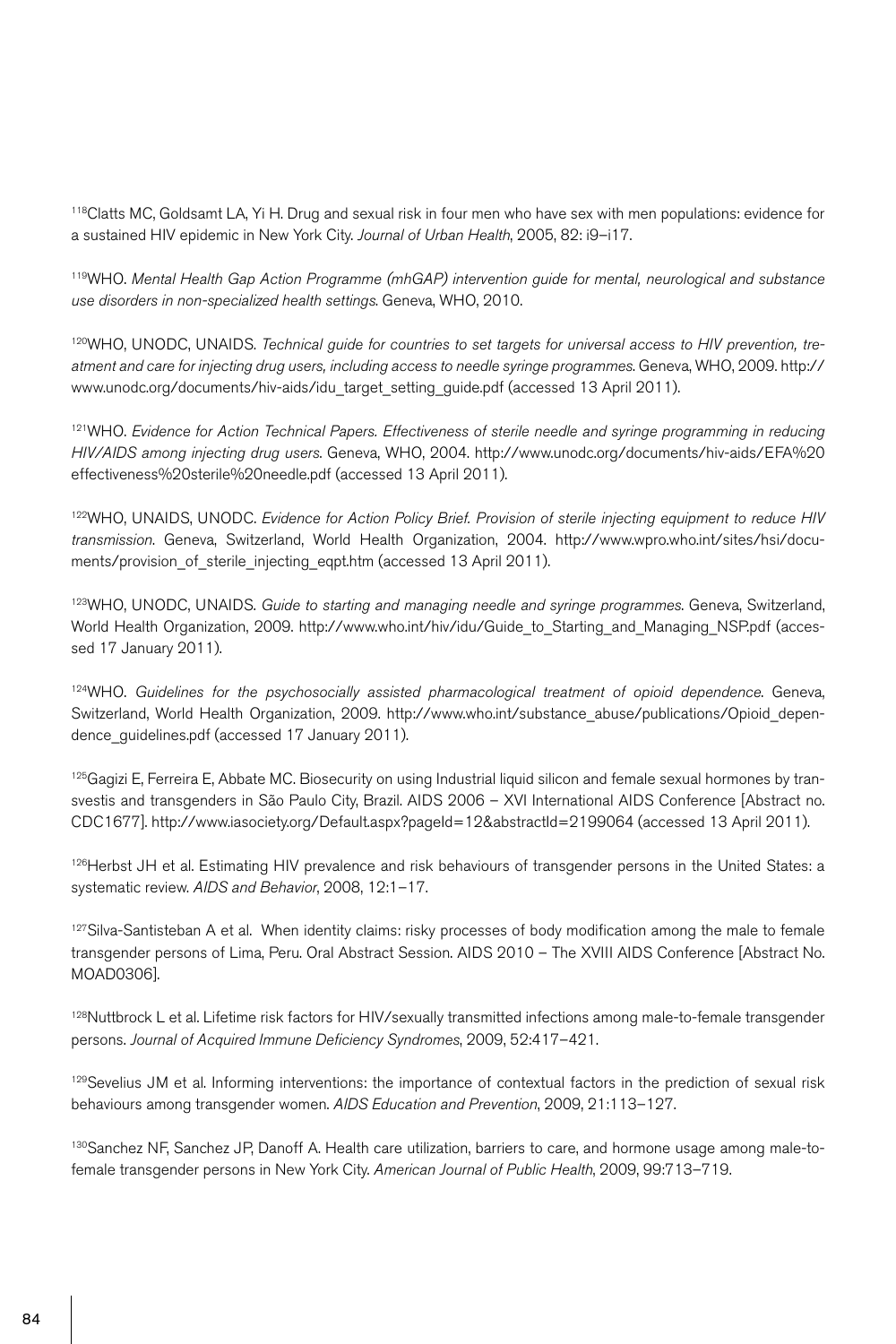131 Hage JJ et al. The devastating outcome of massive subcutaneous injection of highly viscous fluids in male-tofemale transsexuals. *Plastic and Reconstructive Surgery*, 2001, 107:734–741.

<sup>132</sup>Wimonsate W et al. Risk behaviour, hormone use, surgical history and HIV infection among transgendered persons (TG) in Thailand, 2005. AIDS 2006 – XVI International AIDS Conference [Abstract no.MOPE0349].

133WHO. *Guiding principles to ensure injection device security*. Geneva, Switzerland, WHO, 2003.

134WHO. Best practices for injections and related procedures toolkit. Geneva, Switzerland, WHO, 2010.

135Granich R et al. Highly active antiretroviral treatment for the prevention of HIV transmission. *Journal of the International AIDS Society*, 2010, 13:1. http://www.who.int/hiv/topics/tb/granich\_haart\_for\_prevention\_hiv\_transmission\_jaids\_2010.pdf

136WHO. *Antiretroviral therapy for HIV infection in adults and adolescents. Recommendations for a public health approach: 2010 revision*. Geneva, WHO, 2010. http://whqlibdoc.who.int/publications/2010/9789241599764\_eng. pdf (accessed 13 April 2011).

<sup>137</sup> WHO. Essential prevention and care interventions for adults and adolescents living with HIV in resource-limited set*tings*. Geneva, WHO, 2008. http://www.who.int/hiv/pub/toolkits/Essential%20Prevention%20and%20Care%20 interventions%20Jan%2008.pdf (accessed 13 April 2011).

<sup>138</sup>Pickering JM et al. Aetiology of sexually transmitted infections and response to syndromic treatment in southwest Uganda. *Sexually Transmitted Infections*, 2005, 81:488–493.

<sup>139</sup>Azariah S, Perkins N. Prevalence of sexually transmitted infections in men who have sex with men presenting to Auckland Sexual Health Service. *New Zealand Medical Journal*, 2010, 123:46–54.

<sup>140</sup>Hope-Rapp E et al. Etiology of genital ulcer disease. A prospective study of 278 cases seen in an STD clinic in Paris. *Sexually Transmitted Diseases*, 2010, 37:153–158.

141 Becker M et al. Etiology and determinants of sexually transmitted infections in Karnataka state, south India. *Sexually Transmitted Diseases*, 2010, 37:159–164.

142Cáceres CF et al. New populations at high risk of HIV/STIs in low-income, urban coastal Peru. *AIDS and Behavior*, 2008, 12:544–551.

143WHO. *Guidelines for the management of sexually transmitted infections*. Geneva, WHO, 2003. http://whqlibdoc. who.int/publications/2003/9241546263.pdf (accessed 13 April 2011).

144Rompalo AM et al. Modification of syphilitic genital ulcer manifestations by coexistent HIV infection. *Sexually Transmitted Diseases*, 2001, 28:448–454.

<sup>145</sup>Lambert NL et al. Community based syphilis screening: feasibility, acceptability, and effectiveness in case finding. *Sexually Transmitted Infections*, 2005, 81:213–216.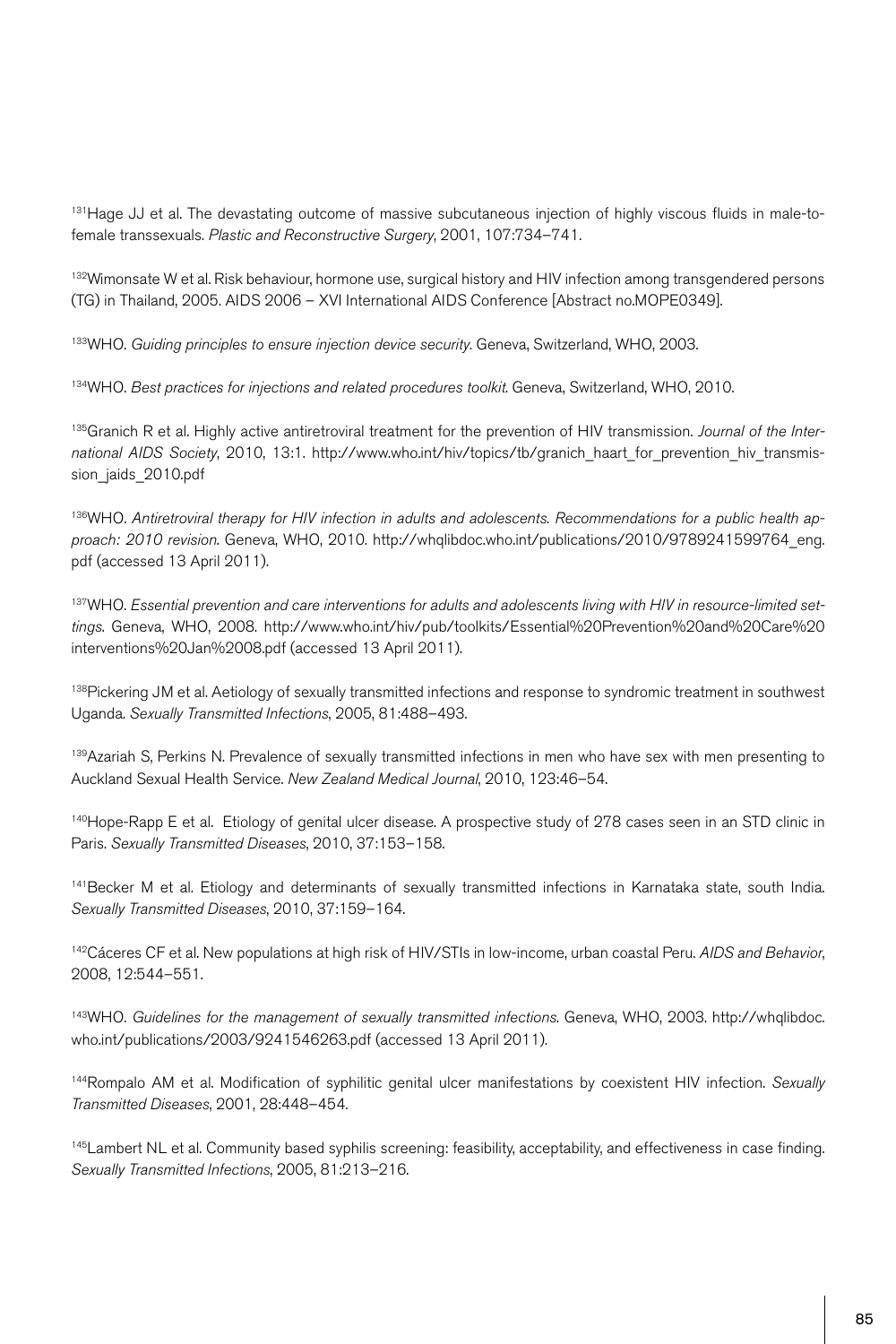146Brown L et al. Is non-invasive testing for sexually transmitted infections an efficient and acceptable alternative for patients? A randomised controlled trial. *Sexually Transmitted Infections*, 2010, 86:525–531.

147Paz-Bailey G et al. Changes in the etiology of sexually transmitted diseases in Botswana between 1993 and 2002: implications for the clinical management of genital ulcer disease. *Clinical Infectious Diseases*, 2005, 41:1304–1312.

148Rieg G et al. Asymptomatic sexually transmitted infections in HIV-infected men who have sex with men: prevalence, incidence, predictors, and screening strategies. *AIDS Patient Care and STDs*, 2008, 22:947–954.

149Martin DH et al. Multicenter evaluation of AMPLICOR and automated COBAS AMPLICOR CT/NG tests for Neisseria gonorrhoeae. *Journal of Clinical Microbiology*, 2000, 38:3544–3549.

150Van Der Pol B et al. Multicenter evaluation of the AMPLICOR and automated COBAS AMPLICOR CT/NG tests for detection of Chlamydia trachomatis. *Journal of Clinical Microbiology*, 2000, 38:1105–1112.

151Ota KV et al. Detection of Neisseria gonorrhoeae and Chlamydia trachomatis in pharyngeal and rectal specimens using the BD Probetec ET system, the Gen-Probe Aptima Combo 2 assay and culture. *Sexually Transmitted Infections*, 2009, 85:182–186.

152 Schachter J et al. Nucleic acid amplification tests in the diagnosis of chlamydial and gonococcal infections of the oropharynx and rectum in men who have sex with men. *Sexually Transmitted Diseases*, 2008, 35:637–642.

153Moncada J et al. Evaluation of self-collected glans and rectal swabs from men who have sex with men for detection of Chlamydia trachomatis and Neisseria gonorrhoeae by use of nucleic acid amplification tests. *Journal of Clinical Microbiology*, 2009, 47:1657–1662.

154Defraye A, Van Beckhoven D, Sasse A. Surveillance of sexually transmitted infections among persons living with HIV. *International Journal of Public Health*, 2010, 56:169–174.

155Larsen SA, Steiner BM, Rudolph AH. Laboratory diagnosis and interpretation of tests for syphilis. *Clinical Microbiology Reviews*, 1995, 8:1–21.

156Mimiaga MJ et al. Gonococcal, chlamydia, and syphilis infection positivity among MSM attending a large primary care clinic, Boston, 2003 to 2004. *Sexually Transmitted Diseases*, 2009, 36:507–511.

157 Snowden JM et al. Recent syphilis infection prevalence and risk factors among male low-income populations in coastal Peruvian cities. *Sexually Transmitted Diseases*, 2010, 37:75–80.

158WHO. Hepatitis B vaccines: position paper. *Weekly Epidemiological Record*, 2009, 84:405–420.

159Saxton PJ, Hughes AJ, Robinson EM. Sexually transmitted diseases and hepatitis in a national sample of men who have sex with men in New Zealand. *New Zealand Medical Journal*, 2002, 115:U106.

160Diamond C et al.; Seattle Young Men's Survey Team. Viral hepatitis among young men who have sex with men: prevalence of infection, risk behaviours, and vaccination. *Sexually Transmitted Diseases*, 2003, 30:425–432.

161Grant RM et al. Preexposure chemoprophylaxis for HIV prevention in men who have sex with men. *New England Journal of Medicine*, 2010, 363:2587–2599.